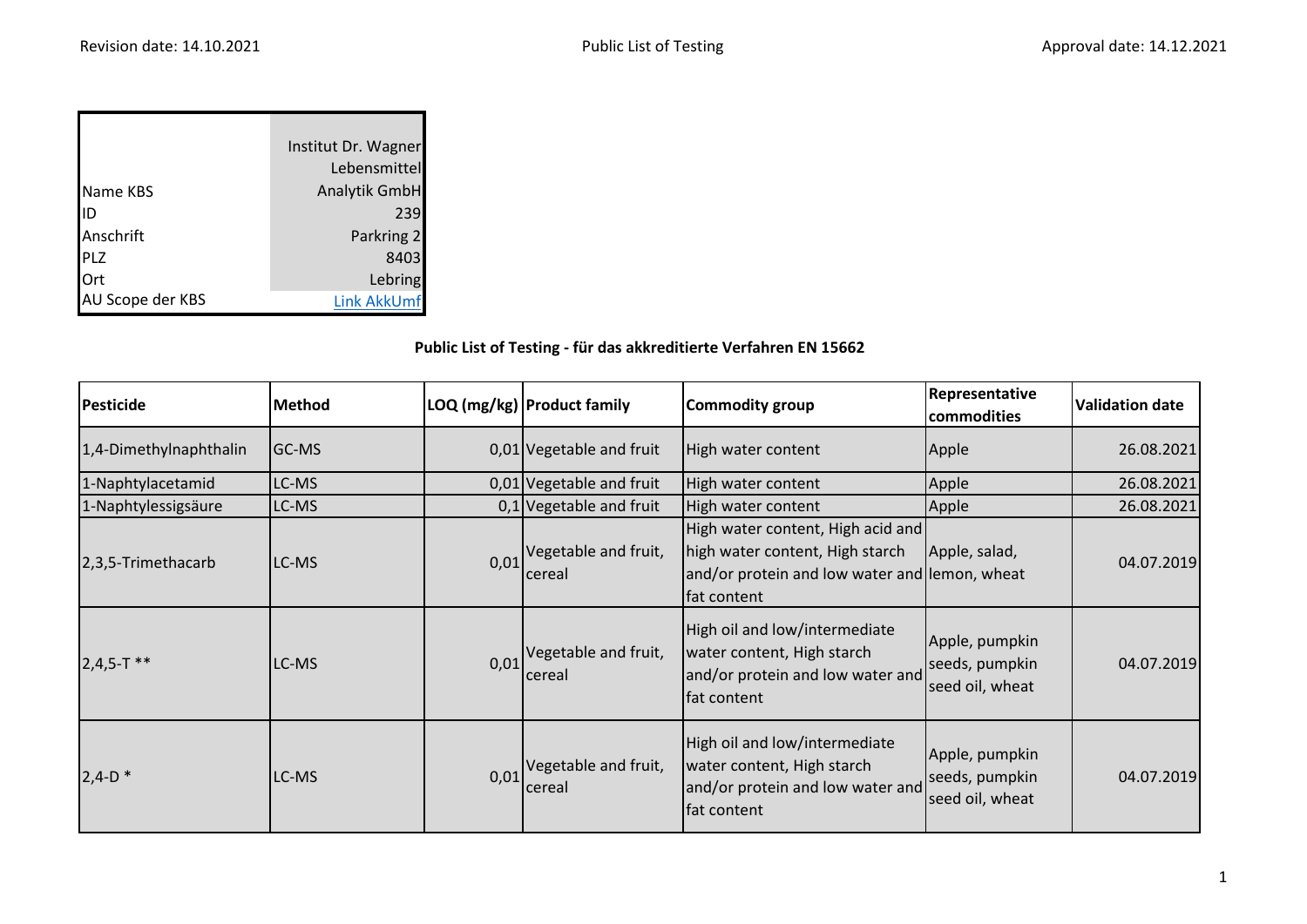| $2,4$ -DB **         | LC-MS |      | $0.01$ <sup>Vegetable and fruit,</sup><br>cereal | High oil and low/intermediate<br>water content, High starch<br>and/or protein and low water and<br>fat content                                                          | Apple, pumpkin<br>seeds, pumpkin<br>seed oil, wheat                  | 04.07.2019 |
|----------------------|-------|------|--------------------------------------------------|-------------------------------------------------------------------------------------------------------------------------------------------------------------------------|----------------------------------------------------------------------|------------|
| 2,4-Dimethylanilin   | LC-MS |      | 0,05 Vegetable and fruit                         | High water content, High acid and<br>high water content                                                                                                                 | Apple, salad, lemon                                                  | 04.07.2019 |
| 2-Phenylphenol       | GC-MS | 0,01 | Vegetable and fruit,<br>cereal                   | High water content, High acid and<br>high water content, High starch<br>and/or protein and low water and lemon, wheat<br>fat content                                    | Apple, salad,                                                        | 04.07.2019 |
| 3,4,5-Trimethacarb   | LC-MS | 0,01 | Vegetable and fruit,<br>cereal                   | High water content, High acid and<br>high water content, High starch<br>and/or protein and low water and lemon, wheat<br>fat content                                    | Apple, salad,                                                        | 04.07.2019 |
| Acephat              | LC-MS | 0,01 | Vegetable and fruit,<br>oil seeds, cereal        | High water content, High acid and<br>high water content, High oil and<br>low/intermediate water content,<br>High starch and/or protein and<br>low water and fat content | Apple, salad,<br>lemon, pumpkin<br>seeds, pumpkin<br>seed oil, wheat | 04.07.2019 |
| Acequinocyl          | LC-MS |      | 0,02 Vegetable and fruit                         | High acid and high water content                                                                                                                                        | lemon                                                                | 04.07.2019 |
| Acetamiprid          | LC-MS | 0,01 | Vegetable and fruit,<br>oil seeds, cereal        | High water content, High acid and<br>high water content, High oil and<br>low/intermediate water content,<br>High starch and/or protein and<br>low water and fat content | Apple, salad,<br>lemon, pumpkin<br>seeds, pumpkin<br>seed oil, wheat | 04.07.2019 |
| Acibenzolar-S-methyl | GC-MS | 0,01 | Vegetable and fruit,<br>cereal                   | High water content, High acid and<br>high water content, High starch<br>and/or protein and low water and lemon, wheat<br>fat content                                    | Apple, salad,                                                        | 04.07.2019 |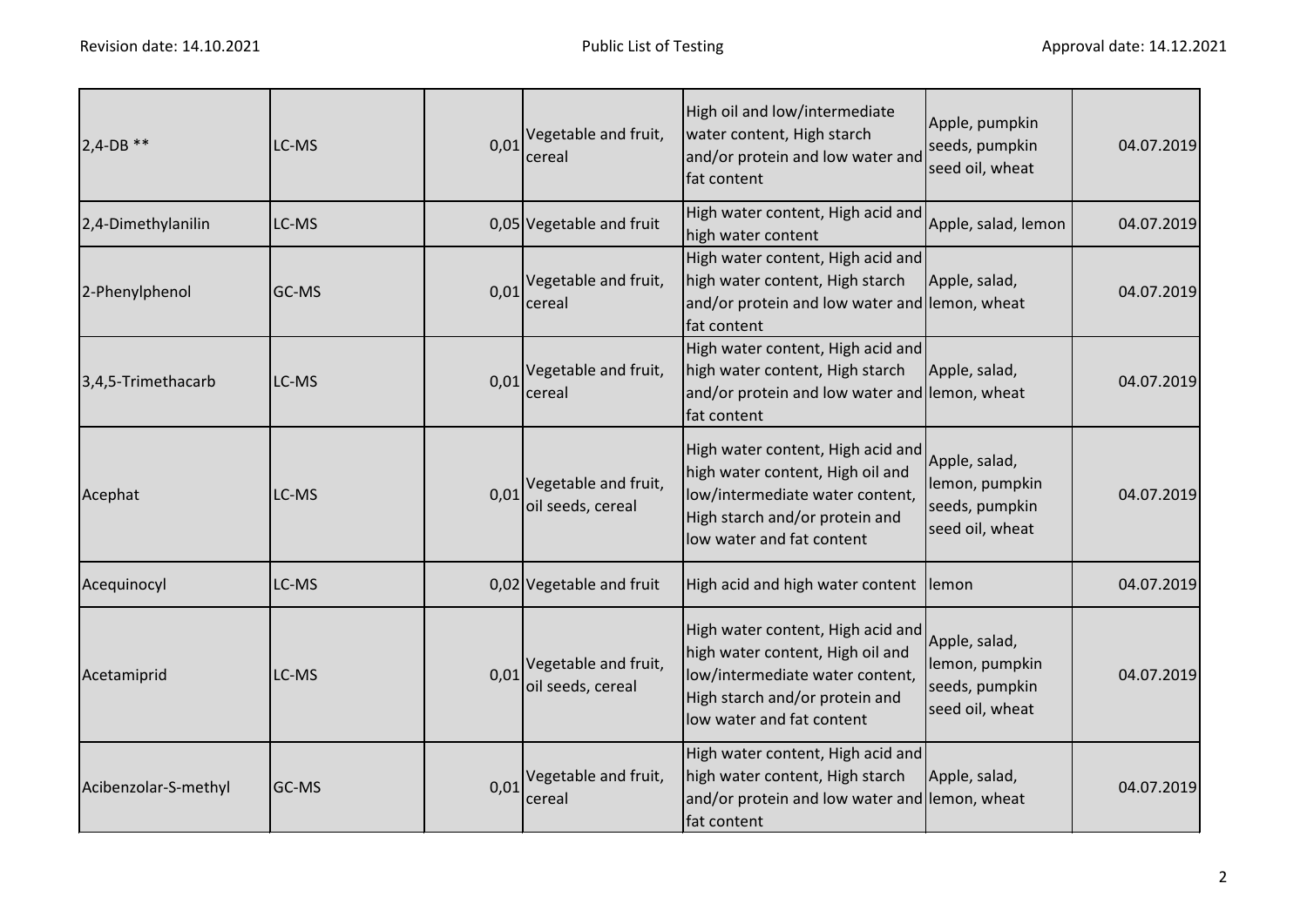| Aclonifen         | GC-MS | 0,01 | Vegetable and fruit,<br>cereal                      | High water content, High acid and<br>high water content, High starch<br>and/or protein and low water and lemon, wheat<br>fat content                                    | Apple, salad,                                                        | 04.07.2019 |
|-------------------|-------|------|-----------------------------------------------------|-------------------------------------------------------------------------------------------------------------------------------------------------------------------------|----------------------------------------------------------------------|------------|
| Acrinathrin       | GC-MS | 0,01 | Vegetable and fruit,<br>cereal                      | High water content, High acid and<br>high water content, High sugar<br>and low water content, High<br>starch and/or protein and low<br>water and fat content            | Apple, salad,<br>lemon, honey,<br>wheat                              | 04.07.2019 |
| Alachlor          | LC-MS |      | $0.01$ <sup>Vegetable and fruit,</sup><br>cereal    | High water content, High acid and<br>high water content, High starch<br>and/or protein and low water and lemon, wheat<br>fat content                                    | Apple, salad,                                                        | 04.07.2019 |
| Aldicarb          | LC-MS |      | $0.01$ <sup>Vegetable and fruit,</sup><br>oil seeds | High water content, High acid and<br>high water content, High oil and<br>low/intermediate water content                                                                 | Apple, salad,<br>lemon, pumpkin<br>seeds, pumpkin<br>seed oil        | 04.07.2019 |
| Aldicarb-sulfon   | LC-MS | 0,01 | Vegetable and fruit,<br>oil seeds, cereal           | High water content, High acid and<br>high water content, High oil and<br>low/intermediate water content,<br>High starch and/or protein and<br>low water and fat content | Apple, salad,<br>lemon, pumpkin<br>seeds, pumpkin<br>seed oil, wheat | 04.07.2019 |
| Aldicarb-sulfoxid | LC-MS | 0,01 | Vegetable and fruit,<br>oil seeds, cereal           | High water content, High acid and<br>high water content, High oil and<br>low/intermediate water content,<br>High starch and/or protein and<br>low water and fat content | Apple, salad,<br>lemon, pumpkin<br>seeds, pumpkin<br>seed oil, wheat | 04.07.2019 |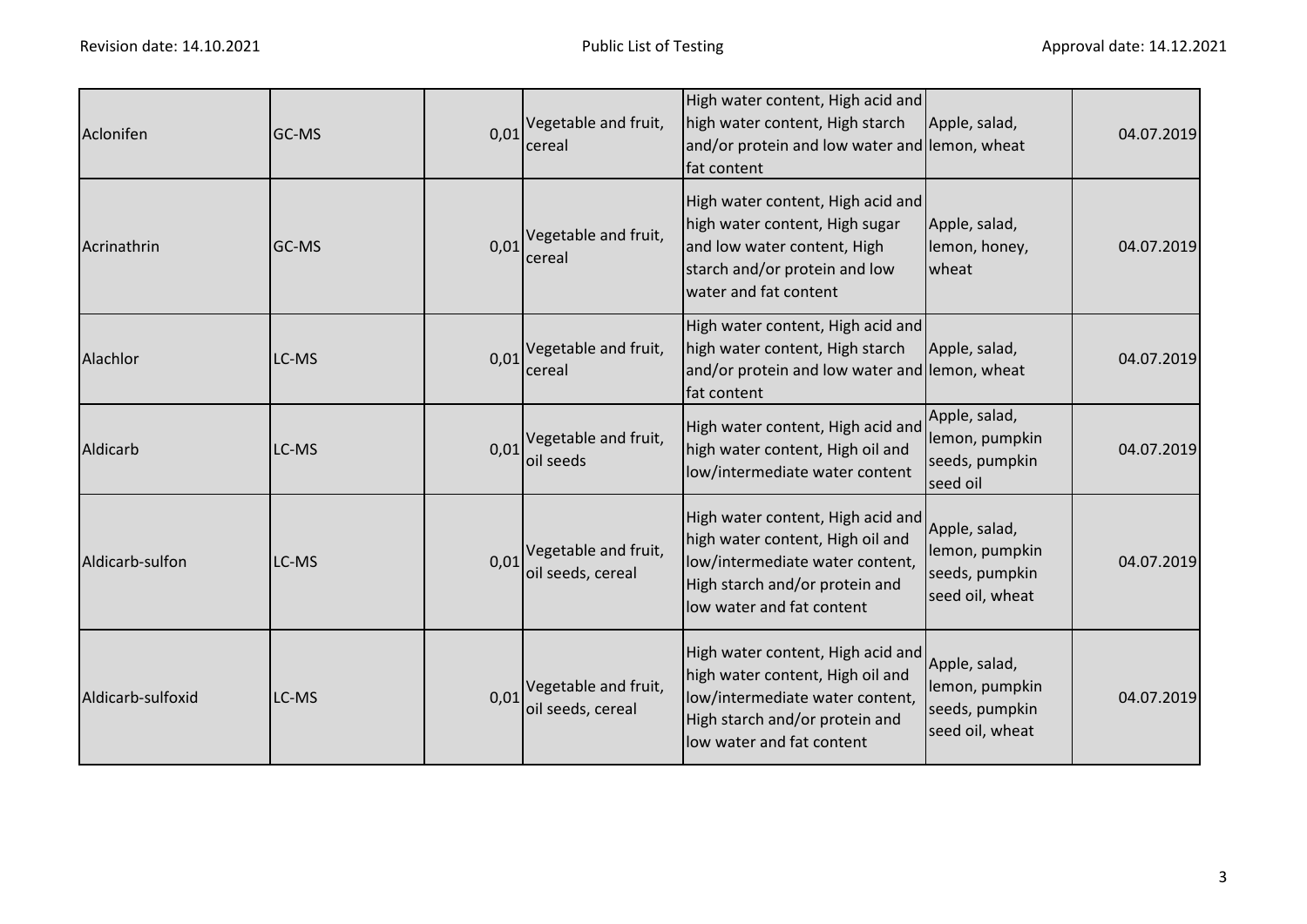| Aldrin                | GC-MS |       | 0,005 Vegetable and fruit,<br>cereal                        | High water content, High acid and<br>high water content, High starch<br>and/or protein and low water and lemon, wheat<br>fat content                                    | Apple, salad,                                                        | 04.07.2019 |
|-----------------------|-------|-------|-------------------------------------------------------------|-------------------------------------------------------------------------------------------------------------------------------------------------------------------------|----------------------------------------------------------------------|------------|
| Ametoctradin          | LC-MS |       | 0,01 Vegetable and fruit                                    | High water content, High acid and<br>high water content                                                                                                                 | Apple, salad, lemon                                                  | 04.07.2019 |
| Ametryn               | GC-MS |       | 0,01 Vegetable and fruit                                    | High water content, High acid and<br>high water content                                                                                                                 | Apple, salad, lemon                                                  | 04.07.2019 |
| Amidosulfuron         | LC-MS |       | 0,01 Vegetable and fruit                                    | High water content                                                                                                                                                      | Apple, salad                                                         | 04.07.2019 |
| Aminocarb             | LC-MS |       | $0.01$ <sup>Vegetable and fruit,</sup><br>oil seeds, cereal | High water content, High acid and<br>high water content, High oil and<br>low/intermediate water content,<br>High starch and/or protein and<br>low water and fat content | Apple, salad,<br>lemon, pumpkin<br>seeds, pumpkin<br>seed oil, wheat | 04.07.2019 |
| Amitraz               | LC-MS |       | 0,01 Vegetable and fruit                                    | High water content                                                                                                                                                      | Apple, salad                                                         | 04.07.2019 |
| Atrazin               | LC-MS | 0,01  | Vegetable and fruit,<br>cereal                              | High water content, High acid and<br>high water content, High starch<br>and/or protein and low water and lemon, wheat<br>fat content                                    | Apple, salad,                                                        | 04.07.2019 |
| Avermectin B1a        | LC-MS | 0,015 | Vegetable and fruit,<br>oil seeds                           | High water content, High acid and<br>high water content, High oil and<br>low/intermediate water content                                                                 | Apple, salad,<br>lemon, pumpkin<br>seeds, pumpkin<br>seed oil        | 04.07.2019 |
| <b>Avermectin B1b</b> | LC-MS |       | 0,015 Vegetable and fruit,<br>oil seeds                     | High water content, High acid and<br>high water content, High oil and<br>low/intermediate water content                                                                 | Apple, salad,<br>lemon, pumpkin<br>seeds, pumpkin<br>seed oil        | 04.07.2019 |
| Azaconazol            | GC-MS |       | 0,01 Vegetable and fruit                                    | High water content, High acid and<br>high water content                                                                                                                 | Apple, salad, lemon                                                  | 04.07.2019 |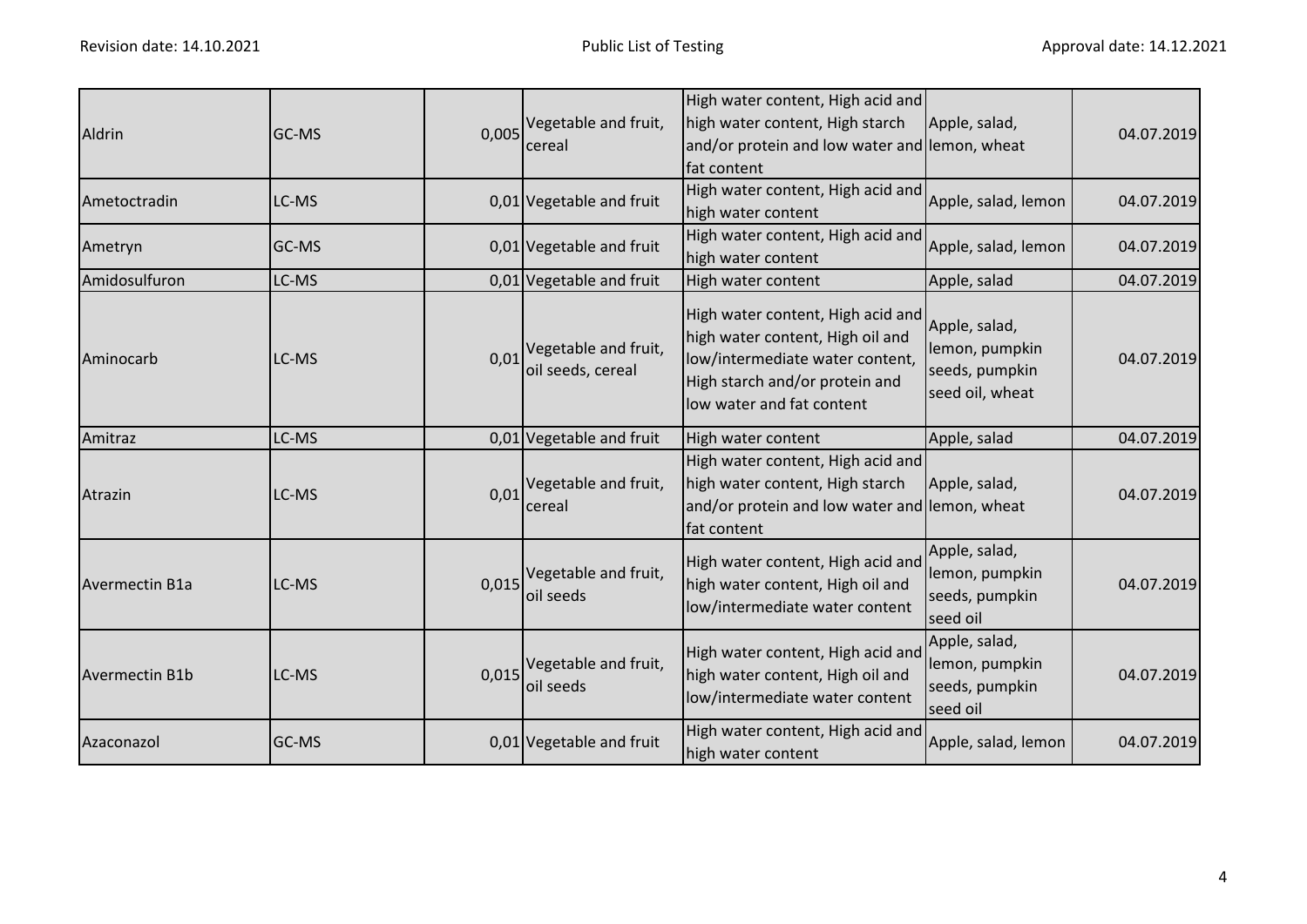| Azadirachtin    | LC-MS       | 0,01 | Vegetable and fruit,<br>oil seeds         | High water content, High acid and<br>high water content, High oil and<br>low/intermediate water content                                                                 | Apple, salad,<br>lemon, pumpkin<br>seeds, pumpkin<br>seed oil        | 04.07.2019 |
|-----------------|-------------|------|-------------------------------------------|-------------------------------------------------------------------------------------------------------------------------------------------------------------------------|----------------------------------------------------------------------|------------|
| Azinphos-ethyl  | LC-MS       | 0,01 | Vegetable and fruit,<br>cereal            | High water content, High acid and<br>high water content, High starch<br>and/or protein and low water and lemon, wheat<br>fat content                                    | Apple, salad,                                                        | 04.07.2019 |
| Azinphos-methyl | LC-MS       | 0,01 | Vegetable and fruit,<br>cereal            | High water content, High acid and<br>high water content, High starch<br>and/or protein and low water and lemon, wheat<br>fat content                                    | Apple, salad,                                                        | 04.07.2019 |
| Azoxystrobin    | LC-MS       | 0,01 | Vegetable and fruit,<br>oil seeds, cereal | High water content, High acid and<br>high water content, High oil and<br>low/intermediate water content,<br>High starch and/or protein and<br>low water and fat content | Apple, salad,<br>lemon, pumpkin<br>seeds, pumpkin<br>seed oil, wheat | 04.07.2019 |
| Benalaxyl       | GC-MS/LC-MS | 0,01 | Vegetable and fruit,<br>cereal            | High water content, High acid and<br>high water content, High starch<br>and/or protein and low water and lemon, wheat<br>fat content                                    | Apple, salad,                                                        | 04.07.2019 |
| Benazolin **    | LC-MS       | 0,01 | Vegetable and fruit,<br>cereal            | High oil and low/intermediate<br>water content, High starch<br>and/or protein and low water and<br>fat content                                                          | Apple, pumpkin<br>seeds, pumpkin<br>seed oil, wheat                  | 04.07.2019 |
| Bendiocarb      | LC-MS       | 0,01 | Vegetable and fruit,<br>oil seeds, cereal | High water content, High acid and<br>high water content, High oil and<br>low/intermediate water content,<br>High starch and/or protein and<br>low water and fat content | Apple, salad,<br>lemon, pumpkin<br>seeds, pumpkin<br>seed oil, wheat | 04.07.2019 |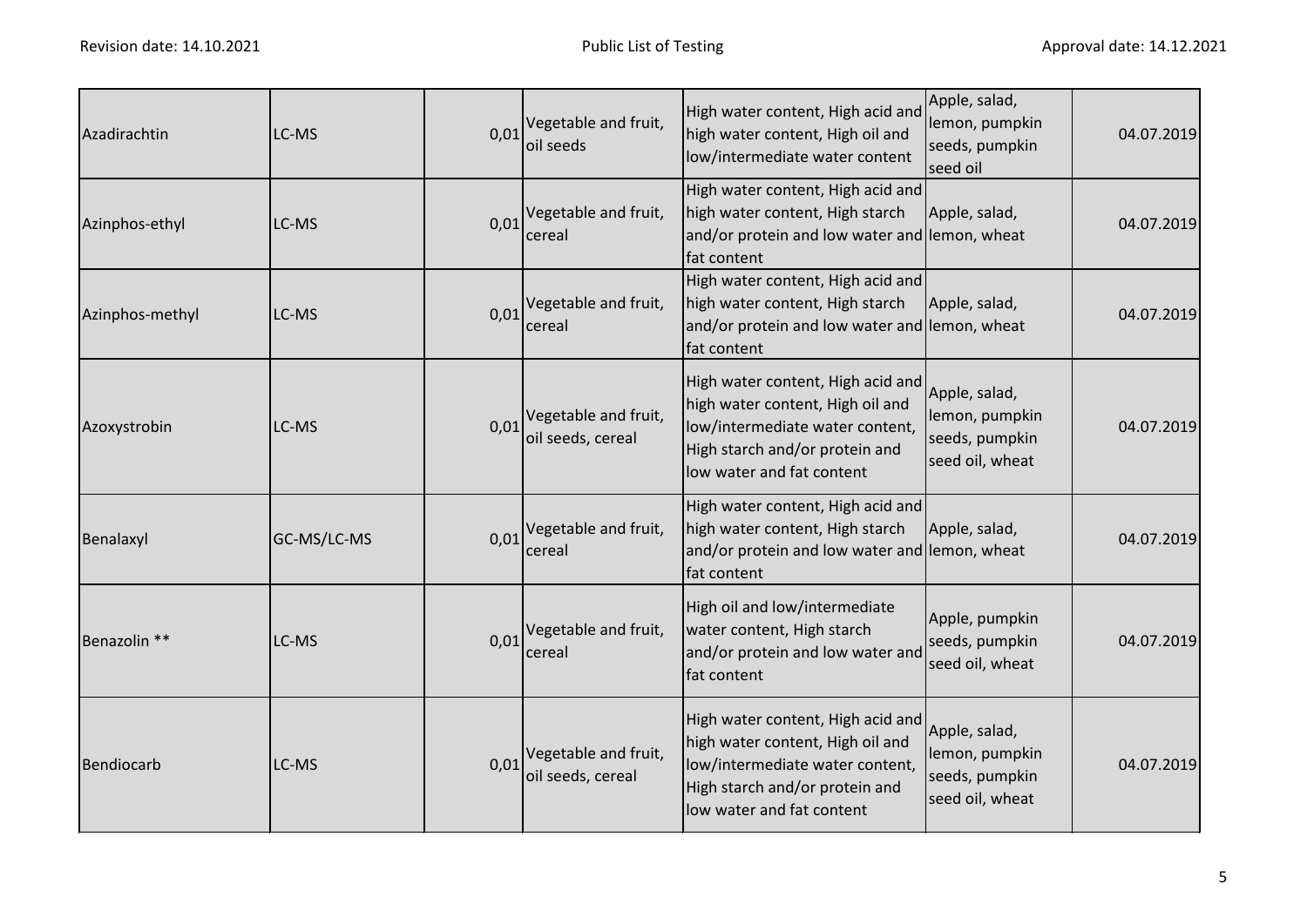| Benfluralin               | GC-MS |      | 0,01 Vegetable and fruit                  | High water content, High acid and<br>high water content                                                                                                                 | Apple, salad, lemon                                                  | 04.07.2019 |
|---------------------------|-------|------|-------------------------------------------|-------------------------------------------------------------------------------------------------------------------------------------------------------------------------|----------------------------------------------------------------------|------------|
| Benfuracarb               | LC-MS |      | 0,01 Vegetable and fruit                  | High water content, High acid and<br>high water content                                                                                                                 | Apple, salad, lemon                                                  | 04.07.2019 |
| Benomyl                   | LC-MS |      | 0,01 Vegetable and fruit                  | High water content, High acid and<br>high water content                                                                                                                 | Apple, salad, lemon                                                  | 04.07.2019 |
| Bentazon **               | LC-MS | 0,01 | Vegetable and fruit,<br>cereal            | High oil and low/intermediate<br>water content, High starch<br>and/or protein and low water and<br>fat content                                                          | Apple, pumpkin<br>seeds, pumpkin<br>seed oil, wheat                  | 04.07.2019 |
| Benthiavalicarb-isopropyl | LC-MS | 0,01 | Vegetable and fruit,<br>oil seeds, cereal | High water content, High acid and<br>high water content, High oil and<br>low/intermediate water content,<br>High starch and/or protein and<br>low water and fat content | Apple, salad,<br>lemon, pumpkin<br>seeds, pumpkin<br>seed oil, wheat | 04.07.2019 |
| Benzovindiflupyr          | LC-MS |      | 0,01 Vegetable and fruit                  | High water content                                                                                                                                                      | Apple, salad                                                         | 04.07.2019 |
| Bifenazat                 | LC-MS |      | 0,01 Vegetable and fruit                  | High water content, High acid and<br>high water content                                                                                                                 | Apple, salad, lemon                                                  | 04.07.2019 |
| Bifenazat-Diazin          | LC-MS |      | 0,01 Vegetable and fruit                  | High water content                                                                                                                                                      | Apple, salad                                                         | 04.07.2019 |
| <b>Bifenox</b>            | LC-MS |      | 0,01 Vegetable and fruit                  | High water content, High acid and<br>high water content                                                                                                                 | Apple, salad, lemon                                                  | 04.07.2019 |
| Bifenthrin                | GC-MS | 0,01 | Vegetable and fruit,<br>cereal            | High water content, High acid and<br>high water content, High starch<br>and/or protein and low water and lemon, wheat<br>fat content                                    | Apple, salad,                                                        | 04.07.2019 |
| Biphenyl                  | GC-MS |      | 0,01 Vegetable and fruit                  | High water content, High acid and<br>high water content                                                                                                                 | Apple, salad, lemon                                                  | 04.07.2019 |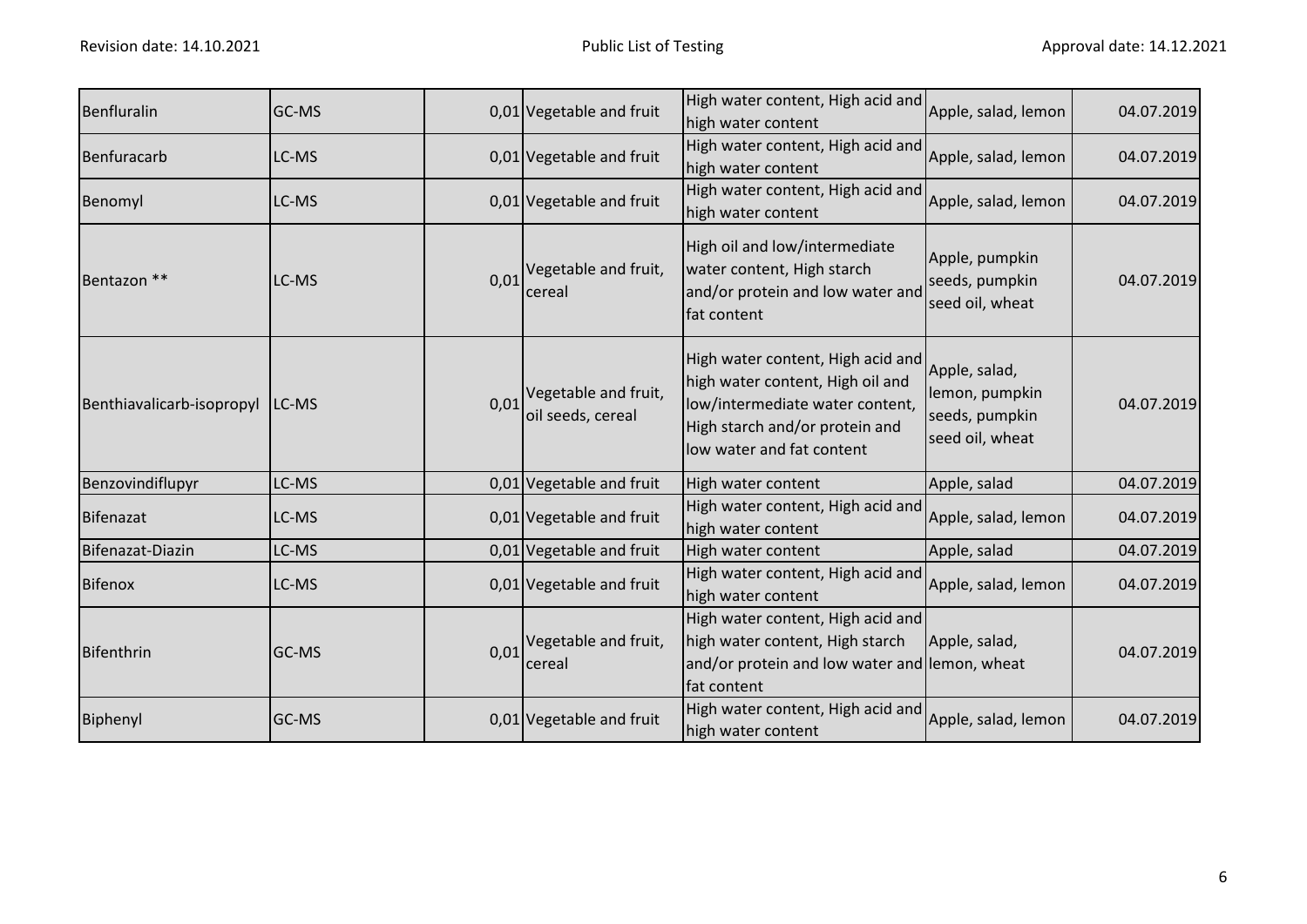| Bitertanol       | LC-MS | 0,01 | Vegetable and fruit,<br>oil seeds, cereal        | High water content, High acid and<br>high water content, High oil and<br>low/intermediate water content,<br>High starch and/or protein and<br>low water and fat content | Apple, salad,<br>lemon, pumpkin<br>seeds, pumpkin<br>seed oil, wheat | 04.07.2019 |
|------------------|-------|------|--------------------------------------------------|-------------------------------------------------------------------------------------------------------------------------------------------------------------------------|----------------------------------------------------------------------|------------|
| <b>Bixafen</b>   | LC-MS |      | 0,01 Vegetable and fruit                         | High water content                                                                                                                                                      | Apple, salad                                                         | 04.07.2019 |
| <b>Boscalid</b>  | LC-MS |      | $0.01$ <sup>Vegetable and fruit,</sup><br>cereal | High water content, High acid and<br>high water content, High sugar<br>and low water content, High<br>starch and/or protein and low<br>water and fat content            | Apple, salad,<br>lemon, honey,<br>wheat                              | 04.07.2019 |
| <b>Bromacil</b>  | LC-MS |      | 0,01 Vegetable and fruit,<br>cereal              | High water content, High acid and<br>high water content, High starch<br>and/or protein and low water and lemon, wheat<br>fat content                                    | Apple, salad,                                                        | 04.07.2019 |
| Bromocyclen      | GC-MS |      | 0,01 Vegetable and fruit                         | High water content, High acid and<br>high water content                                                                                                                 | Apple, salad, lemon                                                  | 04.07.2019 |
| <b>Bromophos</b> | GC-MS |      | 0,01 Vegetable and fruit,<br>cereal              | High water content, High acid and<br>high water content, High starch<br>and/or protein and low water and lemon, wheat<br>fat content                                    | Apple, salad,                                                        | 04.07.2019 |
| Bromophos-ethyl  | GC-MS |      | 0,01 Vegetable and fruit,<br>cereal              | High water content, High acid and<br>high water content, High starch<br>and/or protein and low water and lemon, wheat<br>fat content                                    | Apple, salad,                                                        | 04.07.2019 |
| Bromoxynil       | LC-MS | 0,01 | Vegetable and fruit,<br>oil seeds, cereal        | High water content, High acid and<br>high water content, High oil and<br>low/intermediate water content,<br>High starch and/or protein and<br>low water and fat content | Apple, salad,<br>lemon, pumpkin<br>seeds, pumpkin<br>seed oil, wheat | 04.07.2019 |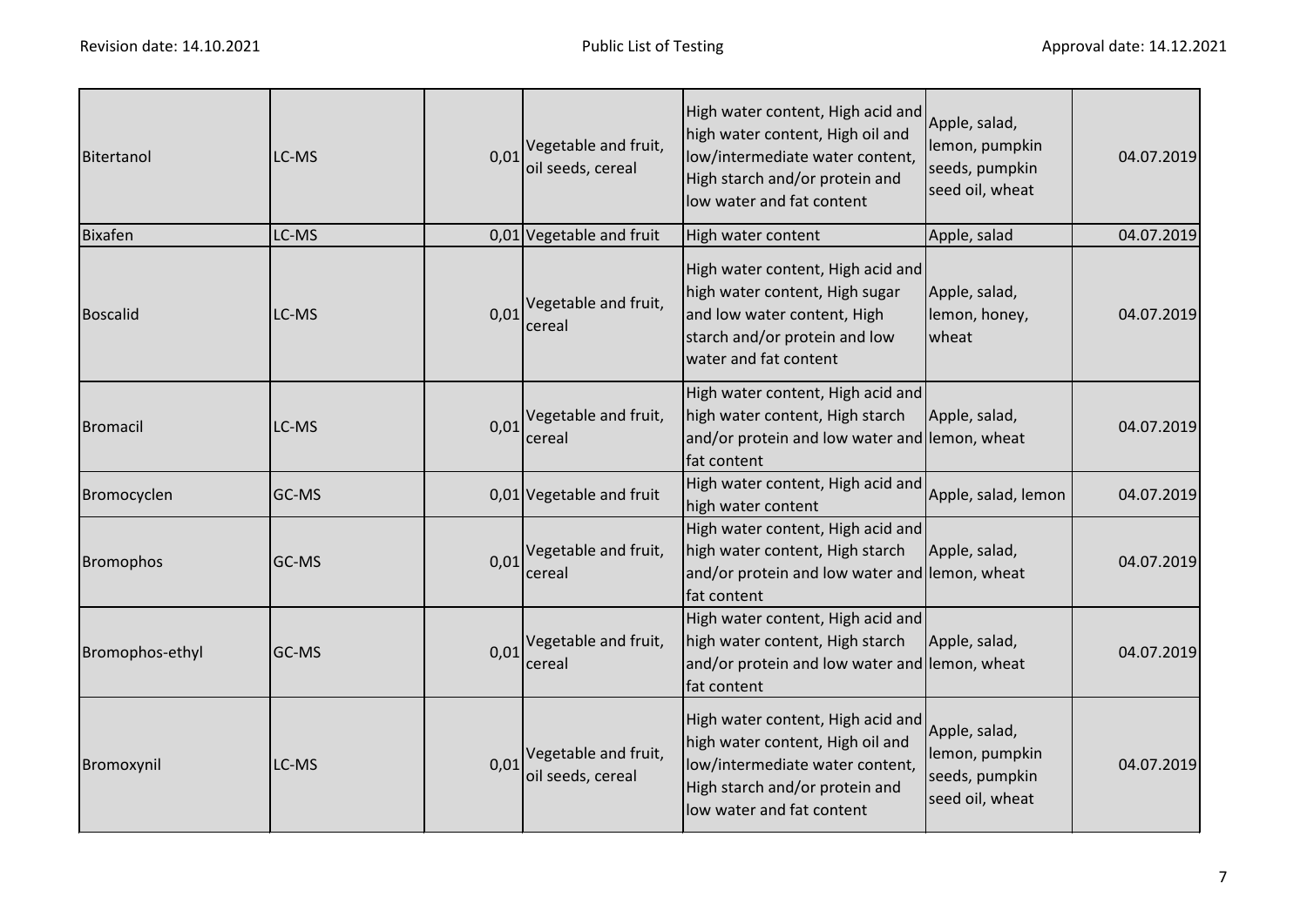| Bromoxynil-methylether | <b>GC-MS</b> |      | 0,01 Vegetable and fruit                  | High water content                                                                                                                                                      | Apple, salad                                                         | 04.07.2019 |
|------------------------|--------------|------|-------------------------------------------|-------------------------------------------------------------------------------------------------------------------------------------------------------------------------|----------------------------------------------------------------------|------------|
| Brompropylat           | <b>GC-MS</b> | 0,01 | Vegetable and fruit,<br>cereal            | High water content, High acid and<br>high water content, High starch<br>and/or protein and low water and lemon, wheat<br>fat content                                    | Apple, salad,                                                        | 04.07.2019 |
| Bromuconazol           | GC-MS        |      | 0,01 Vegetable and fruit                  | High water content                                                                                                                                                      | Apple, salad                                                         | 04.07.2019 |
| <b>Bupirimat</b>       | GC-MS        | 0,01 | Vegetable and fruit,<br>cereal            | High water content, High acid and<br>high water content, High starch<br>and/or protein and low water and lemon, wheat<br>fat content                                    | Apple, salad,                                                        | 04.07.2019 |
| <b>Buprofezin</b>      | GC-MS/LC-MS  | 0,01 | Vegetable and fruit,<br>oil seeds, cereal | High water content, High acid and<br>high water content, High oil and<br>low/intermediate water content,<br>High starch and/or protein and<br>low water and fat content | Apple, salad,<br>lemon, pumpkin<br>seeds, pumpkin<br>seed oil, wheat | 04.07.2019 |
| Butafenacil            | LC-MS        | 0,01 | Vegetable and fruit,<br>oil seeds, cereal | High water content, High acid and<br>high water content, High oil and<br>low/intermediate water content,<br>High starch and/or protein and<br>low water and fat content | Apple, salad,<br>lemon, pumpkin<br>seeds, pumpkin<br>seed oil, wheat | 04.07.2019 |
| Butocarboxim           | LC-MS        | 0,01 | Vegetable and fruit,<br>oil seeds, cereal | High water content, High acid and<br>high water content, High oil and<br>low/intermediate water content,<br>High starch and/or protein and<br>low water and fat content | Apple, salad,<br>lemon, pumpkin<br>seeds, pumpkin<br>seed oil, wheat | 04.07.2019 |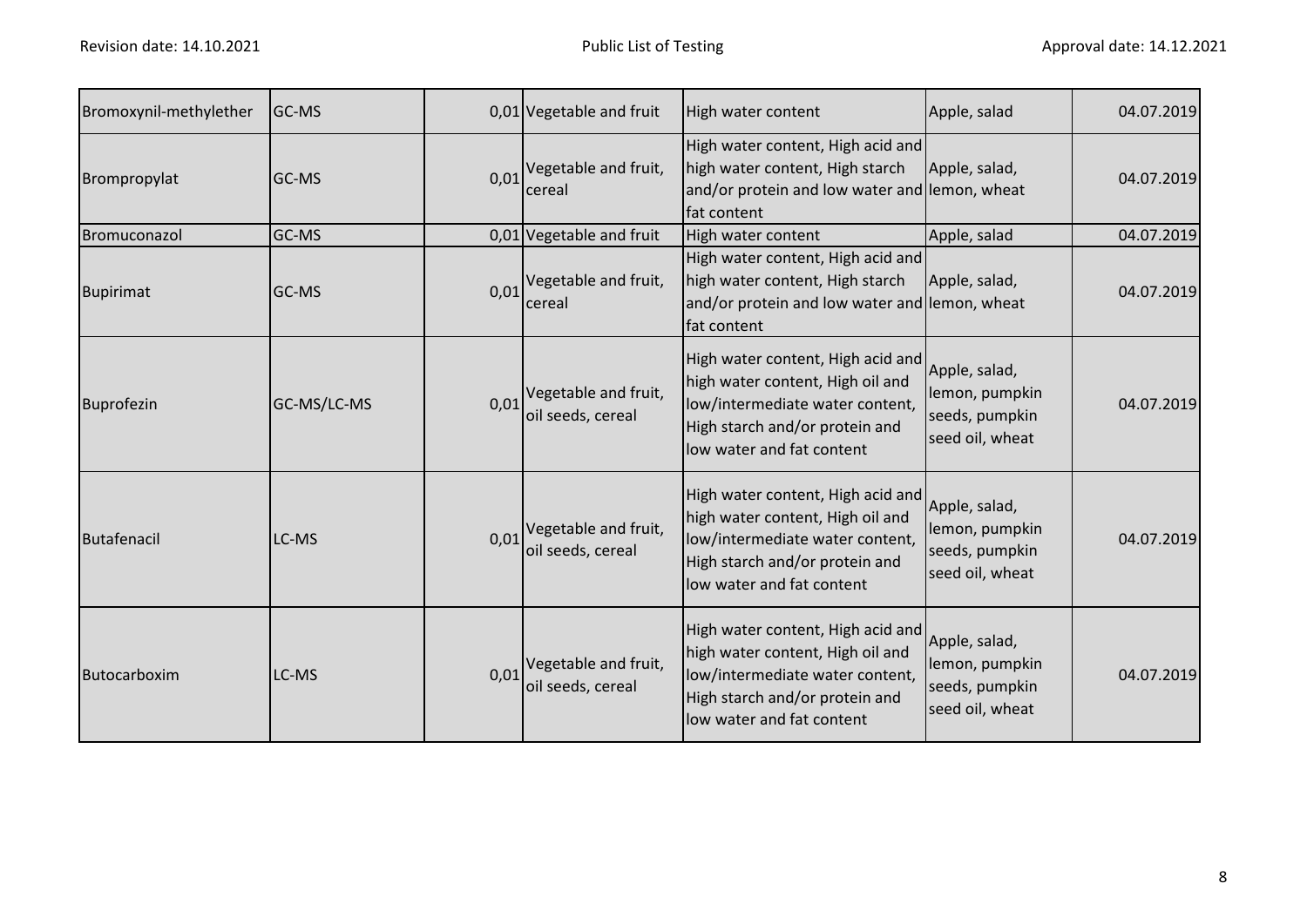| Butocarboxim-sulfoxid | LC-MS        | 0,01 | Vegetable and fruit,<br>oil seeds, cereal | High water content, High acid and<br>high water content, High oil and<br>low/intermediate water content,<br>High starch and/or protein and<br>low water and fat content | Apple, salad,<br>lemon, pumpkin<br>seeds, pumpkin<br>seed oil, wheat | 04.07.2019 |
|-----------------------|--------------|------|-------------------------------------------|-------------------------------------------------------------------------------------------------------------------------------------------------------------------------|----------------------------------------------------------------------|------------|
| Butoxycarboxim        | LC-MS        | 0,01 | Vegetable and fruit,<br>oil seeds, cereal | High water content, High acid and<br>high water content, High oil and<br>low/intermediate water content,<br>High starch and/or protein and<br>low water and fat content | Apple, salad,<br>lemon, pumpkin<br>seeds, pumpkin<br>seed oil, wheat | 04.07.2019 |
| <b>Cadusafos</b>      | LC-MS        | 0,01 | Vegetable and fruit,<br>cereal            | High water content, High acid and<br>high water content, High starch<br>and/or protein and low water and lemon, wheat<br>fat content                                    | Apple, salad,                                                        | 04.07.2019 |
| Captan                | GC-MS/GC-ECD |      | 0,01 Vegetable and fruit                  | High water content, High acid and<br>high water content                                                                                                                 | Apple, salad, lemon                                                  | 04.07.2019 |
| Carbaryl              | LC-MS        | 0.01 | Vegetable and fruit,<br>cereal            | High water content, High acid and<br>high water content, High starch<br>and/or protein and low water and lemon, wheat<br>fat content                                    | Apple, salad,                                                        | 04.07.2019 |
| Carbendazim           | LC-MS        | 0,01 | Vegetable and fruit,<br>cereal            | High water content, High acid and<br>high water content, High starch<br>and/or protein and low water and lemon, wheat<br>fat content                                    | Apple, salad,                                                        | 04.07.2019 |
| Carbetamid            | LC-MS        | 0,01 | Vegetable and fruit,<br>oil seeds, cereal | High water content, High acid and<br>high water content, High oil and<br>low/intermediate water content,<br>High starch and/or protein and<br>low water and fat content | Apple, salad,<br>lemon, pumpkin<br>seeds, pumpkin<br>seed oil, wheat | 04.07.2019 |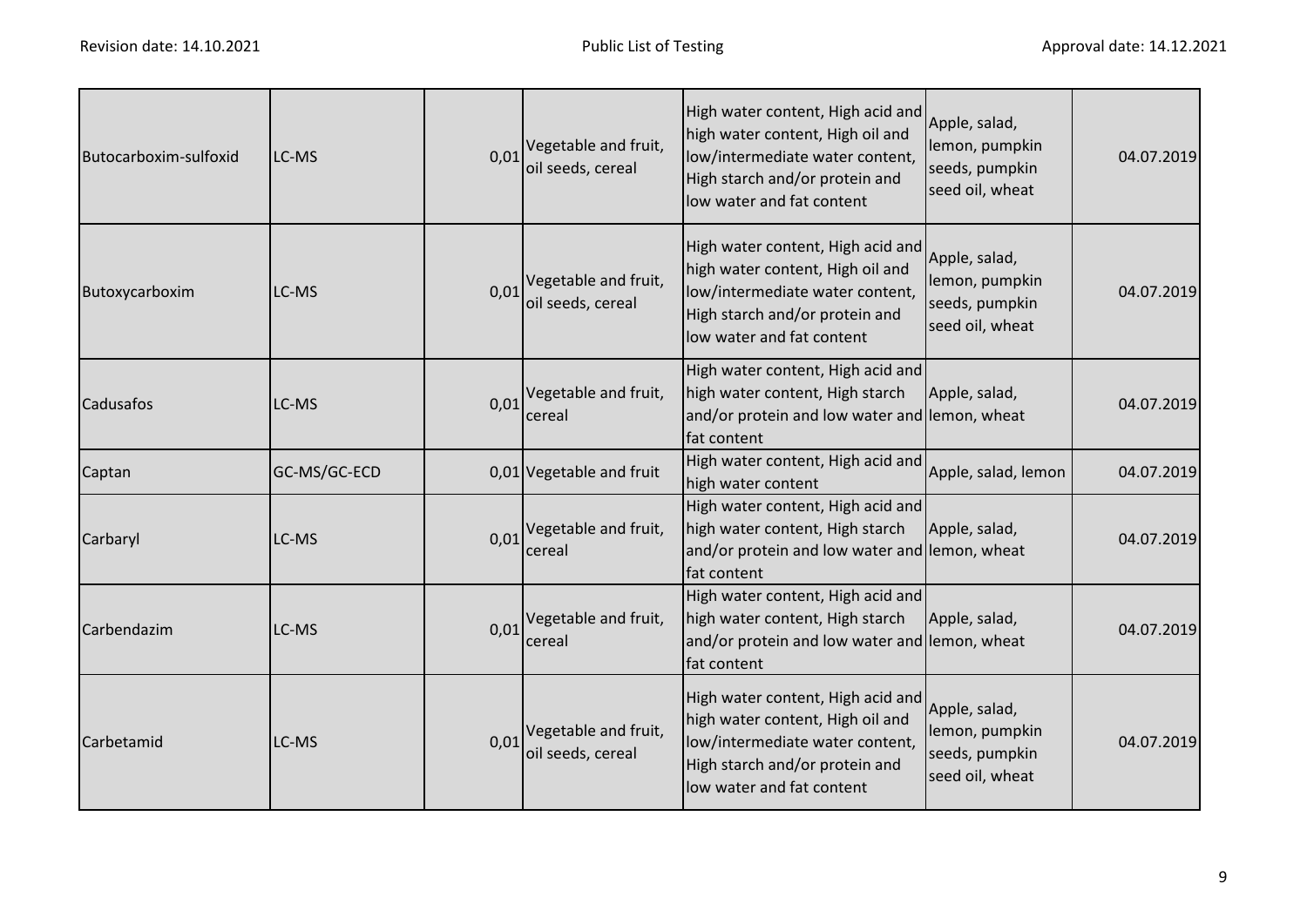| Carbofuran                          | LC-MS | 0.01 | Vegetable and fruit,<br>oil seeds, cereal | High water content, High acid and<br>high water content, High oil and<br>low/intermediate water content,<br>High starch and/or protein and<br>low water and fat content | Apple, salad,<br>lemon, pumpkin<br>seeds, pumpkin<br>seed oil, wheat | 04.07.2019 |
|-------------------------------------|-------|------|-------------------------------------------|-------------------------------------------------------------------------------------------------------------------------------------------------------------------------|----------------------------------------------------------------------|------------|
| Carbofuran, 3-hydroxy               | LC-MS | 0,01 | Vegetable and fruit,<br>oil seeds, cereal | High water content, High acid and<br>high water content, High oil and<br>low/intermediate water content,<br>High starch and/or protein and<br>low water and fat content | Apple, salad,<br>lemon, pumpkin<br>seeds, pumpkin<br>seed oil, wheat | 04.07.2019 |
| Carbophenothion                     | GC-MS |      | 0,01 Vegetable and fruit                  | High water content, High acid and<br>high water content                                                                                                                 | Apple, salad, lemon                                                  | 04.07.2019 |
| Carbosulfan                         | LC-MS |      | 0,01 Vegetable and fruit                  | High water content, High acid and<br>high water content                                                                                                                 | Apple, salad, lemon                                                  | 04.07.2019 |
| Carboxin                            | LC-MS |      | 0,01 Vegetable and fruit                  | High water content, High acid and<br>high water content                                                                                                                 | Apple, salad, lemon                                                  | 04.07.2019 |
| Carfentrazon-ethyl                  | LC-MS |      | 0,01 Vegetable and fruit                  | High water content, High acid and<br>high water content                                                                                                                 | Apple, salad, lemon                                                  | 04.07.2019 |
| Chinomethionat                      | GC-MS | 0,01 | Vegetable and fruit,<br>cereal            | High acid and high water content,<br>High starch and/or protein and<br>low water and fat content                                                                        | lemon, wheat                                                         | 04.07.2019 |
| Chlorantraniliprol (DPX E-<br>2Y45) | LC-MS | 0,01 | Vegetable and fruit,<br>oil seeds, cereal | High water content, High acid and<br>high water content, High oil and<br>low/intermediate water content,<br>High starch and/or protein and<br>low water and fat content | Apple, salad,<br>lemon, pumpkin<br>seeds, pumpkin<br>seed oil, wheat | 04.07.2019 |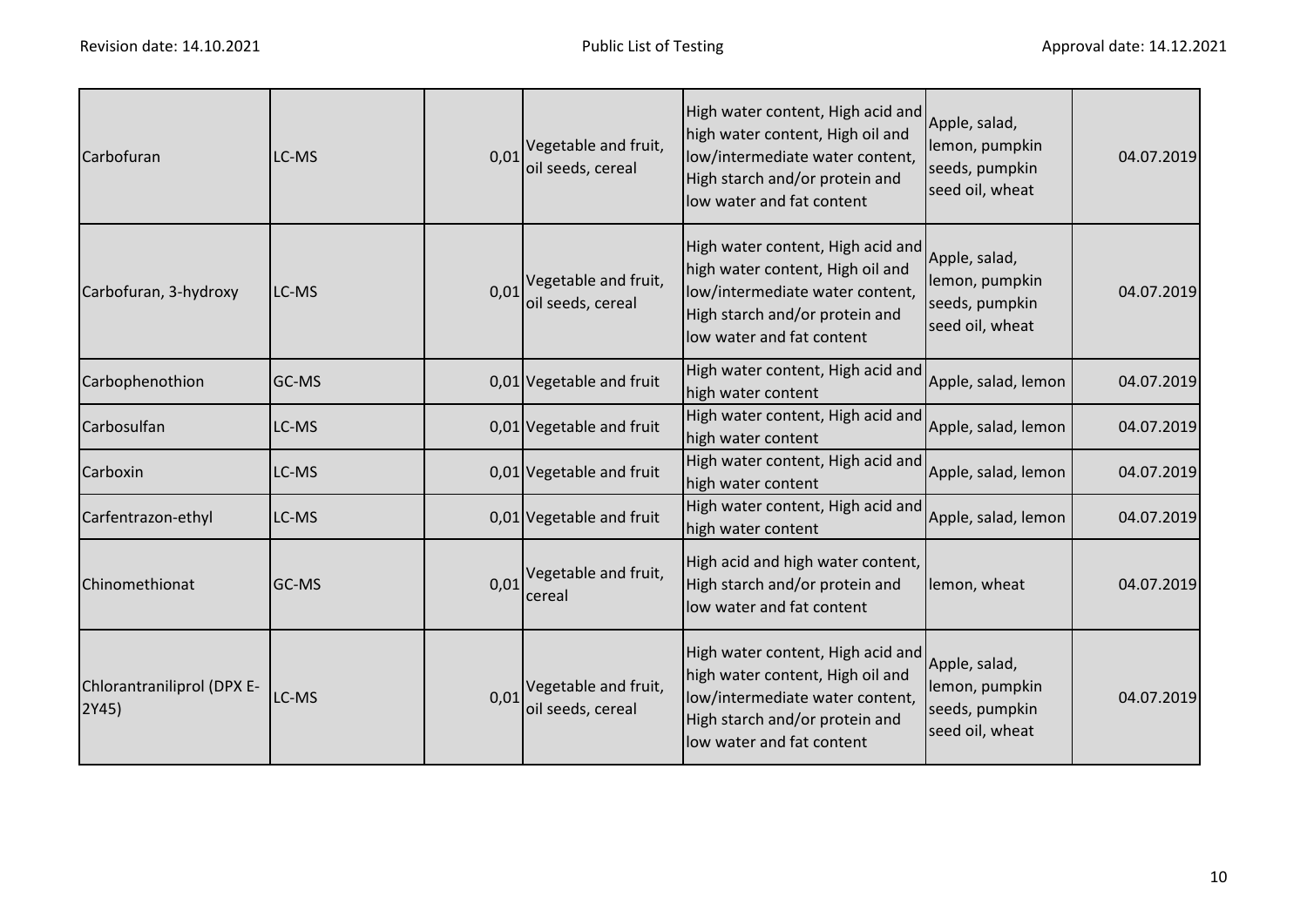| Chlorbensid         | <b>GC-MS</b> | 0,01  | Vegetable and fruit,<br>cereal            | High water content, High acid and<br>high water content, High starch<br>and/or protein and low water and lemon, wheat<br>fat content                                    | Apple, salad,                                                        | 04.07.2019 |
|---------------------|--------------|-------|-------------------------------------------|-------------------------------------------------------------------------------------------------------------------------------------------------------------------------|----------------------------------------------------------------------|------------|
| Chlorbenzilat       | <b>GC-MS</b> | 0,01  | Vegetable and fruit,<br>oil seeds, cereal | High water content, High acid and<br>high water content, High oil and<br>low/intermediate water content,<br>High starch and/or protein and<br>low water and fat content | Apple, salad,<br>lemon, pumpkin<br>seeds, pumpkin<br>seed oil, wheat | 04.07.2019 |
| Chlorbromuron       | LC-MS        |       | 0,01 Vegetable and fruit                  | High water content                                                                                                                                                      | Apple                                                                | 26.08.2021 |
| Chlordan, cis-      | <b>GC-MS</b> | 0,005 | Vegetable and fruit,<br>cereal            | High water content, High acid and<br>high water content, High starch<br>and/or protein and low water and lemon, wheat<br>fat content                                    | Apple, salad,                                                        | 04.07.2019 |
| Chlordan, trans-    | <b>GC-MS</b> | 0,005 | Vegetable and fruit,<br>cereal            | High water content, High starch<br>and/or protein and low water and Apple, salad, wheat<br>fat content                                                                  |                                                                      | 04.07.2019 |
| Chlorfenapyr        | GC-MS        | 0,01  | Vegetable and fruit,<br>cereal            | High water content, High acid and<br>high water content, High starch<br>and/or protein and low water and lemon, wheat<br>fat content                                    | Apple, salad,                                                        | 04.07.2019 |
| Chlorfenprop-methyl | GC-MS        | 0,01  | Vegetable and fruit,<br>oil seeds, cereal | High water content, High oil and<br>low/intermediate water content,<br>High starch and/or protein and<br>low water and fat content                                      | Apple, salad,<br>pumpkin seeds,<br>pumpkin seed oil,<br>wheat        | 04.07.2019 |
| Chlorfenson         | GC-MS        | 0,01  | Vegetable and fruit,<br>cereal            | High water content, High acid and<br>high water content, High starch<br>and/or protein and low water and lemon, wheat<br>fat content                                    | Apple, salad,                                                        | 04.07.2019 |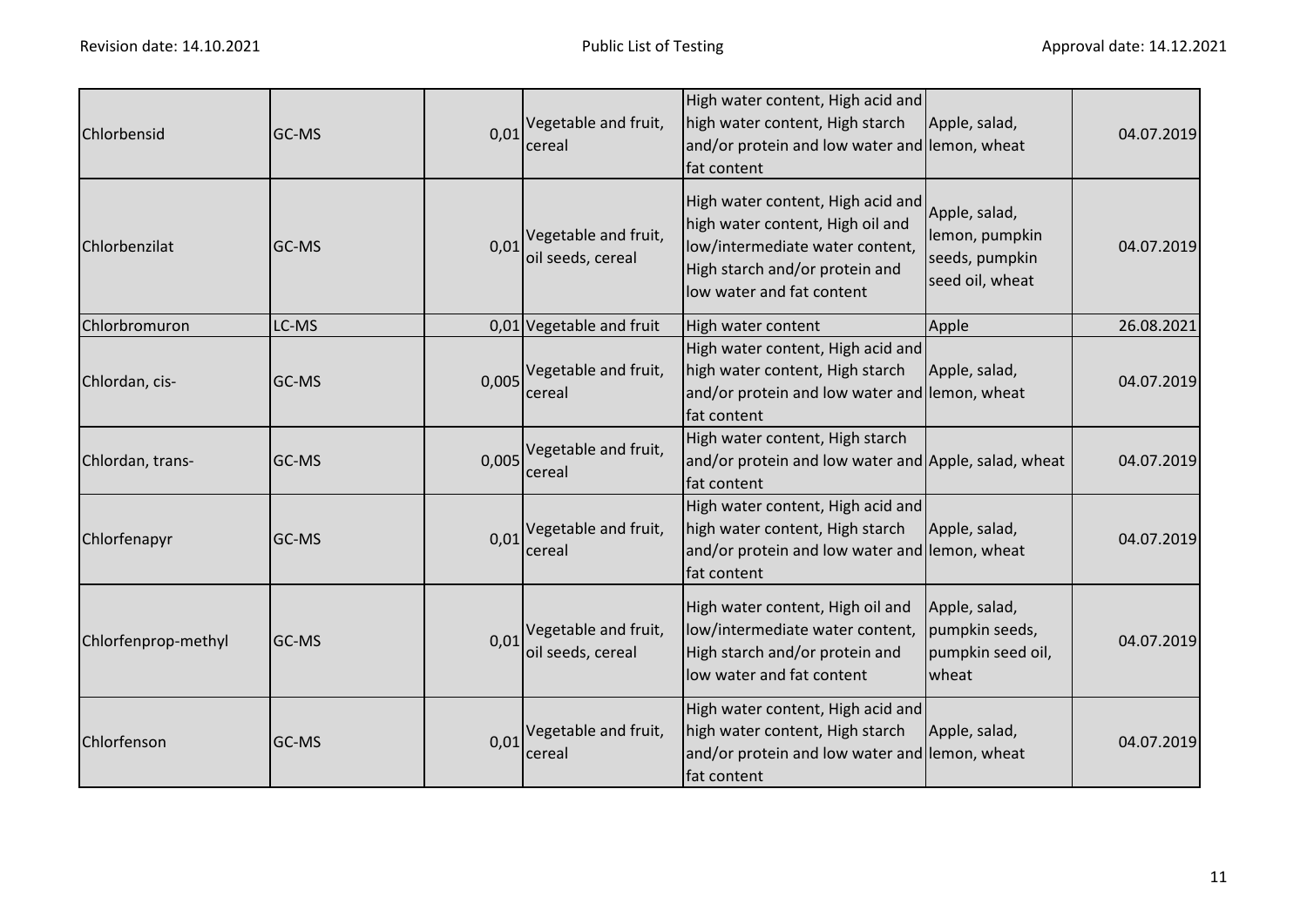| Chlorfenvinphos | GC-MS |      | $0.01$ <sup>Vegetable and fruit,</sup><br>oil seeds, cereal | High water content, High acid and<br>high water content, High oil and<br>low/intermediate water content,<br>High starch and/or protein and<br>low water and fat content  | Apple, salad,<br>lemon, pumpkin<br>seeds, pumpkin<br>seed oil, wheat | 04.07.2019 |
|-----------------|-------|------|-------------------------------------------------------------|--------------------------------------------------------------------------------------------------------------------------------------------------------------------------|----------------------------------------------------------------------|------------|
| Chlorfluazuron  | LC-MS |      | 0,01 Vegetable and fruit                                    | High water content                                                                                                                                                       | Apple, salad                                                         | 04.07.2019 |
| Chloridazon     | LC-MS |      | $0.01$ <sup>Vegetable and fruit,</sup><br>oil seeds, cereal | High water content, High acid and<br>high water content, High oil and<br>low/intermediate water content,<br>High starch and/or protein and<br>low water and fat content  | Apple, salad,<br>lemon, pumpkin<br>seeds, pumpkin<br>seed oil, wheat | 04.07.2019 |
| Chloroneb       | GC-MS | 0,01 | Vegetable and fruit,<br>cereal                              | High water content, High acid and<br>high water content, High starch<br>and/or protein and low water and lemon, wheat<br>fat content                                     | Apple, salad,                                                        | 04.07.2019 |
| Chlorotoluron   | LC-MS |      | 0,01 Vegetable and fruit                                    | High water content                                                                                                                                                       | Apple                                                                | 26.08.2021 |
| Chloroxuron     | LC-MS |      | 0,01 Vegetable and fruit                                    | High water content                                                                                                                                                       | Apple                                                                | 26.08.2021 |
| Chlorpropham    | GC-MS | 0,01 | Vegetable and fruit,<br>cereal                              | High water content, High acid and<br>high water content, High starch<br>and/or protein and low water and lemon, wheat<br>fat content                                     | Apple, salad,                                                        | 04.07.2019 |
| Chlorpropylat   | GC-MS | 0,01 | Vegetable and fruit,<br>oil seeds, cereal                   | High water content, High acid and<br>high water content, High oil and<br>low/intermediate water content,<br>High starch and/or protein and<br>llow water and fat content | Apple, salad,<br>lemon, pumpkin<br>seeds, pumpkin<br>seed oil, wheat | 04.07.2019 |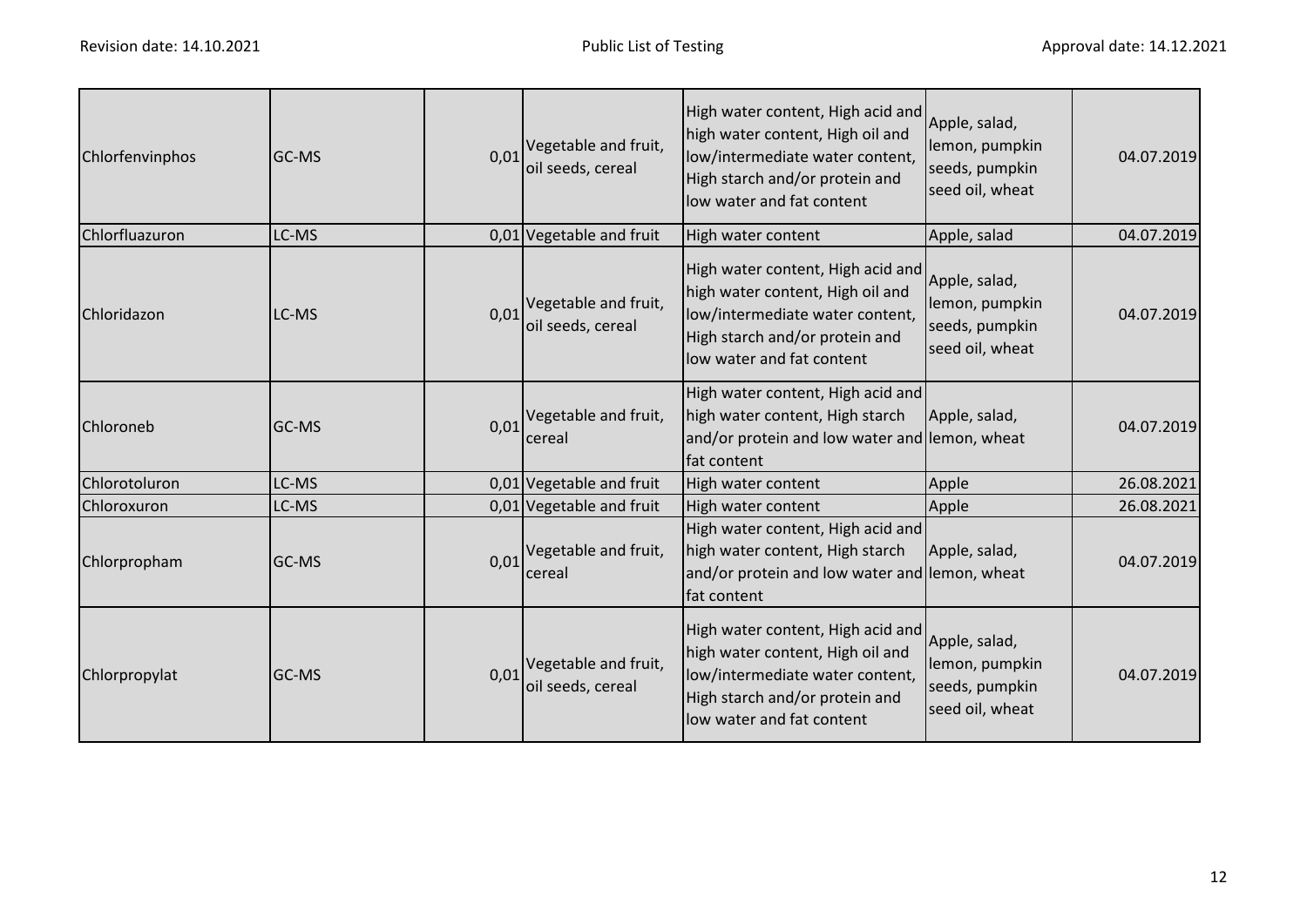| Chlorpyrifos        | <b>GC-MS</b> | 0,005 | Vegetable and fruit,<br>oil seeds, cereal | High water content, High acid and<br>high water content, High oil and<br>low/intermediate water content,<br>High starch and/or protein and<br>low water and fat content | Apple, salad,<br>lemon, pumpkin<br>seeds, pumpkin<br>seed oil, wheat | 04.07.2019 |
|---------------------|--------------|-------|-------------------------------------------|-------------------------------------------------------------------------------------------------------------------------------------------------------------------------|----------------------------------------------------------------------|------------|
| Chlorpyrifos-methyl | <b>GC-MS</b> | 0,005 | Vegetable and fruit,<br>oil seeds, cereal | High water content, High oil and<br>low/intermediate water content,<br>High starch and/or protein and<br>low water and fat content                                      | Apple, salad,<br>pumpkin seeds,<br>pumpkin seed oil,<br>wheat        | 04.07.2019 |
| Chlorthal-dimethyl  | GC-MS        | 0,01  | Vegetable and fruit,<br>cereal            | High water content, High acid and<br>high water content, High starch<br>and/or protein and low water and lemon, wheat<br>fat content                                    | Apple, salad,                                                        | 04.07.2019 |
| Chlorthalonil       | GC-MS/GC-ECD |       | 0,01 Vegetable and fruit                  | High water content, High acid and<br>high water content                                                                                                                 | Apple, salad, lemon                                                  | 04.07.2019 |
| Chlorthion          | GC-MS        | 0,01  | Vegetable and fruit,<br>cereal            | High water content, High starch<br>and/or protein and low water and Apple, salad, wheat<br>fat content                                                                  |                                                                      | 04.07.2019 |
| Chlorthiophos       | GC-MS        | 0,01  | Vegetable and fruit,<br>cereal            | High water content, High acid and<br>high water content, High starch<br>and/or protein and low water and lemon, wheat<br>fat content                                    | Apple, salad,                                                        | 04.07.2019 |
| Chlozolinat         | GC-MS        | 0,01  | Vegetable and fruit,<br>cereal            | High water content, High acid and<br>high water content, High starch<br>and/or protein and low water and lemon, wheat<br>fat content                                    | Apple, salad,                                                        | 04.07.2019 |
| Chromafenozid       | LC-MS        |       | 0,01 Vegetable and fruit                  | High water content                                                                                                                                                      | Apple                                                                | 26.08.2021 |
| Clethodim           | LC-MS        | 0,01  | Vegetable and fruit,<br>cereal            | High water content, High acid and<br>high water content, High starch<br>and/or protein and low water and lemon, wheat<br>fat content                                    | Apple, salad,                                                        | 04.07.2019 |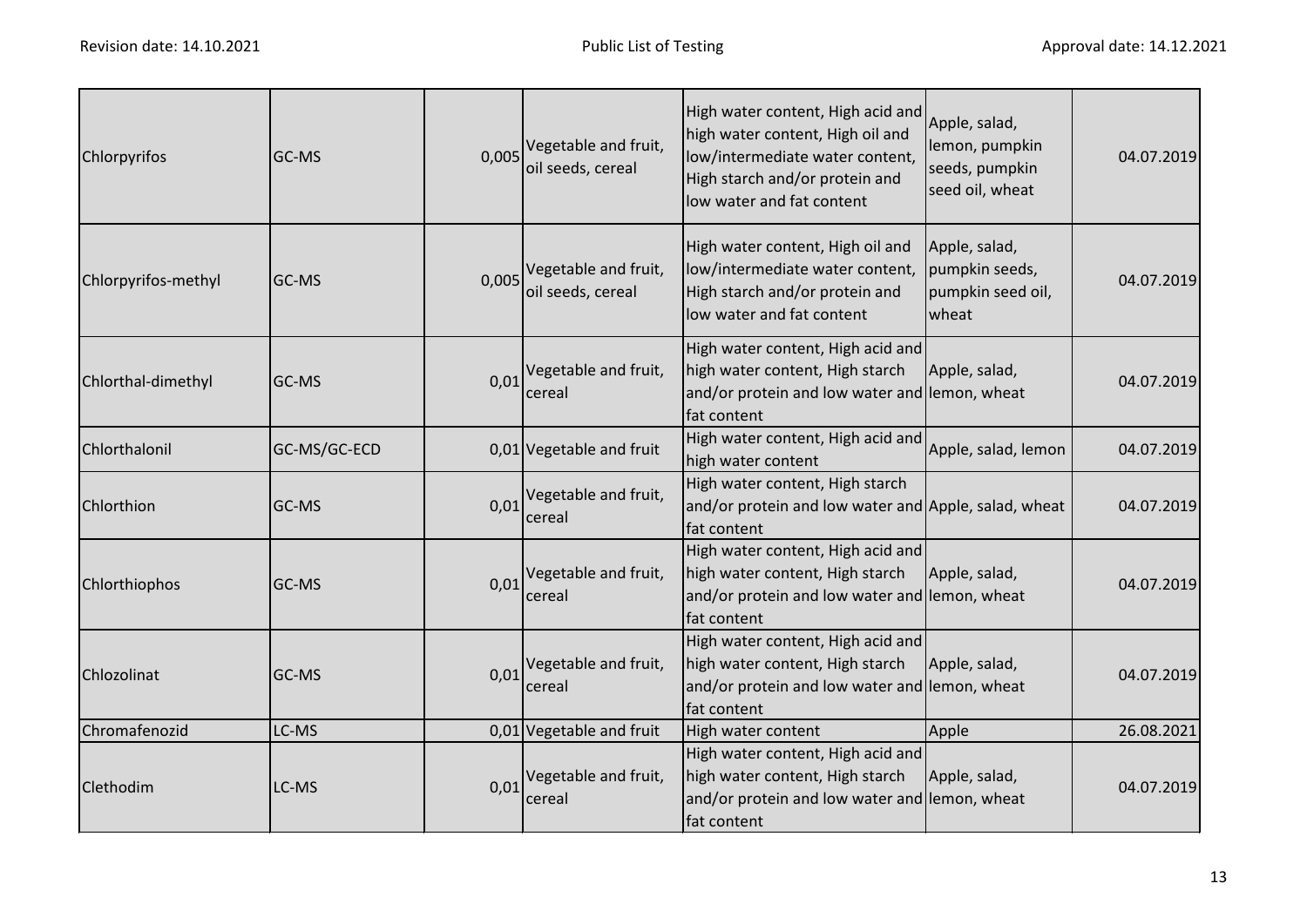| Climbazol            | LC-MS | 0,01 | Vegetable and fruit,<br>oil seeds, cereal | High water content, High acid and<br>high water content, High oil and<br>low/intermediate water content,<br>High starch and/or protein and<br>low water and fat content | Apple, salad,<br>lemon, pumpkin<br>seeds, pumpkin<br>seed oil, wheat | 04.07.2019 |
|----------------------|-------|------|-------------------------------------------|-------------------------------------------------------------------------------------------------------------------------------------------------------------------------|----------------------------------------------------------------------|------------|
| Clodinafop-propargyl | LC-MS | 0,01 | Vegetable and fruit,<br>oil seeds, cereal | High acid and high water content,<br>High oil and low/intermediate<br>water content, High starch<br>and/or protein and low water and seed oil, wheat<br>fat content     | lemon, pumpkin<br>seeds, pumpkin                                     | 04.07.2019 |
| Clofentezin          | LC-MS | 0,01 | Vegetable and fruit,<br>cereal            | High water content, High acid and<br>high water content, High starch<br>and/or protein and low water and lemon, wheat<br>fat content                                    | Apple, salad,                                                        | 04.07.2019 |
| Clomazon             | LC-MS | 0,01 | Vegetable and fruit,<br>cereal            | High water content, High acid and<br>high water content, High starch<br>and/or protein and low water and lemon, wheat<br>fat content                                    | Apple, salad,                                                        | 04.07.2019 |
| Clopyralid *         | LC-MS |      | $0,1$ Vegetable and fruit                 | High water content                                                                                                                                                      | Apple, salad                                                         | 26.08.2021 |
| Cloquintocet-mexyl   | LC-MS | 0,01 | Vegetable and fruit,<br>cereal            | High water content, High acid and<br>high water content, High starch<br>and/or protein and low water and lemon, wheat<br>fat content                                    | Apple, salad,                                                        | 04.07.2019 |
| Clothianidin         | LC-MS | 0,01 | Vegetable and fruit,<br>oil seeds, cereal | High water content, High acid and<br>high water content, High oil and<br>low/intermediate water content,<br>High starch and/or protein and<br>low water and fat content | Apple, salad,<br>lemon, pumpkin<br>seeds, pumpkin<br>seed oil, wheat | 04.07.2019 |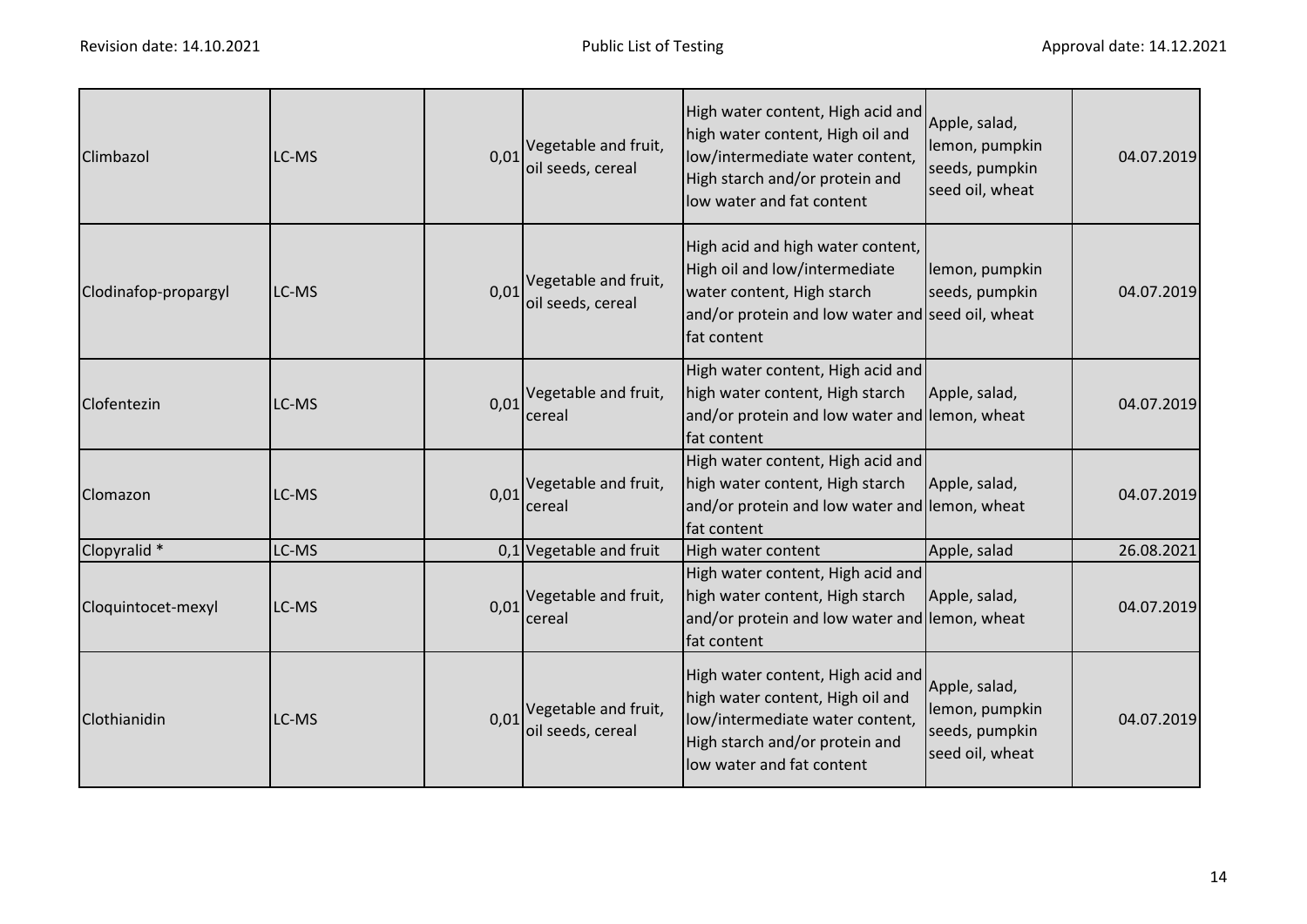| Coumaphos       | LC-MS | 0.01 | Vegetable and fruit,<br>cereal                              | High water content, High acid and<br>high water content, High sugar<br>and low water content, High<br>starch and/or protein and low<br>water and fat content            | Apple, salad,<br>lemon, honey,<br>wheat                              | 04.07.2019 |
|-----------------|-------|------|-------------------------------------------------------------|-------------------------------------------------------------------------------------------------------------------------------------------------------------------------|----------------------------------------------------------------------|------------|
| Crimidin        | LC-MS |      | $0.01$ <sup>Vegetable and fruit,</sup><br>cereal            | High water content, High acid and<br>high water content, High starch<br>and/or protein and low water and lemon, wheat<br>fat content                                    | Apple, salad,                                                        | 04.07.2019 |
| Cyanazin        | LC-MS |      | $0.01$ <sup>Vegetable and fruit,</sup><br>oil seeds, cereal | High water content, High acid and<br>high water content, High oil and<br>low/intermediate water content,<br>High starch and/or protein and<br>low water and fat content | Apple, salad,<br>lemon, pumpkin<br>seeds, pumpkin<br>seed oil, wheat | 04.07.2019 |
| Cyanofenphos    | GC-MS |      | $0.01$ <sup>Vegetable and fruit,</sup><br>oil seeds, cereal | High water content, High acid and<br>high water content, High oil and<br>low/intermediate water content,<br>High starch and/or protein and<br>low water and fat content | Apple, salad,<br>lemon, pumpkin<br>seeds, pumpkin<br>seed oil, wheat | 04.07.2019 |
| Cyanophos       | GC-MS |      | 0,01 Vegetable and fruit                                    | High water content                                                                                                                                                      | Apple, salad                                                         | 04.07.2019 |
| Cyantraniliprol | LC-MS |      | 0,01 Vegetable and fruit                                    | High water content                                                                                                                                                      | Apple, salad                                                         | 04.07.2019 |
| Cyazofamid      | LC-MS | 0.01 | Vegetable and fruit,<br>oil seeds, cereal                   | High water content, High acid and<br>high water content, High oil and<br>low/intermediate water content,<br>High starch and/or protein and<br>low water and fat content | Apple, salad,<br>lemon, pumpkin<br>seeds, pumpkin<br>seed oil, wheat | 04.07.2019 |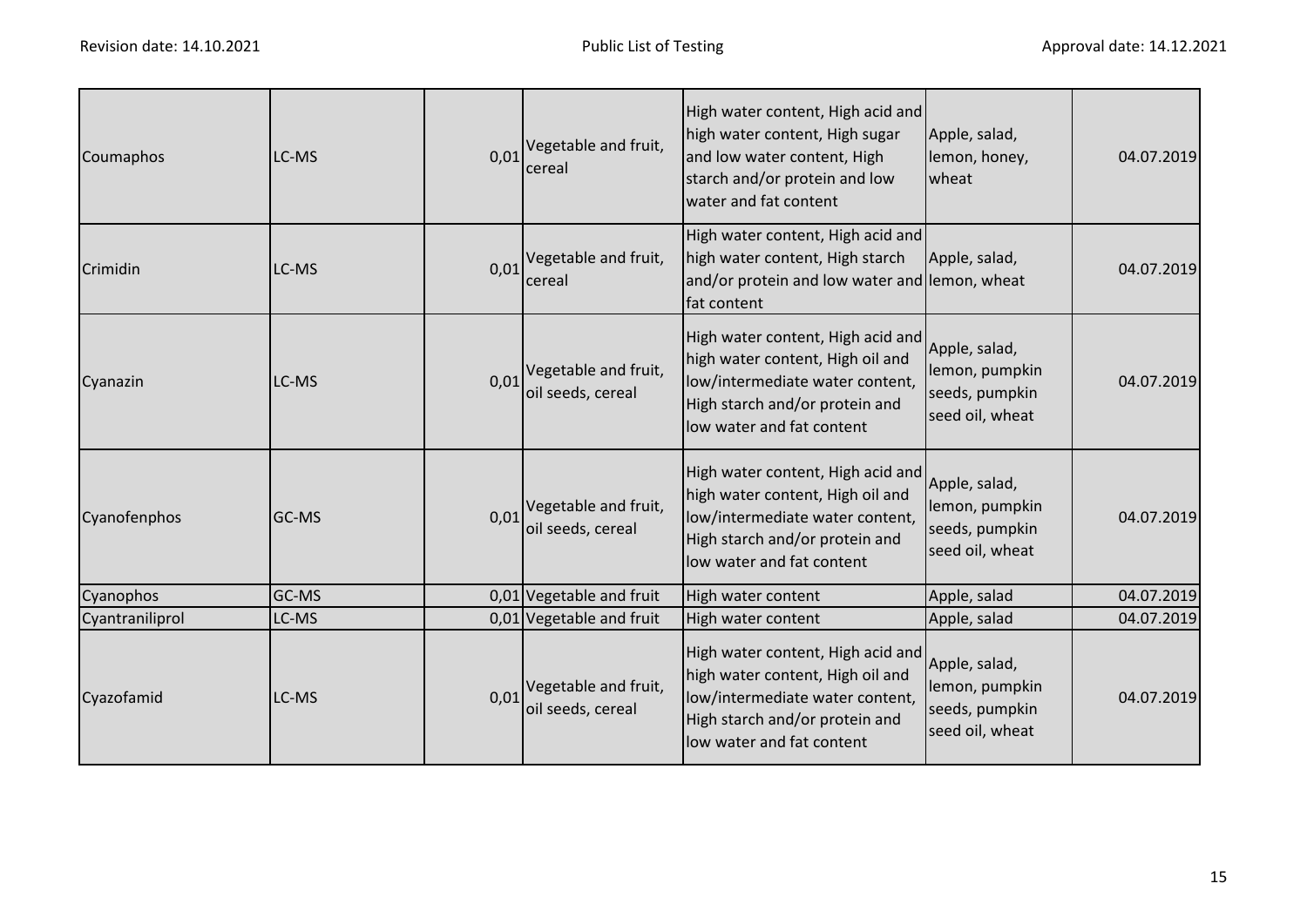| Cycloate            | LC-MS |      | 0,05 Vegetable and fruit,<br>cereal       | High water content, High acid and<br>high water content, High starch<br>and/or protein and low water and lemon, wheat<br>fat content                                                                            | Apple, salad,                                                                  | 04.07.2019 |
|---------------------|-------|------|-------------------------------------------|-----------------------------------------------------------------------------------------------------------------------------------------------------------------------------------------------------------------|--------------------------------------------------------------------------------|------------|
| Cycloxydim          | LC-MS | 0,01 | Vegetable and fruit,<br>cereal            | High water content, High acid and<br>high water content, High starch<br>and/or protein and low water and lemon, wheat<br>fat content                                                                            | Apple, salad,                                                                  | 04.07.2019 |
| Cyflufenamid        | LC-MS |      | 0,01 Vegetable and fruit                  | High water content, High acid and<br>high water content                                                                                                                                                         | Apple, salad, lemon                                                            | 04.07.2019 |
| Cyflumetofen        | LC-MS |      | $0.01$ Vegetable and fruit                | High water content                                                                                                                                                                                              | Apple, salad                                                                   | 04.07.2019 |
| Cyfluthrin          | GC-MS | 0,01 | Vegetable and fruit,<br>oil seeds, cereal | High water content, High acid and<br>high water content, High oil and<br>low/intermediate water content,<br>High starch and/or protein and<br>low water and fat content                                         | Apple, salad,<br>lemon, pumpkin<br>seeds, pumpkin<br>seed oil, wheat           | 04.07.2019 |
| Cyhalofop-butyl     | GC-MS |      | 0,01 Vegetable and fruit                  | High water content                                                                                                                                                                                              | Apple                                                                          | 26.08.2021 |
| Cyhalothrin, lambda | GC-MS | 0,01 | Vegetable and fruit,<br>oil seeds, cereal | High water content, High acid and<br>high water content, High sugar<br>and low water content, High oil<br>and low/intermediate water<br>content, High starch and/or<br>protein and low water and fat<br>content | Apple, salad,<br>lemon, honey,<br>pumpkin seeds,<br>pumpkin seed oil,<br>wheat | 04.07.2019 |
| Cyhexatin           | LC-MS |      | 0,01 Vegetable and fruit                  | High acid and high water content                                                                                                                                                                                | lemon                                                                          | 04.07.2019 |
| Cymiazol            | GC-MS |      | 0,01 Cereal                               | High starch and/or protein and<br>low water and fat content                                                                                                                                                     | wheat                                                                          | 04.07.2019 |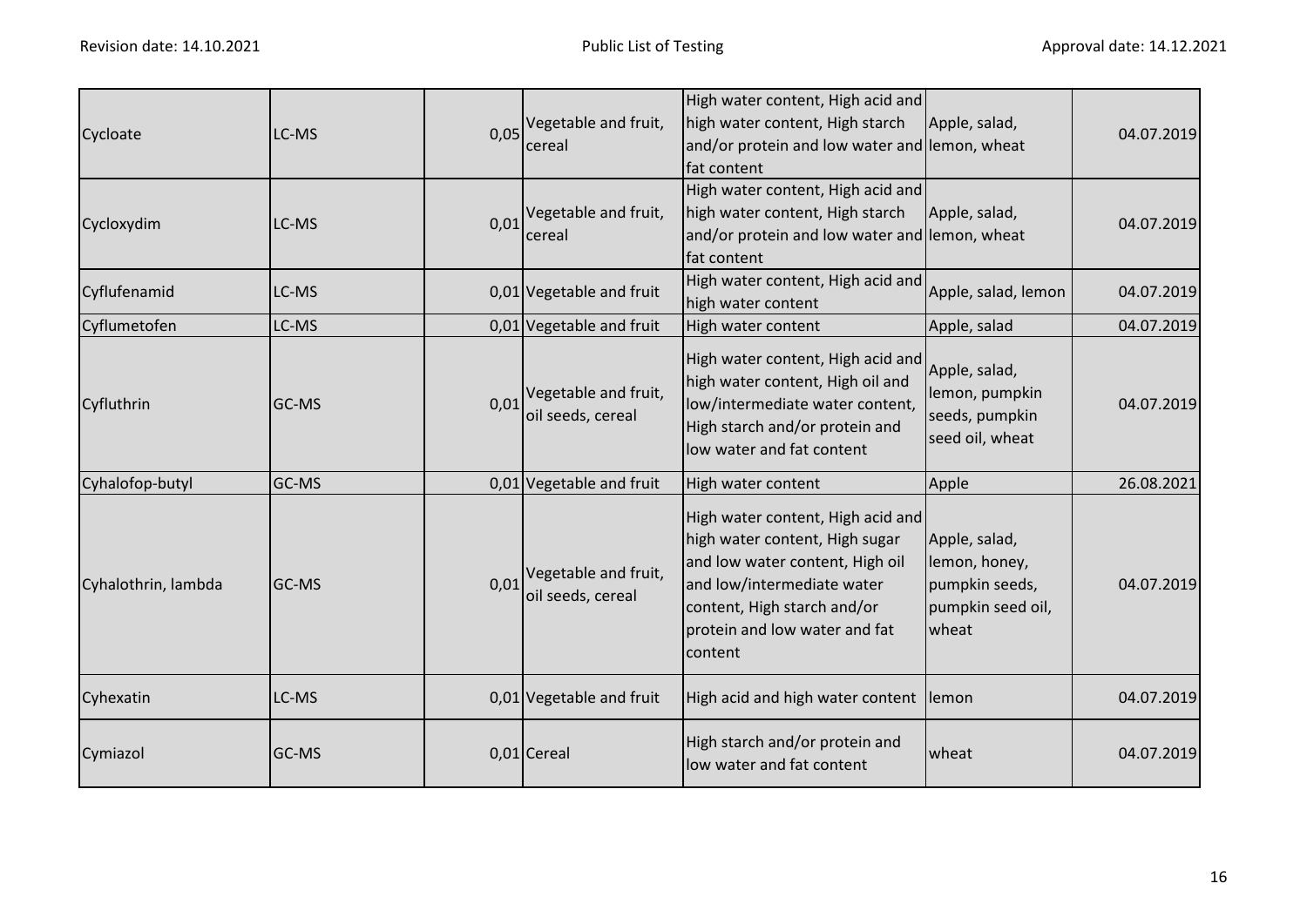| Cymoxanil     | LC-MS       | 0,01 | Vegetable and fruit,<br>cereal                   | High water content, High acid and<br>high water content, High starch<br>and/or protein and low water and lemon, wheat<br>fat content                                                                            | Apple, salad,                                                                  | 04.07.2019 |
|---------------|-------------|------|--------------------------------------------------|-----------------------------------------------------------------------------------------------------------------------------------------------------------------------------------------------------------------|--------------------------------------------------------------------------------|------------|
| Cypermethrin  | GC-MS/LC-MS | 0,01 | Vegetable and fruit,<br>oil seeds, cereal        | High water content, High acid and<br>high water content, High sugar<br>and low water content, High oil<br>and low/intermediate water<br>content, High starch and/or<br>protein and low water and fat<br>content | Apple, salad,<br>lemon, honey,<br>pumpkin seeds,<br>pumpkin seed oil,<br>wheat | 04.07.2019 |
| Cyproconazol  | GC-MS/LC-MS | 0,01 | Vegetable and fruit,<br>oil seeds, cereal        | High water content, High acid and<br>high water content, High oil and<br>low/intermediate water content,<br>High starch and/or protein and<br>low water and fat content                                         | Apple, salad,<br>lemon, pumpkin<br>seeds, pumpkin<br>seed oil, wheat           | 04.07.2019 |
| Cyprodinil    | GC-MS/LC-MS |      | $0.01$ <sup>Vegetable and fruit,</sup><br>cereal | High water content, High acid and<br>high water content, High starch<br>and/or protein and low water and lemon, wheat<br>fat content                                                                            | Apple, salad,                                                                  | 04.07.2019 |
| Cyprosulfamid | LC-MS       |      | 0,01 Vegetable and fruit                         | High acid and high water content lemon                                                                                                                                                                          |                                                                                | 04.07.2019 |
| Cyromazin     | LC-MS       |      | 0,01 Vegetable and fruit                         | High water content                                                                                                                                                                                              | Apple, salad                                                                   | 04.07.2019 |
| DDD, o,p'-    | GC-MS       | 0,01 | Vegetable and fruit,<br>cereal                   | High water content, High acid and<br>high water content, High starch<br>and/or protein and low water and lemon, wheat<br>fat content                                                                            | Apple, salad,                                                                  | 04.07.2019 |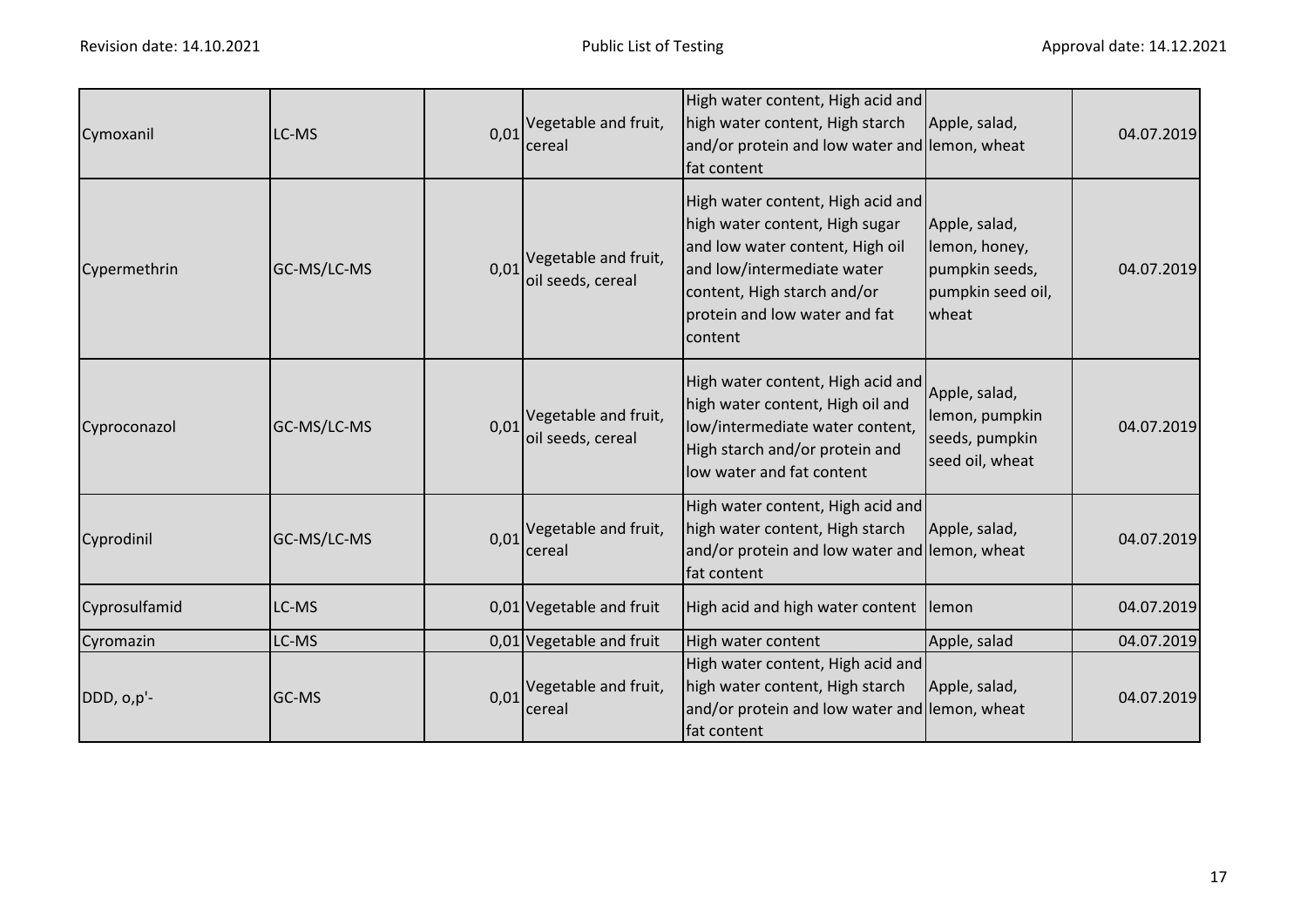| DDD, p,p'-   | <b>GC-MS</b> | 0.01 | Vegetable and fruit,<br>oil seeds, cereal        | High acid and high water content,<br>High oil and low/intermediate<br>water content, High starch<br>and/or protein and low water and seed oil, wheat<br>fat content     | lemon, pumpkin<br>seeds, pumpkin                                     | 04.07.2019 |
|--------------|--------------|------|--------------------------------------------------|-------------------------------------------------------------------------------------------------------------------------------------------------------------------------|----------------------------------------------------------------------|------------|
| DDE, o,p'-   | GC-MS        |      | $0.01$ <sup>Vegetable and fruit,</sup><br>cereal | High water content, High acid and<br>high water content, High starch<br>and/or protein and low water and lemon, wheat<br>fat content                                    | Apple, salad,                                                        | 04.07.2019 |
| DDE, p,p'-   | GC-MS        | 0,01 | Vegetable and fruit,<br>oil seeds, cereal        | High water content, High acid and<br>high water content, High oil and<br>low/intermediate water content,<br>High starch and/or protein and<br>low water and fat content | Apple, salad,<br>lemon, pumpkin<br>seeds, pumpkin<br>seed oil, wheat | 04.07.2019 |
| DDT, o,p'-   | <b>GC-MS</b> | 0.01 | Vegetable and fruit,<br>oil seeds, cereal        | High acid and high water content,<br>High oil and low/intermediate<br>water content, High starch<br>and/or protein and low water and seed oil, wheat<br>fat content     | lemon, pumpkin<br>seeds, pumpkin                                     | 04.07.2019 |
| DDT, p,p'-   | GC-MS        |      | 0,01 Vegetable and fruit                         | High acid and high water content lemon                                                                                                                                  |                                                                      | 04.07.2019 |
| Deltamethrin | GC-MS        | 0,01 | Vegetable and fruit,<br>oil seeds, cereal        | High water content, High acid and<br>high water content, High oil and<br>low/intermediate water content,<br>High starch and/or protein and<br>low water and fat content | Apple, salad,<br>lemon, pumpkin<br>seeds, pumpkin<br>seed oil, wheat | 04.07.2019 |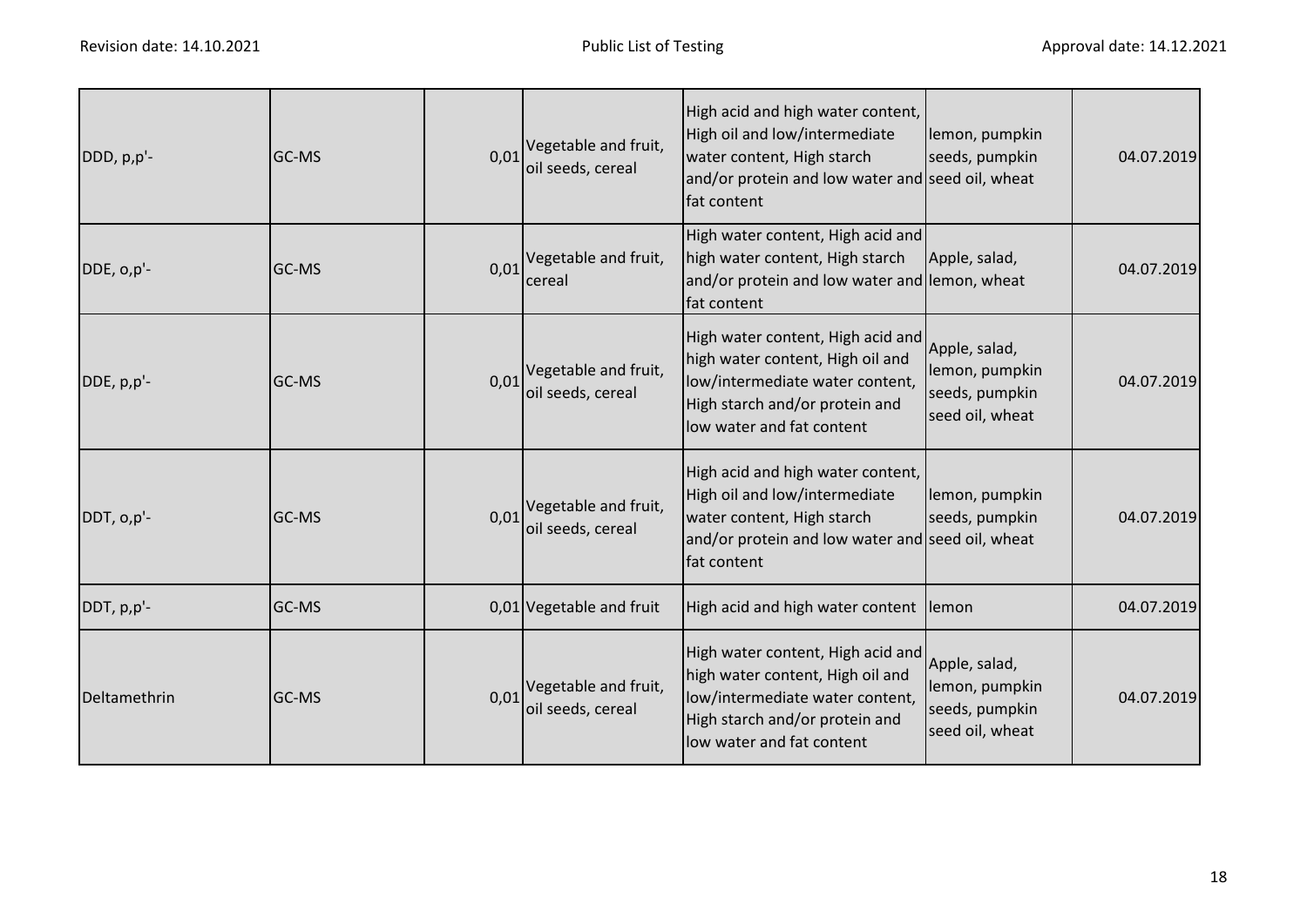| Demeton-S-methyl       | LC-MS       | 0,01 | Vegetable and fruit,<br>oil seeds, cereal | High water content, High oil and<br>low/intermediate water content,<br>High starch and/or protein and<br>low water and fat content                                      | Apple, salad,<br>pumpkin seeds,<br>pumpkin seed oil,<br>wheat        | 04.07.2019 |
|------------------------|-------------|------|-------------------------------------------|-------------------------------------------------------------------------------------------------------------------------------------------------------------------------|----------------------------------------------------------------------|------------|
| Demeton-S-methylsulfon | LC-MS       | 0,01 | Vegetable and fruit,<br>oil seeds, cereal | High water content, High acid and<br>high water content, High oil and<br>low/intermediate water content,<br>High starch and/or protein and<br>low water and fat content | Apple, salad,<br>lemon, pumpkin<br>seeds, pumpkin<br>seed oil, wheat | 04.07.2019 |
| Desmedipham            | LC-MS       | 0,01 | Vegetable and fruit,<br>oil seeds, cereal | High water content, High acid and<br>high water content, High oil and<br>low/intermediate water content,<br>High starch and/or protein and<br>low water and fat content | Apple, salad,<br>lemon, pumpkin<br>seeds, pumpkin<br>seed oil, wheat | 04.07.2019 |
| Desmetryn              | LC-MS       |      | 0,01 Vegetable and fruit                  | High water content, High acid and<br>high water content                                                                                                                 | Apple, salad, lemon                                                  | 04.07.2019 |
| Diafenthiuron          | LC-MS       |      | 0,01 Vegetable and fruit                  | High water content                                                                                                                                                      | Apple, salad                                                         | 04.07.2019 |
| <b>Dialifos</b>        | GC-MS       |      | 0,01 Vegetable and fruit                  | High water content, High acid and<br>high water content                                                                                                                 | Apple, salad, lemon                                                  | 04.07.2019 |
| Diazinon               | GC-MS/LC-MS | 0,01 | Vegetable and fruit,<br>oil seeds, cereal | High water content, High acid and<br>high water content, High oil and<br>low/intermediate water content,<br>High starch and/or protein and<br>low water and fat content | Apple, salad,<br>lemon, pumpkin<br>seeds, pumpkin<br>seed oil, wheat | 04.07.2019 |
| Dichlobenil            | GC-MS       |      | 0,01 Vegetable and fruit                  | High water content, High acid and<br>high water content                                                                                                                 | Apple, salad, lemon                                                  | 04.07.2019 |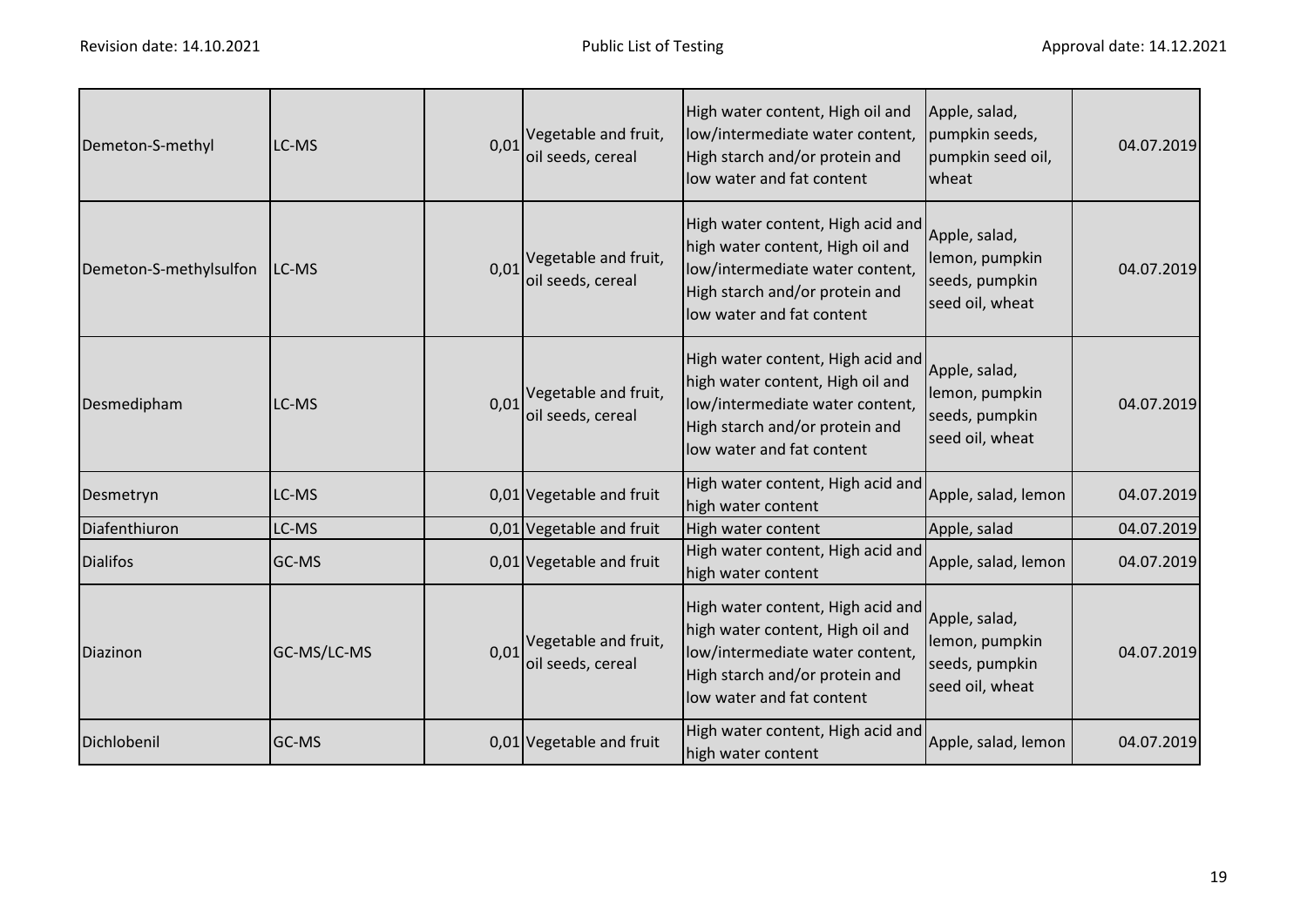| Dichlofenthion    | <b>GC-MS</b> |      | $0.01$ <sup>Vegetable and fruit,</sup><br>cereal | High water content, High acid and<br>high water content, High starch<br>and/or protein and low water and lemon, wheat<br>fat content                                    | Apple, salad,                                                        | 04.07.2019 |
|-------------------|--------------|------|--------------------------------------------------|-------------------------------------------------------------------------------------------------------------------------------------------------------------------------|----------------------------------------------------------------------|------------|
| Dichlofluanid     | GC-MS        |      | 0,01 Vegetable and fruit                         | High water content                                                                                                                                                      | Apple, salad                                                         | 04.07.2019 |
| Dichlorprop-P*    | LC-MS        |      | 0,01 Vegetable and fruit                         | High water content                                                                                                                                                      | Apple, salad                                                         | 04.07.2019 |
| <b>Dichlorvos</b> | LC-MS        | 0,01 | Vegetable and fruit,<br>oil seeds, cereal        | High water content, High acid and<br>high water content, High oil and<br>low/intermediate water content,<br>High starch and/or protein and<br>low water and fat content | Apple, salad,<br>lemon, pumpkin<br>seeds, pumpkin<br>seed oil, wheat | 04.07.2019 |
| Diclobutrazol     | GC-MS        | 0,01 | Vegetable and fruit,<br>cereal                   | High water content, High acid and<br>high water content, High starch<br>and/or protein and low water and lemon, wheat<br>fat content                                    | Apple, salad,                                                        | 04.07.2019 |
| Dicloran          | GC-MS        |      | 0,01 Vegetable and fruit                         | High water content, High acid and<br>high water content                                                                                                                 | Apple, salad, lemon                                                  | 04.07.2019 |
| Dicofol           | GC-MS        | 0,01 | Vegetable and fruit,<br>cereal                   | High water content, High acid and<br>high water content, High starch<br>and/or protein and low water and lemon, wheat<br>fat content                                    | Apple, salad,                                                        | 04.07.2019 |
| Dicrotophos       | LC-MS        | 0,01 | Vegetable and fruit,<br>oil seeds, cereal        | High water content, High acid and<br>high water content, High oil and<br>low/intermediate water content,<br>High starch and/or protein and<br>low water and fat content | Apple, salad,<br>lemon, pumpkin<br>seeds, pumpkin<br>seed oil, wheat | 04.07.2019 |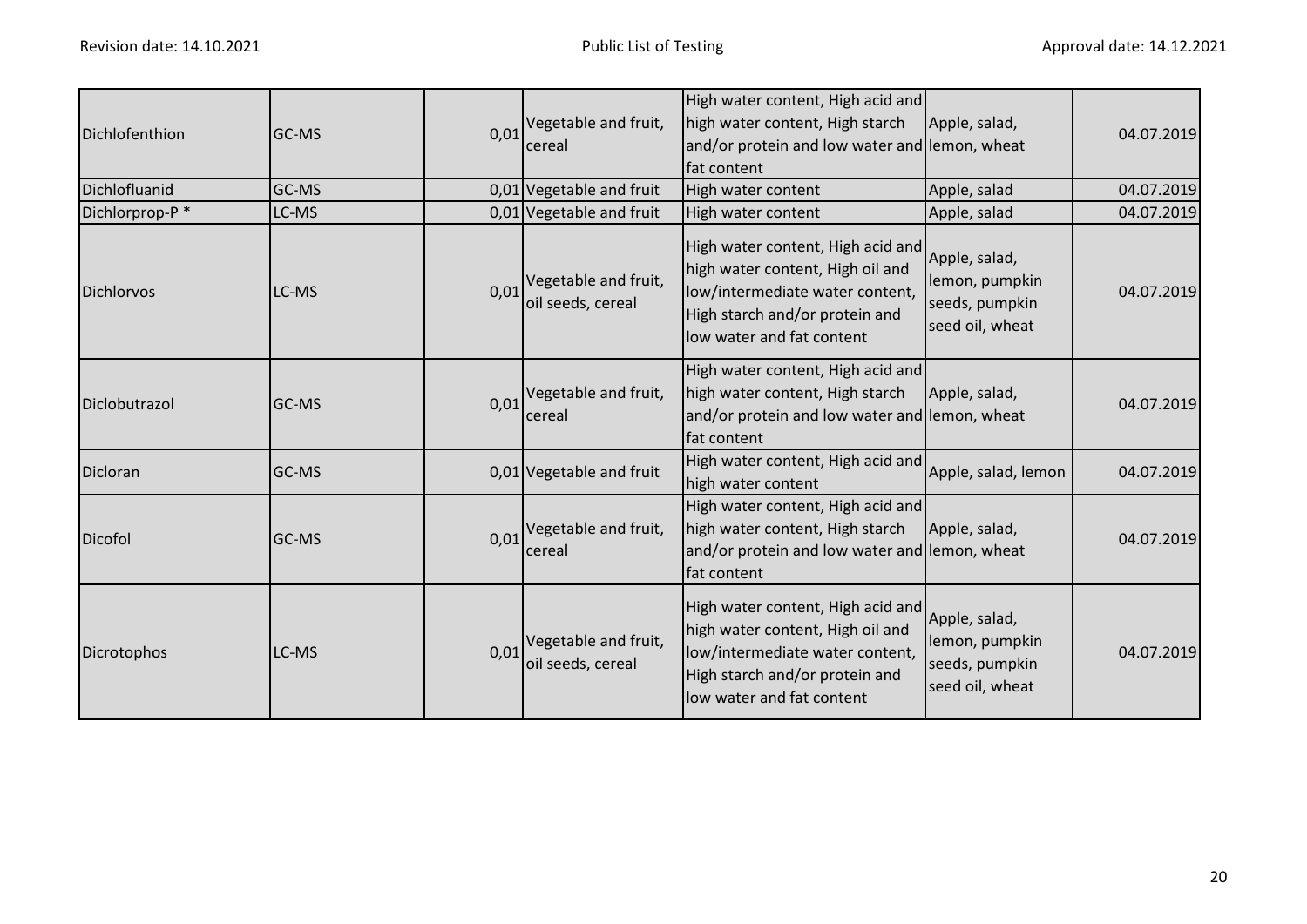| <b>Dieldrin</b>        | GC-MS | 0,005 | Vegetable and fruit,<br>oil seeds, cereal | High water content, High acid and<br>high water content, High oil and<br>low/intermediate water content,<br>High starch and/or protein and<br>low water and fat content | Apple, salad,<br>lemon, pumpkin<br>seeds, pumpkin<br>seed oil, wheat | 04.07.2019 |
|------------------------|-------|-------|-------------------------------------------|-------------------------------------------------------------------------------------------------------------------------------------------------------------------------|----------------------------------------------------------------------|------------|
| Diethofencarb          | LC-MS | 0,01  | Vegetable and fruit,<br>cereal            | High water content, High acid and<br>high water content, High starch<br>and/or protein and low water and lemon, wheat<br>fat content                                    | Apple, salad,                                                        | 04.07.2019 |
| Diethyltoluamid (DEET) | LC-MS | 0,01  | Vegetable and fruit,<br>oil seeds         | High water content, High acid and<br>high water content, High sugar<br>and low water content, High oil<br>and low/intermediate water<br>content                         | Apple, salad,<br>lemon, honey,<br>pumpkin seeds,<br>pumpkin seed oil | 04.07.2019 |
| Difenacoum             | LC-MS |       | 0,01 Vegetable and fruit                  | High acid and high water content lemon                                                                                                                                  |                                                                      | 04.07.2019 |
| Difenoconazol          | LC-MS |       | 0,005 Vegetable and fruit,<br>cereal      | High water content, High acid and<br>high water content, High starch<br>and/or protein and low water and lemon, wheat<br>fat content                                    | Apple, salad,                                                        | 04.07.2019 |
| Diflubenzuron          | LC-MS | 0,01  | Vegetable and fruit,<br>cereal            | High water content, High acid and<br>high water content, High starch<br>and/or protein and low water and lemon, wheat<br>fat content                                    | Apple, salad,                                                        | 04.07.2019 |
| Diflufenican           | GC-MS | 0,01  | Vegetable and fruit,<br>oil seeds, cereal | High water content, High acid and<br>high water content, High oil and<br>low/intermediate water content,<br>High starch and/or protein and<br>low water and fat content | Apple, salad,<br>lemon, pumpkin<br>seeds, pumpkin<br>seed oil, wheat | 04.07.2019 |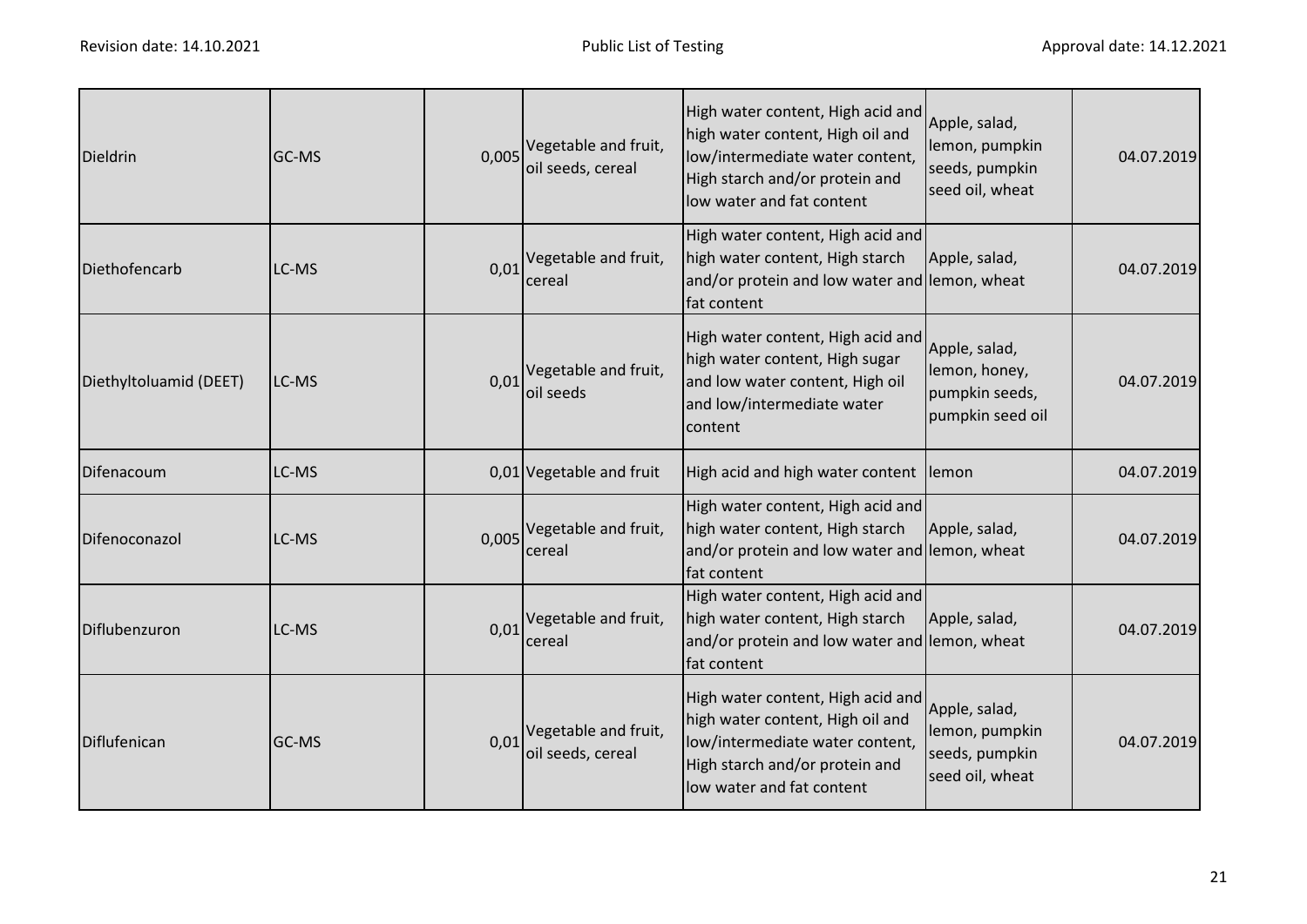| Dimefuron                                       | LC-MS | 0,01 | Vegetable and fruit,<br>oil seeds, cereal                   | High water content, High acid and<br>high water content, High oil and<br>low/intermediate water content,<br>High starch and/or protein and<br>low water and fat content | Apple, salad,<br>lemon, pumpkin<br>seeds, pumpkin<br>seed oil, wheat | 04.07.2019 |
|-------------------------------------------------|-------|------|-------------------------------------------------------------|-------------------------------------------------------------------------------------------------------------------------------------------------------------------------|----------------------------------------------------------------------|------------|
| Dimethachlor                                    | GC-MS | 0,01 | Vegetable and fruit,<br>oil seeds, cereal                   | High water content, High oil and<br>low/intermediate water content,<br>High starch and/or protein and<br>low water and fat content                                      | Apple, salad,<br>pumpkin seeds,<br>pumpkin seed oil,<br>wheat        | 04.07.2019 |
| Dimethenamid                                    | LC-MS | 0,01 | Vegetable and fruit,<br>cereal                              | High water content, High acid and<br>high water content, High starch<br>and/or protein and low water and lemon, wheat<br>fat content                                    | Apple, salad,                                                        | 04.07.2019 |
| Dimethoat                                       | LC-MS | 0,01 | Vegetable and fruit,<br>cereal                              | High water content, High acid and<br>high water content, High starch<br>and/or protein and low water and lemon, wheat<br>fat content                                    | Apple, salad,                                                        | 04.07.2019 |
| Dimethomorph (Summe<br>der Isomere)             | LC-MS | 0,01 | Vegetable and fruit,<br>oil seeds, cereal                   | High water content, High acid and<br>high water content, High oil and<br>low/intermediate water content,<br>High starch and/or protein and<br>low water and fat content | Apple, salad,<br>lemon, pumpkin<br>seeds, pumpkin<br>seed oil, wheat | 04.07.2019 |
| Dimethylaminosulfotoluidi<br>LC-MS<br>de (DMST) |       |      | $0.01$ <sup>Vegetable and fruit,</sup><br>oil seeds, cereal | High water content, High acid and<br>high water content, High oil and<br>low/intermediate water content,<br>High starch and/or protein and<br>low water and fat content | Apple, salad,<br>lemon, pumpkin<br>seeds, pumpkin<br>seed oil, wheat | 04.07.2019 |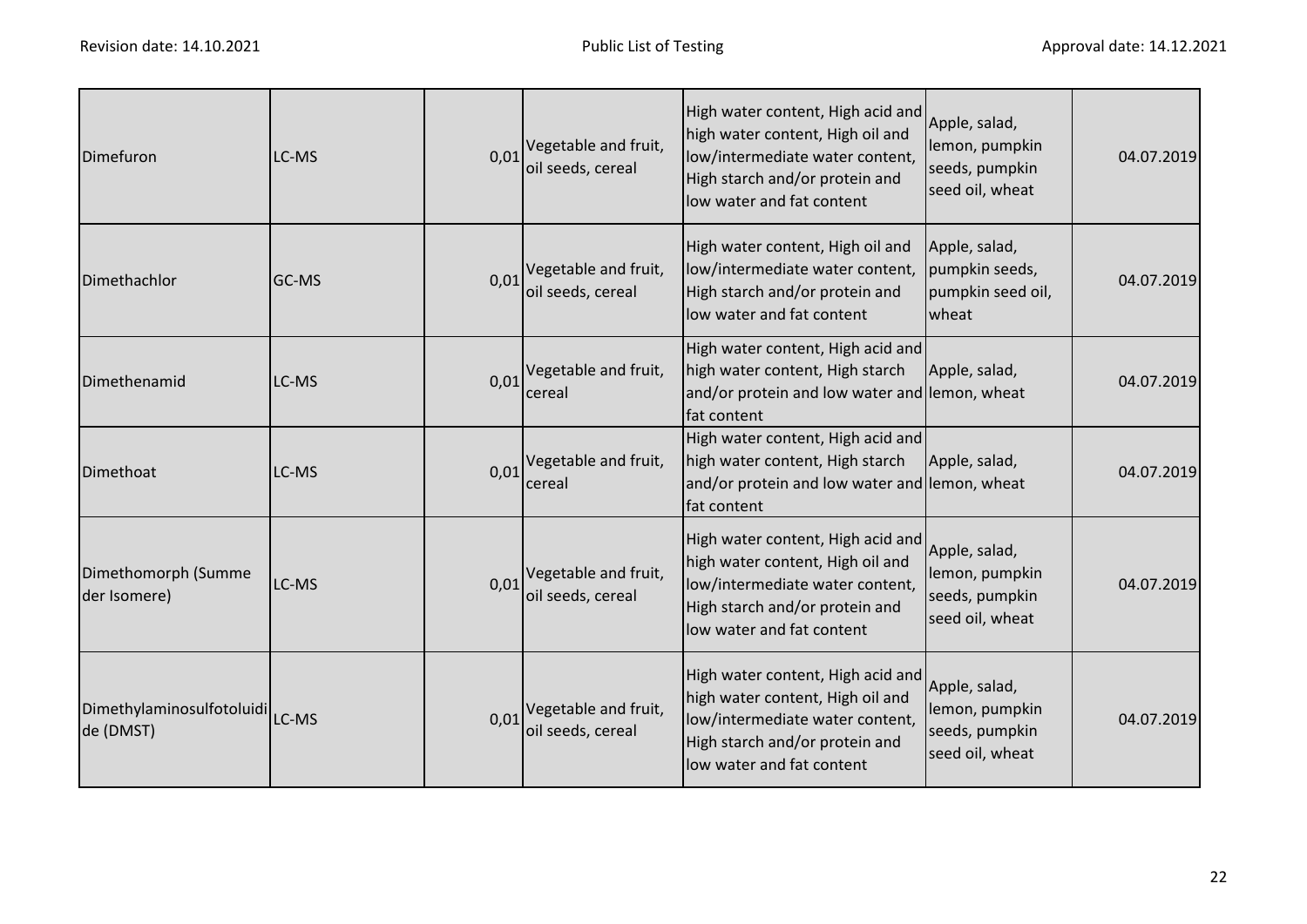| Dimoxystrobin | GC-MS        | 0,01 | Vegetable and fruit,<br>oil seeds, cereal                   | High water content, High acid and<br>high water content, High oil and<br>low/intermediate water content,<br>High starch and/or protein and<br>low water and fat content | Apple, salad,<br>lemon, pumpkin<br>seeds, pumpkin<br>seed oil, wheat | 04.07.2019 |
|---------------|--------------|------|-------------------------------------------------------------|-------------------------------------------------------------------------------------------------------------------------------------------------------------------------|----------------------------------------------------------------------|------------|
| Diniconazol   | LC-MS        |      | 0,01 Vegetable and fruit,<br>cereal                         | High water content, High acid and<br>high water content, High starch<br>and/or protein and low water and lemon, wheat<br>fat content                                    | Apple, salad,                                                        | 04.07.2019 |
| Dinotefuran   | LC-MS        |      | 0,01 Vegetable and fruit                                    | High water content                                                                                                                                                      | Apple, salad                                                         | 04.07.2019 |
| Dioxacarb     | LC-MS        | 0,01 | Vegetable and fruit,<br>cereal                              | High water content, High starch<br>and/or protein and low water and Apple, salad, wheat<br>fat content                                                                  |                                                                      | 04.07.2019 |
| Diphenamid    | LC-MS        |      | $0.01$ <sup>Vegetable and fruit,</sup><br>oil seeds, cereal | High water content, High acid and<br>high water content, High oil and<br>low/intermediate water content,<br>High starch and/or protein and<br>low water and fat content | Apple, salad,<br>lemon, pumpkin<br>seeds, pumpkin<br>seed oil, wheat | 04.07.2019 |
| Diphenylamin  | GC-MS        |      | $0.01$ <sup>Vegetable and fruit,</sup><br>cereal            | High water content, High acid and<br>high water content, High starch<br>and/or protein and low water and lemon, wheat<br>fat content                                    | Apple, salad,                                                        | 04.07.2019 |
| Dipropetryn   | <b>GC-MS</b> |      | 0,01 Vegetable and fruit,<br>cereal                         | High water content, High acid and<br>high water content, High starch<br>and/or protein and low water and lemon, wheat<br>fat content                                    | Apple, salad,                                                        | 04.07.2019 |
| Disulfoton    | LC-MS        |      | $0.01$ <sup>Vegetable and fruit,</sup><br>cereal            | High water content, High acid and<br>high water content, High starch<br>and/or protein and low water and lemon, wheat<br>fat content                                    | Apple, salad,                                                        | 04.07.2019 |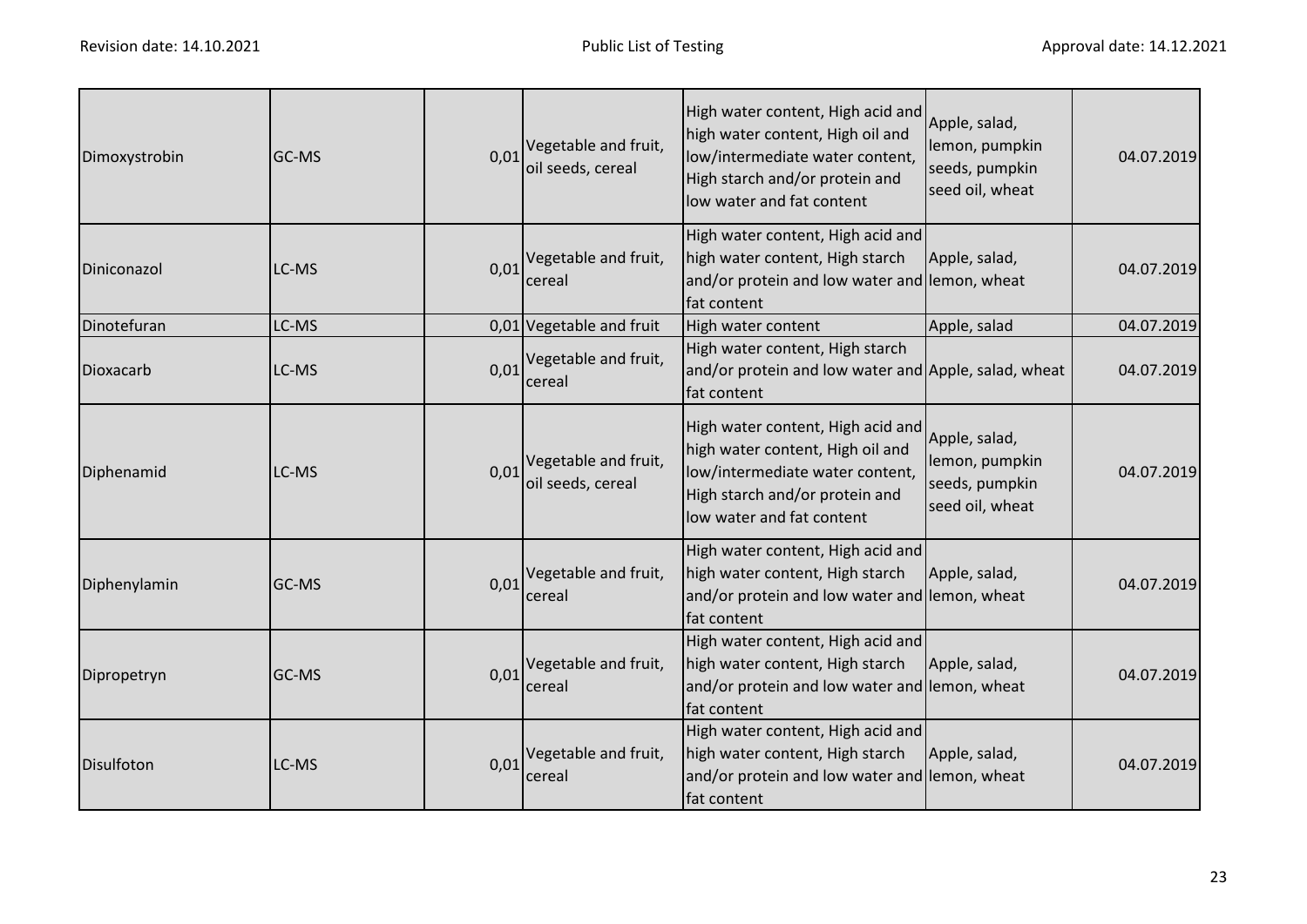| Disulfoton-Sulfon                     | LC-MS        | 0,01 | Vegetable and fruit,<br>oil seeds, cereal | High water content, High acid and<br>high water content, High oil and<br>low/intermediate water content,<br>High starch and/or protein and<br>low water and fat content | Apple, salad,<br>lemon, pumpkin<br>seeds, pumpkin<br>seed oil, wheat | 04.07.2019 |
|---------------------------------------|--------------|------|-------------------------------------------|-------------------------------------------------------------------------------------------------------------------------------------------------------------------------|----------------------------------------------------------------------|------------|
| Disulfoton-Sulfoxid                   | LC-MS        | 0,01 | Vegetable and fruit,<br>oil seeds, cereal | High water content, High acid and<br>high water content, High oil and<br>low/intermediate water content,<br>High starch and/or protein and<br>low water and fat content | Apple, salad,<br>lemon, pumpkin<br>seeds, pumpkin<br>seed oil, wheat | 04.07.2019 |
| <b>Ditalimfos</b>                     | <b>GC-MS</b> |      | 0,01 Cereal                               | High starch and/or protein and<br>low water and fat content                                                                                                             | wheat                                                                | 04.07.2019 |
| Dithianon                             | LC-MS        |      | 0,01 Vegetable and fruit                  | High water content                                                                                                                                                      | Apple, salad                                                         | 04.07.2019 |
| Diuron                                | LC-MS        | 0,01 | Vegetable and fruit,<br>cereal            | High water content, High acid and<br>high water content, High starch<br>and/or protein and low water and lemon, wheat<br>fat content                                    | Apple, salad,                                                        | 04.07.2019 |
| DNOC (2-Methyl-4,6-<br>dinitrophenol) | LC-MS        |      | 0,01 Vegetable and fruit                  | High water content                                                                                                                                                      | Apple, salad                                                         | 04.07.2019 |
| Dodemorph                             | GC-MS        | 0,01 | Vegetable and fruit,<br>oil seeds, cereal | High water content, High acid and<br>high water content, High oil and<br>low/intermediate water content,<br>High starch and/or protein and<br>low water and fat content | Apple, salad,<br>lemon, pumpkin<br>seeds, pumpkin<br>seed oil, wheat | 04.07.2019 |
| Dodin                                 | LC-MS        | 0,01 | Vegetable and fruit,<br>cereal            | High water content, High acid and<br>high water content, High starch<br>and/or protein and low water and lemon, wheat<br>fat content                                    | Apple, salad,                                                        | 04.07.2019 |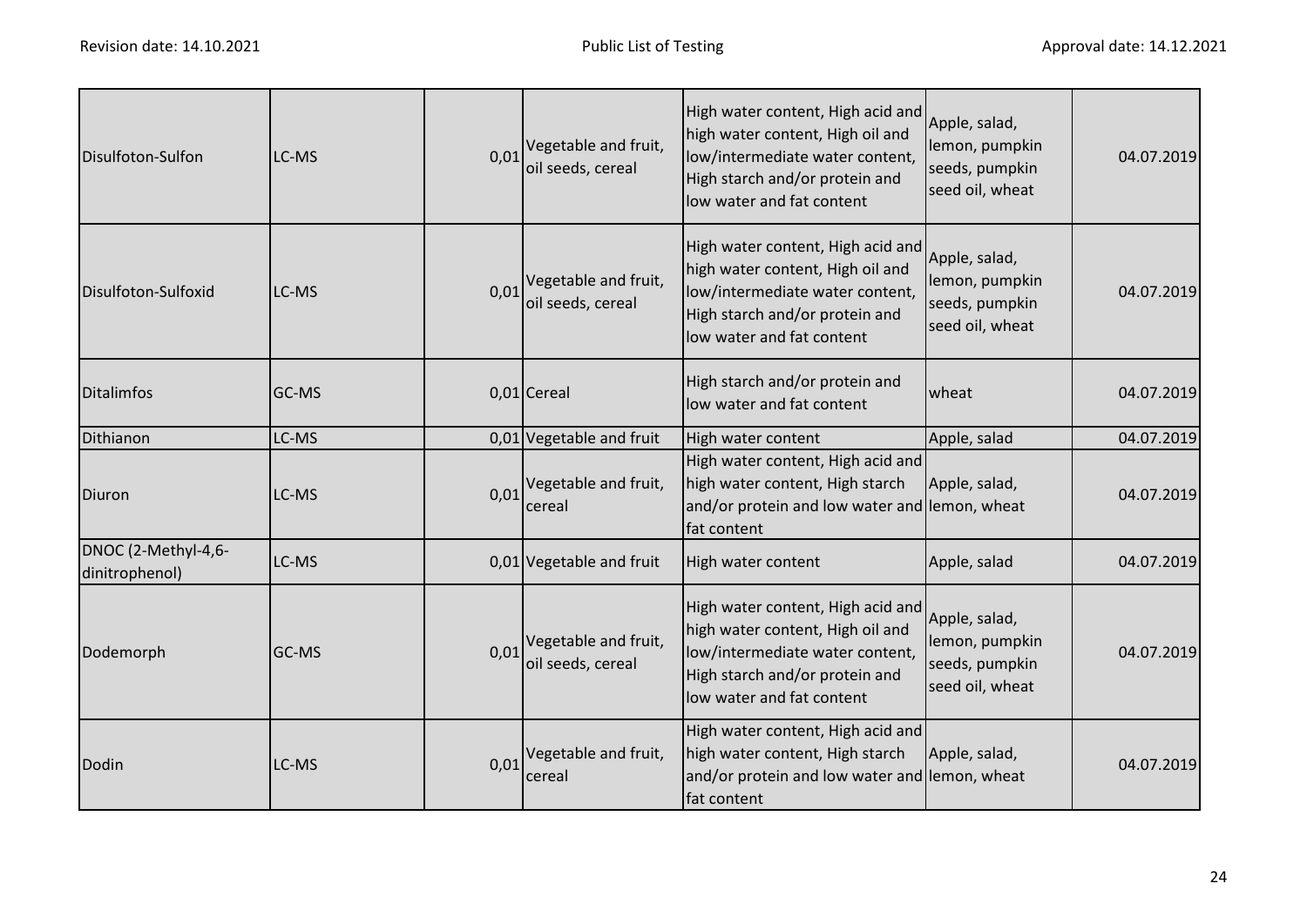| Emamectinbenzoat B1a,<br>ausgedrückt als<br>Emamectin | LC-MS        | 0,01 | Vegetable and fruit,<br>oil seeds, cereal | High water content, High acid and<br>high water content, High oil and<br>low/intermediate water content,<br>High starch and/or protein and<br>low water and fat content | Apple, salad,<br>lemon, pumpkin<br>seeds, pumpkin<br>seed oil, wheat | 04.07.2019 |
|-------------------------------------------------------|--------------|------|-------------------------------------------|-------------------------------------------------------------------------------------------------------------------------------------------------------------------------|----------------------------------------------------------------------|------------|
| Endosulfan, alpha-                                    | <b>GC-MS</b> | 0,01 | Vegetable and fruit,<br>oil seeds, cereal | High water content, High acid and<br>high water content, High oil and<br>low/intermediate water content,<br>High starch and/or protein and<br>low water and fat content | Apple, salad,<br>lemon, pumpkin<br>seeds, pumpkin<br>seed oil, wheat | 04.07.2019 |
| Endosulfan, beta-                                     | <b>GC-MS</b> | 0,01 | Vegetable and fruit,<br>oil seeds, cereal | High water content, High oil and<br>low/intermediate water content,<br>High starch and/or protein and<br>low water and fat content                                      | Apple, salad,<br>pumpkin seeds,<br>pumpkin seed oil,<br>wheat        | 04.07.2019 |
| Endosulfansulfat                                      | GC-MS/LC-MS  | 0,01 | Vegetable and fruit,<br>oil seeds, cereal | High acid and high water content,<br>High oil and low/intermediate<br>water content, High starch<br>and/or protein and low water and seed oil, wheat<br>fat content     | lemon, pumpkin<br>seeds, pumpkin                                     | 04.07.2019 |
| Endrin                                                | GC-MS        |      | 0,005 Vegetable and fruit                 | High water content, High acid and<br>high water content                                                                                                                 | Apple, salad, lemon                                                  | 04.07.2019 |
| <b>EPN</b>                                            | <b>GC-MS</b> | 0,01 | Vegetable and fruit,<br>cereal            | High water content, High acid and<br>high water content, High starch<br>and/or protein and low water and lemon, wheat<br>fat content                                    | Apple, salad,                                                        | 04.07.2019 |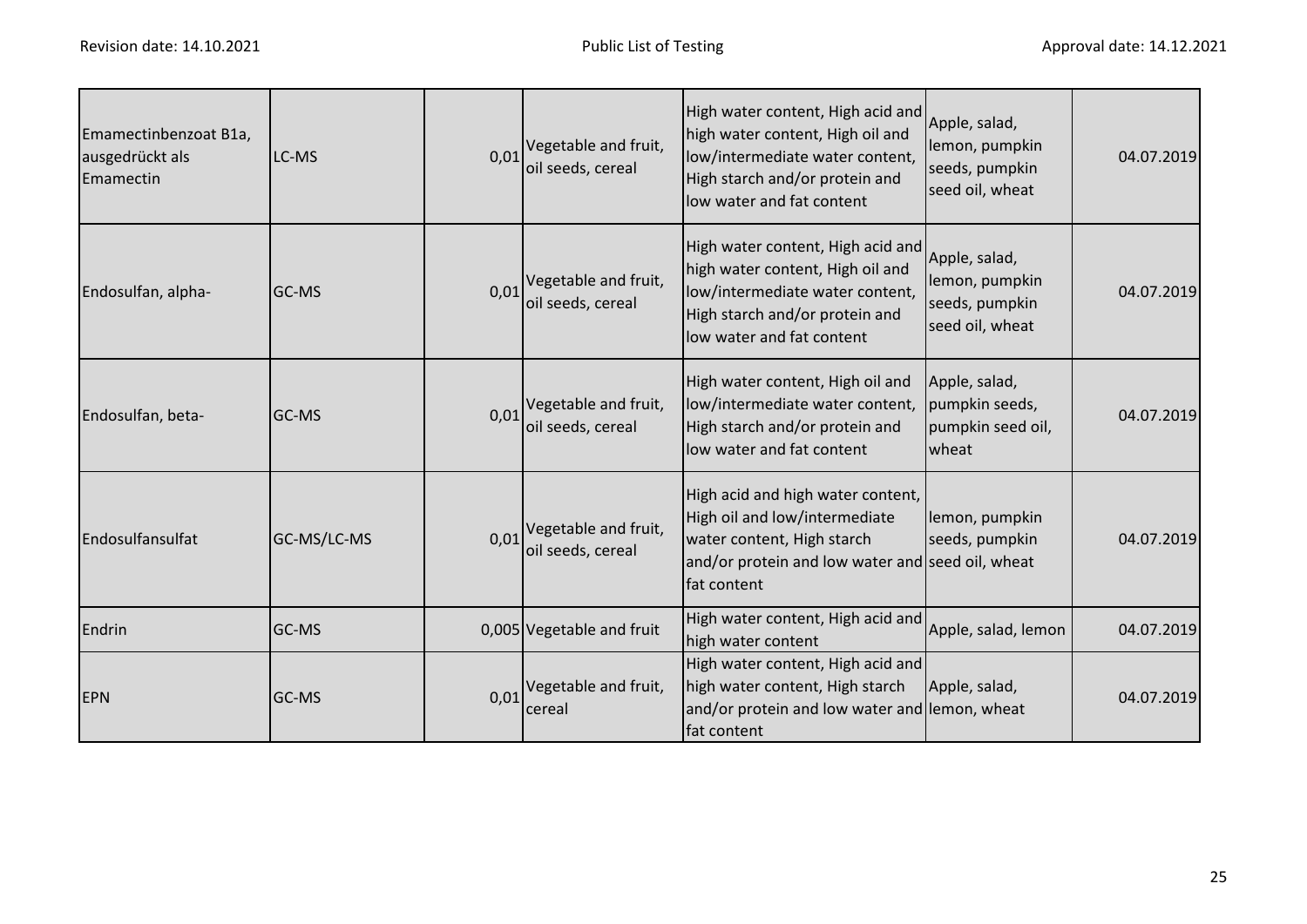| Epoxiconazol          | GC-MS | 0,01 | Vegetable and fruit,<br>oil seeds, cereal        | High water content, High acid and<br>high water content, High oil and<br>low/intermediate water content,<br>High starch and/or protein and<br>low water and fat content | Apple, salad,<br>lemon, pumpkin<br>seeds, pumpkin<br>seed oil, wheat | 04.07.2019 |
|-----------------------|-------|------|--------------------------------------------------|-------------------------------------------------------------------------------------------------------------------------------------------------------------------------|----------------------------------------------------------------------|------------|
| Etaconazol            | GC-MS | 0,01 | Vegetable and fruit,<br>oil seeds, cereal        | High water content, High acid and<br>high water content, High oil and<br>low/intermediate water content,<br>High starch and/or protein and<br>low water and fat content | Apple, salad,<br>lemon, pumpkin<br>seeds, pumpkin<br>seed oil, wheat | 04.07.2019 |
| Ethiofencarb          | LC-MS |      | $0.01$ <sup>Vegetable and fruit,</sup><br>cereal | High water content, High acid and<br>high water content, High starch<br>and/or protein and low water and lemon, wheat<br>fat content                                    | Apple, salad,                                                        | 04.07.2019 |
| Ethiofencarb-sulfon   | LC-MS | 0,01 | Vegetable and fruit,<br>oil seeds, cereal        | High water content, High acid and<br>high water content, High oil and<br>low/intermediate water content,<br>High starch and/or protein and<br>low water and fat content | Apple, salad,<br>lemon, pumpkin<br>seeds, pumpkin<br>seed oil, wheat | 04.07.2019 |
| Ethiofencarb-sulfoxid | LC-MS |      | $0.01$ <sup>Vegetable and fruit,</sup><br>cereal | High water content, High acid and<br>high water content, High starch<br>and/or protein and low water and lemon, wheat<br>fat content                                    | Apple, salad,                                                        | 04.07.2019 |
| Ethion                | LC-MS |      | $0.01$ <sup>Vegetable and fruit,</sup><br>cereal | High water content, High acid and<br>high water content, High starch<br>and/or protein and low water and lemon, wheat<br>fat content                                    | Apple, salad,                                                        | 04.07.2019 |
| Ethirimol             | LC-MS | 0.01 | Vegetable and fruit,<br>oil seeds                | High water content, High oil and<br>low/intermediate water content                                                                                                      | Apples, salad,<br>pumpkin seeds,<br>pumpkin seed oil                 | 04.07.2019 |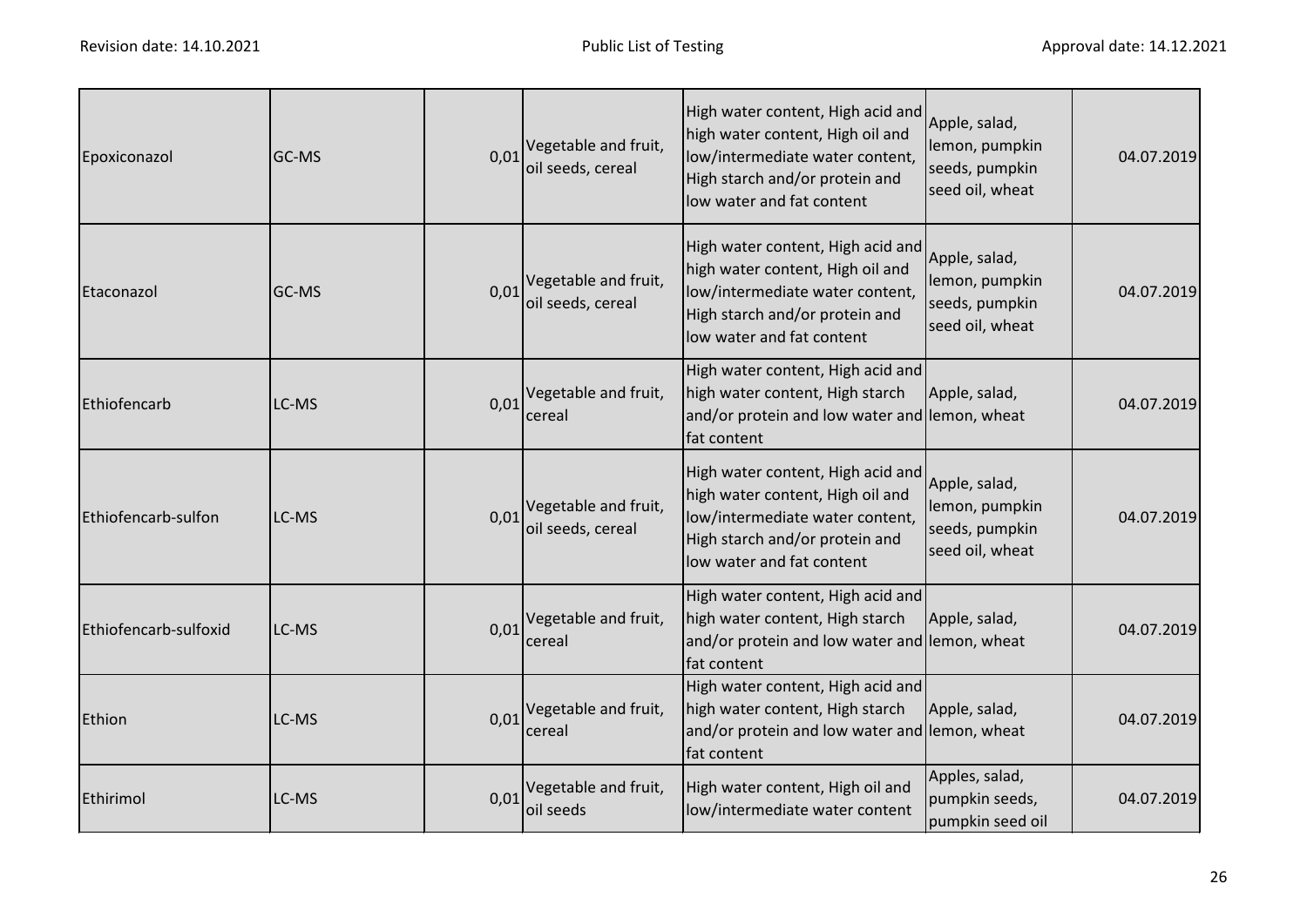| Ethofumesat      | GC-MS | 0,01 | Vegetable and fruit,<br>oil seeds, cereal                   | High water content, High acid and<br>high water content, High oil and<br>low/intermediate water content,<br>High starch and/or protein and<br>low water and fat content | Apple, salad,<br>lemon, pumpkin<br>seeds, pumpkin<br>seed oil, wheat | 04.07.2019 |
|------------------|-------|------|-------------------------------------------------------------|-------------------------------------------------------------------------------------------------------------------------------------------------------------------------|----------------------------------------------------------------------|------------|
| Ethoprophos      | LC-MS |      | $0.01$ <sup>Vegetable and fruit,</sup><br>cereal            | High water content, High acid and<br>high water content, High starch<br>and/or protein and low water and lemon, wheat<br>fat content                                    | Apple, salad,                                                        | 04.07.2019 |
| Ethoxyquin       | LC-MS |      | 0,01 Vegetable and fruit                                    | High acid and high water content lemon                                                                                                                                  |                                                                      | 04.07.2019 |
| Ethoxyquin-Dimer | LC-MS |      | 0,01 Vegetable and fruit                                    | High water content                                                                                                                                                      | Apple, salad                                                         | 04.07.2019 |
| Etofenprox       | LC-MS |      | $0.01$ <sup>Vegetable and fruit,</sup><br>cereal            | High water content, High acid and<br>high water content, High starch<br>and/or protein and low water and lemon, wheat<br>fat content                                    | Apple, salad,                                                        | 04.07.2019 |
| Etoxazol         | LC-MS |      | $0.01$ <sup>Vegetable and fruit,</sup><br>cereal            | High water content, High acid and<br>high water content, High starch<br>and/or protein and low water and lemon, wheat<br>fat content                                    | Apple, salad,                                                        | 04.07.2019 |
| Etridiazol       | GC-MS |      | 0,01 Vegetable and fruit                                    | High water content                                                                                                                                                      | Apple, salad                                                         | 04.07.2019 |
| <b>Etrimfos</b>  | GC-MS | 0,01 | Vegetable and fruit,<br>cereal                              | High water content, High starch<br>and/or protein and low water and Apple, salad, wheat<br>fat content                                                                  |                                                                      | 04.07.2019 |
| Famoxadon        | LC-MS |      | $0.01$ <sup>Vegetable and fruit,</sup><br>oil seeds, cereal | High water content, High acid and<br>high water content, High oil and<br>low/intermediate water content,<br>High starch and/or protein and<br>low water and fat content | Apple, salad,<br>lemon, pumpkin<br>seeds, pumpkin<br>seed oil, wheat | 04.07.2019 |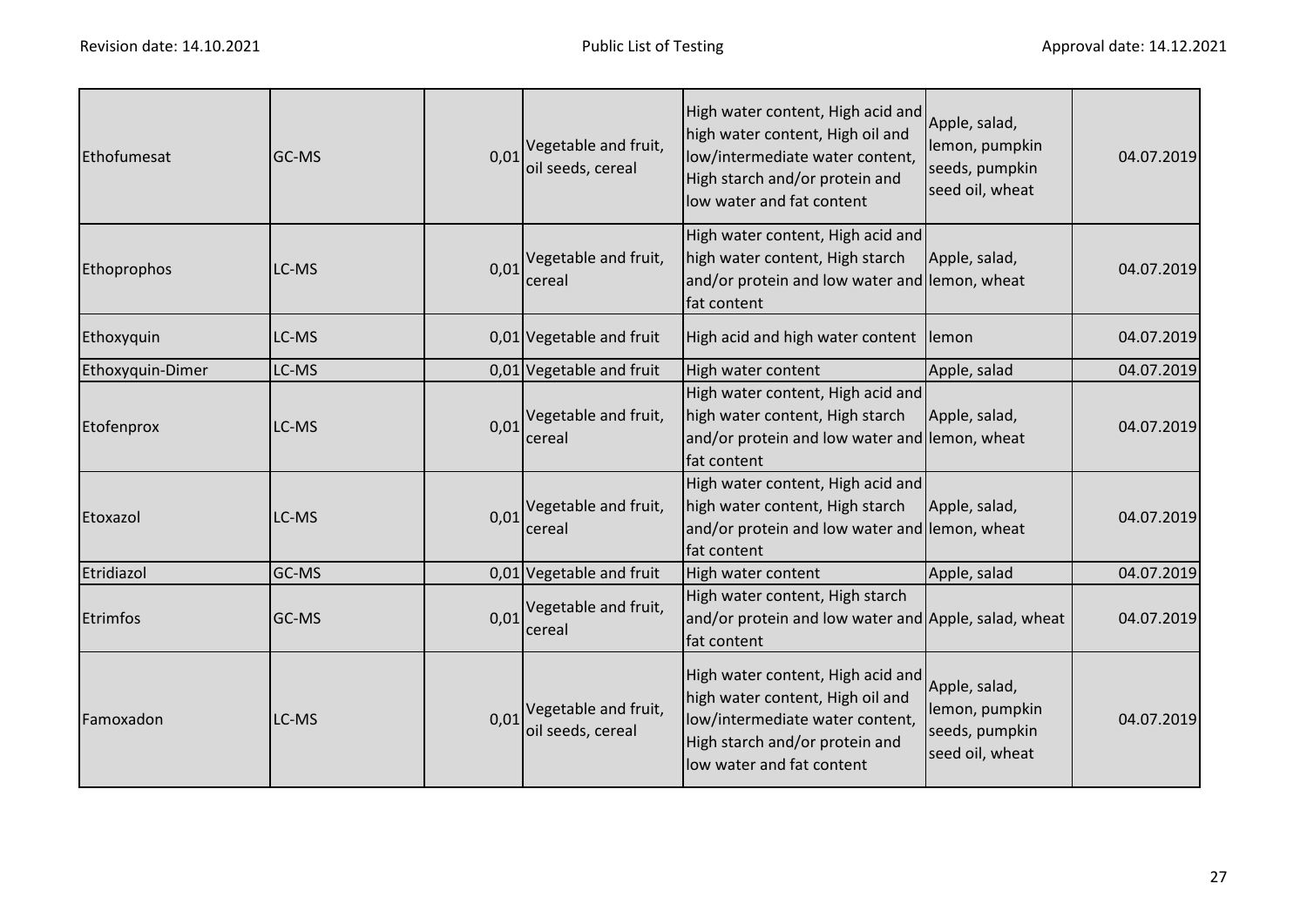| Famphur             | LC-MS | 0,01 | Vegetable and fruit,<br>oil seeds, cereal | High water content, High acid and<br>high water content, High oil and<br>low/intermediate water content,<br>High starch and/or protein and<br>low water and fat content | Apple, salad,<br>lemon, pumpkin<br>seeds, pumpkin<br>seed oil, wheat | 04.07.2019 |
|---------------------|-------|------|-------------------------------------------|-------------------------------------------------------------------------------------------------------------------------------------------------------------------------|----------------------------------------------------------------------|------------|
| Fenamidon           | LC-MS | 0,01 | Vegetable and fruit,<br>cereal            | High water content, High acid and<br>high water content, High starch<br>and/or protein and low water and lemon, wheat<br>fat content                                    | Apple, salad,                                                        | 04.07.2019 |
| Fenamiphos          | LC-MS | 0,01 | Vegetable and fruit,<br>cereal            | High water content, High acid and<br>high water content, High starch<br>and/or protein and low water and lemon, wheat<br>fat content                                    | Apple, salad,                                                        | 04.07.2019 |
| Fenamiphos-sulfon   | LC-MS | 0,01 | Vegetable and fruit,<br>oil seeds, cereal | High water content, High acid and<br>high water content, High oil and<br>low/intermediate water content,<br>High starch and/or protein and<br>low water and fat content | Apple, salad,<br>lemon, pumpkin<br>seeds, pumpkin<br>seed oil, wheat | 04.07.2019 |
| Fenamiphos-sulfoxid | LC-MS | 0,01 | Vegetable and fruit,<br>oil seeds         | High water content, High acid and<br>high water content, High oil and<br>low/intermediate water content                                                                 | Apple, salad,<br>lemon, pumpkin<br>seeds, pumpkin<br>seed oil        | 04.07.2019 |
| Fenarimol           | GC-MS | 0,01 | Vegetable and fruit,<br>oil seeds, cereal | High water content, High acid and<br>high water content, High oil and<br>low/intermediate water content,<br>High starch and/or protein and<br>low water and fat content | Apple, salad,<br>lemon, pumpkin<br>seeds, pumpkin<br>seed oil, wheat | 04.07.2019 |
| Fenazaquin          | LC-MS |      | 0,01 Vegetable and fruit                  | High water content, High acid and<br>high water content                                                                                                                 | Apple, salad, lemon                                                  | 04.07.2019 |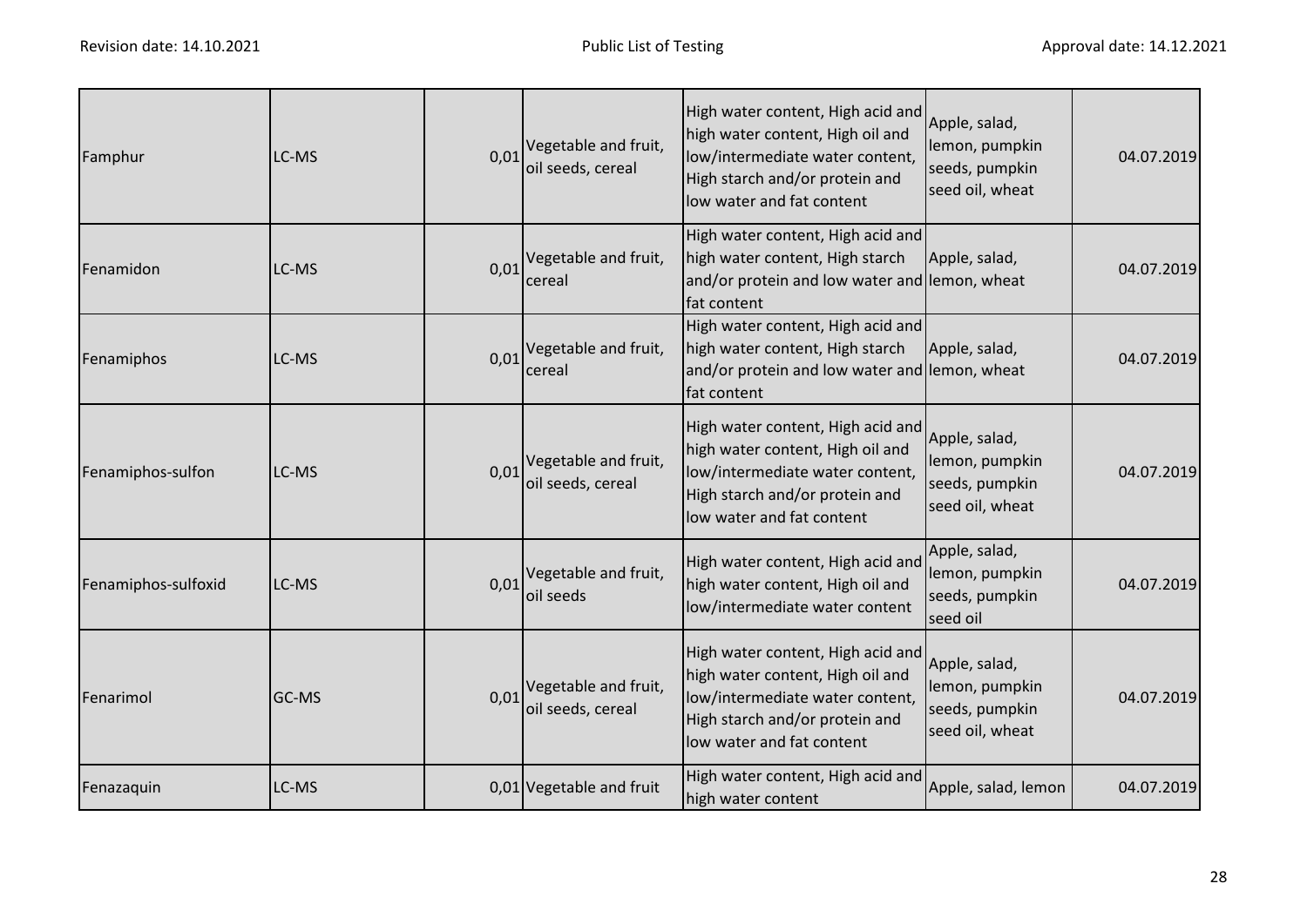| Fenbuconazol       | LC-MS | 0,01 | Vegetable and fruit,<br>oil seeds, cereal        | High water content, High acid and<br>high water content, High oil and<br>low/intermediate water content,<br>High starch and/or protein and<br>low water and fat content | Apple, salad,<br>lemon, pumpkin<br>seeds, pumpkin<br>seed oil, wheat | 04.07.2019 |
|--------------------|-------|------|--------------------------------------------------|-------------------------------------------------------------------------------------------------------------------------------------------------------------------------|----------------------------------------------------------------------|------------|
| Fenbutatinoxid     | LC-MS | 0,01 | Vegetable and fruit,<br>cereal                   | High water content, High acid and<br>high water content, High starch<br>and/or protein and low water and lemon, wheat<br>fat content                                    | Apple, salad,                                                        | 04.07.2019 |
| Fenchlorphos       | GC-MS | 0,01 | Vegetable and fruit,<br>cereal                   | High water content, High starch<br>and/or protein and low water and Apple, salad, wheat<br>fat content                                                                  |                                                                      | 04.07.2019 |
| Fenfluthrin        | GC-MS |      | 0,01 Vegetable and fruit                         | High acid and high water content lemon                                                                                                                                  |                                                                      | 04.07.2019 |
| Fenhexamid         | LC-MS | 0,01 | Vegetable and fruit,<br>oil seeds, cereal        | High water content, High acid and<br>high water content, High oil and<br>low/intermediate water content,<br>High starch and/or protein and<br>low water and fat content | Apple, salad,<br>lemon, pumpkin<br>seeds, pumpkin<br>seed oil, wheat | 04.07.2019 |
| Fenitrothion       | GC-MS | 0,01 | Vegetable and fruit,<br>oil seeds, cereal        | High water content, High oil and<br>low/intermediate water content,<br>High starch and/or protein and<br>low water and fat content                                      | Apple, salad,<br>pumpkin seeds,<br>pumpkin seed oil,<br>wheat        | 04.07.2019 |
| Fenobucarb         | LC-MS |      | $0.01$ <sup>Vegetable and fruit,</sup><br>cereal | High water content, High acid and<br>high water content, High starch<br>and/or protein and low water and lemon, wheat<br>fat content                                    | Apple, salad,                                                        | 04.07.2019 |
| Fenoxaprop-P-ethyl | LC-MS |      | 0,01 Vegetable and fruit                         | High water content                                                                                                                                                      | Apple                                                                | 26.08.2021 |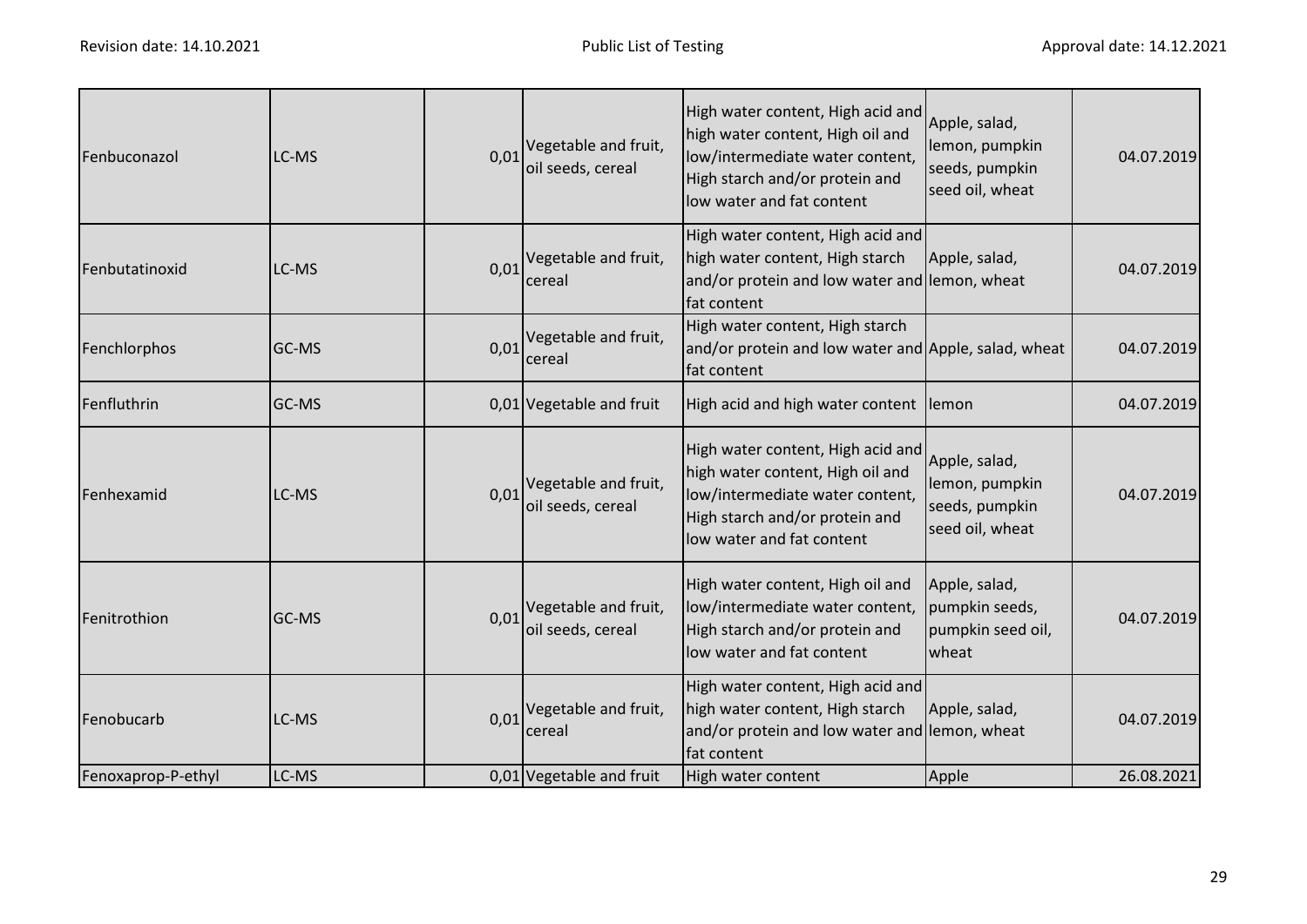| Fenoxycarb    | LC-MS | 0,01 | Vegetable and fruit,<br>cereal      | High water content, High acid and<br>high water content, High starch<br>and/or protein and low water and lemon, wheat<br>fat content | Apple, salad,                                                 | 04.07.2019 |
|---------------|-------|------|-------------------------------------|--------------------------------------------------------------------------------------------------------------------------------------|---------------------------------------------------------------|------------|
| Fenpiclonil   | LC-MS |      | 0,01 Vegetable and fruit,<br>cereal | High water content, High acid and<br>high water content, High starch<br>and/or protein and low water and lemon, wheat<br>fat content | Apple, salad,                                                 | 04.07.2019 |
| Fenpicoxamid  | LC-MS |      | 0,01 Vegetable and fruit            | High water content                                                                                                                   | Apple                                                         | 26.08.2021 |
| Fenpropathrin | LC-MS | 0,01 | Vegetable and fruit,<br>cereal      | High water content, High acid and<br>high water content, High starch<br>and/or protein and low water and lemon, wheat<br>fat content | Apple, salad,                                                 | 04.07.2019 |
| Fenpropidin   | LC-MS | 0,01 | Vegetable and fruit,<br>cereal      | High water content, High acid and<br>high water content, High starch<br>and/or protein and low water and lemon, wheat<br>fat content | Apple, salad,                                                 | 04.07.2019 |
| Fenpropimorph | GC-MS | 0,01 | Vegetable and fruit,<br>cereal      | High water content, High acid and<br>high water content, High starch<br>and/or protein and low water and lemon, wheat<br>fat content | Apple, salad,                                                 | 04.07.2019 |
| Fenpyrazamin  | LC-MS | 0,01 | Vegetable and fruit,<br>oil seeds   | High water content, High acid and<br>high water content, High oil and<br>low/intermediate water content                              | Apple, salad,<br>lemon, pumpkin<br>seeds, pumpkin<br>seed oil | 04.07.2019 |
| Fenpyroximat  | LC-MS | 0,01 | Vegetable and fruit,<br>cereal      | High water content, High acid and<br>high water content, High starch<br>and/or protein and low water and lemon, wheat<br>fat content | Apple, salad,                                                 | 04.07.2019 |
| Fenson        | GC-MS | 0,01 | Vegetable and fruit,<br>cereal      | High water content, High acid and<br>high water content, High starch<br>and/or protein and low water and lemon, wheat<br>fat content | Apple, salad,                                                 | 04.07.2019 |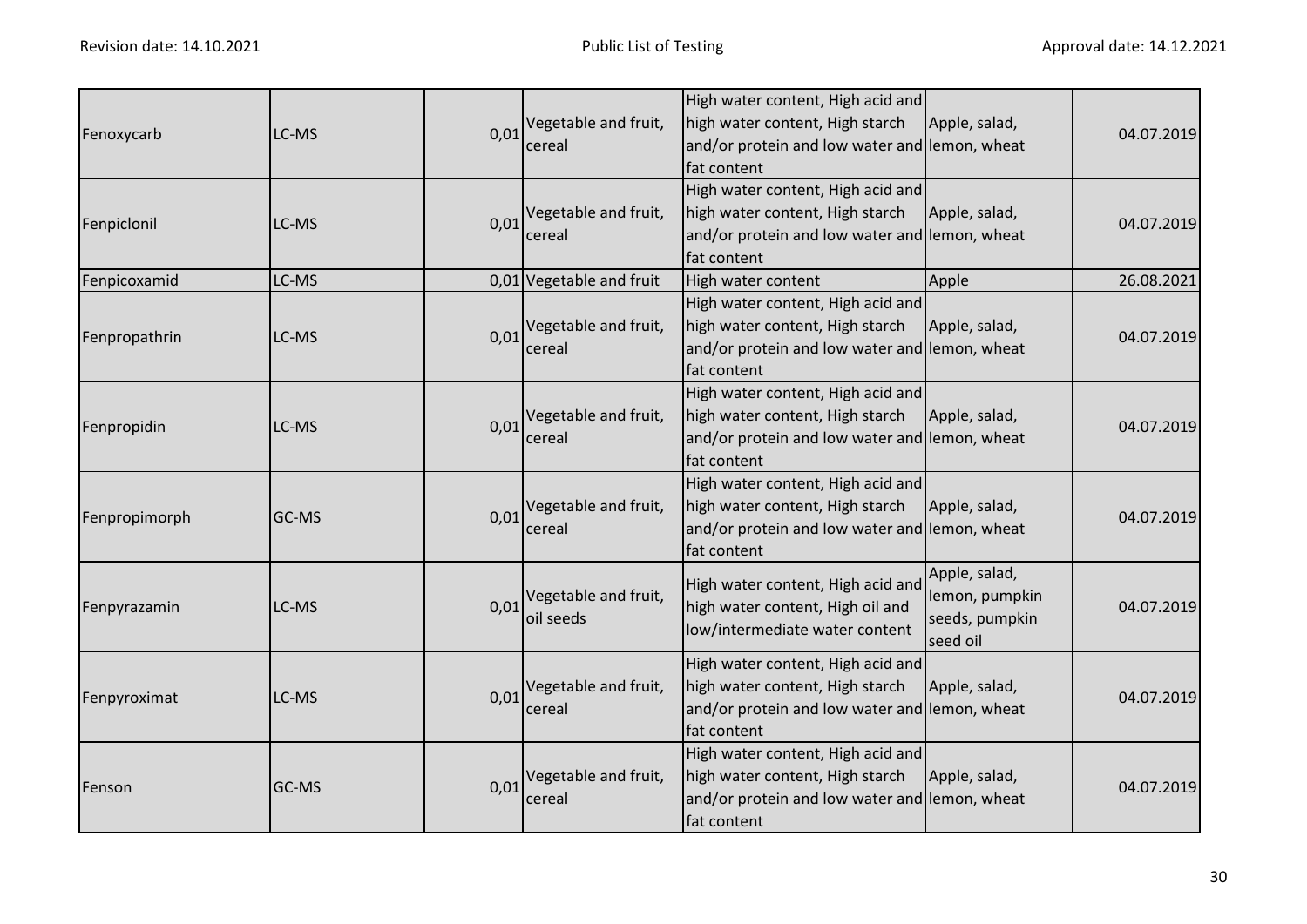| Fensulfothion           | <b>GC-MS</b> |      | 0,01 Vegetable and fruit                         | High water content, High acid and<br>high water content                                                                                                                 | Apple, salad, lemon                                                  | 04.07.2019 |
|-------------------------|--------------|------|--------------------------------------------------|-------------------------------------------------------------------------------------------------------------------------------------------------------------------------|----------------------------------------------------------------------|------------|
| Fensulfothion-oxon      | LC-MS        |      | 0,01 Vegetable and fruit                         | High water content                                                                                                                                                      | Apple                                                                | 26.08.2021 |
| Fensulfothion-sulfon    | LC-MS        |      | 0,01 Vegetable and fruit                         | High water content                                                                                                                                                      | Apple, salad                                                         | 04.07.2019 |
| Fenthion                | LC-MS        | 0,01 | Vegetable and fruit,<br>oil seeds, cereal        | High water content, High acid and<br>high water content, High oil and<br>low/intermediate water content,<br>High starch and/or protein and<br>low water and fat content | Apple, salad,<br>lemon, pumpkin<br>seeds, pumpkin<br>seed oil, wheat | 04.07.2019 |
| Fenthion-oxon           | LC-MS        |      | $0.01$ <sup>Vegetable and fruit,</sup><br>cereal | High acid and high water content,<br>High starch and/or protein and<br>low water and fat content                                                                        | lemon, wheat                                                         | 04.07.2019 |
| Fenthion-oxon-sulfone   | LC-MS        | 0,01 | Vegetable and fruit,<br>cereal                   | High acid and high water content,<br>High starch and/or protein and<br>low water and fat content                                                                        | lemon, wheat                                                         | 04.07.2019 |
| Fenthion-oxon-sulfoxide | LC-MS        |      | $0.01$ <sup>Vegetable and fruit,</sup><br>cereal | High acid and high water content,<br>High starch and/or protein and<br>low water and fat content                                                                        | lemon, wheat                                                         | 04.07.2019 |
| Fenthion-sulfon         | LC-MS        | 0,01 | Vegetable and fruit,<br>oil seeds, cereal        | High water content, High acid and<br>high water content, High oil and<br>low/intermediate water content,<br>High starch and/or protein and<br>low water and fat content | Apple, salad,<br>lemon, pumpkin<br>seeds, pumpkin<br>seed oil, wheat | 04.07.2019 |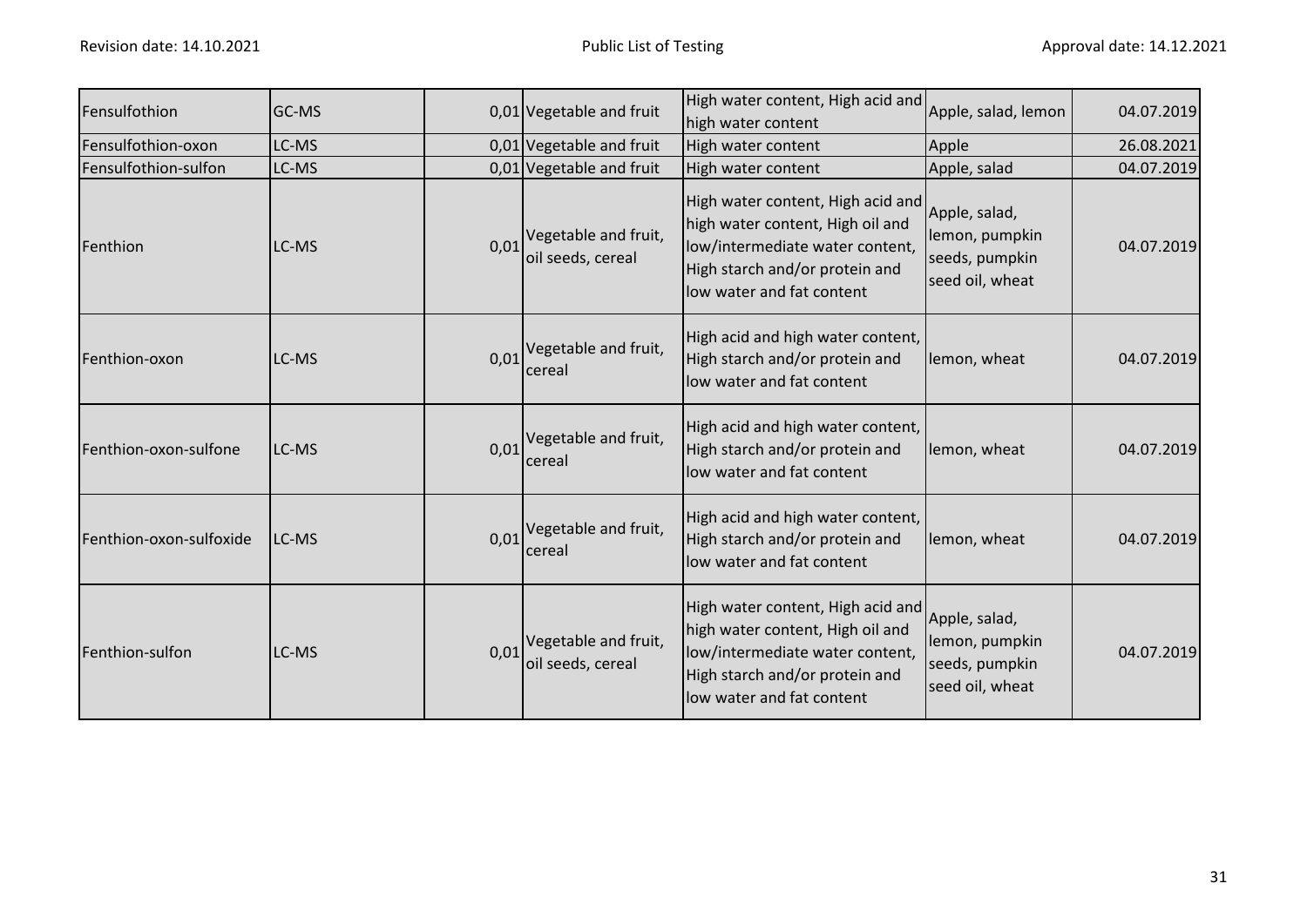| Fenthion-sulfoxid     | LC-MS | 0,01  | Vegetable and fruit,<br>oil seeds, cereal | High water content, High acid and<br>high water content, High oil and<br>low/intermediate water content,<br>High starch and/or protein and<br>low water and fat content | Apple, salad,<br>lemon, pumpkin<br>seeds, pumpkin<br>seed oil, wheat | 04.07.2019 |
|-----------------------|-------|-------|-------------------------------------------|-------------------------------------------------------------------------------------------------------------------------------------------------------------------------|----------------------------------------------------------------------|------------|
| Fentin                | LC-MS |       | 0,01 Vegetable and fruit                  | High acid and high water content lemon                                                                                                                                  |                                                                      | 04.07.2019 |
| Fenvalerat            | GC-MS | 0,01  | Vegetable and fruit,<br>oil seeds, cereal | High water content, High acid and<br>high water content, High oil and<br>low/intermediate water content,<br>High starch and/or protein and<br>low water and fat content | Apple, salad,<br>lemon, pumpkin<br>seeds, pumpkin<br>seed oil, wheat | 04.07.2019 |
| Fipronil              | LC-MS | 0,005 | Vegetable and fruit,<br>cereal            | High water content, High acid and<br>high water content, High starch<br>and/or protein and low water and lemon, wheat<br>fat content                                    | Apple, salad,                                                        | 04.07.2019 |
| Fipronil-sulfon       | LC-MS |       | 0,005 Vegetable and fruit,<br>oil seeds   | High water content, High acid and<br>high water content, High oil and<br>low/intermediate water content                                                                 | Apple, salad,<br>lemon, pumpkin<br>seeds, pumpkin<br>seed oil        | 04.07.2019 |
| Flonicamid            | LC-MS | 0,01  | Vegetable and fruit,<br>oil seeds, cereal | High water content, High acid and<br>high water content, High oil and<br>low/intermediate water content,<br>High starch and/or protein and<br>low water and fat content | Apple, salad,<br>lemon, pumpkin<br>seeds, pumpkin<br>seed oil, wheat | 04.07.2019 |
| Florasulam            | LC-MS |       | 0,01 Vegetable and fruit                  | High water content                                                                                                                                                      | Apple, salad                                                         | 04.07.2019 |
| Florpyrauxifen-benzyl | LC-MS |       | 0,01 Vegetable and fruit                  | High water content                                                                                                                                                      | Apple                                                                | 26.08.2021 |
| Fluazifop             | LC-MS | 0,01  | Vegetable and fruit,<br>cereal            | High water content, High starch<br>and/or protein and low water and Apple, salad, wheat<br>fat content                                                                  |                                                                      | 04.07.2019 |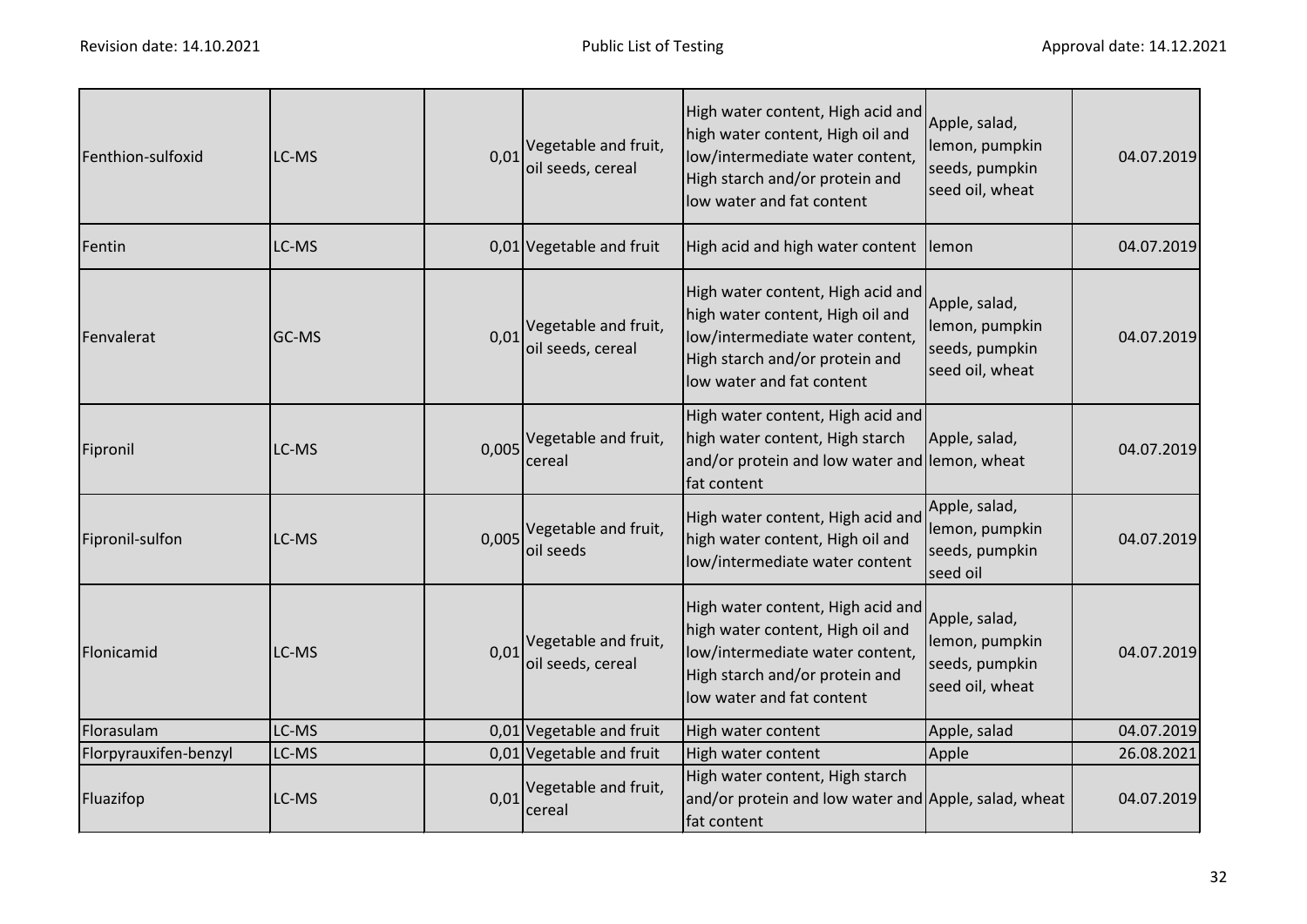| Fluazifop-methyl               | LC-MS |      | 0,01 Vegetable and fruit,<br>cereal       | High water content, High acid and<br>high water content, High starch<br>and/or protein and low water and lemon, wheat<br>fat content                                    | Apple, salad,                                                        | 04.07.2019 |
|--------------------------------|-------|------|-------------------------------------------|-------------------------------------------------------------------------------------------------------------------------------------------------------------------------|----------------------------------------------------------------------|------------|
| Fluazifop-P-butyl              | LC-MS | 0,01 | Vegetable and fruit,<br>cereal            | High water content, High acid and<br>high water content, High starch<br>and/or protein and low water and lemon, wheat<br>fat content                                    | Apple, salad,                                                        | 04.07.2019 |
| Fluazinam                      | LC-MS |      | 0,01 Vegetable and fruit                  | High water content                                                                                                                                                      | Apple, salad                                                         | 04.07.2019 |
| Fluazuron                      | LC-MS |      | 0,015 Vegetable and fruit                 | High water content                                                                                                                                                      | Apple                                                                | 26.08.2021 |
| Flubendiamid                   | LC-MS |      | 0,01 Vegetable and fruit                  | High water content, High acid and<br>high water content                                                                                                                 | Apple, salad, lemon                                                  | 04.07.2019 |
| Flubenzimin                    | LC-MS |      | 0,01 Vegetable and fruit                  | High water content                                                                                                                                                      | Apple, salad                                                         | 04.07.2019 |
| Fluchloralin                   | GC-MS |      | 0,01 Vegetable and fruit                  | High acid and high water content lemon                                                                                                                                  |                                                                      | 04.07.2019 |
| Flucythrinat                   | GC-MS | 0,01 | Vegetable and fruit,<br>oil seeds, cereal | High water content, High acid and<br>high water content, High oil and<br>low/intermediate water content,<br>High starch and/or protein and<br>low water and fat content | Apple, salad,<br>lemon, pumpkin<br>seeds, pumpkin<br>seed oil, wheat | 04.07.2019 |
| Fludioxonil                    | LC-MS |      | 0,01 Vegetable and fruit                  | High water content, High acid and<br>high water content                                                                                                                 | Apple, salad, lemon                                                  | 04.07.2019 |
| Flufenacet                     | LC-MS | 0,01 | Vegetable and fruit,<br>oil seeds, cereal | High water content, High acid and<br>high water content, High oil and<br>low/intermediate water content,<br>High starch and/or protein and<br>low water and fat content | Apple, salad,<br>lemon, pumpkin<br>seeds, pumpkin<br>seed oil, wheat | 04.07.2019 |
| Flufenacet-oxalat (M1)         | LC-MS |      | 0,02 Vegetable and fruit                  | High water content                                                                                                                                                      | Apple                                                                | 26.08.2021 |
| Flufenacet-sulfonsäure<br>(M2) | LC-MS |      | 0,02 Vegetable and fruit                  | High water content                                                                                                                                                      | Apple                                                                | 26.08.2021 |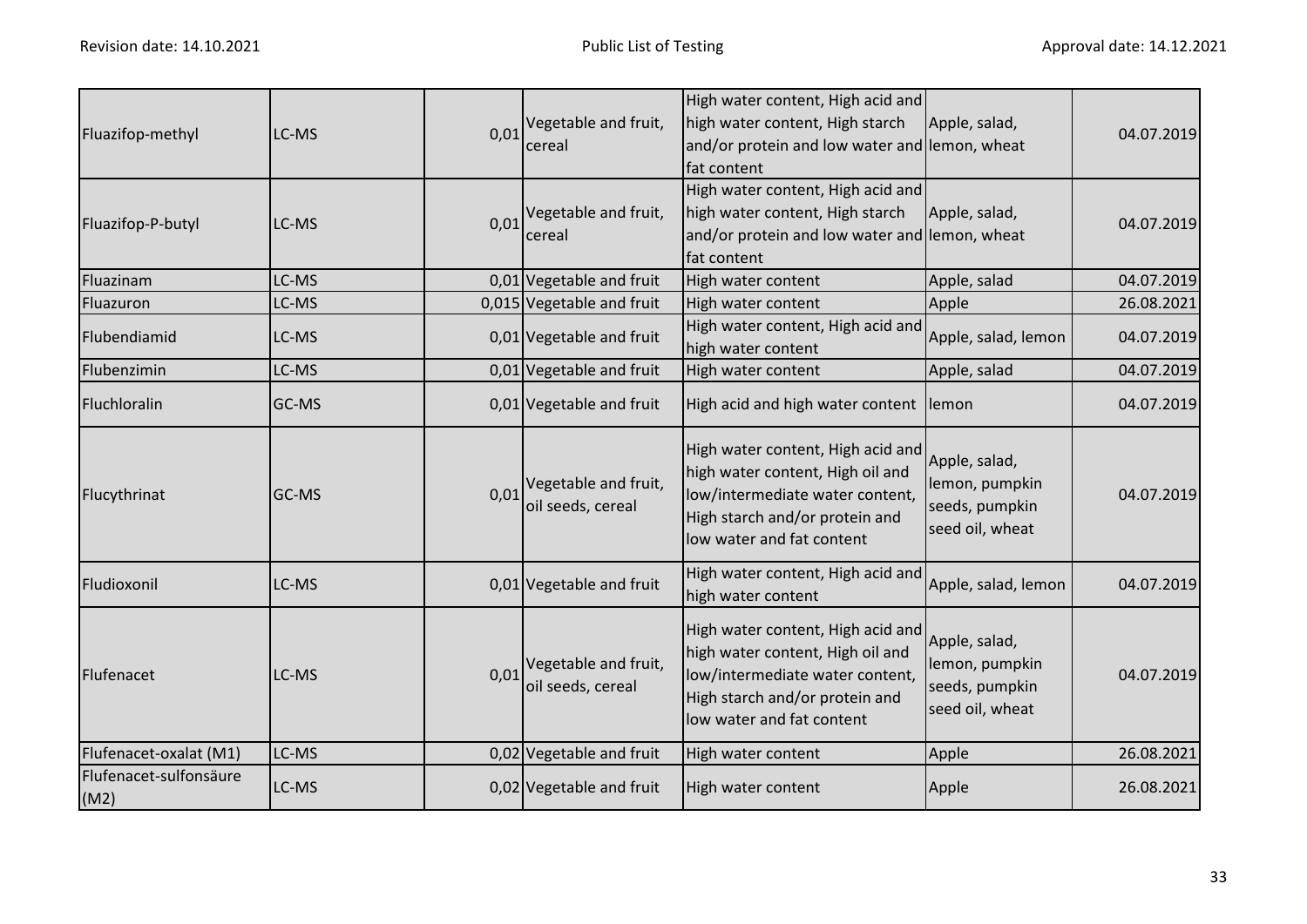| Flufenacet-thioglycolate<br>sulfoxid (M4) | LC-MS        |      | 0,025 Vegetable and fruit                 | High water content                                                                                                                                                      | Apple                                                                | 26.08.2021 |
|-------------------------------------------|--------------|------|-------------------------------------------|-------------------------------------------------------------------------------------------------------------------------------------------------------------------------|----------------------------------------------------------------------|------------|
| Flufenoxuron                              | LC-MS        | 0,01 | Vegetable and fruit,<br>cereal            | High water content, High acid and<br>high water content, High starch<br>and/or protein and low water and lemon, wheat<br>fat content                                    | Apple, salad,                                                        | 04.07.2019 |
| Flumioxazin                               | LC-MS        | 0,01 | Vegetable and fruit,<br>oil seeds, cereal | High water content, High acid and<br>high water content, High oil and<br>low/intermediate water content,<br>High starch and/or protein and<br>low water and fat content | Apple, salad,<br>lemon, pumpkin<br>seeds, pumpkin<br>seed oil, wheat | 04.07.2019 |
| Fluometuron                               | LC-MS        |      | 0,01 Vegetable and fruit                  | High water content                                                                                                                                                      | Apple                                                                | 26.08.2021 |
| Fluopicolid                               | LC-MS        | 0,01 | Vegetable and fruit,<br>oil seeds, cereal | High water content, High acid and<br>high water content, High oil and<br>low/intermediate water content,<br>High starch and/or protein and<br>low water and fat content | Apple, salad,<br>lemon, pumpkin<br>seeds, pumpkin<br>seed oil, wheat | 04.07.2019 |
| Fluopyram                                 | LC-MS        | 0,01 | Vegetable and fruit,<br>oil seeds         | High water content, High acid and<br>high water content, High oil and<br>low/intermediate water content                                                                 | Apple, salad,<br>lemon, pumpkin<br>seeds, pumpkin<br>seed oil        | 04.07.2019 |
| Fluotrimazol                              | <b>GC-MS</b> |      | 0,01 Vegetable and fruit                  | High water content, High acid and<br>high water content                                                                                                                 | Apple, salad, lemon                                                  | 04.07.2019 |
| Fluoxastrobin                             | LC-MS        |      | 0,01 Vegetable and fruit                  | High water content                                                                                                                                                      | Apple, salad                                                         | 04.07.2019 |
| Flupyradifuron                            | LC-MS        |      | 0,01 Vegetable and fruit                  | High water content                                                                                                                                                      | Apple, salad                                                         | 04.07.2019 |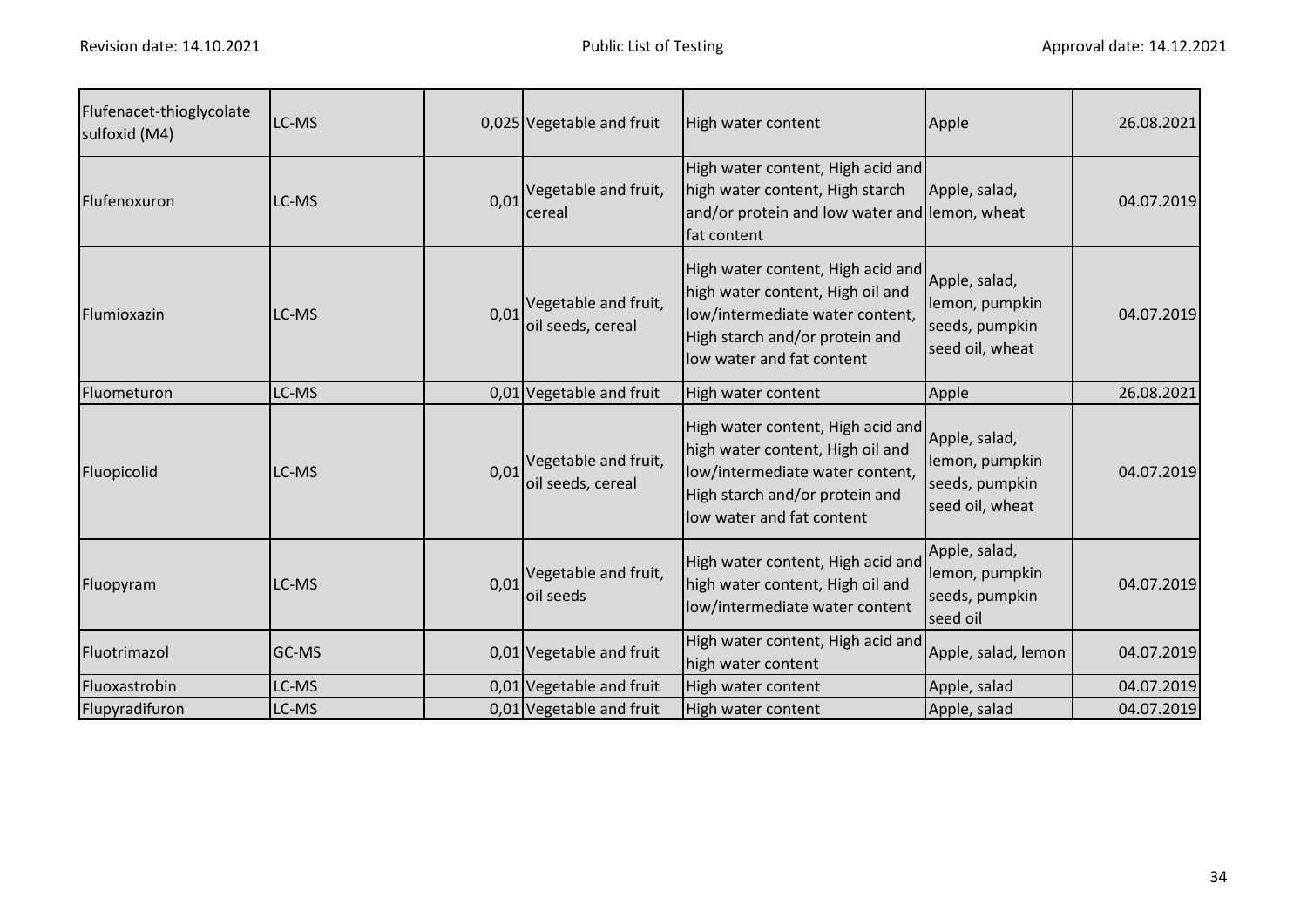| Fluquinconazol    | GC-MS       | 0,01 | Vegetable and fruit,<br>oil seeds, cereal | High water content, High acid and<br>high water content, High oil and<br>low/intermediate water content,<br>High starch and/or protein and<br>low water and fat content | Apple, salad,<br>lemon, pumpkin<br>seeds, pumpkin<br>seed oil, wheat | 04.07.2019 |
|-------------------|-------------|------|-------------------------------------------|-------------------------------------------------------------------------------------------------------------------------------------------------------------------------|----------------------------------------------------------------------|------------|
| Flurprimidol      | LC-MS       | 0,01 | Vegetable and fruit,<br>oil seeds, cereal | High water content, High oil and<br>low/intermediate water content,<br>High starch and/or protein and<br>low water and fat content                                      | Apple, salad,<br>pumpkin seeds,<br>pumpkin seed oil,<br>wheat        | 04.07.2019 |
| Flusilazol        | GC-MS       | 0,01 | Vegetable and fruit,<br>oil seeds, cereal | High water content, High acid and<br>high water content, High oil and<br>low/intermediate water content,<br>High starch and/or protein and<br>low water and fat content | Apple, salad,<br>lemon, pumpkin<br>seeds, pumpkin<br>seed oil, wheat | 04.07.2019 |
| Fluthiacet-methyl | LC-MS       |      | 0,01 Vegetable and fruit                  | High water content, High acid and<br>high water content                                                                                                                 | Apple, salad, lemon                                                  | 04.07.2019 |
| Flutianil         | GC-MS/LC-MS |      | 0,01 Vegetable and fruit                  | High water content                                                                                                                                                      | Apple                                                                | 26.08.2021 |
| Flutolanil        | GC-MS       | 0,01 | Vegetable and fruit,<br>oil seeds         | High water content, High acid and<br>high water content, High oil and<br>low/intermediate water content                                                                 | Apple, salad,<br>lemon, pumpkin<br>seeds, pumpkin<br>seed oil        | 04.07.2019 |
| Flutriafol        | LC-MS       | 0,01 | Vegetable and fruit,<br>oil seeds         | High water content, High acid and<br>high water content, High oil and<br>low/intermediate water content                                                                 | Apple, salad,<br>lemon, pumpkin<br>seeds, pumpkin<br>seed oil        | 04.07.2019 |
| Fluvalinat        | GC-MS       | 0,01 | Vegetable and fruit,<br>oil seeds         | High water content, High acid and<br>high water content, High oil and<br>low/intermediate water content                                                                 | Apple, salad,<br>lemon, pumpkin<br>seeds, pumpkin<br>seed oil        | 04.07.2019 |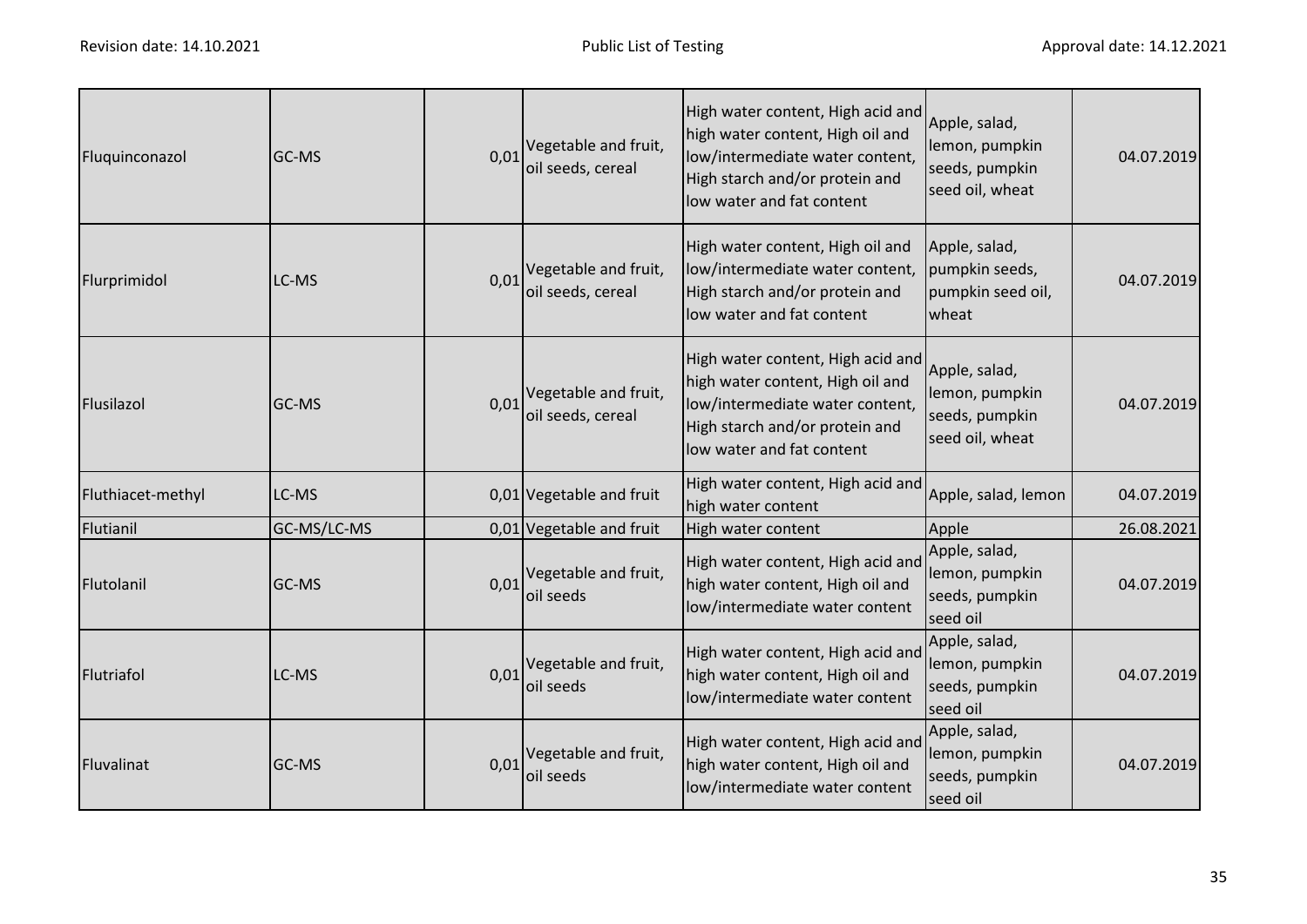| Fluxapyroxad    | LC-MS        |      | 0,01 Vegetable and fruit                                    | High water content, High acid and<br>high water content                                                                                                                 | Apple, salad, lemon                                                  | 04.07.2019 |
|-----------------|--------------|------|-------------------------------------------------------------|-------------------------------------------------------------------------------------------------------------------------------------------------------------------------|----------------------------------------------------------------------|------------|
| Folpet          | GC-MS/GC-ECD |      | 0,01 Vegetable and fruit                                    | High water content, High acid and<br>high water content                                                                                                                 | Apple, salad, lemon                                                  | 04.07.2019 |
| Fonofos         | GC-MS        | 0,01 | Vegetable and fruit,<br>cereal                              | High water content, High acid and<br>high water content, High starch<br>and/or protein and low water and lemon, wheat<br>fat content                                    | Apple, salad,                                                        | 04.07.2019 |
| Forchlorfenuron | LC-MS        | 0,01 | Vegetable and fruit,<br>oil seeds                           | High water content, High acid and<br>high water content, High oil and<br>low/intermediate water content                                                                 | Apple, salad,<br>lemon, pumpkin<br>seeds, pumpkin<br>seed oil        | 04.07.2019 |
| Formetanat      | LC-MS        | 0,01 | Vegetable and fruit,<br>cereal                              | High water content, High starch<br>and/or protein and low water and Apple, salad, wheat<br>fat content                                                                  |                                                                      | 04.07.2019 |
| Formothion      | LC-MS        |      | 0,01 Vegetable and fruit                                    | High water content, High acid and<br>high water content                                                                                                                 | Apple, salad, lemon                                                  | 04.07.2019 |
| Fosthiazat      | LC-MS        | 0,01 | Vegetable and fruit,<br>oil seeds, cereal                   | High water content, High acid and<br>high water content, High oil and<br>low/intermediate water content,<br>High starch and/or protein and<br>low water and fat content | Apple, salad,<br>lemon, pumpkin<br>seeds, pumpkin<br>seed oil, wheat | 04.07.2019 |
| Fuberidazol     | LC-MS        | 0,01 | Vegetable and fruit,<br>cereal                              | High water content, High starch<br>and/or protein and low water and Apple, salad, wheat<br>fat content                                                                  |                                                                      | 04.07.2019 |
| Furalaxyl       | GC-MS        |      | $0.01$ <sup>Vegetable and fruit,</sup><br>oil seeds, cereal | High water content, High acid and<br>high water content, High oil and<br>low/intermediate water content,<br>High starch and/or protein and<br>low water and fat content | Apple, salad,<br>lemon, pumpkin<br>seeds, pumpkin<br>seed oil, wheat | 04.07.2019 |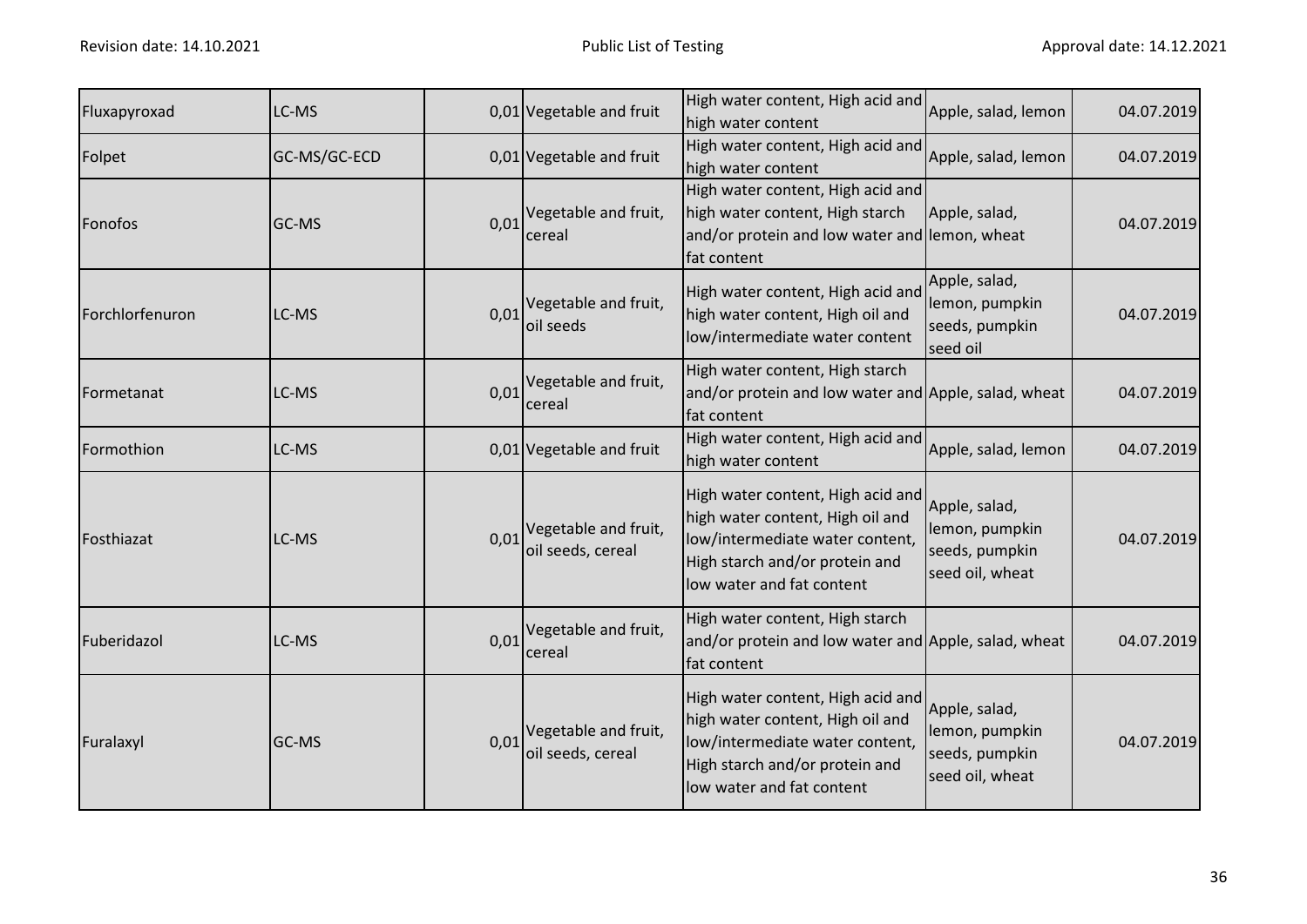| Furathiocarb            | LC-MS | 0,01  | Vegetable and fruit,<br>cereal            | High water content, High acid and<br>high water content, High starch<br>and/or protein and low water and lemon, wheat<br>fat content | Apple, salad,                                                 | 04.07.2019 |
|-------------------------|-------|-------|-------------------------------------------|--------------------------------------------------------------------------------------------------------------------------------------|---------------------------------------------------------------|------------|
| Halauxifen-methyl       | LC-MS |       | 0,01 Vegetable and fruit                  | High water content                                                                                                                   | Apple                                                         | 26.08.2021 |
| Halfenprox              | LC-MS |       | 0,01 Vegetable and fruit                  | High water content, High acid and<br>high water content                                                                              | Apple, salad, lemon                                           | 04.07.2019 |
| Halosulfuron-methyl     | LC-MS | 0,01  | Vegetable and fruit,<br>oil seeds         | High acid and high water content, lemon, pumpkin<br>High oil and low/intermediate<br>water content                                   | seeds, pumpkin<br>seed oil                                    | 04.07.2019 |
| Haloxyfop               | LC-MS | 0,01  | Vegetable and fruit,<br>oil seeds, cereal | High water content, High oil and<br>low/intermediate water content,<br>High starch and/or protein and<br>low water and fat content   | Apple, salad,<br>pumpkin seeds,<br>pumpkin seed oil,<br>wheat | 04.07.2019 |
| Haloxyfop-2-ethoxyethyl | LC-MS |       | 0,01 Vegetable and fruit                  | High water content                                                                                                                   | Apple, salad                                                  | 04.07.2019 |
| Haloxyfop-Methylester   | LC-MS |       | 0,01 Vegetable and fruit                  | High water content, High acid and<br>high water content                                                                              | Apple, salad, lemon                                           | 04.07.2019 |
| Heptachlor              | GC-MS |       | 0,005 Vegetable and fruit                 | High water content, High acid and<br>high water content                                                                              | Apple, salad, lemon                                           | 04.07.2019 |
| Heptachlor-endo-epoxid  | GC-MS |       | 0,005 Vegetable and fruit,<br>cereal      | High water content, High acid and<br>high water content, High starch<br>and/or protein and low water and lemon, wheat<br>fat content | Apple, salad,                                                 | 04.07.2019 |
| Heptachlor-exo-epoxid   | GC-MS | 0,005 | Vegetable and fruit,<br>cereal            | High water content, High acid and<br>high water content, High starch<br>and/or protein and low water and lemon, wheat<br>fat content | Apple, salad,                                                 | 04.07.2019 |
| Heptenophos             | GC-MS | 0,01  | Vegetable and fruit,<br>cereal            | High water content, High starch<br>and/or protein and low water and Apple, salad, wheat<br>fat content                               |                                                               | 04.07.2019 |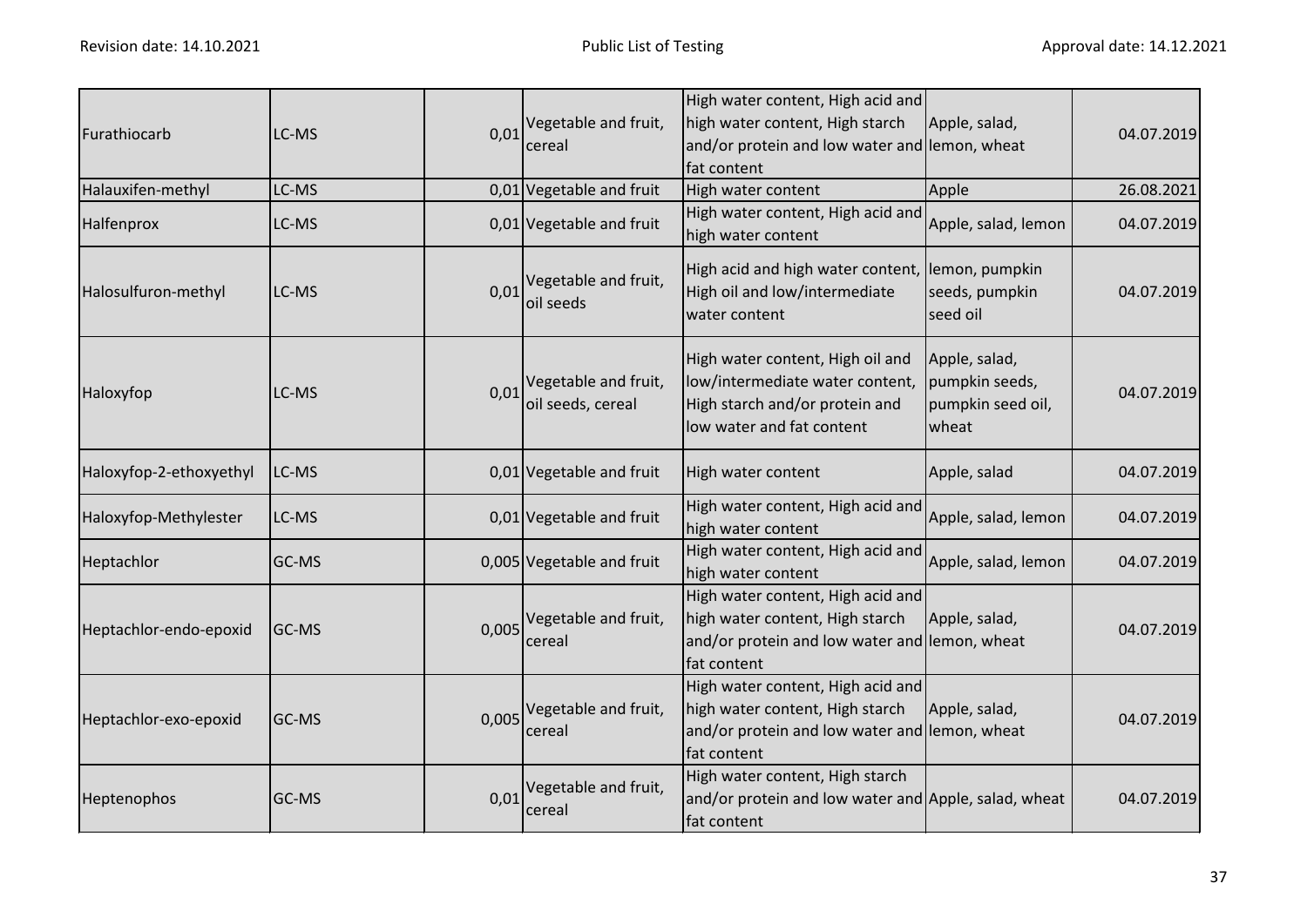| Hexachlorbenzol (HCB)                      | GC-MS |      | 0,005 Vegetable and fruit,<br>oil seeds          | High water content, High acid and<br>high water content, High oil and<br>low/intermediate water content                                                                 | Apple, salad,<br>lemon, pumpkin<br>seeds, pumpkin<br>seed oil        | 04.07.2019 |
|--------------------------------------------|-------|------|--------------------------------------------------|-------------------------------------------------------------------------------------------------------------------------------------------------------------------------|----------------------------------------------------------------------|------------|
| Hexachlorcyclohexan<br>(HCH), Alpha-Isomer | GC-MS | 0,01 | Vegetable and fruit,<br>oil seeds, cereal        | High water content, High oil and<br>low/intermediate water content,<br>High starch and/or protein and<br>low water and fat content                                      | Apple, salad,<br>pumpkin seeds,<br>pumpkin seed oil,<br>wheat        | 04.07.2019 |
| Hexachlorcyclohexan<br>(HCH), Beta-Isomer  | GC-MS | 0,01 | Vegetable and fruit,<br>oil seeds, cereal        | High water content, High acid and<br>high water content, High oil and<br>low/intermediate water content,<br>High starch and/or protein and<br>low water and fat content | Apple, salad,<br>lemon, pumpkin<br>seeds, pumpkin<br>seed oil, wheat | 04.07.2019 |
| Hexachlorcyclohexan<br>(HCH), Delta-Isomer | GC-MS | 0,01 | Vegetable and fruit,<br>oil seeds, cereal        | High water content, High acid and<br>high water content, High oil and<br>low/intermediate water content,<br>High starch and/or protein and<br>low water and fat content | Apple, salad,<br>lemon, pumpkin<br>seeds, pumpkin<br>seed oil, wheat | 04.07.2019 |
| Hexaconazol                                | LC-MS | 0,01 | Vegetable and fruit,<br>cereal                   | High water content, High acid and<br>high water content, High starch<br>and/or protein and low water and lemon, wheat<br>fat content                                    | Apple, salad,                                                        | 04.07.2019 |
| Hexaflumuron                               | LC-MS |      | $0.01$ <sup>Vegetable and fruit,</sup><br>cereal | High water content, High acid and<br>high water content, High starch<br>and/or protein and low water and lemon, wheat<br>fat content                                    | Apple, salad,                                                        | 04.07.2019 |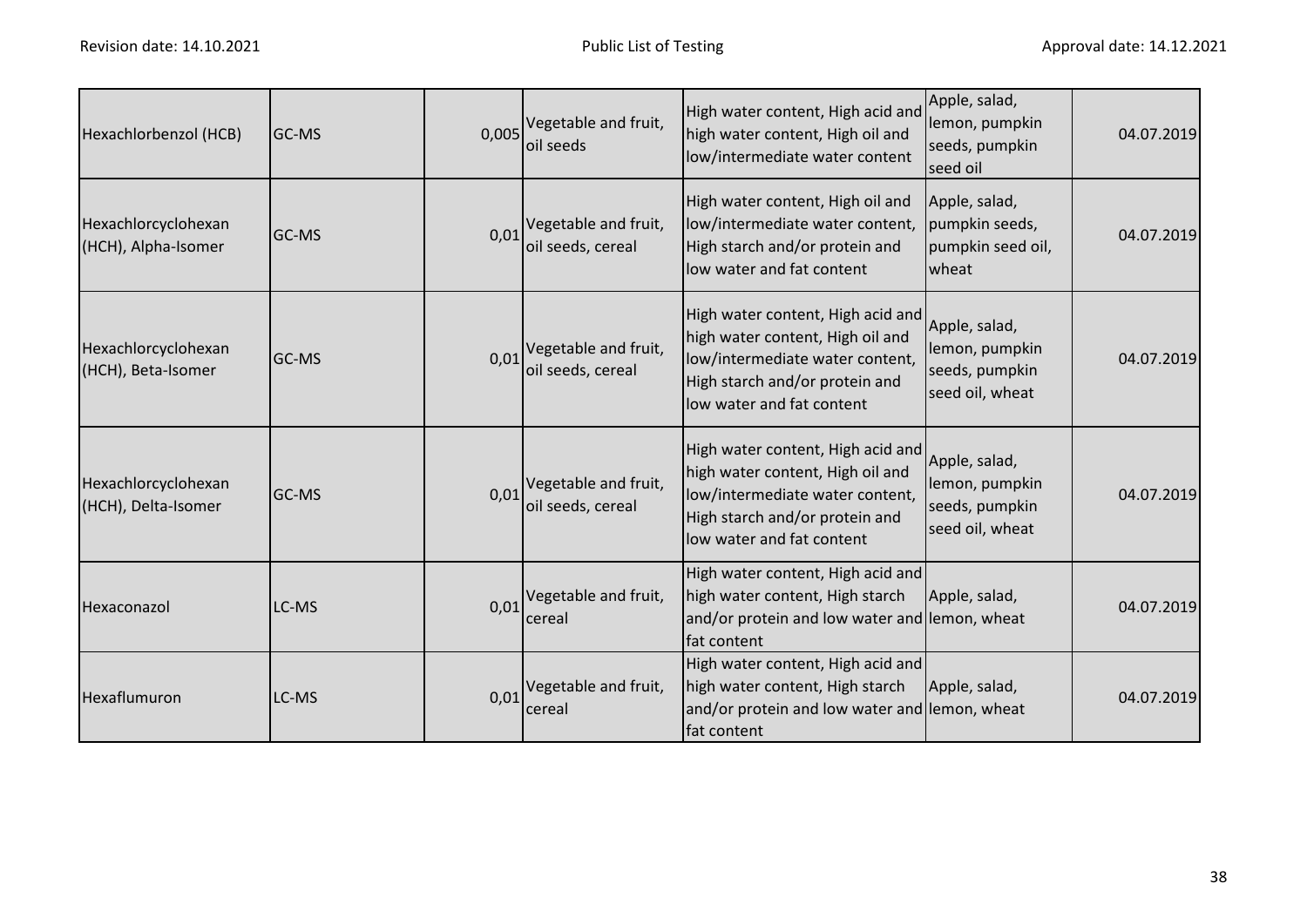| Hexazinon            | LC-MS | 0,01 | Vegetable and fruit,<br>oil seeds, cereal        | High water content, High acid and<br>high water content, High oil and<br>low/intermediate water content,<br>High starch and/or protein and<br>low water and fat content | Apple, salad,<br>lemon, pumpkin<br>seeds, pumpkin<br>seed oil, wheat | 04.07.2019 |
|----------------------|-------|------|--------------------------------------------------|-------------------------------------------------------------------------------------------------------------------------------------------------------------------------|----------------------------------------------------------------------|------------|
| Hexythiazox          | LC-MS |      | 0,01 Vegetable and fruit                         | High water content, High acid and<br>high water content                                                                                                                 | Apple, salad, lemon                                                  | 04.07.2019 |
| Hymexazol            | LC-MS |      | 0,01 Vegetable and fruit                         | High water content                                                                                                                                                      | Apple, salad                                                         | 04.07.2019 |
| Icaridin (Picaridin) | LC-MS |      | 0,01 Vegetable and fruit                         | High water content                                                                                                                                                      | Apple                                                                | 26.08.2021 |
| Imazalil             | LC-MS | 0,01 | Vegetable and fruit,<br>oil seeds                | High water content, High acid and<br>high water content, High oil and<br>low/intermediate water content                                                                 | Apple, salad,<br>lemon, pumpkin<br>seeds, pumpkin<br>seed oil        | 04.07.2019 |
| Imazamox             | LC-MS |      | 0,01 Vegetable and fruit                         | High water content                                                                                                                                                      | Apple, salad                                                         | 04.07.2019 |
| Imazaquin            | LC-MS |      | 0,01 Cereal                                      | High starch and/or protein and<br>low water and fat content                                                                                                             | wheat                                                                | 04.07.2019 |
| Imazethapyr          | LC-MS |      | $0,01$ Cereal                                    | High starch and/or protein and<br>low water and fat content                                                                                                             | wheat                                                                | 04.07.2019 |
| Imibenconazol        | LC-MS |      | $0.01$ <sup>Vegetable and fruit,</sup><br>cereal | High water content, High acid and<br>high water content, High starch<br>and/or protein and low water and lemon, wheat<br>fat content                                    | Apple, salad,                                                        | 04.07.2019 |
| Imidacloprid         | LC-MS | 0,01 | Vegetable and fruit,<br>oil seeds, cereal        | High water content, High acid and<br>high water content, High oil and<br>low/intermediate water content,<br>High starch and/or protein and<br>low water and fat content | Apple, salad,<br>lemon, pumpkin<br>seeds, pumpkin<br>seed oil, wheat | 04.07.2019 |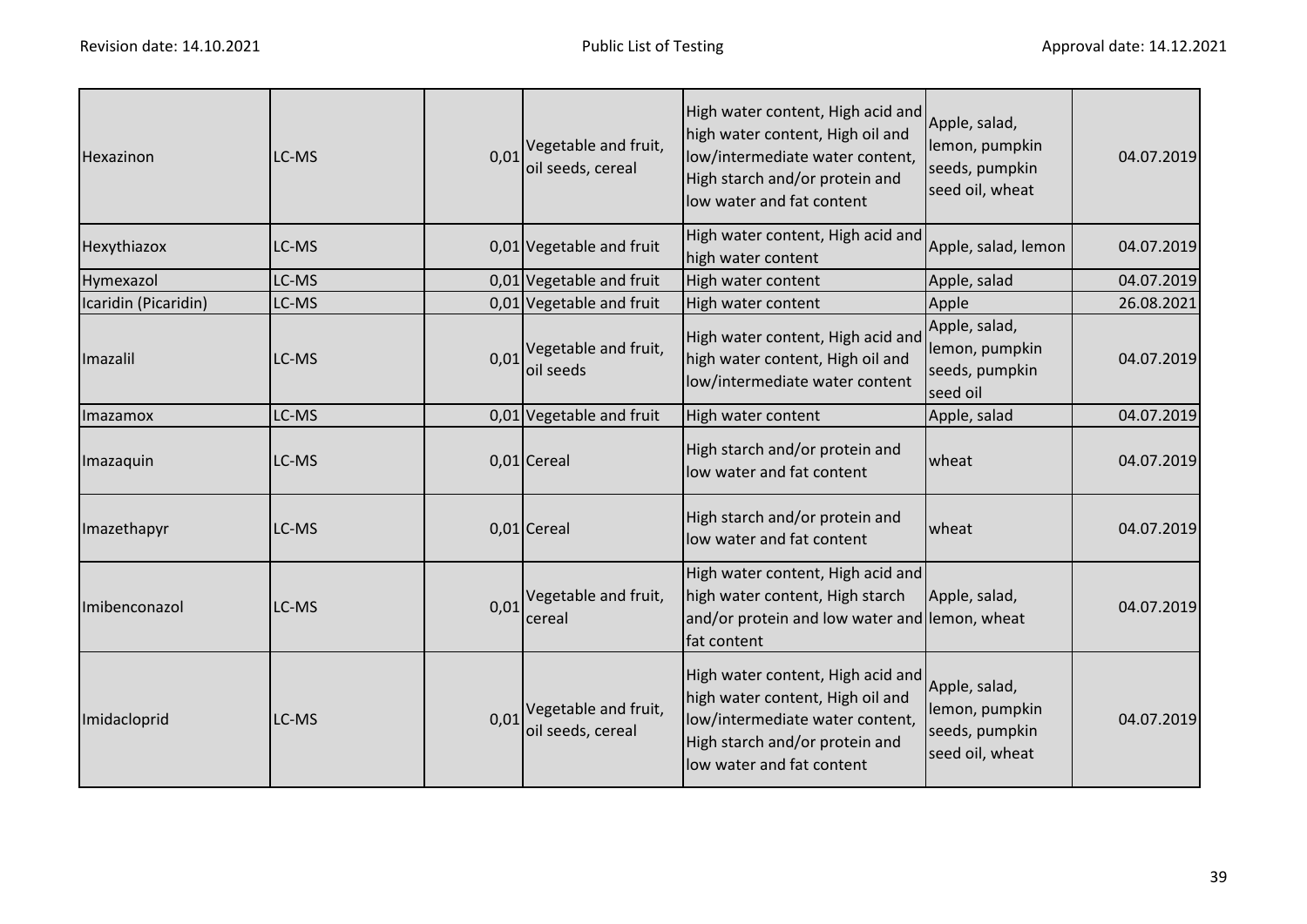| Indoxacarb          | LC-MS | 0,01 | Vegetable and fruit,<br>oil seeds, cereal                   | High water content, High acid and<br>high water content, High oil and<br>low/intermediate water content,<br>High starch and/or protein and<br>low water and fat content | Apple, salad,<br>lemon, pumpkin<br>seeds, pumpkin<br>seed oil, wheat | 04.07.2019 |
|---------------------|-------|------|-------------------------------------------------------------|-------------------------------------------------------------------------------------------------------------------------------------------------------------------------|----------------------------------------------------------------------|------------|
| Iodfenphos          | GC-MS | 0,01 | Vegetable and fruit,<br>cereal                              | High water content, High starch<br>and/or protein and low water and Apple, salad, wheat<br>fat content                                                                  |                                                                      | 04.07.2019 |
| lodosulfuron-methyl | LC-MS |      | 0,01 Vegetable and fruit                                    | High water content                                                                                                                                                      | Apple, salad                                                         | 04.07.2019 |
| loxynil **          | LC-MS | 0,01 | Vegetable and fruit,<br>cereal                              | High oil and low/intermediate<br>water content, High starch<br>and/or protein and low water and<br>fat content                                                          | Apple, pumpkin<br>seeds, pumpkin<br>seed oil, wheat                  | 04.07.2019 |
| Ipconazol           | GC-MS |      | 0,01 Vegetable and fruit                                    | High water content                                                                                                                                                      | Apple, salad                                                         | 04.07.2019 |
| Iprobenfos          | LC-MS | 0,01 | Vegetable and fruit,<br>cereal                              | High water content, High acid and<br>high water content, High starch<br>and/or protein and low water and lemon, wheat<br>fat content                                    | Apple, salad,                                                        | 04.07.2019 |
| Iprodion            | GC-MS |      | $0.01$ <sup>Vegetable and fruit,</sup><br>oil seeds, cereal | High water content, High acid and<br>high water content, High oil and<br>low/intermediate water content,<br>High starch and/or protein and<br>low water and fat content | Apple, salad,<br>lemon, pumpkin<br>seeds, pumpkin<br>seed oil, wheat | 04.07.2019 |
| Iprovalicarb        | LC-MS |      | $0.01$ <sup>Vegetable and fruit,</sup><br>oil seeds, cereal | High water content, High acid and<br>high water content, High oil and<br>low/intermediate water content,<br>High starch and/or protein and<br>low water and fat content | Apple, salad,<br>lemon, pumpkin<br>seeds, pumpkin<br>seed oil, wheat | 04.07.2019 |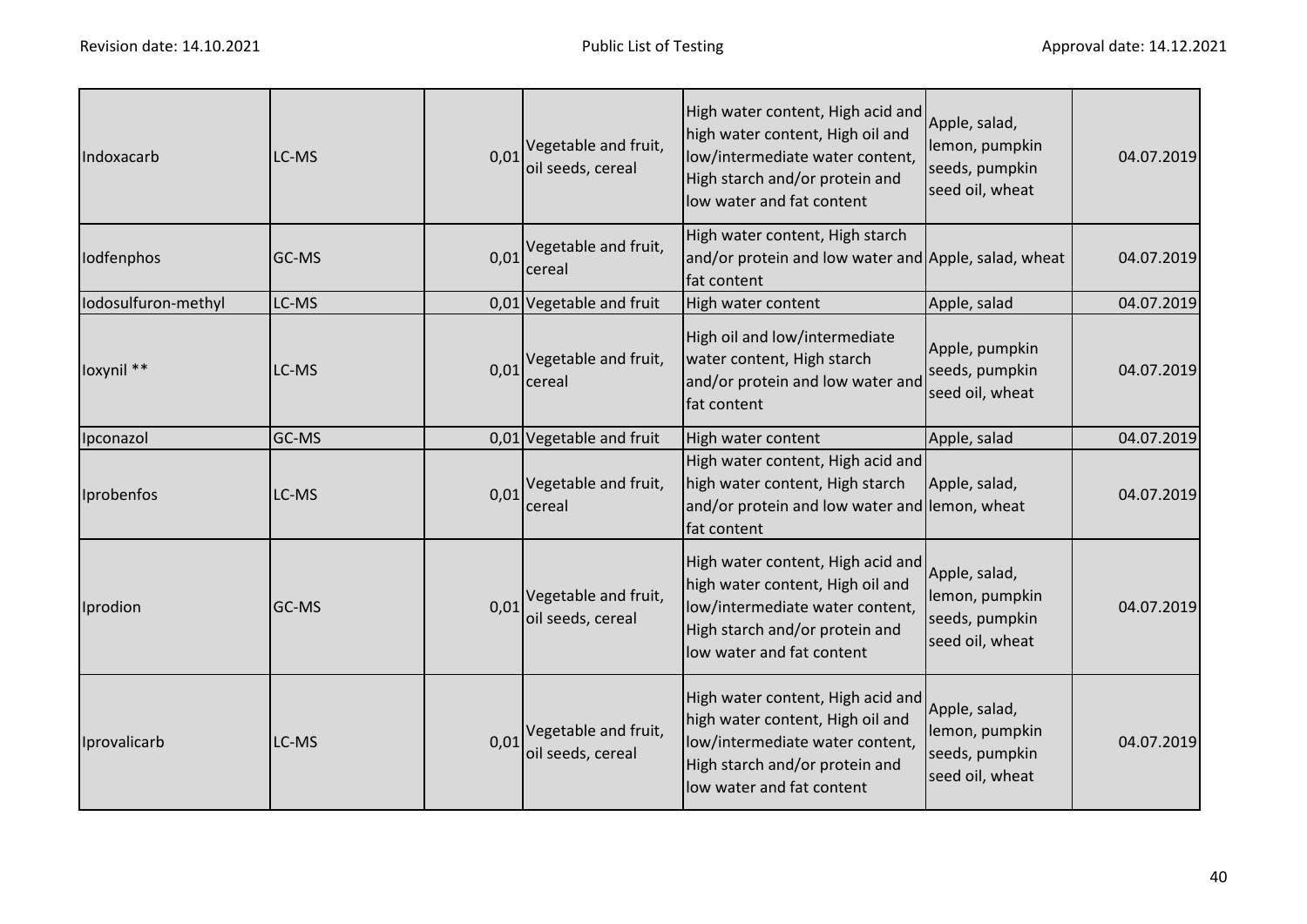| <b>Isazofos</b>   | IGC-MS       | 0,01 | Vegetable and fruit,<br>oil seeds, cereal | High water content, High acid and<br>high water content, High oil and<br>low/intermediate water content,<br>High starch and/or protein and<br>low water and fat content | Apple, salad,<br>lemon, pumpkin<br>seeds, pumpkin<br>seed oil, wheat | 04.07.2019 |
|-------------------|--------------|------|-------------------------------------------|-------------------------------------------------------------------------------------------------------------------------------------------------------------------------|----------------------------------------------------------------------|------------|
| Isocarbophos      | <b>GC-MS</b> | 0,01 | Vegetable and fruit,<br>cereal            | High water content, High starch<br>and/or protein and low water and Apple, salad, wheat<br>fat content                                                                  |                                                                      | 04.07.2019 |
| Isodrin           | <b>GC-MS</b> | 0,01 | Vegetable and fruit,<br>cereal            | High water content, High acid and<br>high water content, High starch<br>and/or protein and low water and lemon, wheat<br>fat content                                    | Apple, salad,                                                        | 04.07.2019 |
| Isofenphos        | LC-MS        | 0,01 | Vegetable and fruit,<br>cereal            | High water content, High acid and<br>high water content, High starch<br>and/or protein and low water and lemon, wheat<br>fat content                                    | Apple, salad,                                                        | 04.07.2019 |
| Isofenphos-methyl | GC-MS/LC-MS  | 0,01 | Vegetable and fruit,<br>oil seeds, cereal | High water content, High acid and<br>high water content, High oil and<br>low/intermediate water content,<br>High starch and/or protein and<br>low water and fat content | Apple, salad,<br>lemon, pumpkin<br>seeds, pumpkin<br>seed oil, wheat | 04.07.2019 |
| Isofetamid        | LC-MS        |      | 0,01 Vegetable and fruit                  | High water content                                                                                                                                                      | Apple, salad                                                         | 04.07.2019 |
| Isoprocarb        | GC-MS/LC-MS  | 0,01 | Vegetable and fruit,<br>oil seeds, cereal | High water content, High acid and<br>high water content, High oil and<br>low/intermediate water content,<br>High starch and/or protein and<br>low water and fat content | Apple, salad,<br>lemon, pumpkin<br>seeds, pumpkin<br>seed oil, wheat | 04.07.2019 |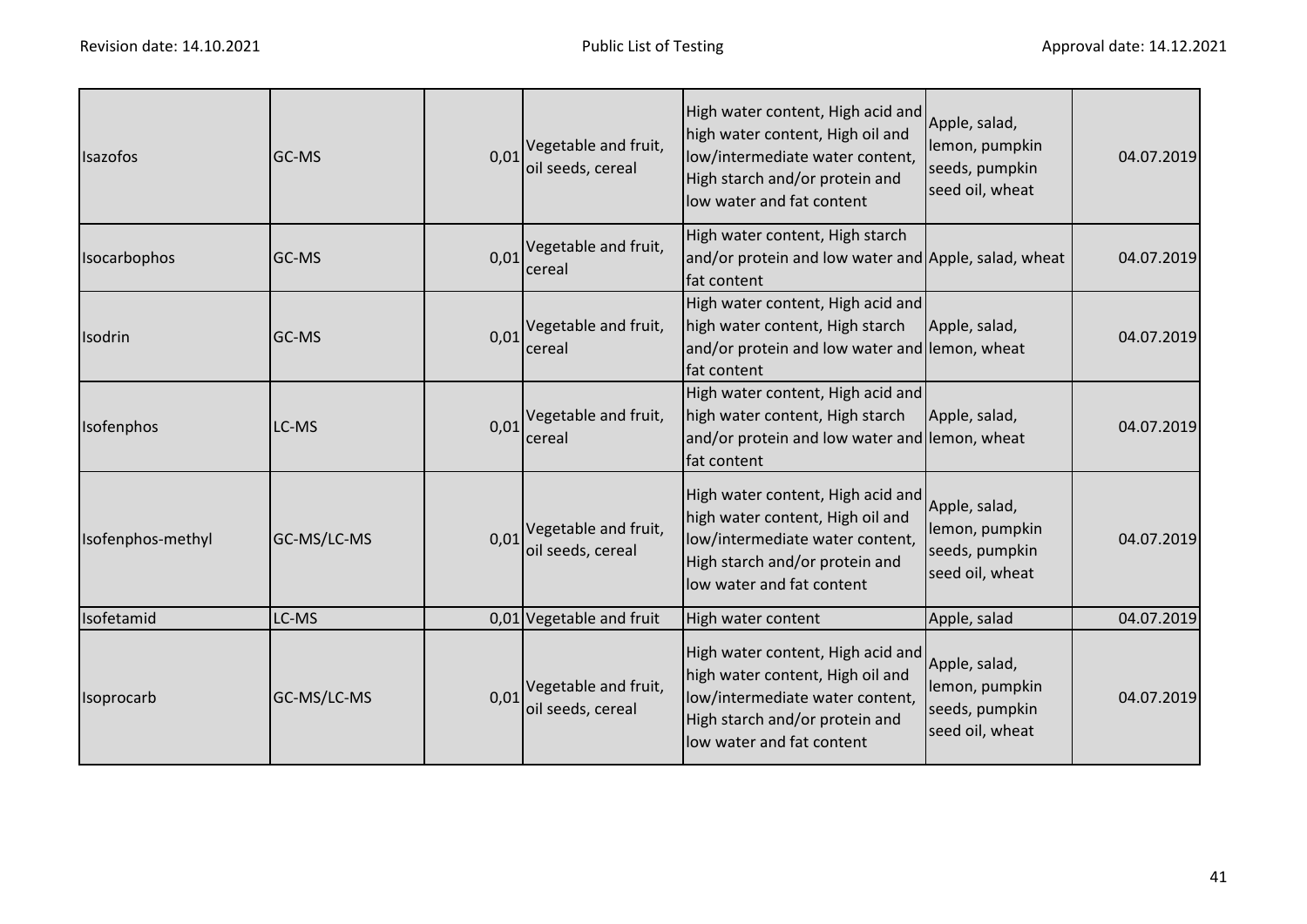| Isoprothiolan     | LC-MS | 0,01 | Vegetable and fruit,<br>cereal                              | High water content, High acid and<br>high water content, High starch<br>and/or protein and low water and lemon, wheat<br>fat content                                    | Apple, salad,                                                        | 04.07.2019 |
|-------------------|-------|------|-------------------------------------------------------------|-------------------------------------------------------------------------------------------------------------------------------------------------------------------------|----------------------------------------------------------------------|------------|
| Isoproturon       | LC-MS |      | $0.01$ <sup>Vegetable and fruit,</sup><br>oil seeds, cereal | High water content, High acid and<br>high water content, High oil and<br>low/intermediate water content,<br>High starch and/or protein and<br>low water and fat content | Apple, salad,<br>lemon, pumpkin<br>seeds, pumpkin<br>seed oil, wheat | 04.07.2019 |
| <b>Isopyrazam</b> | LC-MS |      | 0,01 Vegetable and fruit                                    | High water content, High acid and<br>high water content                                                                                                                 | Apple, salad, lemon                                                  | 04.07.2019 |
| Isoxaben          | LC-MS | 0,01 | Vegetable and fruit,<br>oil seeds, cereal                   | High water content, High acid and<br>high water content, High oil and<br>low/intermediate water content,<br>High starch and/or protein and<br>low water and fat content | Apple, salad,<br>lemon, pumpkin<br>seeds, pumpkin<br>seed oil, wheat | 04.07.2019 |
| Isoxadifen-ethyl  | GC-MS | 0,01 | Vegetable and fruit,<br>oil seeds, cereal                   | High water content, High acid and<br>high water content, High oil and<br>low/intermediate water content,<br>High starch and/or protein and<br>low water and fat content | Apple, salad,<br>lemon, pumpkin<br>seeds, pumpkin<br>seed oil, wheat | 04.07.2019 |
| Isoxaflutol       | LC-MS |      | 0,01 Vegetable and fruit                                    | High water content                                                                                                                                                      | Apple, salad                                                         | 04.07.2019 |
| Isoxathion        | LC-MS |      | $0.01$ <sup>Vegetable and fruit,</sup><br>cereal            | High water content, High acid and<br>high water content, High starch<br>and/or protein and low water and lemon, wheat<br>fat content                                    | Apple, salad,                                                        | 04.07.2019 |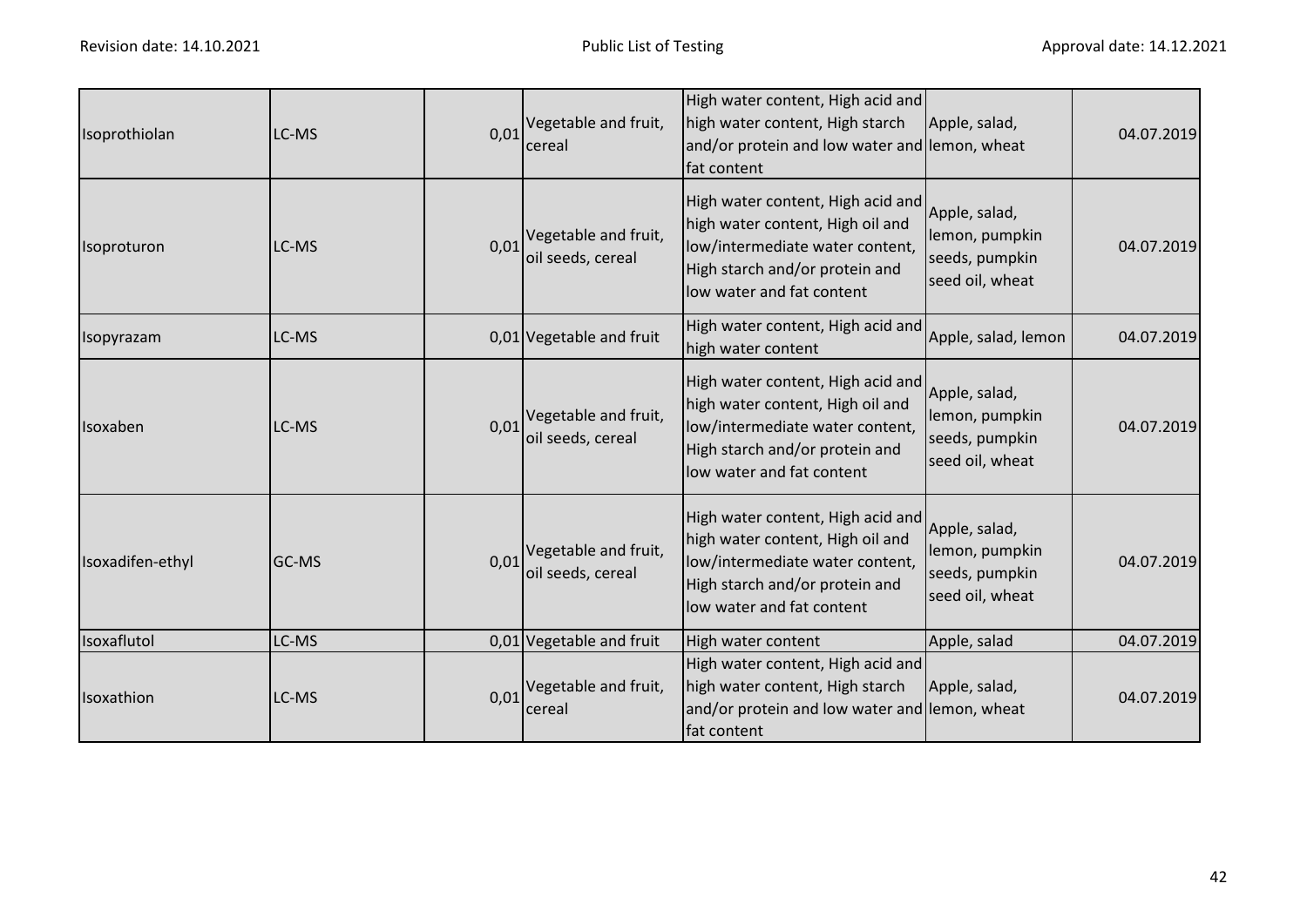| Kresoxim-methyl                                           | GC-MS | 0,01 | Vegetable and fruit,<br>oil seeds, cereal        | High water content, High acid and<br>high water content, High oil and<br>low/intermediate water content,<br>High starch and/or protein and<br>low water and fat content | Apple, salad,<br>lemon, pumpkin<br>seeds, pumpkin<br>seed oil, wheat | 04.07.2019 |
|-----------------------------------------------------------|-------|------|--------------------------------------------------|-------------------------------------------------------------------------------------------------------------------------------------------------------------------------|----------------------------------------------------------------------|------------|
| Lenacil                                                   | LC-MS |      | $0.01$ <sup>Vegetable and fruit,</sup><br>cereal | High water content, High acid and<br>high water content, High starch<br>and/or protein and low water and lemon, wheat<br>fat content                                    | Apple, salad,                                                        | 04.07.2019 |
| Leptophos                                                 | GC-MS |      | 0,01 Vegetable and fruit                         | High water content, High acid and<br>high water content                                                                                                                 | Apple, salad, lemon                                                  | 04.07.2019 |
| Lindan (Gamma-Isomer<br>von Hexachlorcyclohexan<br>(HCH)) | GC-MS |      | 0,005 Vegetable and fruit,<br>oil seeds, cereal  | High water content, High acid and<br>high water content, High oil and<br>low/intermediate water content,<br>High starch and/or protein and<br>low water and fat content | Apple, salad,<br>lemon, pumpkin<br>seeds, pumpkin<br>seed oil, wheat | 04.07.2019 |
| Linuron                                                   | LC-MS |      | $0.01$ <sup>Vegetable and fruit,</sup><br>cereal | High water content, High acid and<br>high water content, High starch<br>and/or protein and low water and lemon, wheat<br>fat content                                    | Apple, salad,                                                        | 04.07.2019 |
| Lufenuron                                                 | LC-MS |      | 0,01 Vegetable and fruit                         | High water content, High acid and<br>high water content                                                                                                                 | Apple, salad, lemon                                                  | 04.07.2019 |
| Malaoxon                                                  | LC-MS | 0,01 | Vegetable and fruit,<br>oil seeds, cereal        | High water content, High acid and<br>high water content, High oil and<br>low/intermediate water content,<br>High starch and/or protein and<br>low water and fat content | Apple, salad,<br>lemon, pumpkin<br>seeds, pumpkin<br>seed oil, wheat | 04.07.2019 |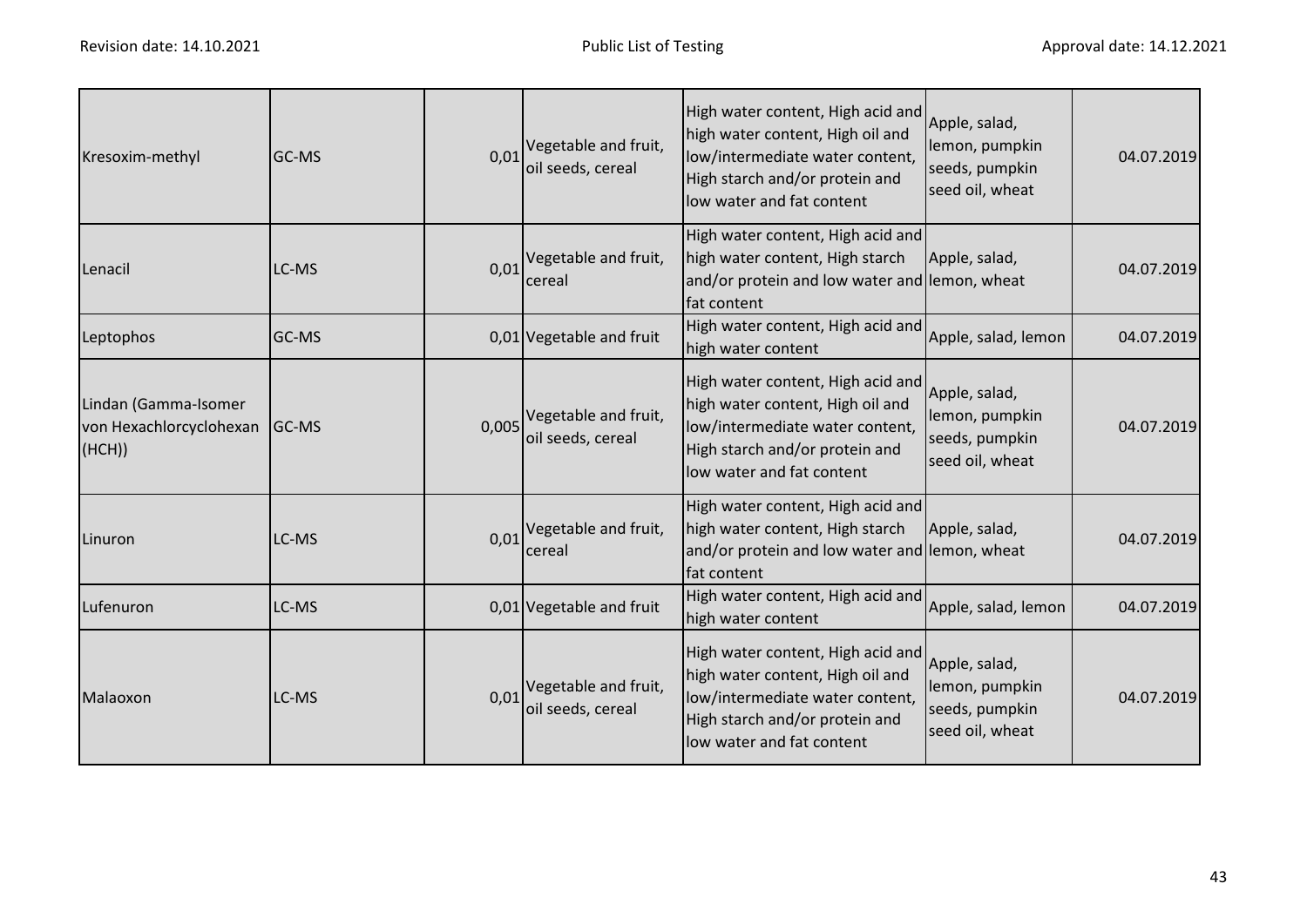| Malathion              | GC-MS/LC-MS | 0,01 | Vegetable and fruit,<br>oil seeds, cereal | High water content, High acid and<br>high water content, High oil and<br>low/intermediate water content,<br>High starch and/or protein and<br>low water and fat content | Apple, salad,<br>lemon, pumpkin<br>seeds, pumpkin<br>seed oil, wheat | 04.07.2019 |
|------------------------|-------------|------|-------------------------------------------|-------------------------------------------------------------------------------------------------------------------------------------------------------------------------|----------------------------------------------------------------------|------------|
| Mandestrobin           | LC-MS       |      | 0,01 Vegetable and fruit                  | High water content                                                                                                                                                      | Apple, salad                                                         | 04.07.2019 |
| Mandipropamid          | LC-MS       | 0,01 | Vegetable and fruit,<br>oil seeds, cereal | High water content, High oil and<br>low/intermediate water content,<br>High starch and/or protein and<br>low water and fat content                                      | Apple, salad,<br>pumpkin seeds,<br>pumpkin seed oil,<br>wheat        | 04.07.2019 |
| Matrin <sup>*</sup>    | LC-MS       | 0,01 | Vegetable and fruit,<br>oil seeds         | High water content, High oil and<br>low/intermediate water content                                                                                                      | Apple, salad,<br>pumpkin seeds,<br>pumpkin seed oil                  | 26.08.2020 |
| <b>MCPA</b>            | LC-MS       |      | 0,01 Vegetable and fruit                  | High water content                                                                                                                                                      | Apple, salad                                                         | 04.07.2019 |
| <b>MCPB</b>            | LC-MS       |      | 0,01 Vegetable and fruit                  | High water content                                                                                                                                                      | Apple                                                                | 26.08.2021 |
| Mecarbam               | LC-MS       | 0.01 | Vegetable and fruit,<br>oil seeds, cereal | High water content, High acid and<br>high water content, High oil and<br>low/intermediate water content,<br>High starch and/or protein and<br>low water and fat content | Apple, salad,<br>lemon, pumpkin<br>seeds, pumpkin<br>seed oil, wheat | 04.07.2019 |
| Mecoprop <sup>**</sup> | LC-MS       |      | 0,01 Vegetable and fruit,<br>cereal       | High oil and low/intermediate<br>water content, High starch<br>and/or protein and low water and<br>fat content                                                          | Apple, pumpkin<br>seeds, pumpkin<br>seed oil, wheat                  | 04.07.2019 |
| Mefenpyr-diethyl       | LC-MS       | 0,01 | Vegetable and fruit,<br>cereal            | High water content, High acid and<br>high water content, High starch<br>and/or protein and low water and lemon, wheat<br>fat content                                    | Apple, salad,                                                        | 04.07.2019 |
| Mefentrifluconazol     | LC-MS       |      | 0,01 Vegetable and fruit                  | High water content                                                                                                                                                      | Apple                                                                | 26.08.2021 |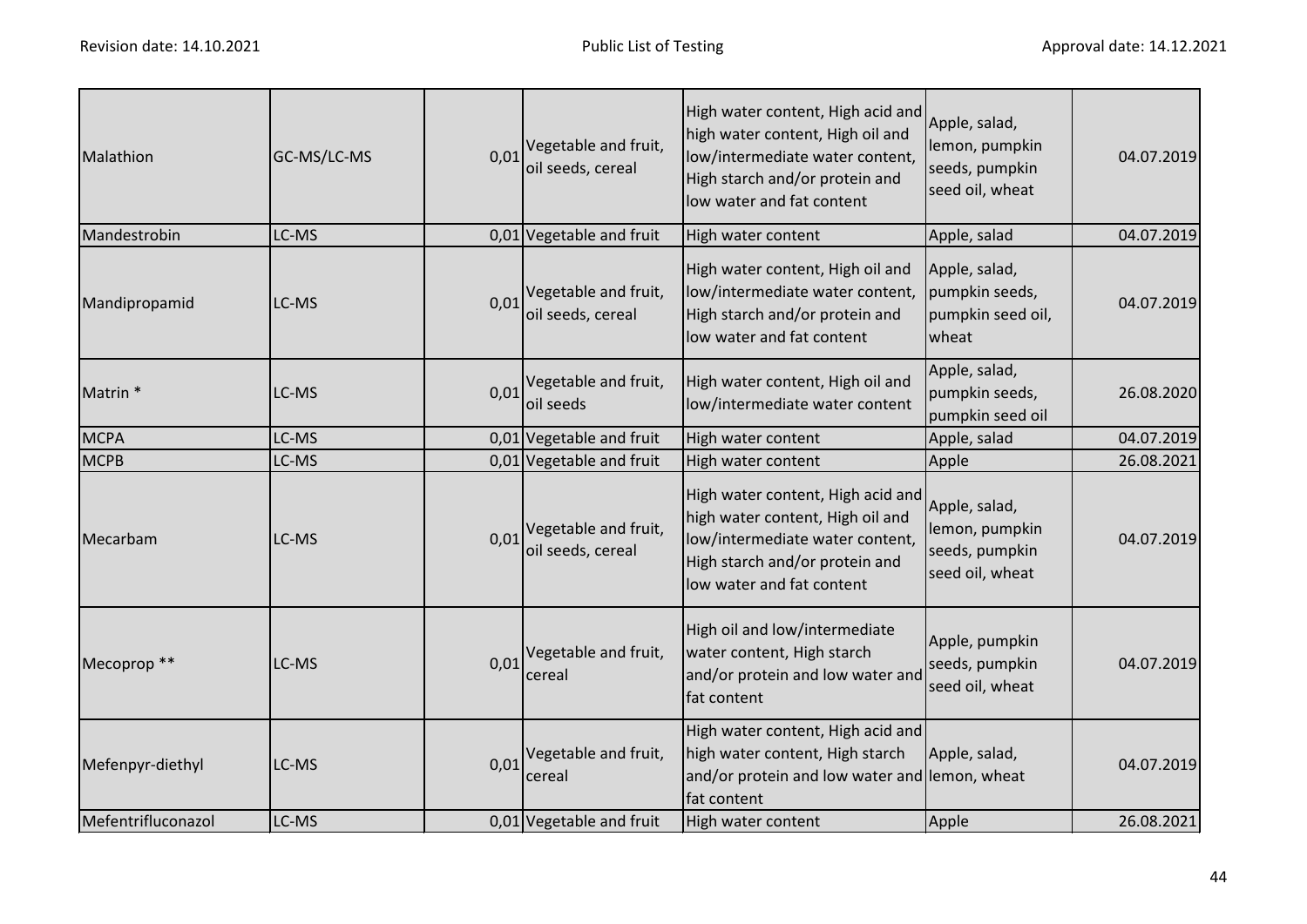| Mepanipyrim        | LC-MS |      | $0.01$ Vegetable and fruit                                  | High water content, High acid and<br>high water content                                                                                                                 | Apple, salad, lemon                                                  | 04.07.2019 |
|--------------------|-------|------|-------------------------------------------------------------|-------------------------------------------------------------------------------------------------------------------------------------------------------------------------|----------------------------------------------------------------------|------------|
| Mepronil           | LC-MS |      | $0.01$ <sup>Vegetable and fruit,</sup><br>cereal            | High water content, High acid and<br>high water content, High starch<br>and/or protein and low water and lemon, wheat<br>fat content                                    | Apple, salad,                                                        | 04.07.2019 |
| Meptyldinocap      | LC-MS |      | 0,01 Vegetable and fruit                                    | High water content                                                                                                                                                      | Apple, salad                                                         | 04.07.2019 |
| Mesosulfuronmethyl | LC-MS |      | 0,01 Vegetable and fruit                                    | High water content                                                                                                                                                      | Apple, salad                                                         | 04.07.2019 |
| Mesotrion          | LC-MS |      | 0,01 Vegetable and fruit                                    | High water content                                                                                                                                                      | Apple, salad                                                         | 04.07.2019 |
| Metaflumizon       | LC-MS | 0,01 | Vegetable and fruit,<br>cereal                              | High water content, High acid and<br>high water content, High starch<br>and/or protein and low water and lemon, wheat<br>fat content                                    | Apple, salad,                                                        | 04.07.2019 |
| Metalaxyl          | LC-MS |      | $0.01$ <sup>Vegetable and fruit,</sup><br>oil seeds, cereal | High water content, High acid and<br>high water content, High oil and<br>low/intermediate water content,<br>High starch and/or protein and<br>low water and fat content | Apple, salad,<br>lemon, pumpkin<br>seeds, pumpkin<br>seed oil, wheat | 04.07.2019 |
| Metamitron         | LC-MS |      | 0,01 Vegetable and fruit                                    | High water content, High acid and<br>high water content                                                                                                                 | Apple, salad, lemon                                                  | 04.07.2019 |
| Metazachlor        | GC-MS |      | $0.01$ <sup>Vegetable and fruit,</sup><br>oil seeds, cereal | High water content, High acid and<br>high water content, High oil and<br>low/intermediate water content,<br>High starch and/or protein and<br>low water and fat content | Apple, salad,<br>lemon, pumpkin<br>seeds, pumpkin<br>seed oil, wheat | 04.07.2019 |
| Metconazol         | LC-MS |      | 0,01 Vegetable and fruit                                    | High water content, High acid and<br>high water content                                                                                                                 | Apple, salad, lemon                                                  | 04.07.2019 |
| Methabenzthiazuron | LC-MS |      | $0.01$ <sup>Vegetable and fruit,</sup><br>cereal            | High water content, High acid and<br>high water content, High starch<br>and/or protein and low water and lemon, wheat<br>fat content                                    | Apple, salad,                                                        | 04.07.2019 |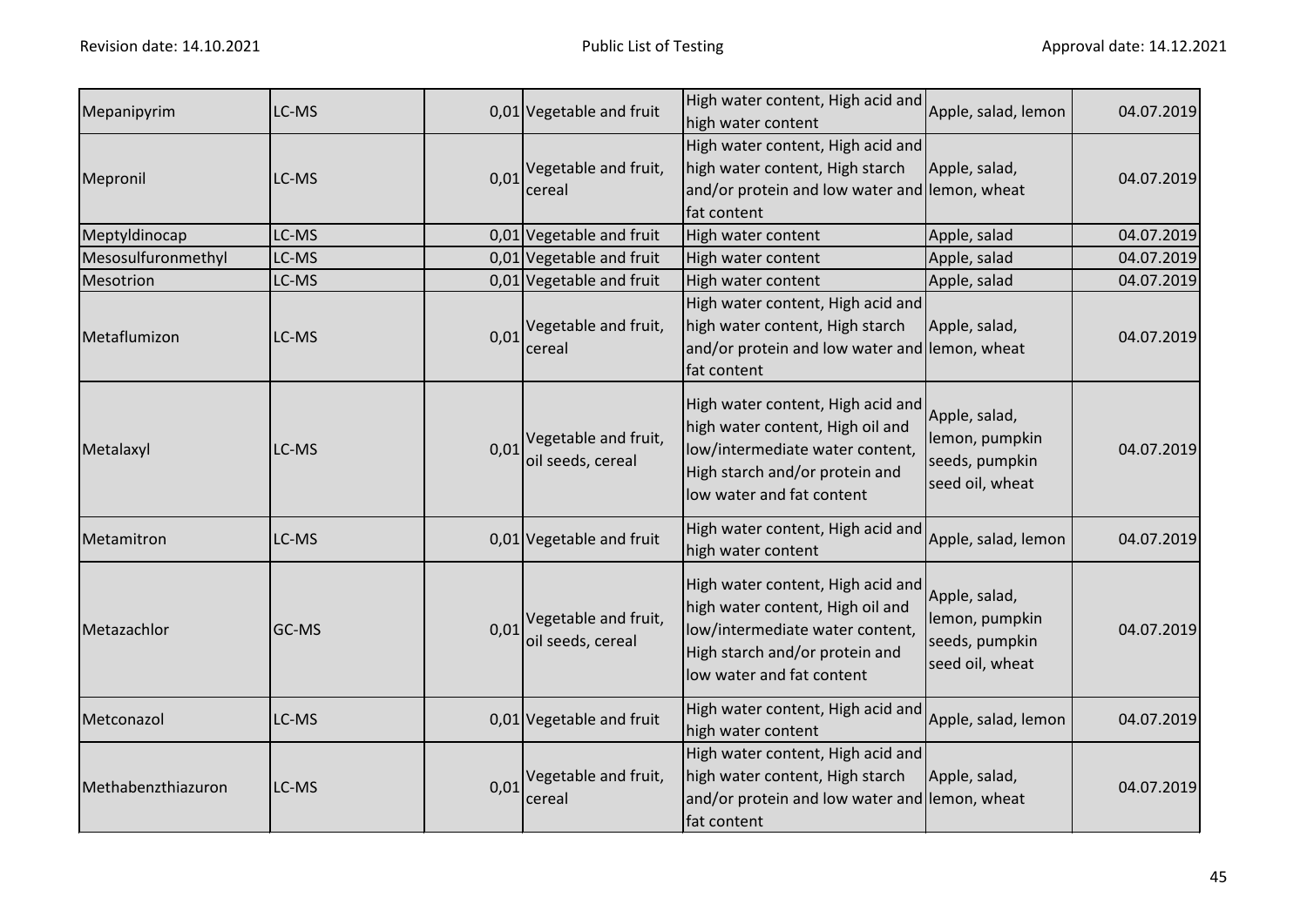| <b>Methacrifos</b> | GC-MS |      | $0.01$ <sup>Vegetable and fruit,</sup><br>cereal            | High water content, High acid and<br>high water content, High starch<br>and/or protein and low water and lemon, wheat<br>fat content                                    | Apple, salad,                                                        | 04.07.2019 |
|--------------------|-------|------|-------------------------------------------------------------|-------------------------------------------------------------------------------------------------------------------------------------------------------------------------|----------------------------------------------------------------------|------------|
| Methamidophos      | LC-MS |      | 0,01 Vegetable and fruit                                    | High acid and high water content lemon                                                                                                                                  |                                                                      | 04.07.2019 |
| Methidathion       | LC-MS | 0,01 | Vegetable and fruit,<br>cereal                              | High water content, High acid and<br>high water content, High starch<br>and/or protein and low water and lemon, wheat<br>fat content                                    | Apple, salad,                                                        | 04.07.2019 |
| Methiocarb         | LC-MS |      | 0,01 Vegetable and fruit                                    | High water content, High acid and<br>high water content                                                                                                                 | Apple, salad, lemon                                                  | 04.07.2019 |
| Methiocarbsulfon   | LC-MS | 0,01 | Vegetable and fruit,<br>cereal                              | High water content, High acid and<br>high water content, High starch<br>and/or protein and low water and lemon, wheat<br>fat content                                    | Apple, salad,                                                        | 04.07.2019 |
| Methiocarbsulfoxid | LC-MS |      | $0.01$ <sup>Vegetable and fruit,</sup><br>oil seeds, cereal | High water content, High acid and<br>high water content, High oil and<br>low/intermediate water content,<br>High starch and/or protein and<br>low water and fat content | Apple, salad,<br>lemon, pumpkin<br>seeds, pumpkin<br>seed oil, wheat | 04.07.2019 |
| Methomyl           | LC-MS |      | $0.01$ <sup>Vegetable and fruit,</sup><br>oil seeds, cereal | High water content, High acid and<br>high water content, High oil and<br>low/intermediate water content,<br>High starch and/or protein and<br>low water and fat content | Apple, salad,<br>lemon, pumpkin<br>seeds, pumpkin<br>seed oil, wheat | 04.07.2019 |
| Methoprotryn       | GC-MS |      | $0.01$ <sup>Vegetable and fruit,</sup><br>cereal            | High water content, High acid and<br>high water content, High starch<br>and/or protein and low water and lemon, wheat<br>fat content                                    | Apple, salad,                                                        | 04.07.2019 |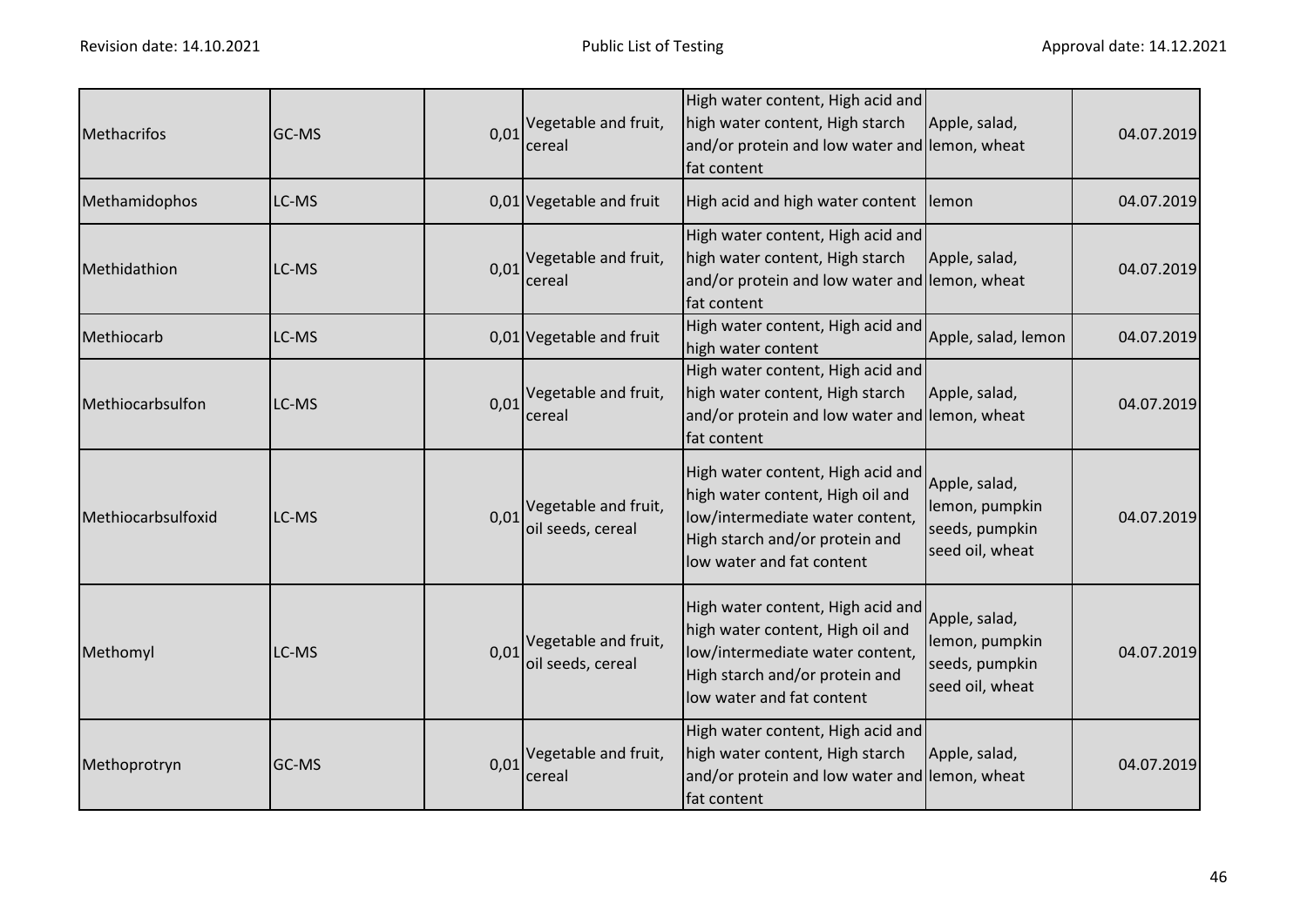| Methoxychlor    | GC-MS | 0,01 | Vegetable and fruit,<br>cereal                              | High water content, High starch<br>and/or protein and low water and Apple, salad, wheat<br>fat content                                                                  |                                                                      | 04.07.2019 |
|-----------------|-------|------|-------------------------------------------------------------|-------------------------------------------------------------------------------------------------------------------------------------------------------------------------|----------------------------------------------------------------------|------------|
| Methoxyfenozid  | LC-MS | 0,01 | Vegetable and fruit,<br>oil seeds                           | High water content, High acid and<br>high water content, High oil and<br>low/intermediate water content                                                                 | Apple, salad,<br>lemon, pumpkin<br>seeds, pumpkin<br>seed oil        | 04.07.2019 |
| Metobromuron    | LC-MS | 0,01 | Vegetable and fruit,<br>cereal                              | High water content, High acid and<br>high water content, High starch<br>and/or protein and low water and lemon, wheat<br>fat content                                    | Apple, salad,                                                        | 04.07.2019 |
| Metolachlor (S) | GC-MS | 0,01 | Vegetable and fruit,<br>oil seeds, cereal                   | High water content, High acid and<br>high water content, High oil and<br>low/intermediate water content,<br>High starch and/or protein and<br>low water and fat content | Apple, salad,<br>lemon, pumpkin<br>seeds, pumpkin<br>seed oil, wheat | 04.07.2019 |
| Metolcarb       | LC-MS | 0,01 | Vegetable and fruit,<br>cereal                              | High water content, High starch<br>and/or protein and low water and Apple, salad, wheat<br>fat content                                                                  |                                                                      | 04.07.2019 |
| Metosulam       | LC-MS |      | $0.01$ <sup>Vegetable and fruit,</sup><br>oil seeds, cereal | High acid and high water content,<br>High oil and low/intermediate<br>water content, High starch<br>and/or protein and low water and seed oil, wheat<br>fat content     | lemon, pumpkin<br>seeds, pumpkin                                     | 04.07.2019 |
| Metoxuron       | LC-MS |      | $0.01$ <sup>Vegetable and fruit,</sup><br>oil seeds, cereal | High water content, High acid and<br>high water content, High oil and<br>low/intermediate water content,<br>High starch and/or protein and<br>low water and fat content | Apple, salad,<br>lemon, pumpkin<br>seeds, pumpkin<br>seed oil, wheat | 04.07.2019 |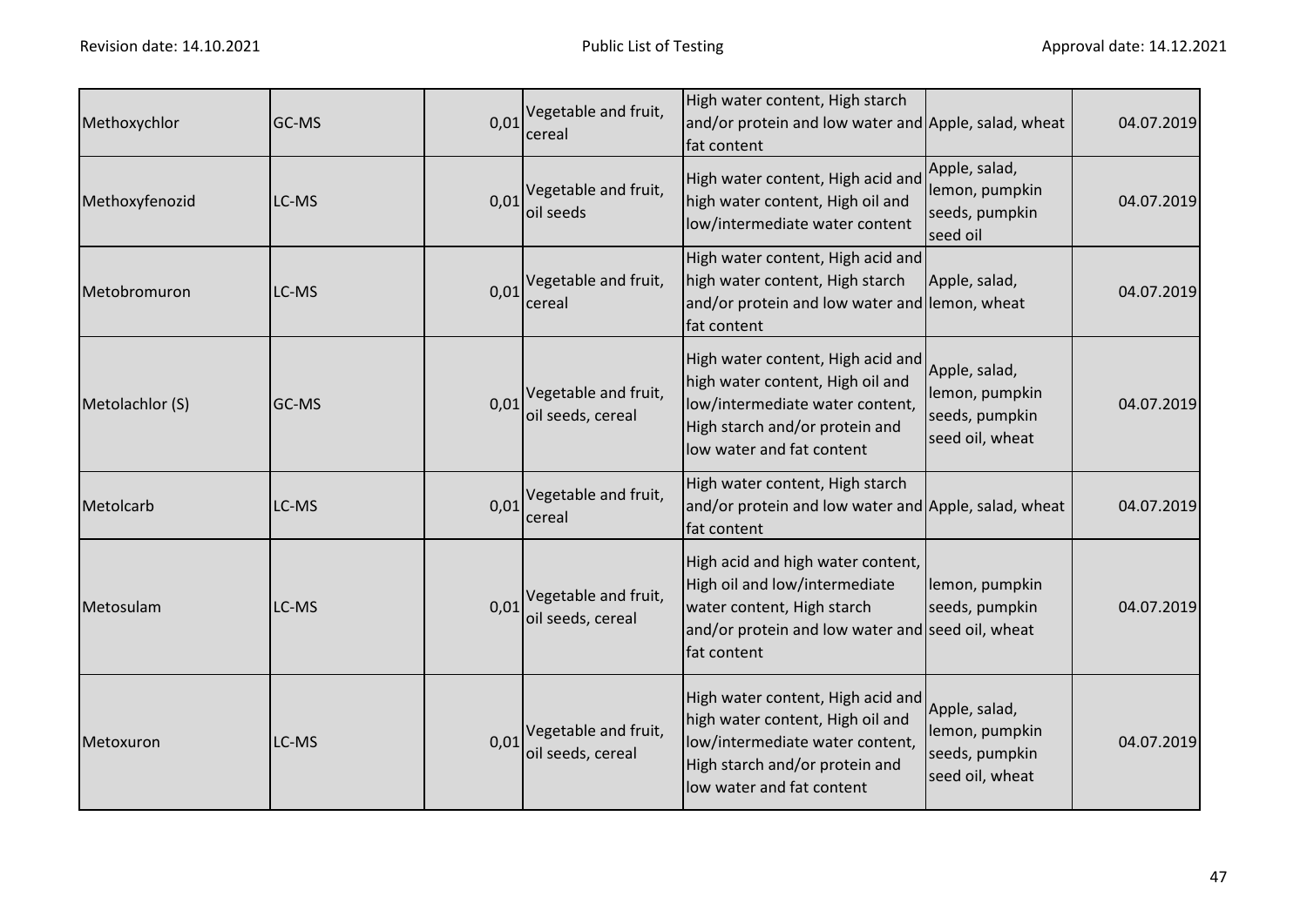| Metrafenon         | GC-MS | 0,01 | Vegetable and fruit,<br>oil seeds, cereal        | High water content, High acid and<br>high water content, High oil and<br>low/intermediate water content,<br>High starch and/or protein and<br>low water and fat content | Apple, salad,<br>lemon, pumpkin<br>seeds, pumpkin<br>seed oil, wheat | 04.07.2019 |
|--------------------|-------|------|--------------------------------------------------|-------------------------------------------------------------------------------------------------------------------------------------------------------------------------|----------------------------------------------------------------------|------------|
| Metribuzin         | LC-MS |      | 0,01 Vegetable and fruit                         | High water content, High acid and<br>high water content                                                                                                                 | Apple, salad, lemon                                                  | 04.07.2019 |
| Metsulfuron-methyl | LC-MS |      | 0,01 Vegetable and fruit                         | High water content                                                                                                                                                      | Apple, salad                                                         | 04.07.2019 |
| Mevinphos          | GC-MS | 0,01 | Vegetable and fruit,<br>cereal                   | High water content, High acid and<br>high water content, High starch<br>and/or protein and low water and lemon, wheat<br>fat content                                    | Apple, salad,                                                        | 04.07.2019 |
| Milbemectin A3     | LC-MS |      | $0,1$ Vegetable and fruit                        | High water content                                                                                                                                                      | Apple, salad                                                         | 04.07.2019 |
| Milbemectin A4     | LC-MS |      | $0,1$ Vegetable and fruit                        | High water content                                                                                                                                                      | Apple, salad                                                         | 04.07.2019 |
| <b>Mirex</b>       | GC-MS |      | 0,01 Vegetable and fruit                         | High water content, High acid and<br>high water content                                                                                                                 | Apple, salad, lemon                                                  | 04.07.2019 |
| Molinat            | LC-MS |      | $0.01$ <sup>Vegetable and fruit,</sup><br>cereal | High water content, High acid and<br>high water content, High starch<br>and/or protein and low water and lemon, wheat<br>fat content                                    | Apple, salad,                                                        | 04.07.2019 |
| Monocrotophos      | LC-MS | 0.01 | Vegetable and fruit,<br>oil seeds, cereal        | High water content, High acid and<br>high water content, High oil and<br>low/intermediate water content,<br>High starch and/or protein and<br>low water and fat content | Apple, salad,<br>lemon, pumpkin<br>seeds, pumpkin<br>seed oil, wheat | 04.07.2019 |
| Monolinuron        | LC-MS | 0,01 | Vegetable and fruit,<br>cereal                   | High water content, High acid and<br>high water content, High starch<br>and/or protein and low water and lemon, wheat<br>fat content                                    | Apple, salad,                                                        | 04.07.2019 |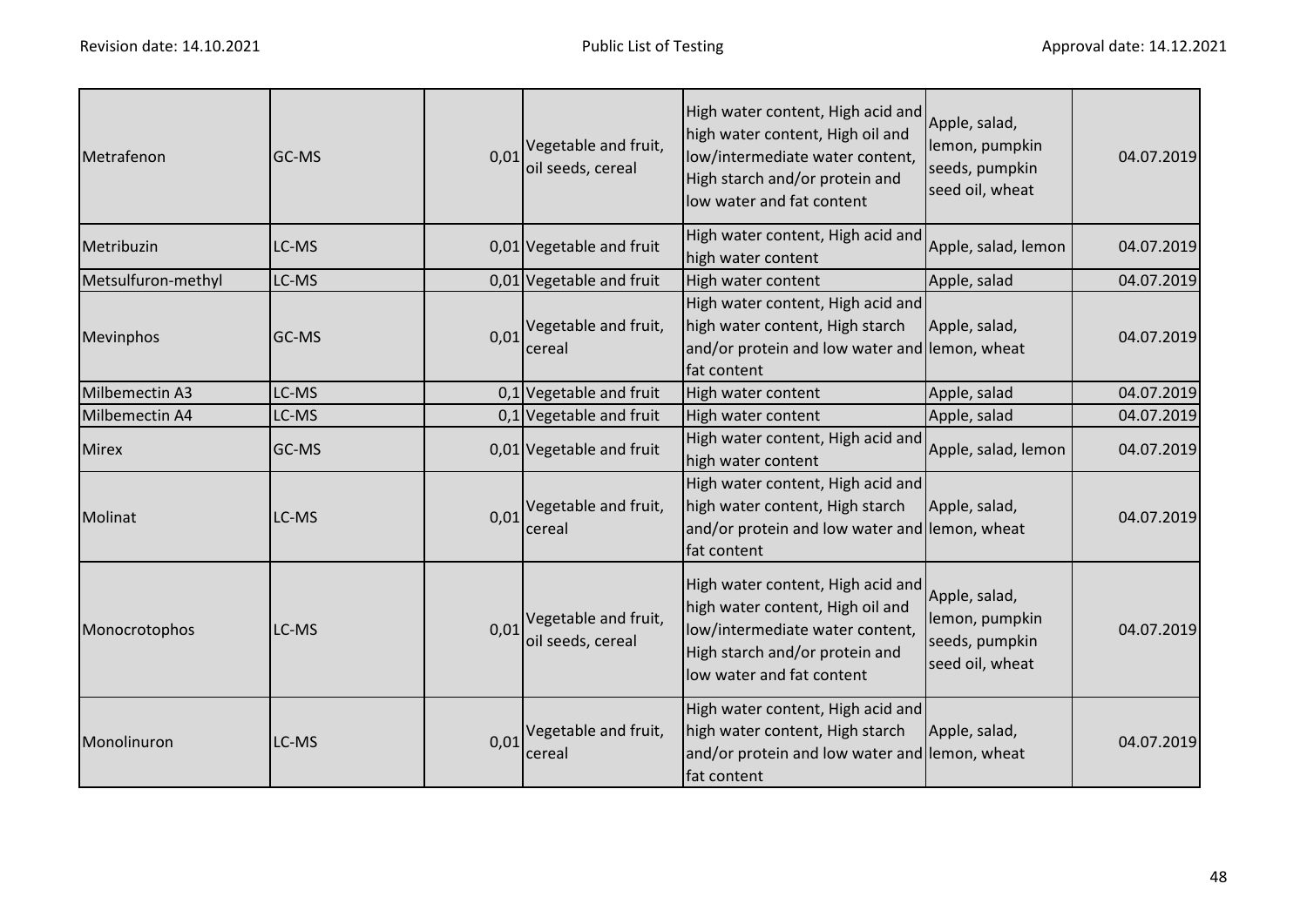| Myclobutanil                          | GC-MS | 0,01 | Vegetable and fruit,<br>oil seeds, cereal | High water content, High acid and<br>high water content, High oil and<br>low/intermediate water content,<br>High starch and/or protein and<br>low water and fat content | Apple, salad,<br>lemon, pumpkin<br>seeds, pumpkin<br>seed oil, wheat | 04.07.2019 |
|---------------------------------------|-------|------|-------------------------------------------|-------------------------------------------------------------------------------------------------------------------------------------------------------------------------|----------------------------------------------------------------------|------------|
| $N-(2,4-$<br>Dimethylphenyl)formamid  | LC-MS | 0,01 | Vegetable and fruit,<br>cereal            | High acid and high water content,<br>High starch and/or protein and<br>low water and fat content                                                                        | lemon, wheat                                                         | 04.07.2019 |
| N-2,4-Dimethyl-N-<br>methylformamidin | LC-MS | 0,01 | Vegetable and fruit,<br>oil seeds         | High water content, High acid and<br>high water content, High oil and<br>low/intermediate water content                                                                 | Apple, salad,<br>lemon, pumpkin<br>seeds, pumpkin<br>seed oil        | 04.07.2019 |
| <b>Naled</b>                          | LC-MS |      | 0,01 Vegetable and fruit                  | High water content                                                                                                                                                      | Apple, salad                                                         | 04.07.2019 |
| Napropamid                            | GC-MS | 0,01 | Vegetable and fruit,<br>oil seeds         | High water content, High acid and<br>high water content, High oil and<br>low/intermediate water content                                                                 | Apple, salad,<br>lemon, pumpkin<br>seeds, pumpkin<br>seed oil        | 04.07.2019 |
| Neburon                               | LC-MS | 0,01 | Vegetable and fruit,<br>cereal            | High water content, High acid and<br>high water content, High starch<br>and/or protein and low water and lemon, wheat<br>fat content                                    | Apple, salad,                                                        | 04.07.2019 |
| Neoquassin                            | LC-MS |      | 0,01 Vegetable and fruit                  | High water content, High acid and<br>high water content                                                                                                                 | Apple, salad, lemon                                                  | 04.07.2019 |
| Nicosulfuron                          | LC-MS |      | 0,01 Cereal                               | High starch and/or protein and<br>low water and fat content                                                                                                             | wheat                                                                | 04.07.2019 |
| Nikotin <sup>*</sup>                  | LC-MS |      | 0,05 Vegetable and fruit                  | High water content                                                                                                                                                      | Apple                                                                | 26.08.2021 |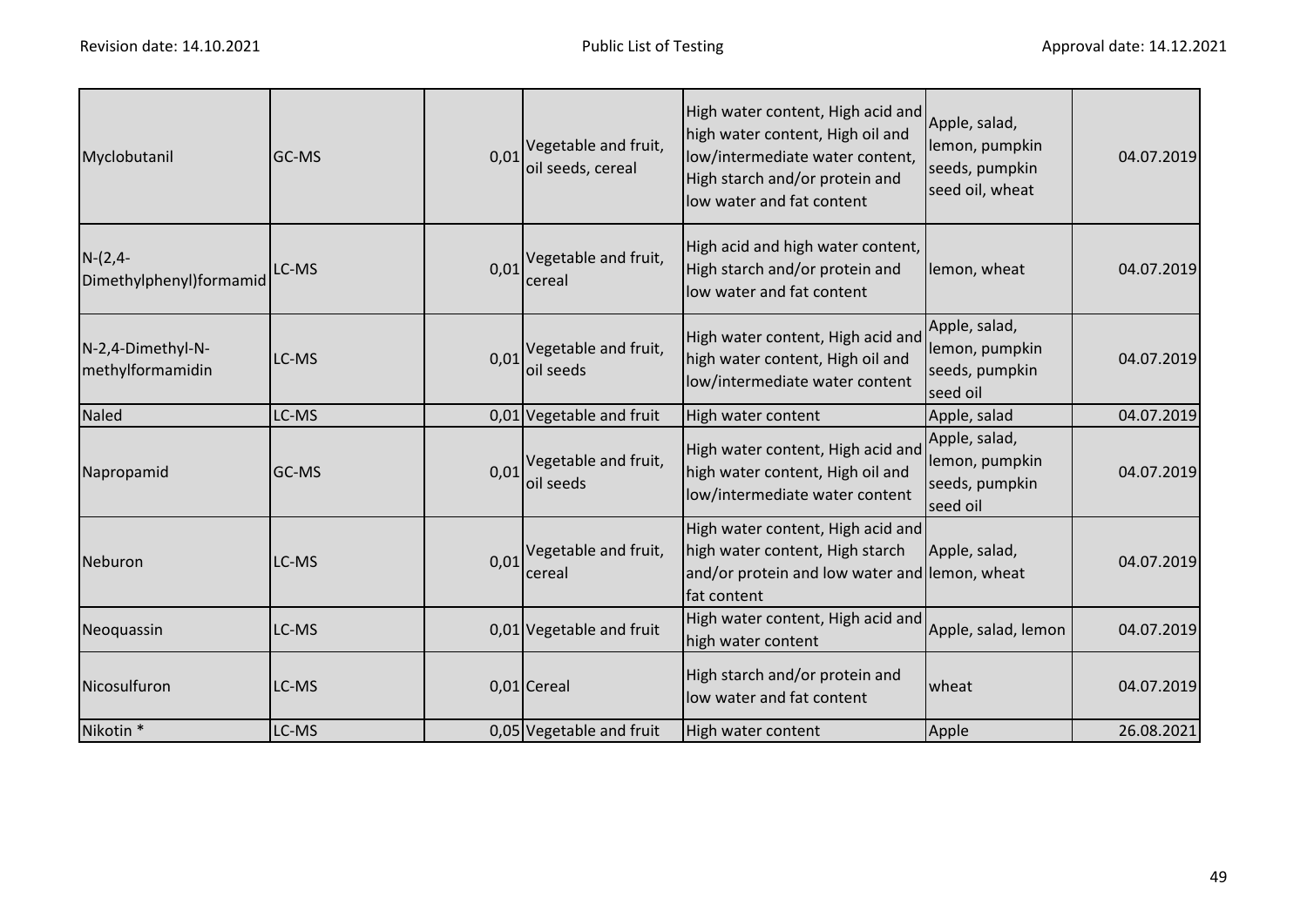| Nitenpyram          | LC-MS        |      | $0.01$ <sup>Vegetable and fruit,</sup><br>oil seeds, cereal | High water content, High acid and<br>high water content, High oil and<br>low/intermediate water content,<br>High starch and/or protein and<br>low water and fat content | Apple, salad,<br>lemon, pumpkin<br>seeds, pumpkin<br>seed oil, wheat | 04.07.2019 |
|---------------------|--------------|------|-------------------------------------------------------------|-------------------------------------------------------------------------------------------------------------------------------------------------------------------------|----------------------------------------------------------------------|------------|
| Nitralin            | GC-MS        |      | 0,01 Vegetable and fruit                                    | High water content                                                                                                                                                      | Apple, salad                                                         | 04.07.2019 |
| Nitrapyrin          | <b>GC-MS</b> |      | 0,01 Vegetable and fruit                                    | High acid and high water content lemon                                                                                                                                  |                                                                      | 04.07.2019 |
| Nitrofen            | GC-MS        |      | 0,01 Vegetable and fruit                                    | High water content, High acid and<br>high water content                                                                                                                 | Apple, salad, lemon                                                  | 04.07.2019 |
| Nitrothal-isopropyl | GC-MS        |      | 0,01 Vegetable and fruit                                    | High water content                                                                                                                                                      | Apple, salad                                                         | 04.07.2019 |
| Norflurazon         | LC-MS        | 0,01 | Vegetable and fruit,<br>oil seeds, cereal                   | High water content, High acid and<br>high water content, High oil and<br>low/intermediate water content,<br>High starch and/or protein and<br>low water and fat content | Apple, salad,<br>lemon, pumpkin<br>seeds, pumpkin<br>seed oil, wheat | 04.07.2019 |
| Novaluron           | LC-MS        |      | 0,01 Vegetable and fruit                                    | High water content, High acid and<br>high water content                                                                                                                 | Apple, salad, lemon                                                  | 04.07.2019 |
| Nuarimol            | <b>GC-MS</b> |      | $0.01$ <sup>Vegetable and fruit,</sup><br>oil seeds, cereal | High water content, High acid and<br>high water content, High oil and<br>low/intermediate water content,<br>High starch and/or protein and<br>low water and fat content | Apple, salad,<br>lemon, pumpkin<br>seeds, pumpkin<br>seed oil, wheat | 04.07.2019 |
| Ofurac              | GC-MS        | 0,01 | Vegetable and fruit,<br>cereal                              | High water content, High starch<br>and/or protein and low water and Apple, salad, wheat<br>fat content                                                                  |                                                                      | 04.07.2019 |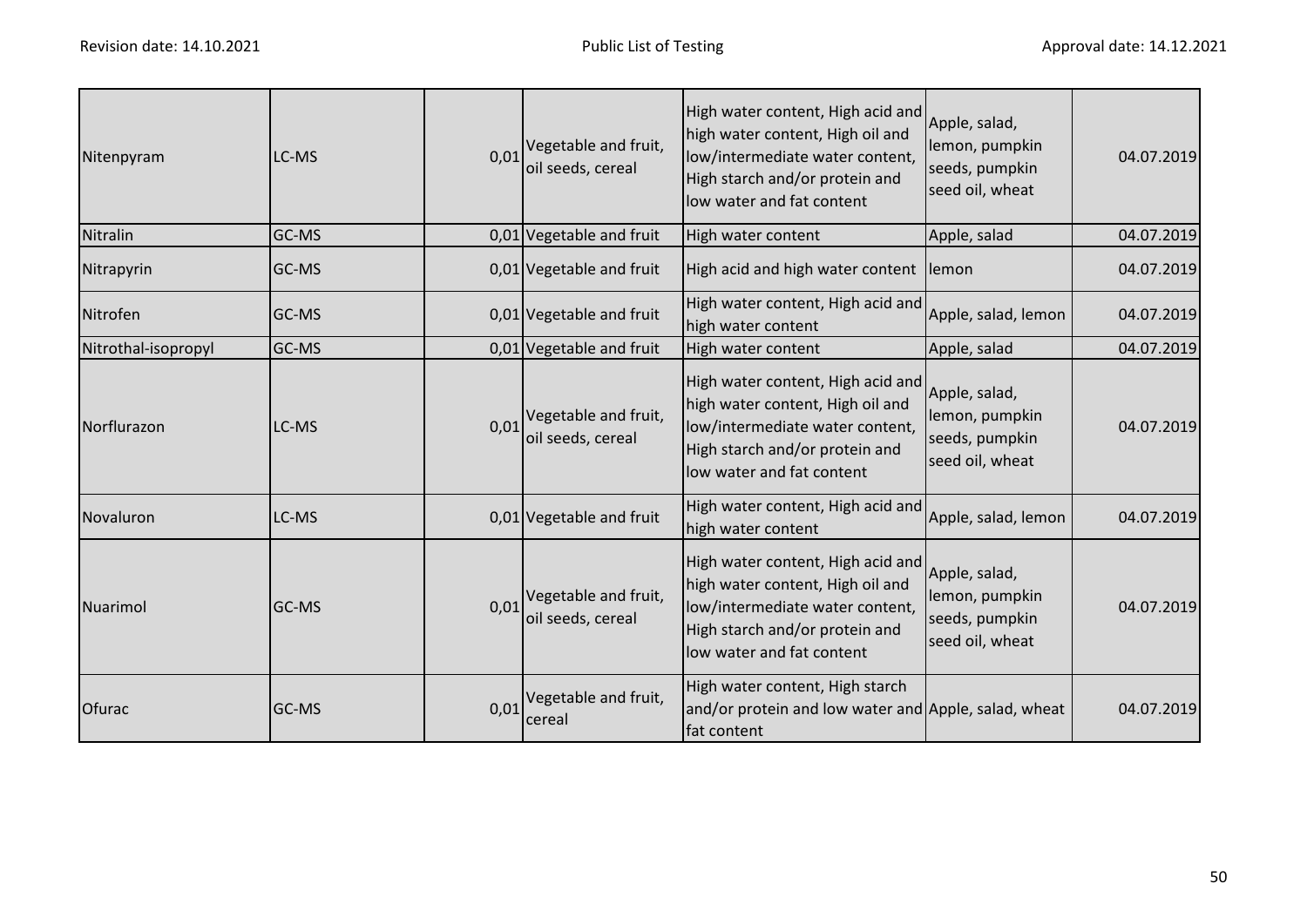| Omethoat          | LC-MS | 0,01 | Vegetable and fruit,<br>oil seeds, cereal                   | High water content, High acid and<br>high water content, High oil and<br>low/intermediate water content,<br>High starch and/or protein and<br>low water and fat content | Apple, salad,<br>lemon, pumpkin<br>seeds, pumpkin<br>seed oil, wheat | 04.07.2019 |
|-------------------|-------|------|-------------------------------------------------------------|-------------------------------------------------------------------------------------------------------------------------------------------------------------------------|----------------------------------------------------------------------|------------|
| Oryzalin          | LC-MS |      | 0,01 Vegetable and fruit                                    | High water content                                                                                                                                                      | Apple, salad                                                         | 04.07.2019 |
| Oxadiazon         | GC-MS | 0,01 | Vegetable and fruit,<br>cereal                              | High water content, High acid and<br>high water content, High starch<br>and/or protein and low water and lemon, wheat<br>fat content                                    | Apple, salad,                                                        | 04.07.2019 |
| Oxadixyl          | GC-MS |      | $0.01$ <sup>Vegetable and fruit,</sup><br>oil seeds, cereal | High water content, High acid and<br>high water content, High oil and<br>low/intermediate water content,<br>High starch and/or protein and<br>low water and fat content | Apple, salad,<br>lemon, pumpkin<br>seeds, pumpkin<br>seed oil, wheat | 04.07.2019 |
| Oxamyl            | LC-MS |      | 0,01 Vegetable and fruit,<br>oil seeds, cereal              | High water content, High acid and<br>high water content, High oil and<br>low/intermediate water content,<br>High starch and/or protein and<br>low water and fat content | Apple, salad,<br>lemon, pumpkin<br>seeds, pumpkin<br>seed oil, wheat | 04.07.2019 |
| Oxathiapiprolin   | LC-MS |      | 0,01 Vegetable and fruit                                    | High water content                                                                                                                                                      | Apple                                                                | 26.08.2021 |
| Oxychlordan       | GC-MS |      | $0.01$ <sup>Vegetable and fruit,</sup><br>cereal            | High water content, High starch<br>and/or protein and low water and Apple, salad, wheat<br>fat content                                                                  |                                                                      | 04.07.2019 |
| Oxydemeton-methyl | LC-MS |      | 0,01 Vegetable and fruit,<br>oil seeds, cereal              | High water content, High acid and<br>high water content, High oil and<br>low/intermediate water content,<br>High starch and/or protein and<br>low water and fat content | Apple, salad,<br>lemon, pumpkin<br>seeds, pumpkin<br>seed oil, wheat | 04.07.2019 |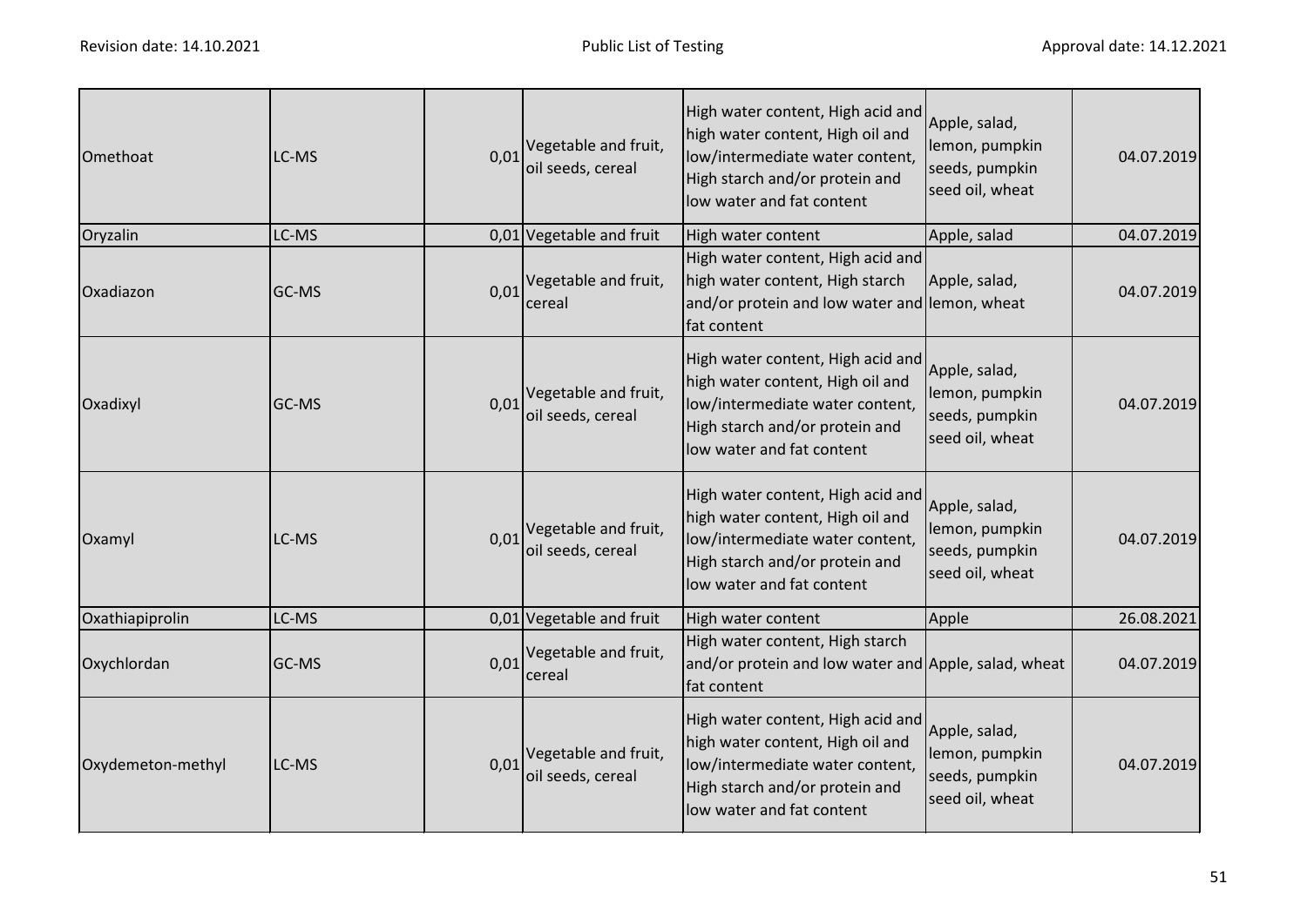| Oxyfluorfen      | GC-MS | 0,01 | Vegetable and fruit,<br>oil seeds, cereal | High water content, High acid and<br>high water content, High oil and<br>low/intermediate water content,<br>High starch and/or protein and<br>low water and fat content | Apple, salad,<br>lemon, pumpkin<br>seeds, pumpkin<br>seed oil, wheat | 04.07.2019 |
|------------------|-------|------|-------------------------------------------|-------------------------------------------------------------------------------------------------------------------------------------------------------------------------|----------------------------------------------------------------------|------------|
| Paclobutrazol    | GC-MS | 0,01 | Vegetable and fruit,<br>cereal            | High water content, High acid and<br>high water content, High starch<br>and/or protein and low water and lemon, wheat<br>fat content                                    | Apple, salad,                                                        | 04.07.2019 |
| Paraoxon         | LC-MS | 0,01 | Vegetable and fruit,<br>oil seeds, cereal | High water content, High acid and<br>high water content, High oil and<br>low/intermediate water content,<br>High starch and/or protein and<br>low water and fat content | Apple, salad,<br>lemon, pumpkin<br>seeds, pumpkin<br>seed oil, wheat | 04.07.2019 |
| Paraoxon-methyl  | LC-MS | 0,01 | Vegetable and fruit,<br>oil seeds, cereal | High water content, High acid and<br>high water content, High oil and<br>low/intermediate water content,<br>High starch and/or protein and<br>low water and fat content | Apple, salad,<br>lemon, pumpkin<br>seeds, pumpkin<br>seed oil, wheat | 04.07.2019 |
| Parathion        | GC-MS | 0,01 | Vegetable and fruit,<br>oil seeds, cereal | High water content, High oil and<br>low/intermediate water content,<br>High starch and/or protein and<br>low water and fat content                                      | Apple, salad,<br>pumpkin seeds,<br>pumpkin seed oil,<br>wheat        | 04.07.2019 |
| Parathion-methyl | GC-MS | 0,01 | Vegetable and fruit,<br>oil seeds, cereal | High water content, High oil and<br>low/intermediate water content,<br>High starch and/or protein and<br>low water and fat content                                      | Apple, salad,<br>pumpkin seeds,<br>pumpkin seed oil,<br>wheat        | 04.07.2019 |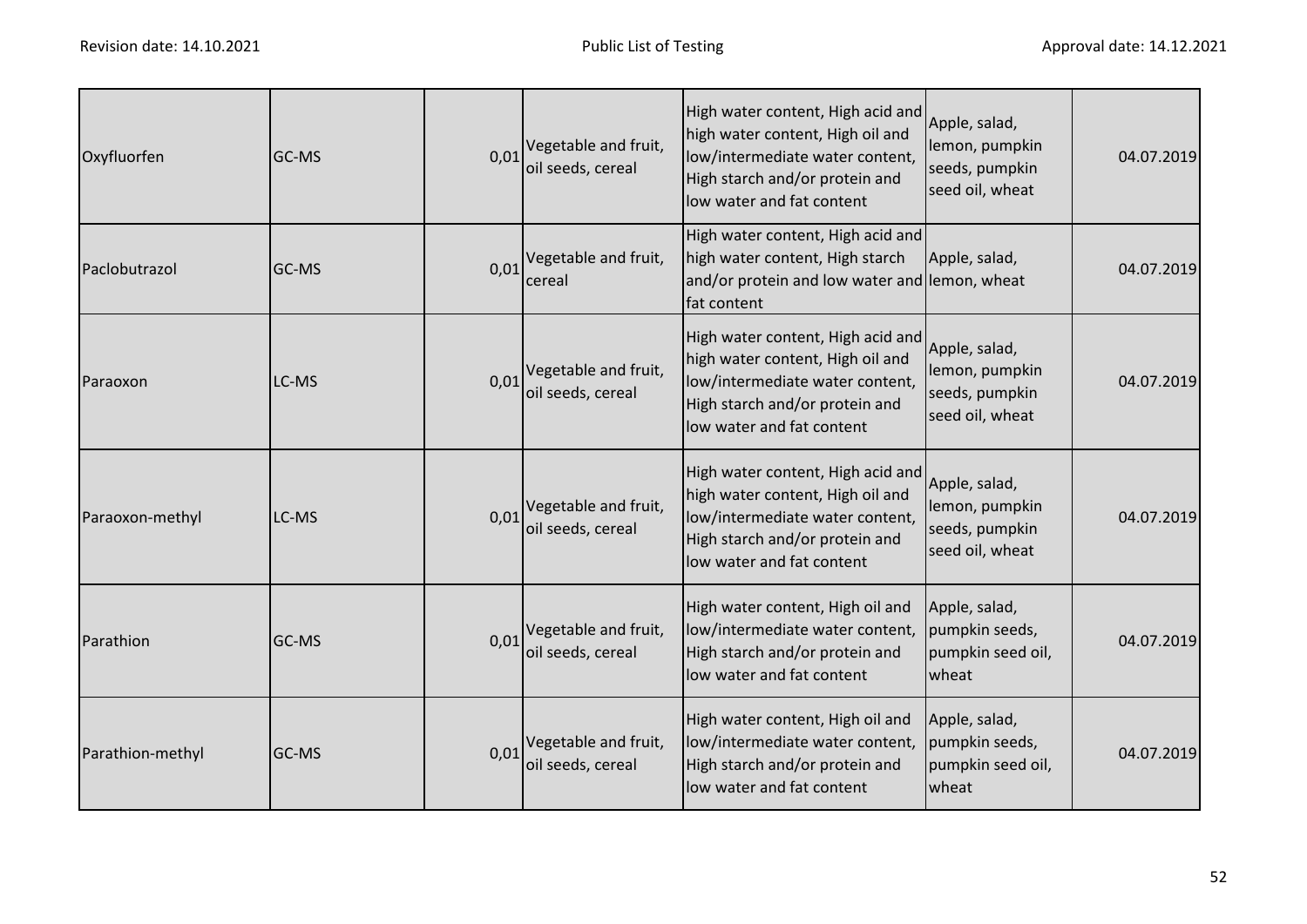| <b>PCB 101</b> | GC-MS |      | 0,01 Oil seeds                            | High oil and low/intermediate<br>water content                                                                                                                          | pumpkin seeds,<br>pumpkin seed oil                                   | 04.07.2019 |
|----------------|-------|------|-------------------------------------------|-------------------------------------------------------------------------------------------------------------------------------------------------------------------------|----------------------------------------------------------------------|------------|
| <b>PCB 138</b> | GC-MS |      | 0,01 Oil seeds                            | High oil and low/intermediate<br>water content                                                                                                                          | pumpkin seeds,<br>pumpkin seed oil                                   | 04.07.2019 |
| <b>PCB 153</b> | GC-MS |      | $0,01$ Oil seeds                          | High oil and low/intermediate<br>water content                                                                                                                          | pumpkin seeds,<br>pumpkin seed oil                                   | 04.07.2019 |
| <b>PCB 180</b> | GC-MS |      | $0,01$ Oil seeds                          | High oil and low/intermediate<br>water content                                                                                                                          | pumpkin seeds,<br>pumpkin seed oil                                   | 04.07.2019 |
| <b>PCB 28</b>  | GC-MS |      | 0,01 Oil seeds                            | High oil and low/intermediate<br>water content                                                                                                                          | pumpkin seeds,<br>pumpkin seed oil                                   | 04.07.2019 |
| <b>PCB 52</b>  | GC-MS |      | $0,01$ Oil seeds                          | High oil and low/intermediate<br>water content                                                                                                                          | pumpkin seeds,<br>pumpkin seed oil                                   | 04.07.2019 |
| Pebulat        | LC-MS | 0,01 | Vegetable and fruit,<br>cereal            | High water content, High acid and<br>high water content, High starch<br>and/or protein and low water and lemon, wheat<br>fat content                                    | Apple, salad,                                                        | 04.07.2019 |
| Penconazol     | GC-MS | 0,01 | Vegetable and fruit,<br>oil seeds, cereal | High water content, High acid and<br>high water content, High oil and<br>low/intermediate water content,<br>High starch and/or protein and<br>low water and fat content | Apple, salad,<br>lemon, pumpkin<br>seeds, pumpkin<br>seed oil, wheat | 04.07.2019 |
| Pencycuron     | LC-MS | 0,01 | Vegetable and fruit,<br>cereal            | High water content, High acid and<br>high water content, High starch<br>and/or protein and low water and lemon, wheat<br>fat content                                    | Apple, salad,                                                        | 04.07.2019 |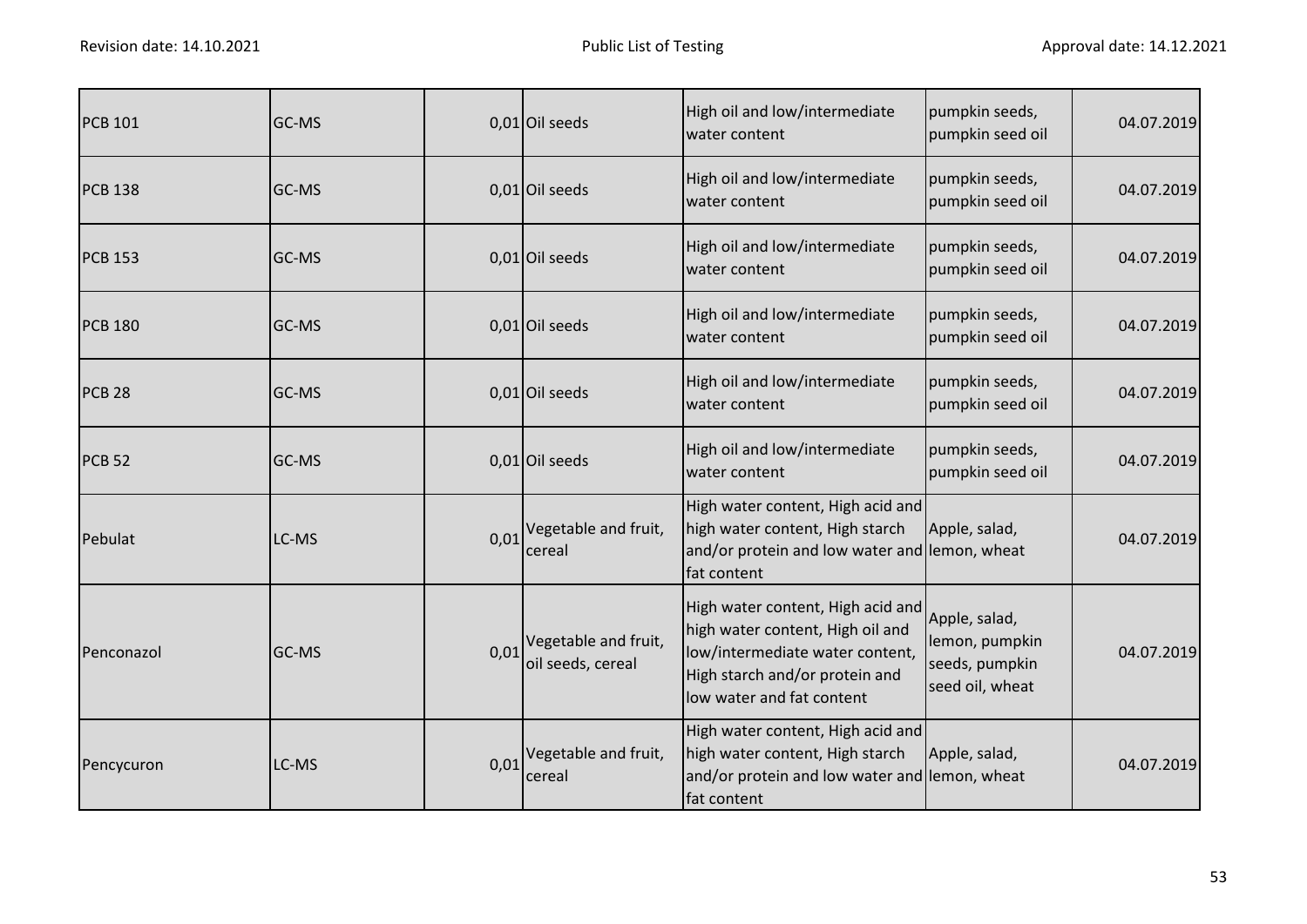| Pendimethalin    | LC-MS        | 0.01 | Vegetable and fruit,<br>oil seeds, cereal | High water content, High acid and<br>high water content, High oil and<br>low/intermediate water content,<br>High starch and/or protein and<br>low water and fat content | Apple, salad,<br>lemon, pumpkin<br>seeds, pumpkin<br>seed oil, wheat | 04.07.2019 |
|------------------|--------------|------|-------------------------------------------|-------------------------------------------------------------------------------------------------------------------------------------------------------------------------|----------------------------------------------------------------------|------------|
| Penflufen        | LC-MS        |      | 0,01 Vegetable and fruit                  | High water content, High acid and<br>high water content                                                                                                                 | Apple, salad, lemon                                                  | 04.07.2019 |
| Pentachloranilin | <b>GC-MS</b> |      | 0,005 Vegetable and fruit,<br>cereal      | High water content, High acid and<br>high water content, High starch<br>and/or protein and low water and lemon, wheat<br>fat content                                    | Apple, salad,                                                        | 04.07.2019 |
| Pentachloranisol | <b>GC-MS</b> |      | $0,01$ Cereal                             | High starch and/or protein and<br>low water and fat content                                                                                                             | wheat                                                                | 04.07.2019 |
| Penthiopyrad     | LC-MS        |      | 0,01 Vegetable and fruit                  | High water content, High acid and<br>high water content                                                                                                                 | Apple, salad, lemon                                                  | 04.07.2019 |
| Permethrin       | <b>GC-MS</b> | 0,01 | Vegetable and fruit,<br>cereal            | High water content, High acid and<br>high water content, High starch<br>and/or protein and low water and lemon, wheat<br>fat content                                    | Apple, salad,                                                        | 04.07.2019 |
| Perthan          | <b>GC-MS</b> | 0,01 | Vegetable and fruit,<br>cereal            | High water content, High acid and<br>high water content, High starch<br>and/or protein and low water and lemon, wheat<br>fat content                                    | Apple, salad,                                                        | 04.07.2019 |
| Pethoxamid       | LC-MS        |      | 0,01 Vegetable and fruit                  | High water content                                                                                                                                                      | Apple, salad                                                         | 04.07.2019 |
| Phenkapton       | <b>GC-MS</b> | 0,01 | Vegetable and fruit,<br>cereal            | High water content, High starch<br>and/or protein and low water and Apple, salad, wheat<br>fat content                                                                  |                                                                      | 04.07.2019 |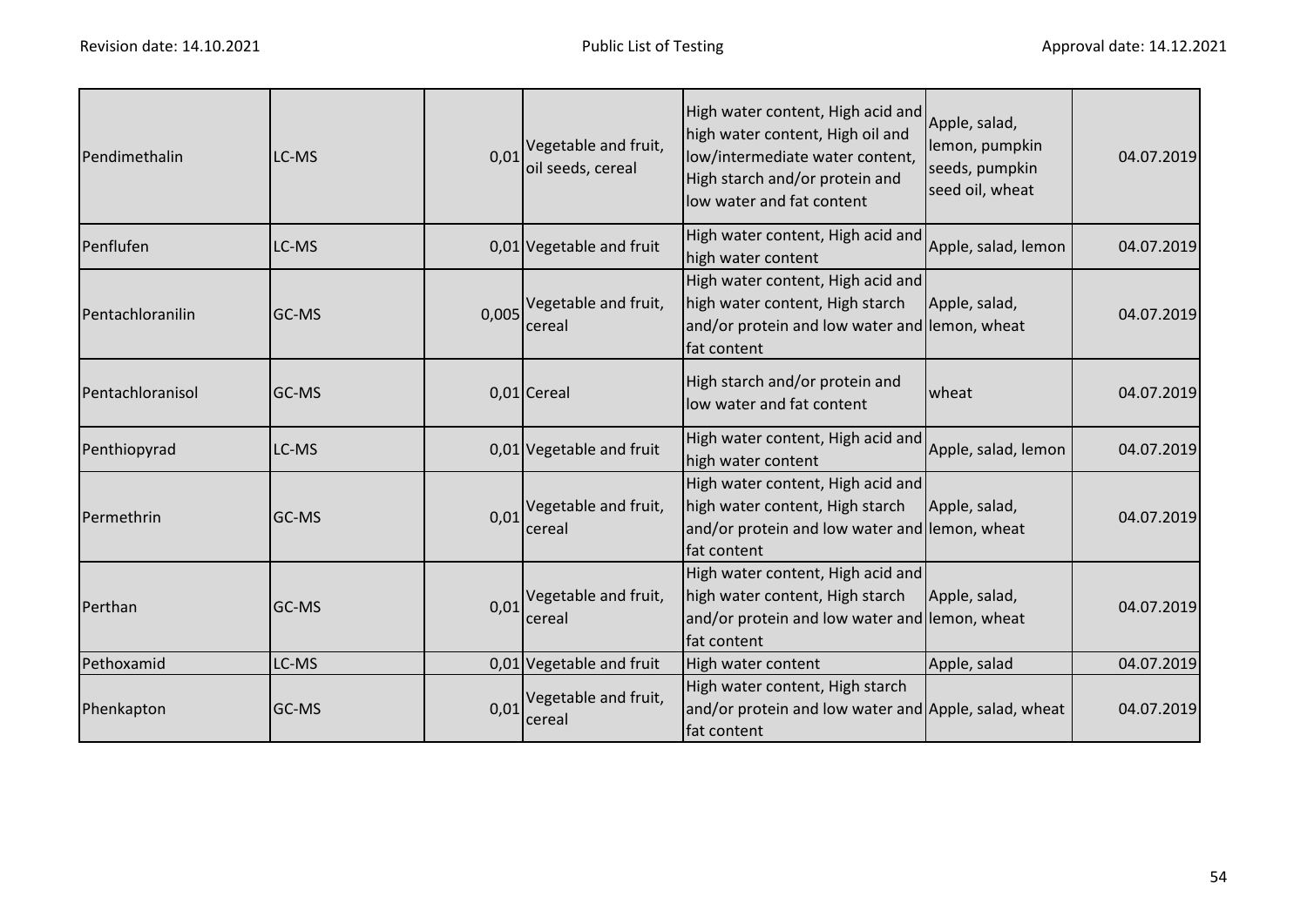| Phenmedipham    | LC-MS        |      | $0.01$ <sup>Vegetable and fruit,</sup><br>oil seeds, cereal | High water content, High acid and<br>high water content, High oil and<br>low/intermediate water content,<br>High starch and/or protein and<br>low water and fat content | Apple, salad,<br>lemon, pumpkin<br>seeds, pumpkin<br>seed oil, wheat | 04.07.2019 |
|-----------------|--------------|------|-------------------------------------------------------------|-------------------------------------------------------------------------------------------------------------------------------------------------------------------------|----------------------------------------------------------------------|------------|
| Phenothrin      | LC-MS        |      | 0,01 Vegetable and fruit                                    | High water content                                                                                                                                                      | Apple, salad                                                         | 04.07.2019 |
| Phenthoat       | <b>GC-MS</b> |      | $0.01$ <sup>Vegetable and fruit,</sup><br>cereal            | High water content, High acid and<br>high water content, High starch<br>and/or protein and low water and lemon, wheat<br>fat content                                    | Apple, salad,                                                        | 04.07.2019 |
| Phorat          | GC-MS        |      | $0.01$ <sup>Vegetable and fruit,</sup><br>cereal            | High water content, High acid and<br>high water content, High starch<br>and/or protein and low water and lemon, wheat<br>fat content                                    | Apple, salad,                                                        | 04.07.2019 |
| Phorat-sulfon   | LC-MS        |      | 0,01 Vegetable and fruit                                    | High water content                                                                                                                                                      | Apple, salad                                                         | 04.07.2019 |
| Phorat-sulfoxid | LC-MS        |      | 0,01 Vegetable and fruit                                    | High water content                                                                                                                                                      | Apple, salad                                                         | 04.07.2019 |
| Phosalon        | LC-MS        |      | $0.01$ <sup>Vegetable and fruit,</sup><br>cereal            | High water content, High acid and<br>high water content, High starch<br>and/or protein and low water and lemon, wheat<br>fat content                                    | Apple, salad,                                                        | 04.07.2019 |
| Phosmet         | LC-MS        |      | $0.01$ <sup>Vegetable and fruit,</sup><br>cereal            | High water content, High acid and<br>high water content, High starch<br>and/or protein and low water and lemon, wheat<br>fat content                                    | Apple, salad,                                                        | 04.07.2019 |
| Phosmet-oxon    | LC-MS        | 0,01 | Vegetable and fruit,<br>cereal                              | High water content, High starch<br>and/or protein and low water and Apple, salad, wheat<br>fat content                                                                  |                                                                      | 04.07.2019 |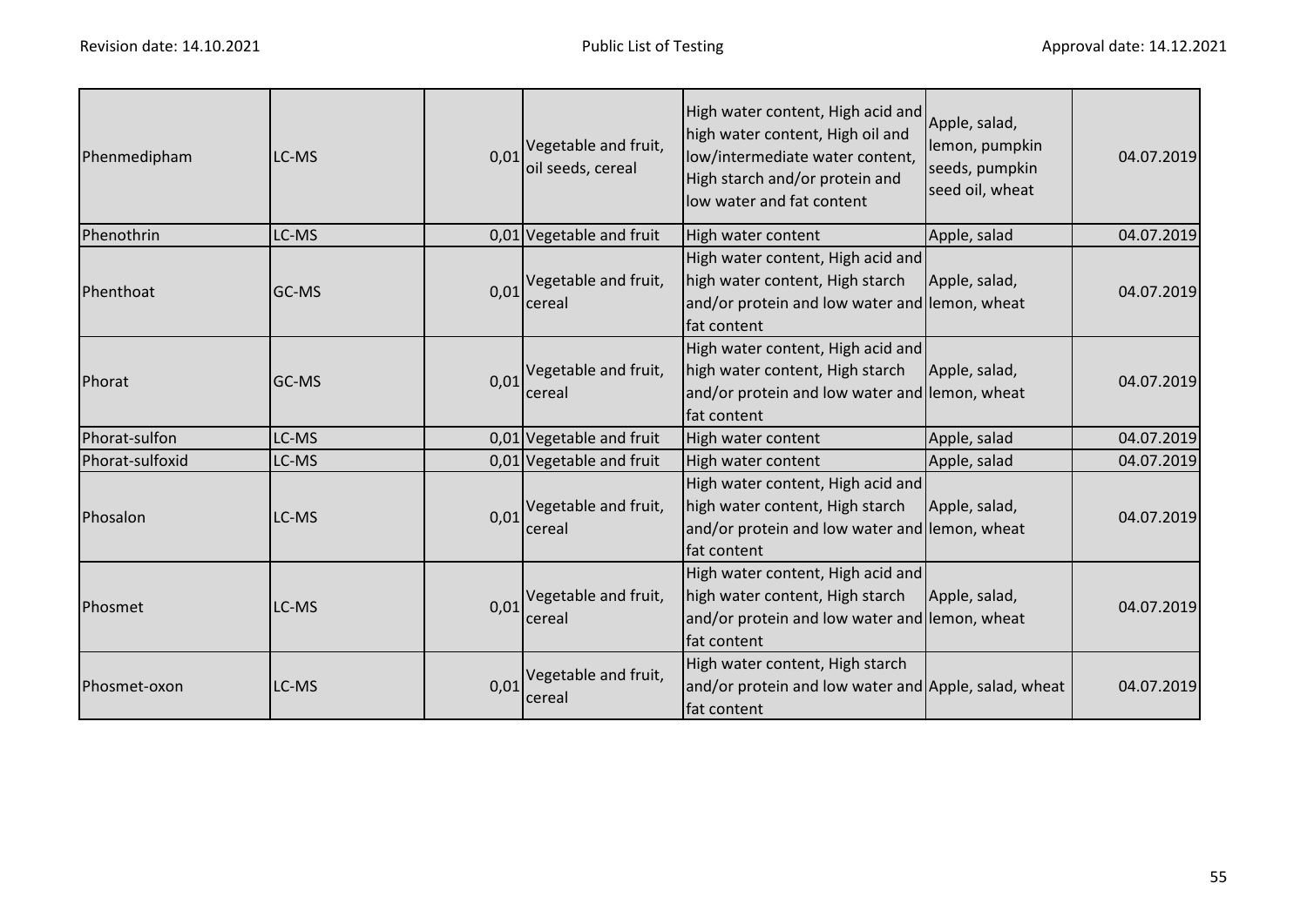| Phosphamidon           | LC-MS       | 0,01 | Vegetable and fruit,<br>oil seeds, cereal                   | High water content, High acid and<br>high water content, High oil and<br>low/intermediate water content,<br>High starch and/or protein and<br>low water and fat content | Apple, salad,<br>lemon, pumpkin<br>seeds, pumpkin<br>seed oil, wheat | 04.07.2019 |
|------------------------|-------------|------|-------------------------------------------------------------|-------------------------------------------------------------------------------------------------------------------------------------------------------------------------|----------------------------------------------------------------------|------------|
| Phoxim                 | LC-MS       | 0,01 | Vegetable and fruit,<br>cereal                              | High water content, High acid and<br>high water content, High starch<br>and/or protein and low water and lemon, wheat<br>fat content                                    | Apple, salad,                                                        | 04.07.2019 |
| Phthalimid             | GC-MS       |      | 0,01 Vegetable and fruit                                    | High water content                                                                                                                                                      | Apple, salad                                                         | 04.07.2019 |
| Picloram <sup>**</sup> | LC-MS       | 0,01 | Vegetable and fruit,<br>cereal                              | High oil and low/intermediate<br>water content, High starch<br>and/or protein and low water and<br>fat content                                                          | Apple, pumpkin<br>seeds, pumpkin<br>seed oil, wheat                  | 04.07.2019 |
| Picolinafen            | LC-MS       | 0,01 | Vegetable and fruit,<br>cereal                              | High water content, High acid and<br>high water content, High starch<br>and/or protein and low water and lemon, wheat<br>fat content                                    | Apple, salad,                                                        | 04.07.2019 |
| Picoxystrobin          | GC-MS/LC-MS | 0,01 | Vegetable and fruit,<br>oil seeds                           | High water content, High acid and<br>high water content, High oil and<br>low/intermediate water content                                                                 | Apple, salad,<br>lemon, pumpkin<br>seeds, pumpkin<br>seed oil        | 04.07.2019 |
| Pinoxaden              | LC-MS       |      | 0,01 Vegetable and fruit                                    | High water content                                                                                                                                                      | Apple, salad                                                         | 04.07.2019 |
| Piperonylbutoxid       | LC-MS       |      | $0.01$ <sup>Vegetable and fruit,</sup><br>oil seeds, cereal | High water content, High acid and<br>high water content, High oil and<br>low/intermediate water content,<br>High starch and/or protein and<br>low water and fat content | Apple, salad,<br>lemon, pumpkin<br>seeds, pumpkin<br>seed oil, wheat | 04.07.2019 |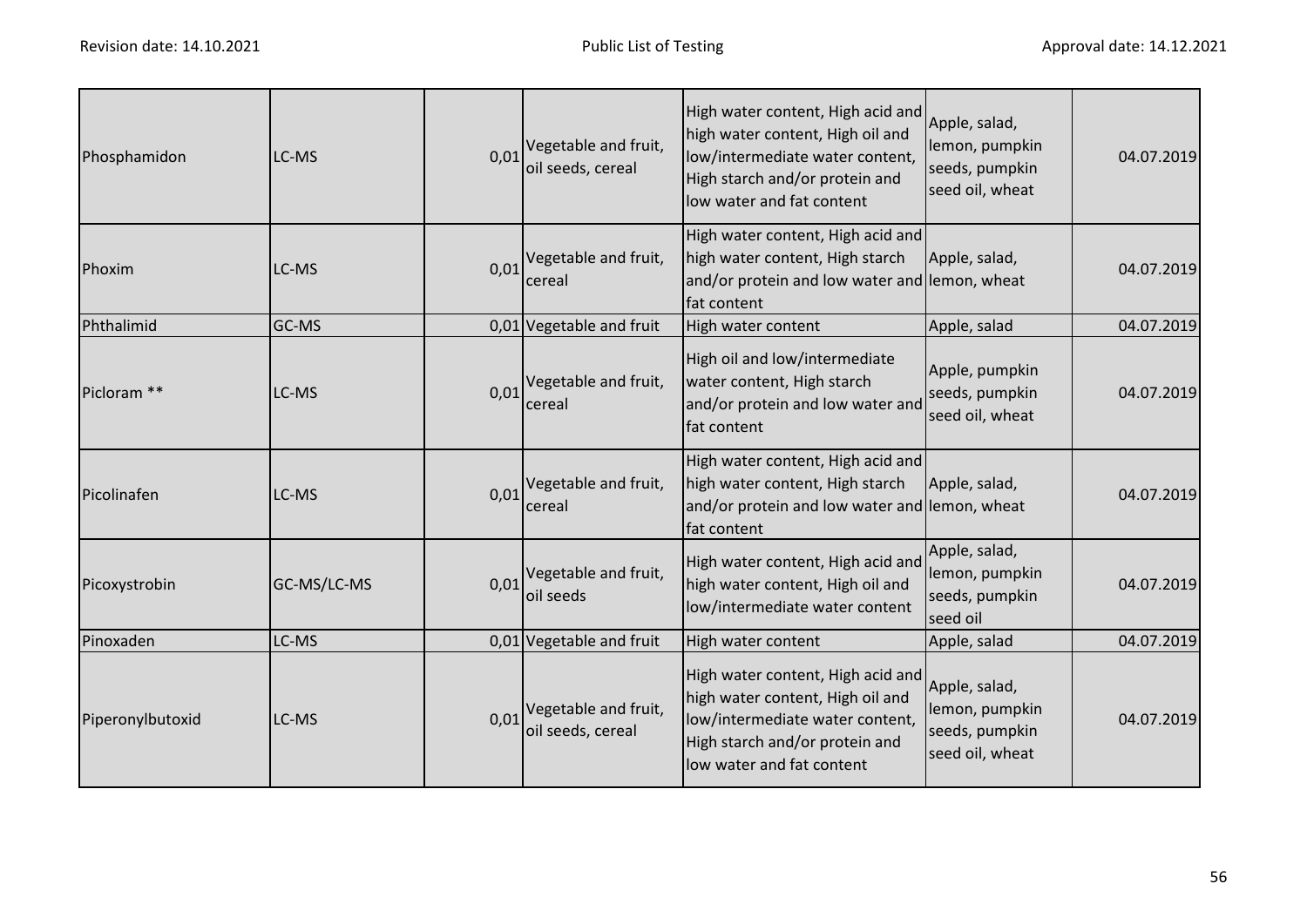| Pirimicarb                                | LC-MS       | 0,01 | Vegetable and fruit,<br>oil seeds, cereal | High water content, High acid and<br>high water content, High oil and<br>low/intermediate water content,<br>High starch and/or protein and<br>low water and fat content | Apple, salad,<br>lemon, pumpkin<br>seeds, pumpkin<br>seed oil, wheat | 04.07.2019 |
|-------------------------------------------|-------------|------|-------------------------------------------|-------------------------------------------------------------------------------------------------------------------------------------------------------------------------|----------------------------------------------------------------------|------------|
| Pirimicarb, desmethyl                     | LC-MS       | 0,01 | Vegetable and fruit,<br>oil seeds         | High water content, High oil and<br>low/intermediate water content                                                                                                      | Apple, salad,<br>pumpkin seeds,<br>pumpkin seed oil                  | 04.07.2019 |
| Pirimicarb, desmethyl-<br>formamido       | LC-MS       | 0,01 | Vegetable and fruit,<br>oil seeds, cereal | High water content, High acid and<br>high water content, High oil and<br>low/intermediate water content,<br>High starch and/or protein and<br>low water and fat content | Apple, salad,<br>lemon, pumpkin<br>seeds, pumpkin<br>seed oil, wheat | 04.07.2019 |
| Pirimiphos-ethyl                          | GC-MS/LC-MS | 0,01 | Vegetable and fruit,<br>cereal            | High water content, High acid and<br>high water content, High starch<br>and/or protein and low water and lemon, wheat<br>fat content                                    | Apple, salad,                                                        | 04.07.2019 |
| Pirimiphos-methyl                         | GC-MS/LC-MS | 0,01 | Vegetable and fruit,<br>oil seeds, cereal | High water content, High acid and<br>high water content, High oil and<br>low/intermediate water content,<br>High starch and/or protein and<br>low water and fat content | Apple, salad,<br>lemon, pumpkin<br>seeds, pumpkin<br>seed oil, wheat | 04.07.2019 |
| Prochloraz                                | LC-MS       | 0,01 | Vegetable and fruit,<br>cereal            | High water content, High acid and<br>high water content, High starch<br>and/or protein and low water and lemon, wheat<br>fat content                                    | Apple, salad,                                                        | 04.07.2019 |
| Prochloraz desimidazol-<br>amino BTS44595 | LC-MS       |      | 0,01 Vegetable and fruit                  | High water content                                                                                                                                                      | Apple, salad                                                         | 04.07.2019 |
| Prochloraz Metabolit<br>BTS40348          | LC-MS       |      | 0,01 Vegetable and fruit                  | High water content                                                                                                                                                      | Apple, salad                                                         | 04.07.2019 |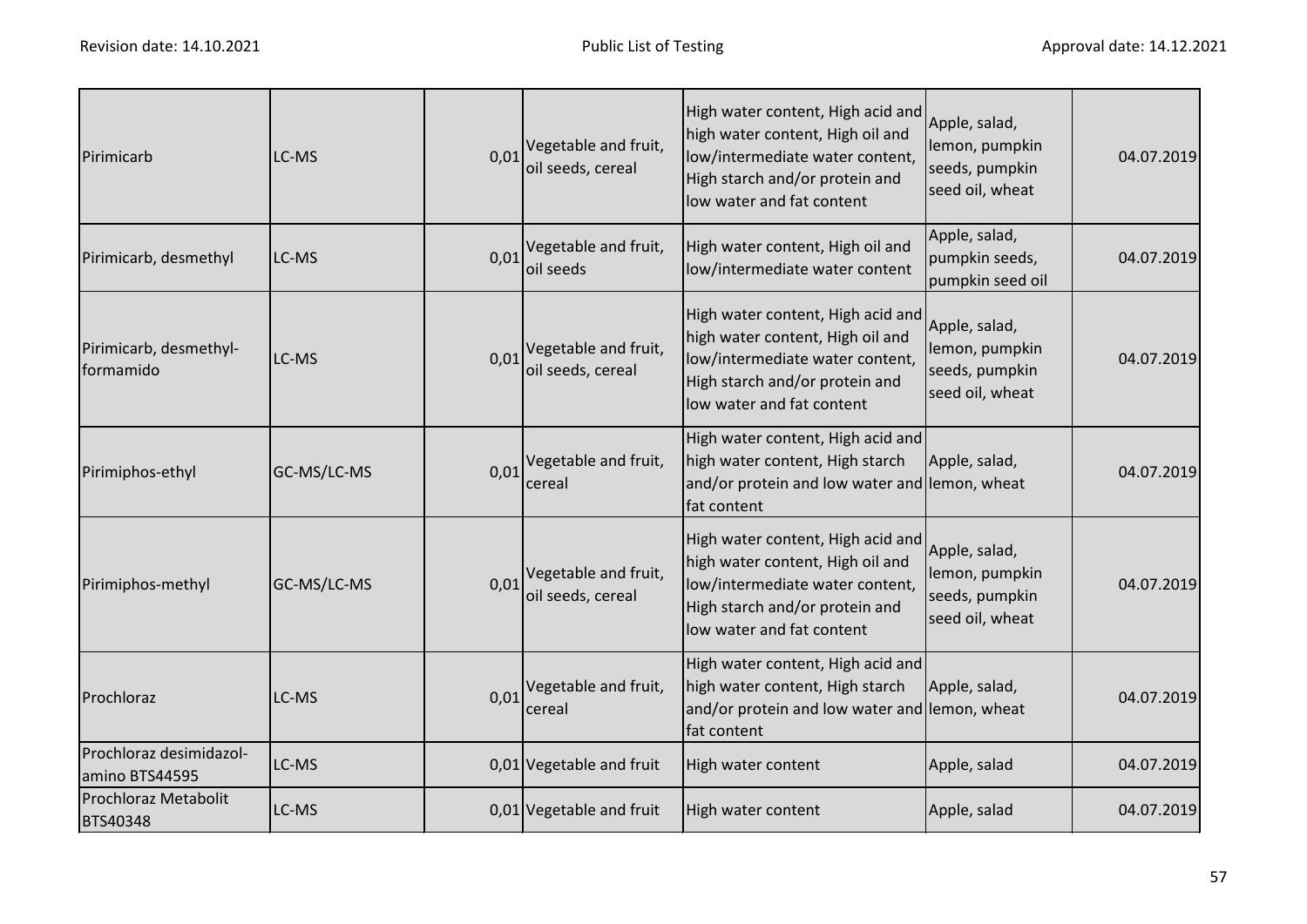| Prochloraz Metabolit<br><b>BTS44596</b> | LC-MS       |      | 0,01 Vegetable and fruit                  | High water content                                                                                                                                                      | Apple, salad                                                         | 04.07.2019 |
|-----------------------------------------|-------------|------|-------------------------------------------|-------------------------------------------------------------------------------------------------------------------------------------------------------------------------|----------------------------------------------------------------------|------------|
| Procymidon                              | GC-MS       | 0,01 | Vegetable and fruit,<br>oil seeds, cereal | High water content, High acid and<br>high water content, High oil and<br>low/intermediate water content,<br>High starch and/or protein and<br>low water and fat content | Apple, salad,<br>lemon, pumpkin<br>seeds, pumpkin<br>seed oil, wheat | 04.07.2019 |
| Profenofos                              | GC-MS       | 0,01 | Vegetable and fruit,<br>cereal            | High water content, High starch<br>and/or protein and low water and Apple, salad, wheat<br>fat content                                                                  |                                                                      | 04.07.2019 |
| Profluralin                             | GC-MS       |      | 0,01 Vegetable and fruit                  | High water content, High acid and<br>high water content                                                                                                                 | Apple, salad, lemon                                                  | 04.07.2019 |
| Profoxydim                              | LC-MS       | 0,01 | Vegetable and fruit,<br>cereal            | High water content, High acid and<br>high water content, High starch<br>and/or protein and low water and lemon, wheat<br>fat content                                    | Apple, salad,                                                        | 04.07.2019 |
| Promecarb                               | LC-MS       | 0,01 | Vegetable and fruit,<br>cereal            | High water content, High acid and<br>high water content, High starch<br>and/or protein and low water and lemon, wheat<br>fat content                                    | Apple, salad,                                                        | 04.07.2019 |
| Prometryn                               | LC-MS       |      | 0,01 Vegetable and fruit                  | High water content, High acid and<br>high water content                                                                                                                 | Apple, salad, lemon                                                  | 04.07.2019 |
| Propachlor                              | GC-MS/LC-MS | 0,02 | Vegetable and fruit,<br>cereal            | High water content, High acid and<br>high water content, High starch<br>and/or protein and low water and lemon, wheat<br>fat content                                    | Apple, salad,                                                        | 04.07.2019 |
| Propamocarb                             | LC-MS       | 0,01 | Vegetable and fruit,<br>oil seeds, cereal | High water content, High acid and<br>high water content, High oil and<br>low/intermediate water content,<br>High starch and/or protein and<br>low water and fat content | Apple, salad,<br>lemon, pumpkin<br>seeds, pumpkin<br>seed oil, wheat | 04.07.2019 |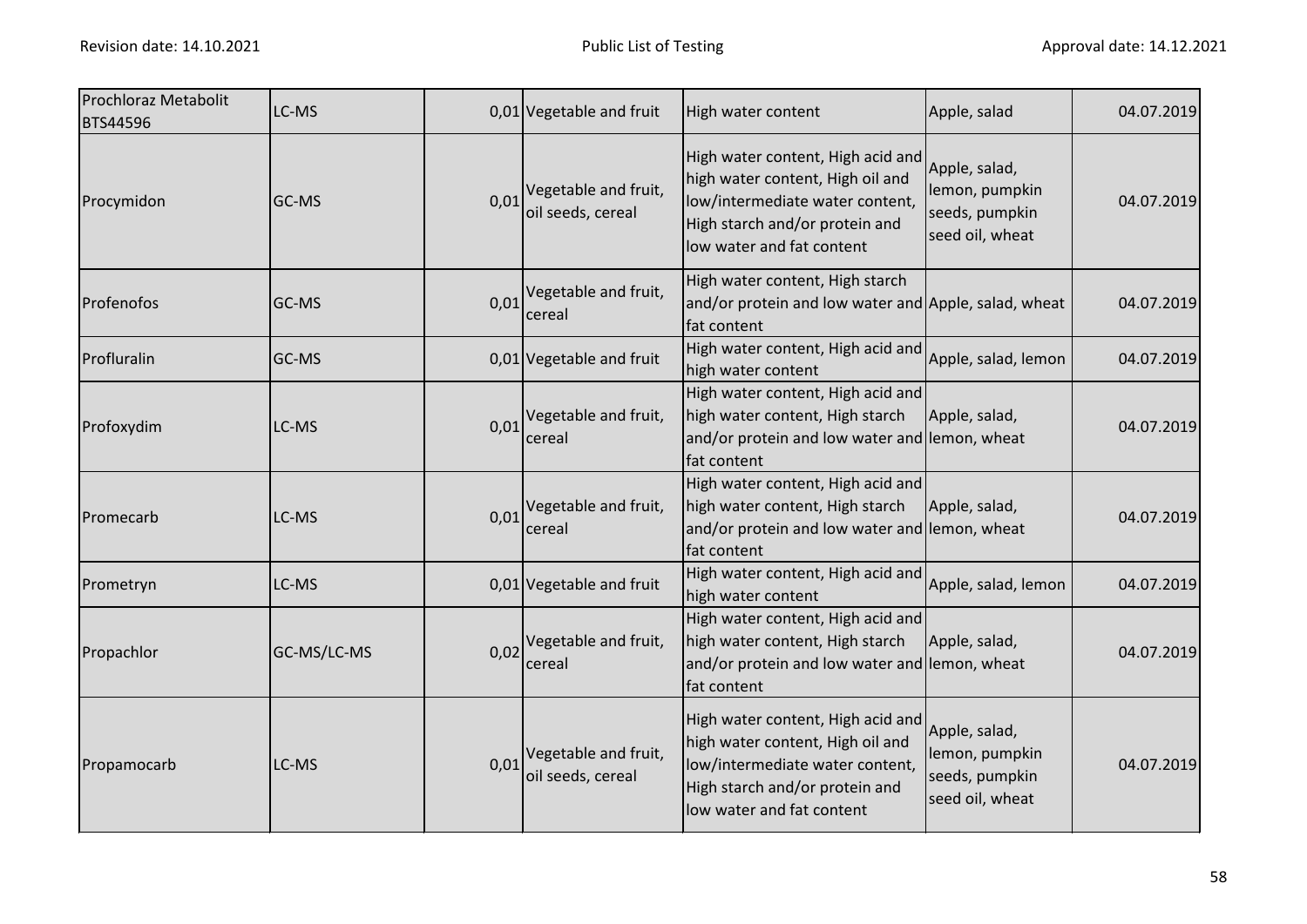| Propanil                            | GC-MS        |      | $0.01$ <sup>Vegetable and fruit,</sup><br>oil seeds         | High water content, High acid and<br>high water content, High oil and<br>low/intermediate water content                                                                 | Apple, salad,<br>lemon, pumpkin<br>seeds, pumpkin<br>seed oil        | 04.07.2019 |
|-------------------------------------|--------------|------|-------------------------------------------------------------|-------------------------------------------------------------------------------------------------------------------------------------------------------------------------|----------------------------------------------------------------------|------------|
| Propaquizafop                       | LC-MS        |      | $0.01$ <sup>Vegetable and fruit,</sup><br>cereal            | High water content, High acid and<br>high water content, High starch<br>and/or protein and low water and lemon, wheat<br>fat content                                    | Apple, salad,                                                        | 04.07.2019 |
| Propargit                           | <b>GC-MS</b> |      | $0.01$ <sup>Vegetable and fruit,</sup><br>cereal            | High acid and high water content,<br>High starch and/or protein and<br>low water and fat content                                                                        | lemon, wheat                                                         | 04.07.2019 |
| Propazin                            | LC-MS        |      | 0,01 Vegetable and fruit                                    | High water content, High acid and<br>high water content                                                                                                                 | Apple, salad, lemon                                                  | 04.07.2019 |
| Propetamphos                        | LC-MS        | 0,01 | Vegetable and fruit,<br>cereal                              | High water content, High acid and<br>high water content, High starch<br>and/or protein and low water and lemon, wheat<br>fat content                                    | Apple, salad,                                                        | 04.07.2019 |
| Propham                             | GC-MS        | 0,01 | Vegetable and fruit,<br>cereal                              | High water content, High starch<br>and/or protein and low water and Apple, salad, wheat<br>fat content                                                                  |                                                                      | 04.07.2019 |
| Propiconazol (Summe der<br>Isomere) | GC-MS        |      | $0.01$ <sup>Vegetable and fruit,</sup><br>cereal            | High water content, High acid and<br>high water content, High starch<br>and/or protein and low water and lemon, wheat<br>fat content                                    | Apple, salad,                                                        | 04.07.2019 |
| Propoxur                            | LC-MS        |      | $0.01$ <sup>Vegetable and fruit,</sup><br>oil seeds, cereal | High water content, High acid and<br>high water content, High oil and<br>low/intermediate water content,<br>High starch and/or protein and<br>low water and fat content | Apple, salad,<br>lemon, pumpkin<br>seeds, pumpkin<br>seed oil, wheat | 04.07.2019 |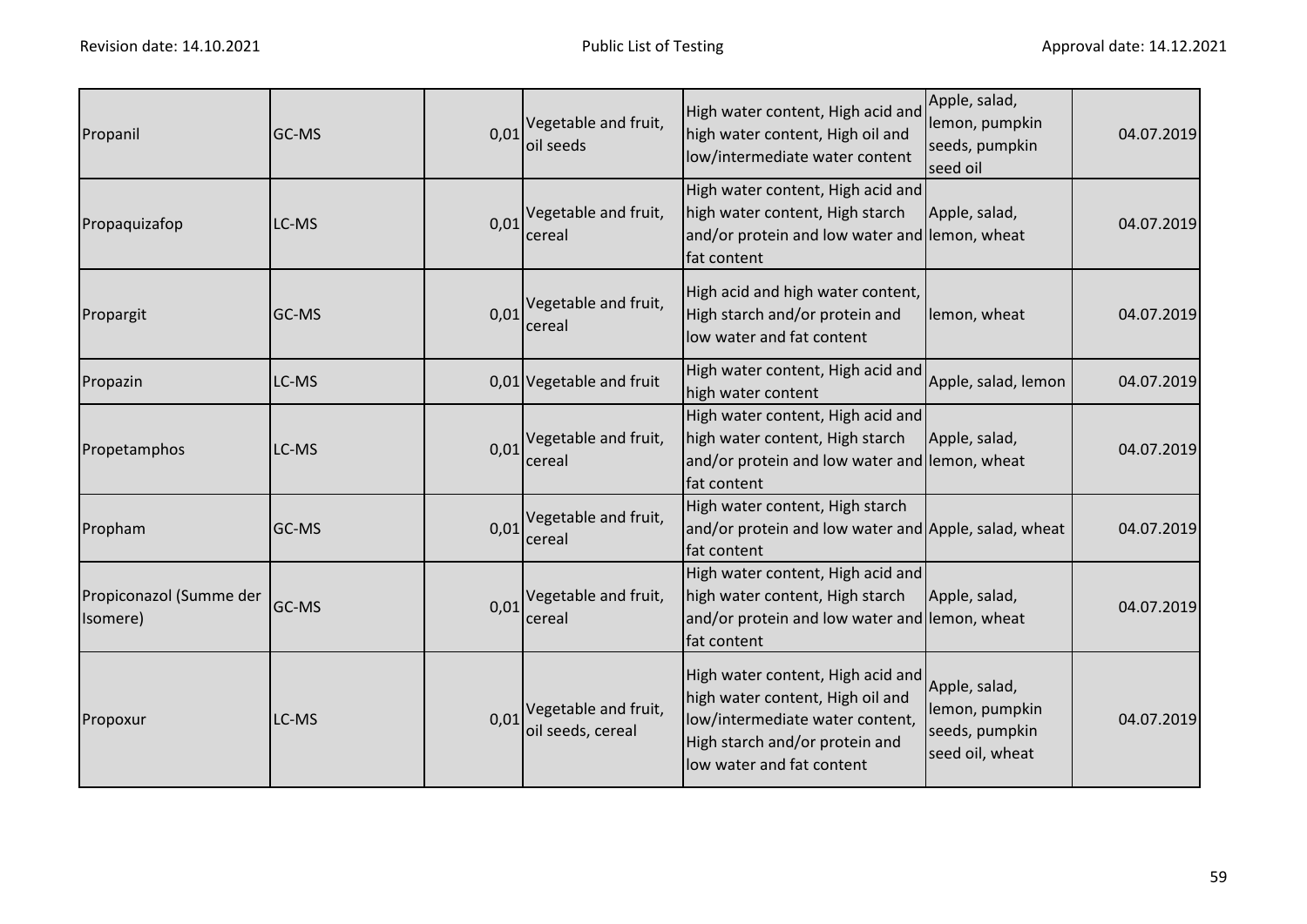| Propoxycarbazon                                                  | LC-MS       | 0,010 mg/kg | Vegetable and fruit,<br>oil seeds, cereal | High acid and high water content,<br>High oil and low/intermediate<br>water content, High starch<br>and/or protein and low water and seed oil, wheat<br>fat content | lemon, pumpkin<br>seeds, pumpkin | 04.07.2019 |
|------------------------------------------------------------------|-------------|-------------|-------------------------------------------|---------------------------------------------------------------------------------------------------------------------------------------------------------------------|----------------------------------|------------|
| Propyzamid                                                       | GC-MS/LC-MS | 0,01        | Vegetable and fruit,<br>cereal            | High water content, High acid and<br>high water content, High starch<br>and/or protein and low water and lemon, wheat<br>fat content                                | Apple, salad,                    | 04.07.2019 |
| Proquinazid                                                      | LC-MS       |             | 0,01 Vegetable and fruit                  | High water content, High acid and<br>high water content                                                                                                             | Apple, salad, lemon              | 04.07.2019 |
| Prosulfocarb                                                     | LC-MS       | 0,01        | Vegetable and fruit,<br>cereal            | High water content, High acid and<br>high water content, High starch<br>and/or protein and low water and lemon, wheat<br>fat content                                | Apple, salad,                    | 04.07.2019 |
| Prosulfuron                                                      | LC-MS       |             | 0,01 Vegetable and fruit                  | High water content                                                                                                                                                  | Apple, salad                     | 04.07.2019 |
| Prothioconazol:<br>Prothioconazol-desthio<br>(Summe der Isomere) | LC-MS       |             | 0,01 Vegetable and fruit                  | High water content, High acid and<br>high water content                                                                                                             | Apple, salad, lemon              | 04.07.2019 |
| Prothiofos                                                       | GC-MS       |             | 0,01 Vegetable and fruit                  | High water content, High acid and<br>high water content                                                                                                             | Apple, salad, lemon              | 04.07.2019 |
| Pymetrozin                                                       | LC-MS       |             | 0,01 Vegetable and fruit                  | High water content, High acid and<br>high water content                                                                                                             | Apple, salad, lemon              | 04.07.2019 |
| Pyraclostrobin                                                   | LC-MS       | 0,01        | Vegetable and fruit,<br>cereal            | High water content, High acid and<br>high water content, High starch<br>and/or protein and low water and lemon, wheat<br>fat content                                | Apple, salad,                    | 04.07.2019 |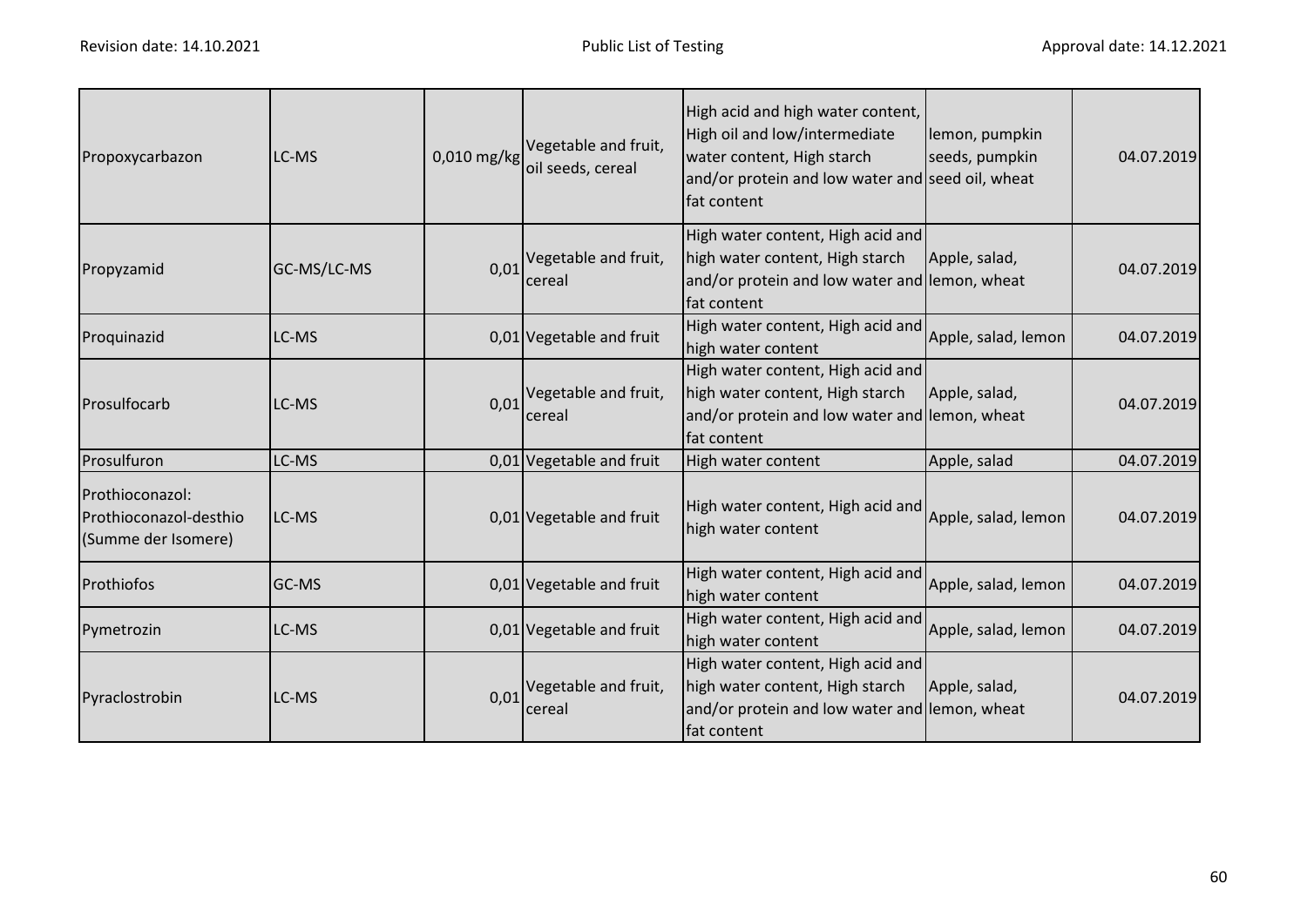| Pyraflufen-ethyl | LC-MS       | 0,01 | Vegetable and fruit,<br>oil seeds, cereal | High water content, High acid and<br>high water content, High oil and<br>low/intermediate water content,<br>High starch and/or protein and<br>low water and fat content | Apple, salad,<br>lemon, pumpkin<br>seeds, pumpkin<br>seed oil, wheat | 04.07.2019 |
|------------------|-------------|------|-------------------------------------------|-------------------------------------------------------------------------------------------------------------------------------------------------------------------------|----------------------------------------------------------------------|------------|
| Pyrazophos       | GC-MS       | 0,01 | Vegetable and fruit,<br>oil seeds         | High water content, High acid and<br>high water content, High oil and<br>low/intermediate water content                                                                 | Apple, salad,<br>lemon, pumpkin<br>seeds, pumpkin<br>seed oil        | 04.07.2019 |
| Pyrethrine       | LC-MS       | 0,01 | Vegetable and fruit,<br>cereal            | High water content, High acid and<br>high water content, High starch<br>and/or protein and low water and lemon, wheat<br>fat content                                    | Apple, salad,                                                        | 04.07.2019 |
| Pyridaben        | GC-MS       |      | 0,01 Vegetable and fruit                  | High water content, High acid and<br>high water content                                                                                                                 | Apple, salad, lemon                                                  | 04.07.2019 |
| Pyridafenthion   | GC-MS       | 0,01 | Vegetable and fruit,<br>oil seeds         | High water content, High oil and<br>low/intermediate water content                                                                                                      | Apple, salad,<br>pumpkin seeds,<br>pumpkin seed oil                  | 04.07.2019 |
| Pyridalyl        | LC-MS       | 0,01 | Vegetable and fruit,<br>cereal            | High water content, High acid and<br>high water content, High starch<br>and/or protein and low water and lemon, wheat<br>fat content                                    | Apple, salad,                                                        | 04.07.2019 |
| Pyrifenox        | GC-MS       | 0,01 | Vegetable and fruit,<br>oil seeds, cereal | High water content, High acid and<br>high water content, High oil and<br>low/intermediate water content,<br>High starch and/or protein and<br>low water and fat content | Apple, salad,<br>lemon, pumpkin<br>seeds, pumpkin<br>seed oil, wheat | 04.07.2019 |
| Pyrimethanil     | GC-MS/LC-MS | 0,01 | Vegetable and fruit,<br>cereal            | High water content, High acid and<br>high water content, High starch<br>and/or protein and low water and lemon, wheat<br>fat content                                    | Apple, salad,                                                        | 04.07.2019 |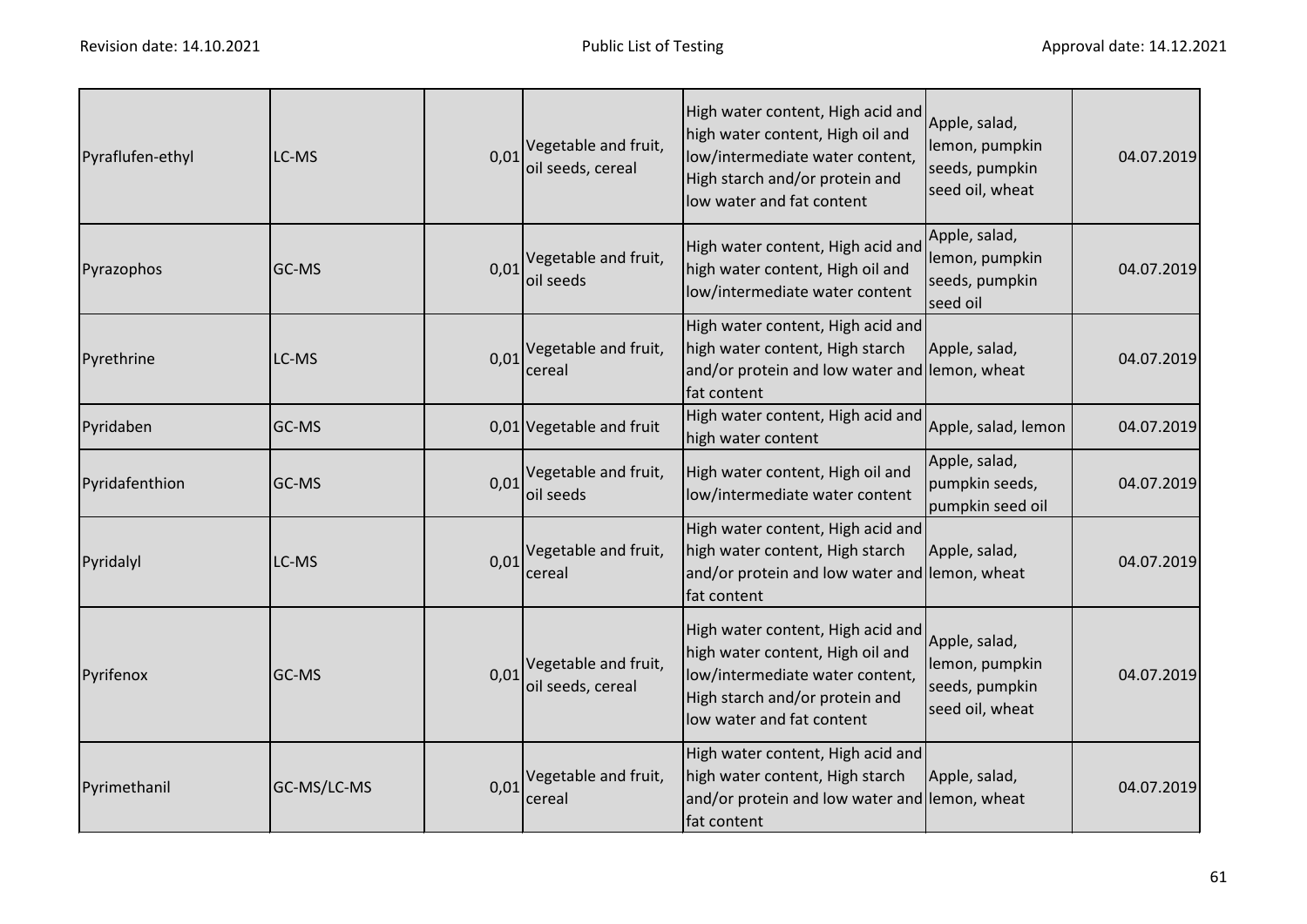| Pyrimidifen                               | LC-MS |             | 0,01 Vegetable and fruit                  | High water content                                                                                                                                                      | Apple, salad                                                         | 04.07.2019 |
|-------------------------------------------|-------|-------------|-------------------------------------------|-------------------------------------------------------------------------------------------------------------------------------------------------------------------------|----------------------------------------------------------------------|------------|
| Pyriofenon                                | LC-MS |             | 0,01 Vegetable and fruit                  | High water content                                                                                                                                                      | Apple, salad                                                         | 04.07.2019 |
| Pyriproxyfen                              | GC-MS | 0,01        | Vegetable and fruit,<br>oil seeds, cereal | High water content, High acid and<br>high water content, High oil and<br>low/intermediate water content,<br>High starch and/or protein and<br>low water and fat content | Apple, salad,<br>lemon, pumpkin<br>seeds, pumpkin<br>seed oil, wheat | 04.07.2019 |
| Pyroxsulam                                | LC-MS |             | 0,01 Vegetable and fruit                  | High water content                                                                                                                                                      | Apple, salad                                                         | 04.07.2019 |
| Quassin und Isoquassin<br>(Summe)         | LC-MS | 0,010 mg/kg | Vegetable and fruit,<br>oil seeds         | High water content, High acid and<br>high water content, High oil and<br>low/intermediate water content                                                                 | Apple, salad,<br>lemon, pumpkin<br>seeds, pumpkin<br>seed oil        | 04.07.2019 |
| <b>Quinalphos</b>                         | GC-MS |             | 0,01 Vegetable and fruit                  | High water content, High acid and<br>high water content                                                                                                                 | Apple, salad, lemon                                                  | 04.07.2019 |
| Quinclorac                                | LC-MS |             | 0,01 Cereal                               | High starch and/or protein and<br>low water and fat content                                                                                                             | wheat                                                                | 04.07.2019 |
| Quinmerac                                 | LC-MS |             | $0.01$ Vegetable and fruit                | High water content                                                                                                                                                      | Apple, salad                                                         | 04.07.2019 |
| Quinoclamin                               | LC-MS |             | 0,01 Vegetable and fruit                  | High water content                                                                                                                                                      | Apple, salad                                                         | 04.07.2019 |
| Quinoxyfen                                | LC-MS |             | 0,01 Vegetable and fruit                  | High water content, High acid and<br>high water content                                                                                                                 | Apple, salad, lemon                                                  | 04.07.2019 |
| Quintozen                                 | GC-MS | 0,005       | Vegetable and fruit,<br>cereal            | High water content, High starch<br>and/or protein and low water and Apple, salad, wheat<br>fat content                                                                  |                                                                      | 04.07.2019 |
| Quizalofop einschließlich<br>Quizalofop-P | LC-MS |             | 0,01 Oil seeds, cereal                    | High oil and low/intermediate<br>water content, High starch<br>and/or protein and low water and<br>fat content                                                          | pumpkin seeds,<br>pumpkin seed oil,<br>wheat                         | 04.07.2019 |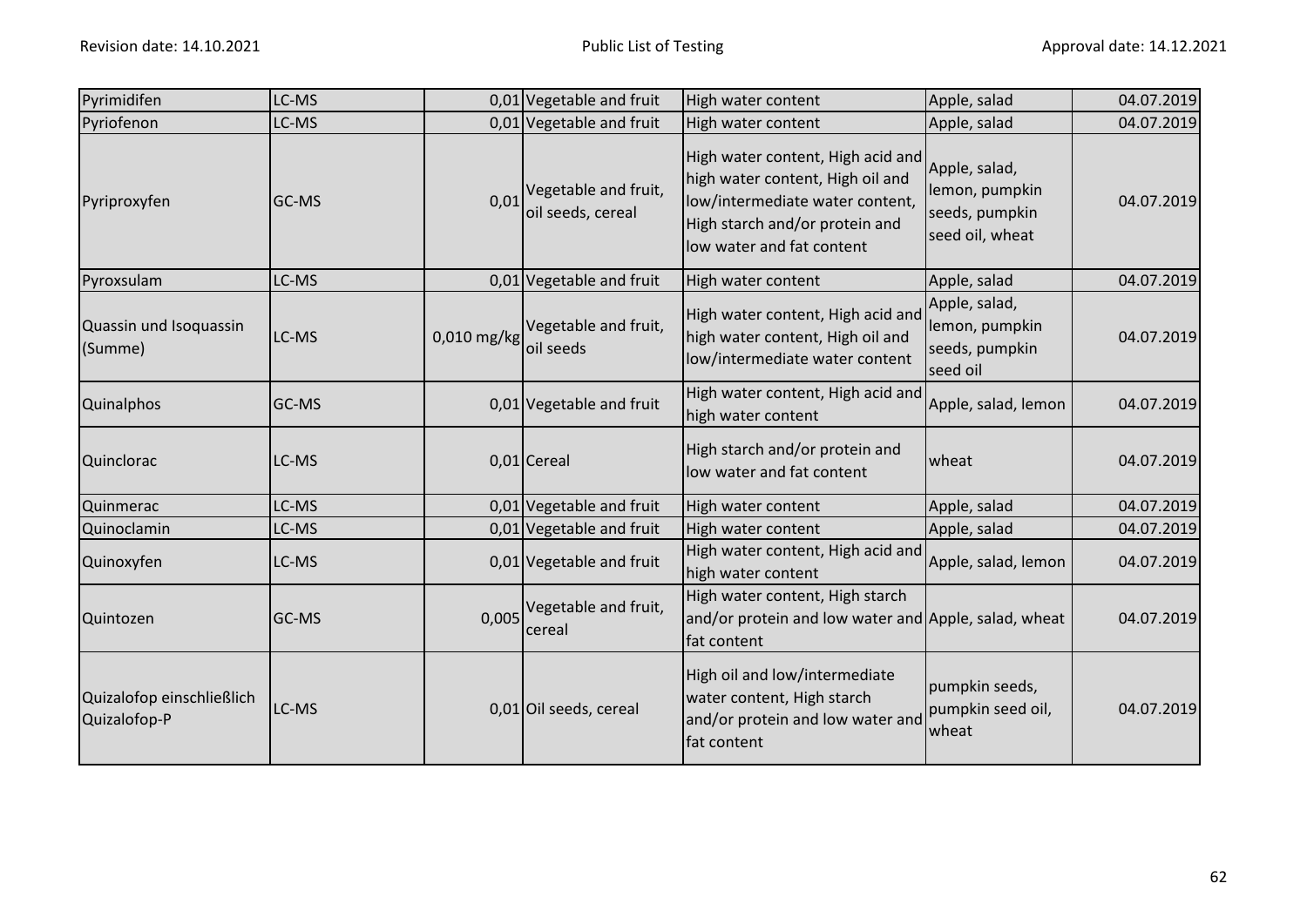| Quizalofop-ethyl     | LC-MS | 0,01 | Vegetable and fruit,<br>cereal                 | High water content, High acid and<br>high water content, High starch<br>and/or protein and low water and lemon, wheat<br>fat content                                    | Apple, salad,                                                        | 04.07.2019 |
|----------------------|-------|------|------------------------------------------------|-------------------------------------------------------------------------------------------------------------------------------------------------------------------------|----------------------------------------------------------------------|------------|
| Quizalofop-P-tefuryl | LC-MS |      | 0,01 Vegetable and fruit                       | High water content                                                                                                                                                      | Apple, salad                                                         | 04.07.2019 |
| Resmethrin           | GC-MS |      | 0,01 Vegetable and fruit                       | High water content                                                                                                                                                      | Apple, salad                                                         | 04.07.2019 |
| Rimsulfuron          | LC-MS |      | 0,01 Vegetable and fruit                       | High water content                                                                                                                                                      | Apple, salad                                                         | 04.07.2019 |
| Rotenon              | LC-MS | 0,01 | Vegetable and fruit,<br>cereal                 | High water content, High acid and<br>high water content, High starch<br>and/or protein and low water and lemon, wheat<br>fat content                                    | Apple, salad,                                                        | 04.07.2019 |
| Sedaxan              | LC-MS |      | 0,01 Vegetable and fruit                       | High water content                                                                                                                                                      | Apple, salad                                                         | 04.07.2019 |
| Sethoxydim           | LC-MS | 0,01 | Vegetable and fruit,<br>cereal                 | High acid and high water content,<br>High starch and/or protein and<br>low water and fat content                                                                        | lemon, wheat                                                         | 04.07.2019 |
| Silafluofen          | LC-MS | 0,01 | Vegetable and fruit,<br>cereal                 | High water content, High acid and<br>high water content, High starch<br>and/or protein and low water and lemon, wheat<br>fat content                                    | Apple, salad,                                                        | 04.07.2019 |
| Silthiofam           | GC-MS |      | 0,01 Vegetable and fruit,<br>oil seeds, cereal | High water content, High acid and<br>high water content, High oil and<br>low/intermediate water content,<br>High starch and/or protein and<br>low water and fat content | Apple, salad,<br>lemon, pumpkin<br>seeds, pumpkin<br>seed oil, wheat | 04.07.2019 |
| Simazin              | LC-MS |      | 0,01 Vegetable and fruit                       | High water content, High acid and<br>high water content                                                                                                                 | Apple, salad, lemon                                                  | 04.07.2019 |
| Simeconazol          | LC-MS |      | 0,01 Vegetable and fruit                       | High water content, High acid and<br>high water content                                                                                                                 | Apple, salad, lemon                                                  | 04.07.2019 |
| Spinetoram I         | LC-MS |      | 0,01 Vegetable and fruit                       | High water content                                                                                                                                                      | Apple, salad                                                         | 04.07.2019 |
| Spinetoram II        | LC-MS |      | 0,01 Vegetable and fruit                       | High water content                                                                                                                                                      | Apple, salad                                                         | 04.07.2019 |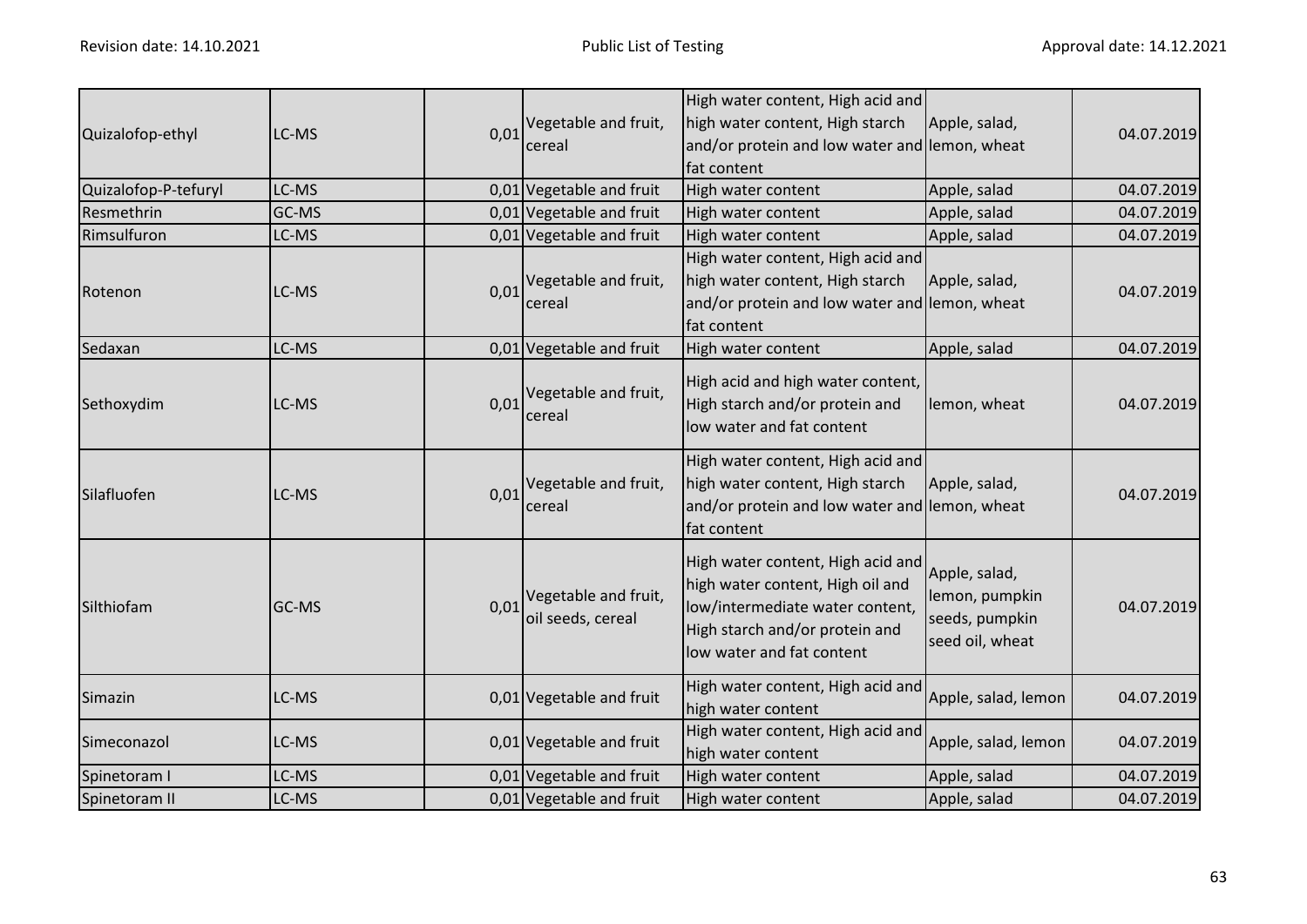| Spinosyn-A                       | LC-MS | 0,01  | Vegetable and fruit,<br>oil seeds, cereal         | High water content, High acid and<br>high water content, High oil and<br>low/intermediate water content,<br>High starch and/or protein and<br>low water and fat content | Apple, salad,<br>lemon, pumpkin<br>seeds, pumpkin<br>seed oil, wheat | 04.07.2019 |
|----------------------------------|-------|-------|---------------------------------------------------|-------------------------------------------------------------------------------------------------------------------------------------------------------------------------|----------------------------------------------------------------------|------------|
| Spinosyn-D                       | LC-MS | 0,01  | Vegetable and fruit,<br>oil seeds                 | High water content, High acid and<br>high water content, High oil and<br>low/intermediate water content                                                                 | Apple, salad,<br>lemon, pumpkin<br>seeds, pumpkin<br>seed oil        | 04.07.2019 |
| Spirodiclofen                    | LC-MS | 0,01  | Vegetable and fruit,<br>cereal                    | High water content, High acid and<br>high water content, High starch<br>and/or protein and low water and lemon, wheat<br>fat content                                    | Apple, salad,                                                        | 04.07.2019 |
| Spiromesifen                     | LC-MS | 0,02  | Vegetable and fruit,<br>cereal                    | High water content, High acid and<br>high water content, High starch<br>and/or protein and low water and lemon, wheat<br>fat content                                    | Apple, salad,                                                        | 04.07.2019 |
| Spirotetramat                    | LC-MS |       | $0,005$ Vegetable and fruit,<br>oil seeds, cereal | High water content, High acid and<br>high water content, High oil and<br>low/intermediate water content,<br>High starch and/or protein and<br>low water and fat content | Apple, salad,<br>lemon, pumpkin<br>seeds, pumpkin<br>seed oil, wheat | 04.07.2019 |
| Spirotetramat-enol               | LC-MS |       | 0,005 Vegetable and fruit                         | High acid and high water content lemon                                                                                                                                  |                                                                      | 04.07.2019 |
| Spirotetramat-enol-<br>glucoside | LC-MS | 0,005 | Vegetable and fruit,<br>cereal                    | High water content, High starch<br>and/or protein and low water and Apple, salad, wheat<br>fat content                                                                  |                                                                      | 04.07.2019 |
| Spirotetramat-keto-<br>hydroxy   | LC-MS |       | 0,005 Vegetable and fruit                         | High water content, High acid and<br>high water content                                                                                                                 | Apple, salad, lemon                                                  | 04.07.2019 |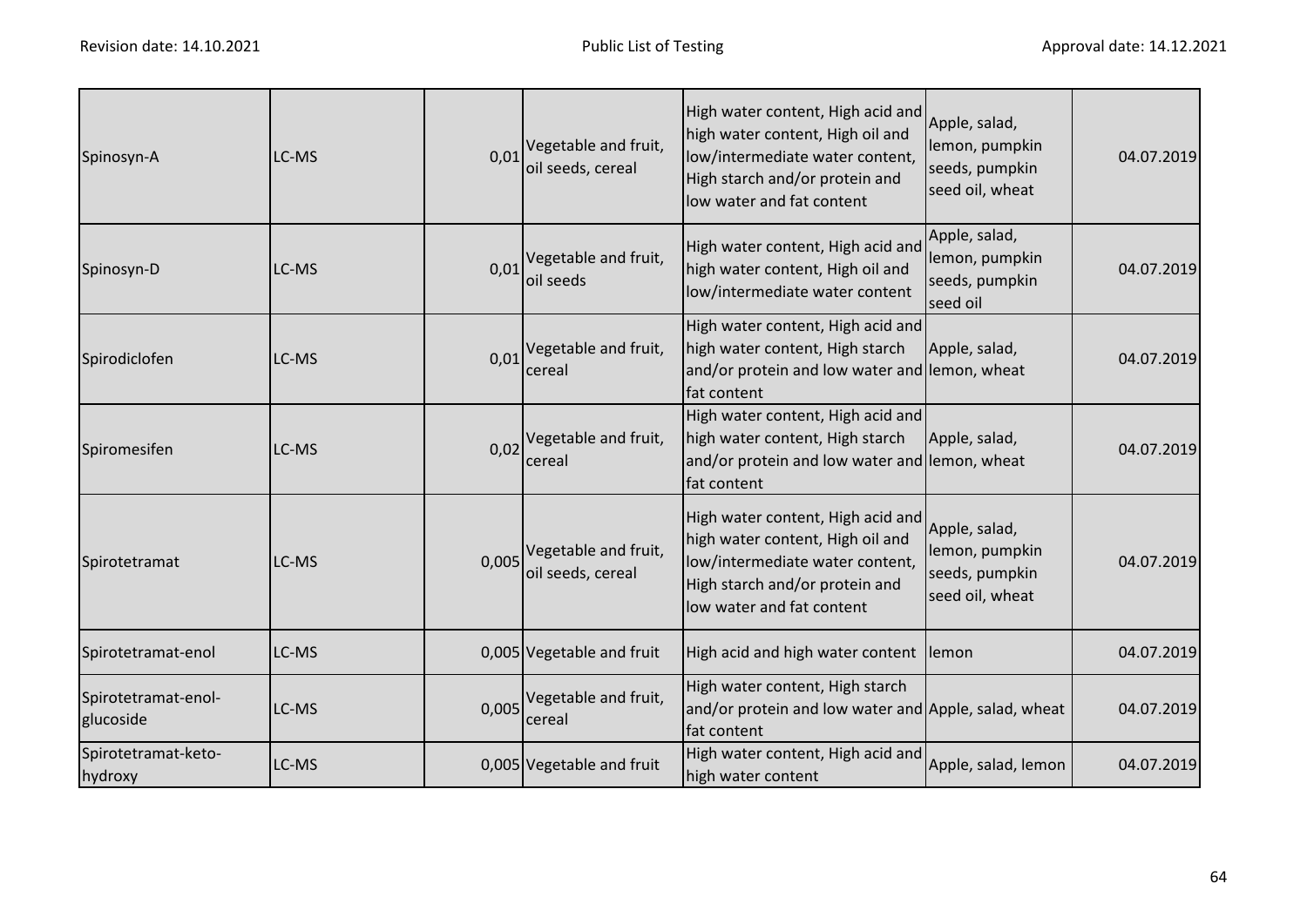| Spirotetramat-mono-<br>hydroxy     | LC-MS       | 0,005       | Vegetable and fruit,<br>oil seeds, cereal           | High water content, High acid and<br>high water content, High oil and<br>low/intermediate water content,<br>High starch and/or protein and<br>low water and fat content | Apple, salad,<br>lemon, pumpkin<br>seeds, pumpkin<br>seed oil, wheat | 04.07.2019 |
|------------------------------------|-------------|-------------|-----------------------------------------------------|-------------------------------------------------------------------------------------------------------------------------------------------------------------------------|----------------------------------------------------------------------|------------|
| Spiroxamin (Summe der<br>Isomere)  | LC-MS       | 0,01        | Vegetable and fruit,<br>cereal                      | High water content, High acid and<br>high water content, High starch<br>and/or protein and low water and lemon, wheat<br>fat content                                    | Apple, salad,                                                        | 04.07.2019 |
| Sulcotrion                         | LC-MS       |             | 0,01 Vegetable and fruit                            | High water content                                                                                                                                                      | Apple, salad                                                         | 04.07.2019 |
| Sulfentrazon                       | LC-MS       |             | $0.01$ <sup>Vegetable and fruit,</sup><br>oil seeds | High water content, High acid and<br>high water content, High oil and<br>low/intermediate water content                                                                 | Apple, salad,<br>lemon, pumpkin<br>seeds, pumpkin<br>seed oil        | 04.07.2019 |
| Sulfotep                           | GC-MS/LC-MS | 0,01        | Vegetable and fruit,<br>oil seeds, cereal           | High water content, High acid and<br>high water content, High oil and<br>low/intermediate water content,<br>High starch and/or protein and<br>low water and fat content | Apple, salad,<br>lemon, pumpkin<br>seeds, pumpkin<br>seed oil, wheat | 04.07.2019 |
| Sulfoxaflor (Summe der<br>(Isomere | LC-MS       |             | 0,01 Vegetable and fruit                            | High water content, High acid and<br>high water content                                                                                                                 | Apple, salad, lemon                                                  | 04.07.2019 |
| Sulprofos                          | GC-MS       | 0,010 mg/kg | Vegetable and fruit,<br>cereal                      | High water content, High acid and<br>high water content, High starch<br>and/or protein and low water and lemon, wheat<br>fat content                                    | Apple, salad,                                                        | 04.07.2019 |
| Tebuconazol                        | GC-MS/LC-MS | 0,01        | Vegetable and fruit,<br>oil seeds, cereal           | High water content, High acid and<br>high water content, High oil and<br>low/intermediate water content,<br>High starch and/or protein and<br>low water and fat content | Apple, salad,<br>lemon, pumpkin<br>seeds, pumpkin<br>seed oil, wheat | 04.07.2019 |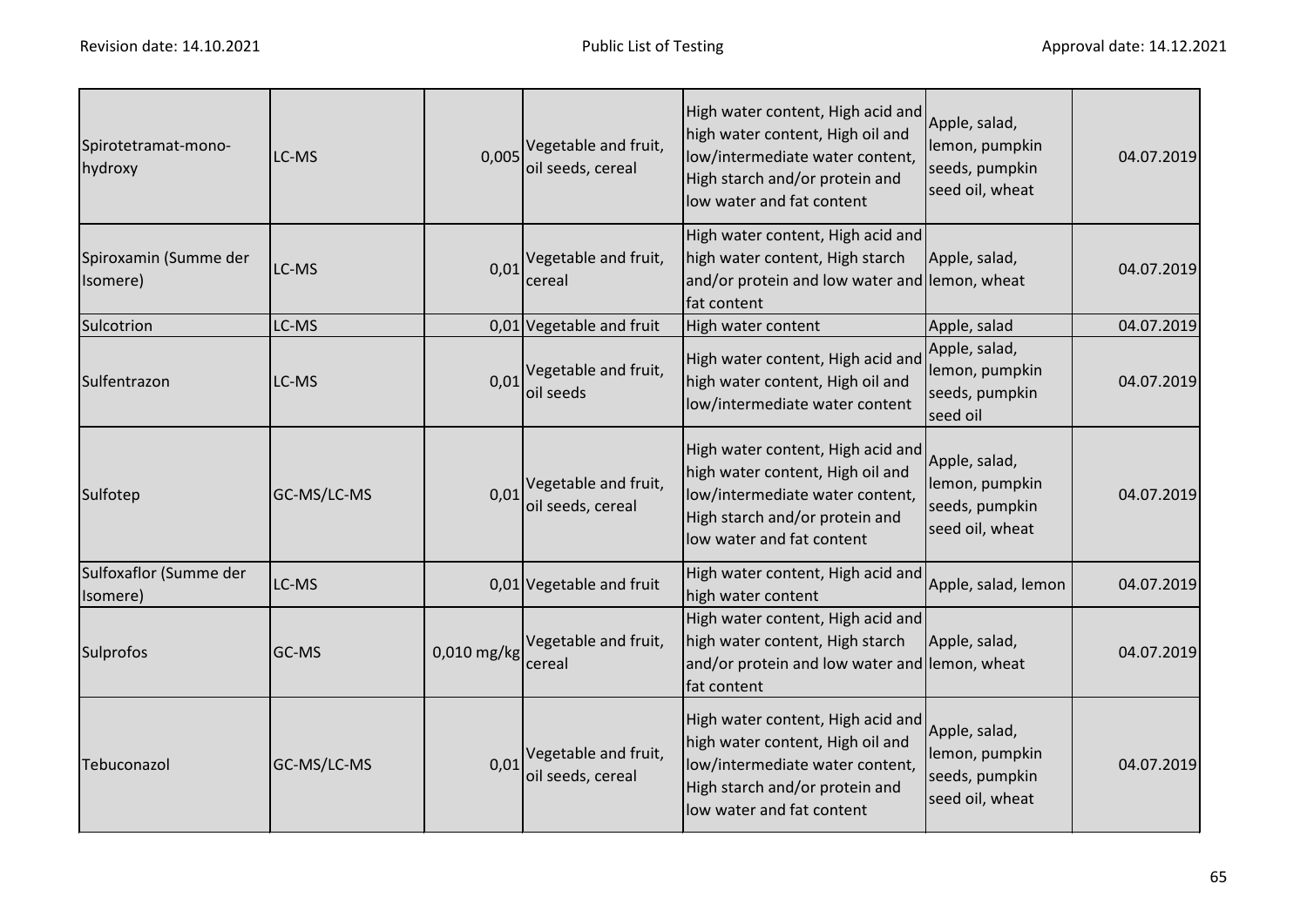| Tebufenozid       | LC-MS        | 0,01 | Vegetable and fruit,<br>oil seeds, cereal | High water content, High acid and<br>high water content, High oil and<br>low/intermediate water content,<br>High starch and/or protein and<br>low water and fat content | Apple, salad,<br>lemon, pumpkin<br>seeds, pumpkin<br>seed oil, wheat | 04.07.2019 |
|-------------------|--------------|------|-------------------------------------------|-------------------------------------------------------------------------------------------------------------------------------------------------------------------------|----------------------------------------------------------------------|------------|
| Tebufenpyrad      | LC-MS        | 0,01 | Vegetable and fruit,<br>cereal            | High water content, High acid and<br>high water content, High starch<br>and/or protein and low water and lemon, wheat<br>fat content                                    | Apple, salad,                                                        | 04.07.2019 |
| <b>Tecnazen</b>   | <b>GC-MS</b> | 0,01 | Vegetable and fruit,<br>cereal            | High water content, High acid and<br>high water content, High starch<br>and/or protein and low water and lemon, wheat<br>fat content                                    | Apple, salad,                                                        | 04.07.2019 |
| Teflubenzuron     | LC-MS        | 0.01 | Vegetable and fruit,<br>cereal            | High water content, High acid and<br>high water content, High starch<br>and/or protein and low water and lemon, wheat<br>fat content                                    | Apple, salad,                                                        | 04.07.2019 |
| <b>Tefluthrin</b> | IGC-MS       | 0,01 | Vegetable and fruit,<br>cereal            | High water content, High acid and<br>high water content, High starch<br>and/or protein and low water and lemon, wheat<br>fat content                                    | Apple, salad,                                                        | 04.07.2019 |
| Tembotrion        | LC-MS        |      | 0,02 Vegetable and fruit                  | High water content                                                                                                                                                      | Apple, salad                                                         | 04.07.2019 |
| <b>TEPP</b>       | LC-MS        | 0,01 | Vegetable and fruit,<br>oil seeds, cereal | High water content, High acid and<br>high water content, High oil and<br>low/intermediate water content,<br>High starch and/or protein and<br>low water and fat content | Apple, salad,<br>lemon, pumpkin<br>seeds, pumpkin<br>seed oil, wheat | 04.07.2019 |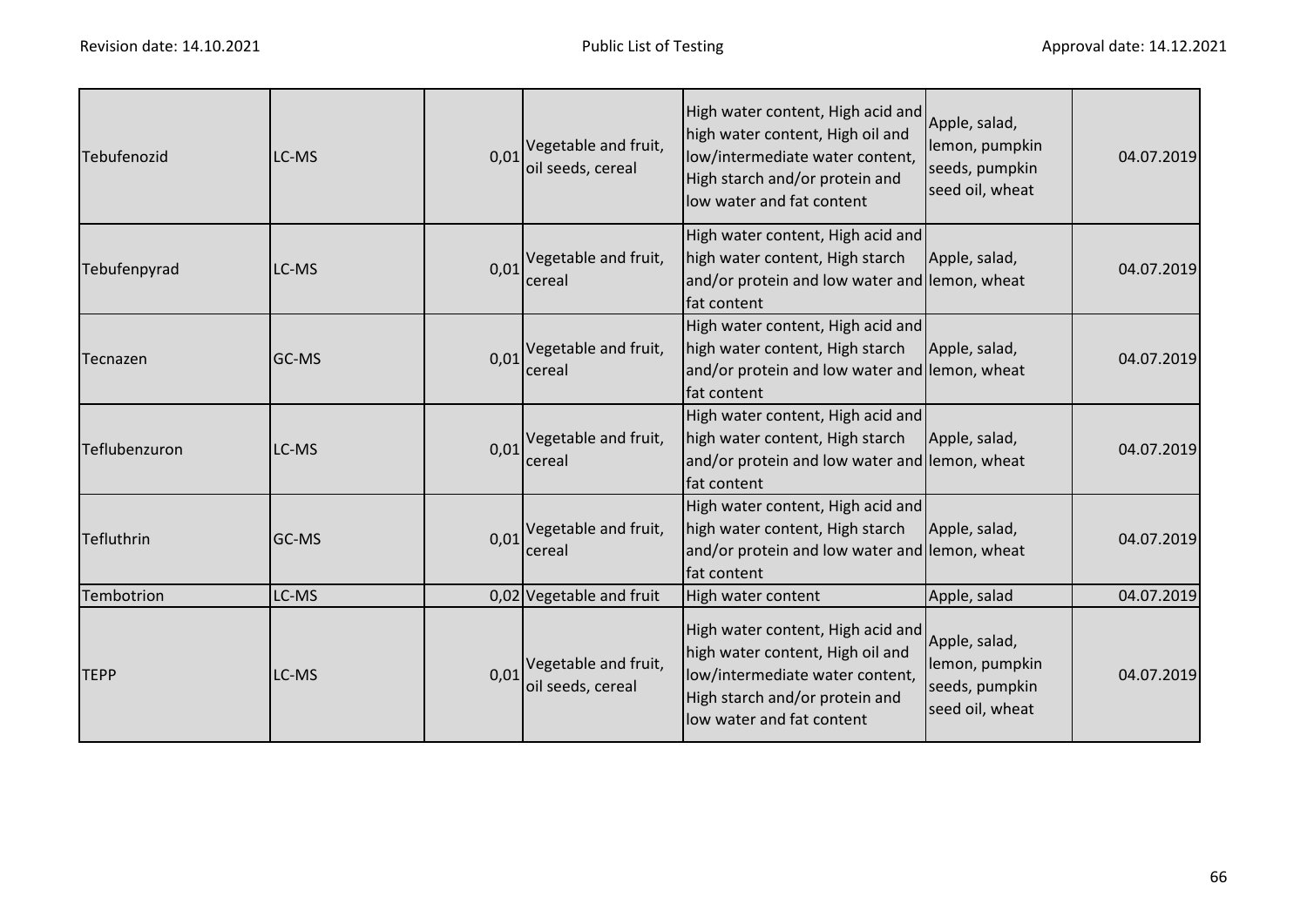| TEPP, O,S-      | LC-MS        | 0,01 | Vegetable and fruit,<br>oil seeds, cereal        | High water content, High acid and<br>high water content, High oil and<br>low/intermediate water content,<br>High starch and/or protein and<br>low water and fat content | Apple, salad,<br>lemon, pumpkin<br>seeds, pumpkin<br>seed oil, wheat | 04.07.2019 |
|-----------------|--------------|------|--------------------------------------------------|-------------------------------------------------------------------------------------------------------------------------------------------------------------------------|----------------------------------------------------------------------|------------|
| Tepraloxydim    | LC-MS        | 0,01 | Vegetable and fruit,<br>cereal                   | High acid and high water content,<br>High starch and/or protein and<br>low water and fat content                                                                        | lemon, wheat                                                         | 04.07.2019 |
| Terbacil        | LC-MS        | 0,01 | Vegetable and fruit,<br>oil seeds                | High water content, High oil and<br>low/intermediate water content                                                                                                      | Apple, salad,<br>pumpkin seeds,<br>pumpkin seed oil                  | 04.07.2019 |
| Terbucarb       | GC-MS        | 0,01 | Vegetable and fruit,<br>oil seeds                | High acid and high water content, lemon, pumpkin<br>High oil and low/intermediate<br>water content                                                                      | seeds, pumpkin<br>seed oil                                           | 04.07.2019 |
| <b>Terbufos</b> | <b>GC-MS</b> |      | $0.01$ <sup>Vegetable and fruit,</sup><br>cereal | High water content, High acid and<br>high water content, High starch<br>and/or protein and low water and lemon, wheat<br>fat content                                    | Apple, salad,                                                        | 04.07.2019 |
| Terbumeton      | LC-MS        | 0,01 | Vegetable and fruit,<br>cereal                   | High water content, High acid and<br>high water content, High starch<br>and/or protein and low water and lemon, wheat<br>fat content                                    | Apple, salad,                                                        | 04.07.2019 |
| Terbuthylazin   | LC-MS        |      | 0,01 Vegetable and fruit                         | High water content, High acid and<br>high water content                                                                                                                 | Apple, salad, lemon                                                  | 04.07.2019 |
| Terbutryn       | GC-MS        | 0,01 | Vegetable and fruit,<br>cereal                   | High water content, High acid and<br>high water content, High starch<br>and/or protein and low water and lemon, wheat<br>fat content                                    | Apple, salad,                                                        | 04.07.2019 |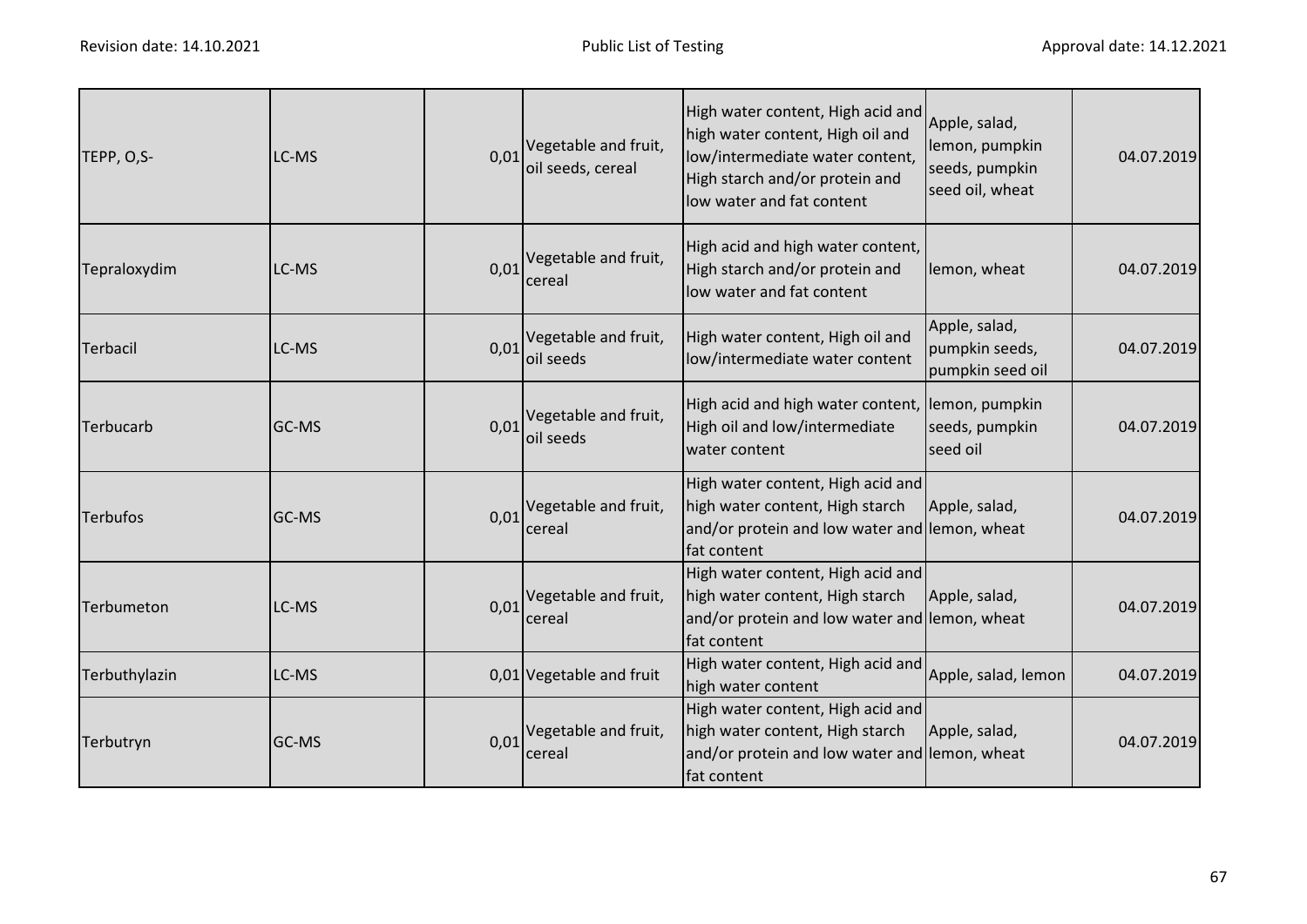| Tetrachlorvinphos | GC-MS | 0,01 | Vegetable and fruit,<br>cereal            | High water content, High starch<br>and/or protein and low water and Apple, salad, wheat<br>fat content                                                                  |                                                                      | 04.07.2019 |
|-------------------|-------|------|-------------------------------------------|-------------------------------------------------------------------------------------------------------------------------------------------------------------------------|----------------------------------------------------------------------|------------|
| Tetraconazol      | GC-MS | 0,01 | Vegetable and fruit,<br>oil seeds, cereal | High water content, High acid and<br>high water content, High oil and<br>low/intermediate water content,<br>High starch and/or protein and<br>low water and fat content | Apple, salad,<br>lemon, pumpkin<br>seeds, pumpkin<br>seed oil, wheat | 04.07.2019 |
| Tetradifon        | GC-MS | 0,01 | Vegetable and fruit,<br>cereal            | High water content, High acid and<br>high water content, High starch<br>and/or protein and low water and lemon, wheat<br>fat content                                    | Apple, salad,                                                        | 04.07.2019 |
| Tetramethrin      | LC-MS | 0,01 | Vegetable and fruit,<br>cereal            | High water content, High acid and<br>high water content, High starch<br>and/or protein and low water and lemon, wheat<br>fat content                                    | Apple, salad,                                                        | 04.07.2019 |
| Tetrasul          | GC-MS |      | 0,01 Vegetable and fruit                  | High water content, High acid and<br>high water content                                                                                                                 | Apple, salad, lemon                                                  | 04.07.2019 |
| <b>TFNA</b>       | LC-MS |      | 0,01 Vegetable and fruit                  | High water content                                                                                                                                                      | Apple, salad                                                         | 04.07.2019 |
| <b>TFNG</b>       | LC-MS |      | 0,01 Vegetable and fruit                  | High water content                                                                                                                                                      | Apple, salad                                                         | 04.07.2019 |
| Thiabendazol      | LC-MS | 0,01 | Vegetable and fruit,<br>oil seeds         | High water content, High oil and<br>low/intermediate water content                                                                                                      | Apple, salad,<br>pumpkin seeds,<br>pumpkin seed oil                  | 04.07.2019 |
| Thiacloprid       | LC-MS | 0,01 | Vegetable and fruit,<br>oil seeds, cereal | High water content, High acid and<br>high water content, High oil and<br>low/intermediate water content,<br>High starch and/or protein and<br>low water and fat content | Apple, salad,<br>lemon, pumpkin<br>seeds, pumpkin<br>seed oil, wheat | 04.07.2019 |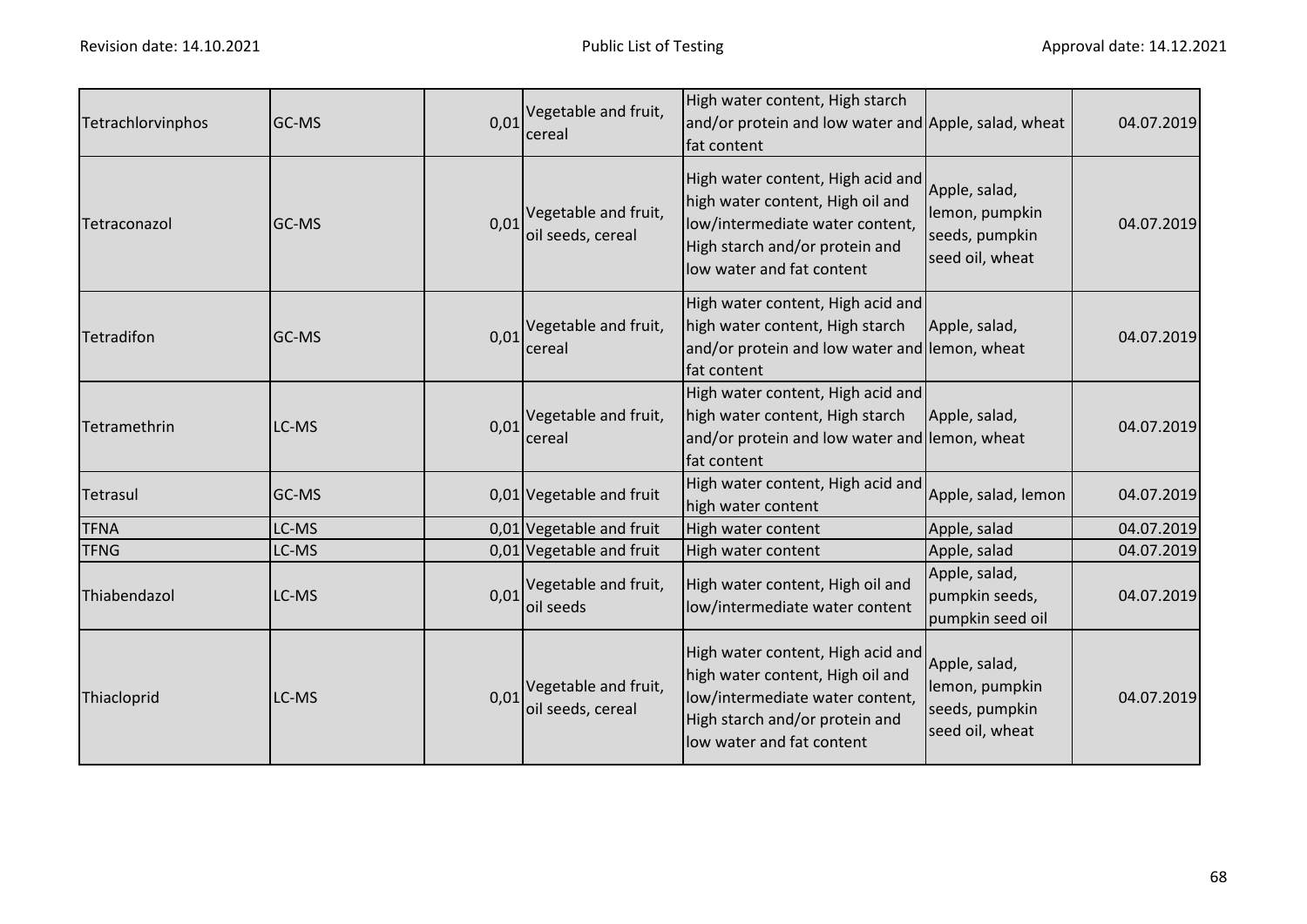| Thiamethoxam          | LC-MS | 0,01 | Vegetable and fruit,<br>oil seeds, cereal | High water content, High acid and<br>high water content, High oil and<br>low/intermediate water content,<br>High starch and/or protein and<br>low water and fat content | Apple, salad,<br>lemon, pumpkin<br>seeds, pumpkin<br>seed oil, wheat | 04.07.2019 |
|-----------------------|-------|------|-------------------------------------------|-------------------------------------------------------------------------------------------------------------------------------------------------------------------------|----------------------------------------------------------------------|------------|
| Thiencarbazon-methyl  | LC-MS |      | 0,01 Vegetable and fruit                  | High water content, High acid and<br>high water content                                                                                                                 | Apple, salad, lemon                                                  | 04.07.2019 |
| Thifensulfuron-methyl | LC-MS | 0,01 | Vegetable and fruit,<br>cereal            | High acid and high water content,<br>High starch and/or protein and<br>low water and fat content                                                                        | lemon, wheat                                                         | 04.07.2019 |
| Thiobencarb           | LC-MS | 0,01 | Vegetable and fruit,<br>cereal            | High water content, High acid and<br>high water content, High starch<br>and/or protein and low water and lemon, wheat<br>fat content                                    | Apple, salad,                                                        | 04.07.2019 |
| Thiodicarb            | LC-MS | 0.01 | Vegetable and fruit,<br>oil seeds         | High water content, High acid and<br>high water content, High oil and<br>low/intermediate water content                                                                 | Apple, salad,<br>lemon, pumpkin<br>seeds, pumpkin<br>seed oil        | 04.07.2019 |
| Thiofanox             | LC-MS | 0,01 | Vegetable and fruit,<br>cereal            | High water content, High acid and<br>high water content, High starch<br>and/or protein and low water and lemon, wheat<br>fat content                                    | Apple, salad,                                                        | 04.07.2019 |
| Thiofanox-sulfoxid    | LC-MS | 0,01 | Vegetable and fruit,<br>oil seeds, cereal | High water content, High oil and<br>low/intermediate water content,<br>High starch and/or protein and<br>low water and fat content                                      | Apple, salad,<br>pumpkin seeds,<br>pumpkin seed oil,<br>wheat        | 04.07.2019 |
| Thiophanat-methyl     | LC-MS |      | 0,01 Vegetable and fruit                  | High water content, High acid and<br>high water content                                                                                                                 | Apple, salad, lemon                                                  | 04.07.2019 |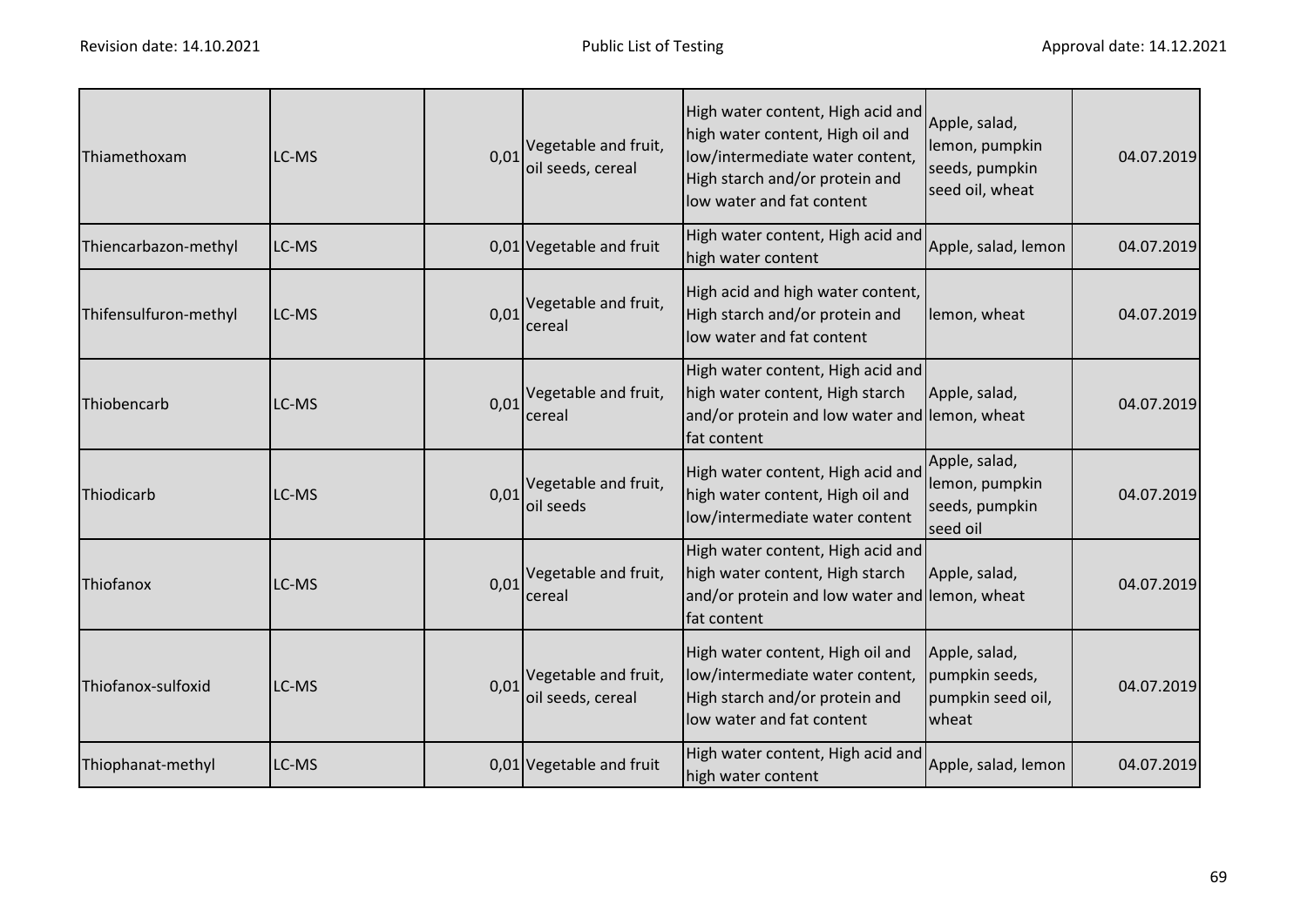| <b>THPI</b><br>(Tetrahydrophthalimid) | GC-MS       |      | 0,01 Vegetable and fruit                  | High water content, High acid and<br>high water content                                                                                                                 | Apple, salad, lemon                                                  | 04.07.2019 |
|---------------------------------------|-------------|------|-------------------------------------------|-------------------------------------------------------------------------------------------------------------------------------------------------------------------------|----------------------------------------------------------------------|------------|
| Tolclofos-methyl                      | GC-MS       | 0,01 | Vegetable and fruit,<br>cereal            | High water content, High acid and<br>high water content, High starch<br>and/or protein and low water and lemon, wheat<br>fat content                                    | Apple, salad,                                                        | 04.07.2019 |
| Tolfenpyrad                           | LC-MS       |      | 0,01 Vegetable and fruit                  | High water content                                                                                                                                                      | Apple                                                                | 26.08.2021 |
| Tolylfluanid                          | LC-MS       |      | 0,01 Vegetable and fruit                  | High water content                                                                                                                                                      | Apple, salad                                                         | 04.07.2019 |
| Tralkoxydim                           | LC-MS       | 0,01 | Vegetable and fruit,<br>cereal            | High water content, High acid and<br>high water content, High starch<br>and/or protein and low water and lemon, wheat<br>fat content                                    | Apple, salad,                                                        | 04.07.2019 |
| Transfluthrin                         | GC-MS       | 0.01 | Vegetable and fruit,<br>cereal            | High water content, High acid and<br>high water content, High starch<br>and/or protein and low water and lemon, wheat<br>fat content                                    | Apple, salad,                                                        | 04.07.2019 |
| Triadimefon                           | GC-MS/LC-MS | 0,01 | Vegetable and fruit,<br>oil seeds, cereal | High water content, High acid and<br>high water content, High oil and<br>low/intermediate water content,<br>High starch and/or protein and<br>low water and fat content | Apple, salad,<br>lemon, pumpkin<br>seeds, pumpkin<br>seed oil, wheat | 04.07.2019 |
| Triadimenol                           | LC-MS       | 0,01 | Vegetable and fruit,<br>oil seeds, cereal | High water content, High acid and<br>high water content, High oil and<br>low/intermediate water content,<br>High starch and/or protein and<br>low water and fat content | Apple, salad,<br>lemon, pumpkin<br>seeds, pumpkin<br>seed oil, wheat | 04.07.2019 |
| <b>Triallat</b>                       | GC-MS       | 0.01 | Vegetable and fruit,<br>cereal            | High water content, High acid and<br>high water content, High starch<br>and/or protein and low water and lemon, wheat<br>fat content                                    | Apple, salad,                                                        | 04.07.2019 |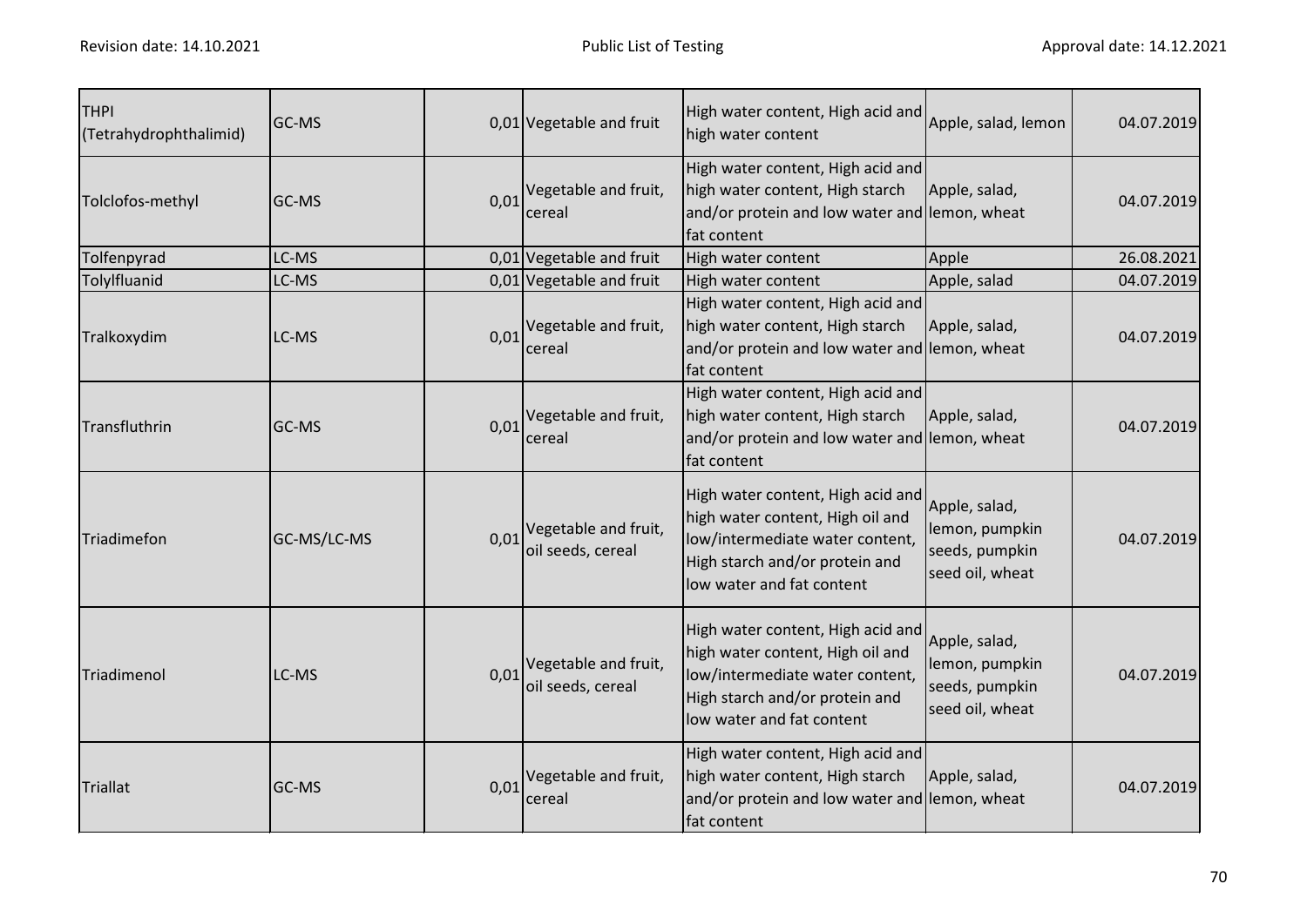| Triamiphos        | GC-MS | 0,01 | Vegetable and fruit,<br>cereal                      | High water content, High starch<br>and/or protein and low water and Apple, salad, wheat<br>fat content                               |                                                               | 04.07.2019 |
|-------------------|-------|------|-----------------------------------------------------|--------------------------------------------------------------------------------------------------------------------------------------|---------------------------------------------------------------|------------|
| Triazamat         | LC-MS |      | $0.01$ <sup>Vegetable and fruit,</sup><br>cereal    | High acid and high water content,<br>High starch and/or protein and<br>low water and fat content                                     | lemon, wheat                                                  | 04.07.2019 |
| Triazophos        | GC-MS | 0,01 | Vegetable and fruit,<br>oil seeds, cereal           | High water content, High oil and<br>low/intermediate water content,<br>High starch and/or protein and<br>low water and fat content   | Apple, salad,<br>pumpkin seeds,<br>pumpkin seed oil,<br>wheat | 04.07.2019 |
| Triazoxid         | LC-MS |      | 0,02 Vegetable and fruit                            | High water content                                                                                                                   | Apple                                                         | 26.08.2021 |
| Tribenuron-methyl | LC-MS |      | 0,01 Vegetable and fruit                            | High water content                                                                                                                   | Apple, salad                                                  | 04.07.2019 |
| Trichlorfon       | LC-MS |      | $0.01$ <sup>Vegetable and fruit,</sup><br>oil seeds | High water content, High acid and<br>high water content, High oil and<br>low/intermediate water content                              | Apple, salad,<br>lemon, pumpkin<br>seeds, pumpkin<br>seed oil | 04.07.2019 |
| Trichloronat      | GC-MS |      | $0.01$ <sup>Vegetable and fruit,</sup><br>cereal    | High water content, High acid and<br>high water content, High starch<br>and/or protein and low water and lemon, wheat<br>fat content | Apple, salad,                                                 | 04.07.2019 |
| Triclopyr **      | LC-MS | 0,01 | Vegetable and fruit,<br>cereal                      | High oil and low/intermediate<br>water content, High starch<br>and/or protein and low water and<br>fat content                       | Apple, pumpkin<br>seeds, pumpkin<br>seed oil, wheat           | 04.07.2019 |
| Triclosan         | LC-MS |      | 0,01 Vegetable and fruit                            | High water content                                                                                                                   | Apple, salad                                                  | 04.07.2019 |
| Tricyclazol       | LC-MS | 0,01 | Vegetable and fruit,<br>loil seeds                  | High water content, High oil and<br>low/intermediate water content                                                                   | Apple, salad,<br>pumpkin seeds,<br>pumpkin seed oil           | 04.07.2019 |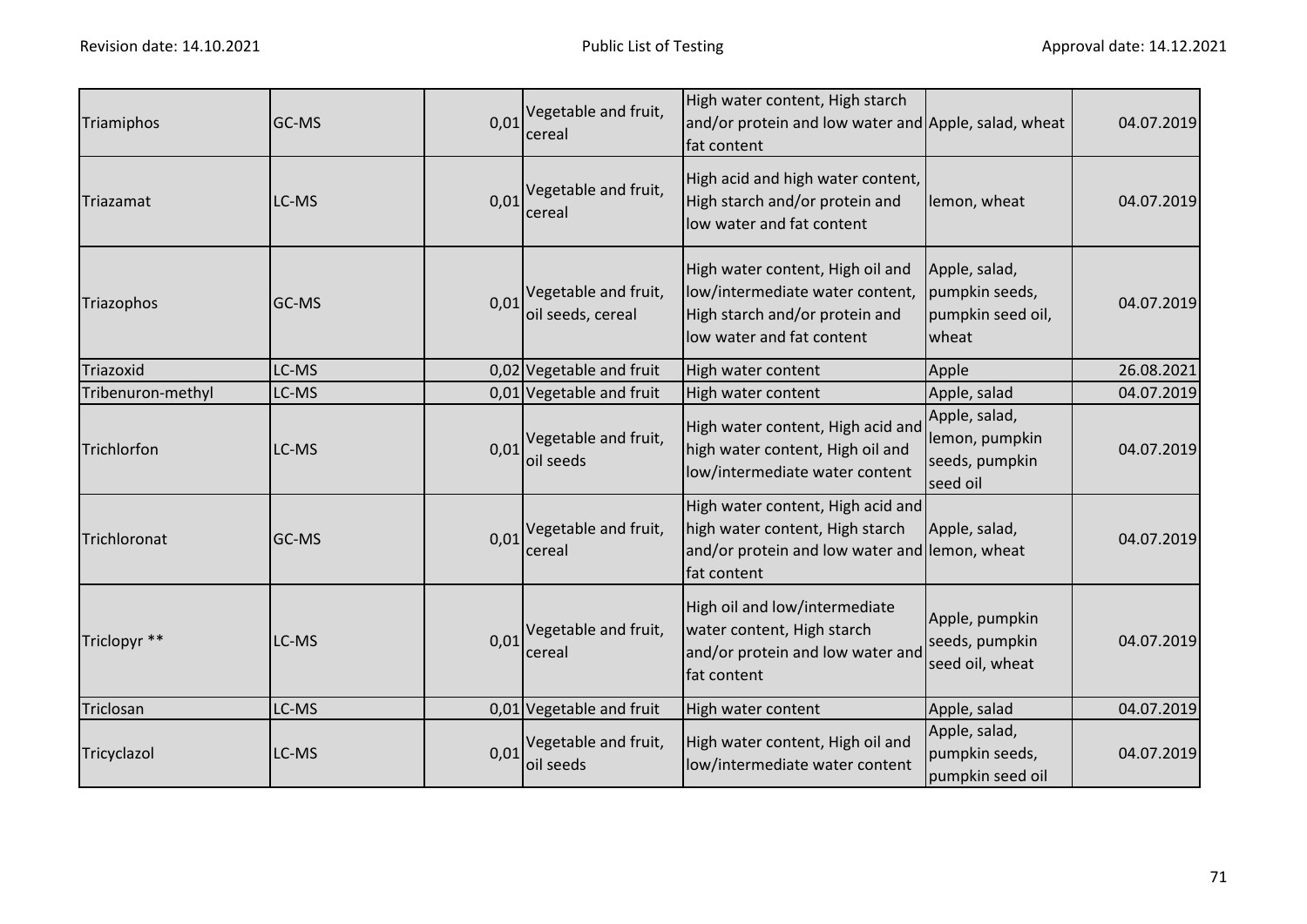| Tridemorph                           | LC-MS |      | $0.01$ <sup>Vegetable and fruit,</sup><br>cereal            | High water content, High acid and<br>high water content, High starch<br>and/or protein and low water and lemon, wheat<br>fat content                                    | Apple, salad,                                                        | 04.07.2019 |
|--------------------------------------|-------|------|-------------------------------------------------------------|-------------------------------------------------------------------------------------------------------------------------------------------------------------------------|----------------------------------------------------------------------|------------|
| Trifloxystrobin                      | LC-MS | 0,01 | Vegetable and fruit,<br>cereal                              | High water content, High acid and<br>high water content, High starch<br>and/or protein and low water and lemon, wheat<br>fat content                                    | Apple, salad,                                                        | 04.07.2019 |
| Triflumizol                          | LC-MS |      | $0.01$ <sup>Vegetable and fruit,</sup><br>cereal            | High water content, High acid and<br>high water content, High starch<br>and/or protein and low water and lemon, wheat<br>fat content                                    | Apple, salad,                                                        | 04.07.2019 |
| Triflumizol-metabolit (FM-<br>$6-1)$ | GC-MS |      | 0,01 Vegetable and fruit                                    | High water content                                                                                                                                                      | Apple                                                                | 26.08.2021 |
| Triflumuron                          | LC-MS | 0,01 | Vegetable and fruit,<br>cereal                              | High water content, High acid and<br>high water content, High starch<br>and/or protein and low water and lemon, wheat<br>fat content                                    | Apple, salad,                                                        | 04.07.2019 |
| Trifluralin                          | GC-MS |      | 0,005 Vegetable and fruit,<br>oil seeds, cereal             | High water content, High acid and<br>high water content, High oil and<br>low/intermediate water content,<br>High starch and/or protein and<br>low water and fat content | Apple, salad,<br>lemon, pumpkin<br>seeds, pumpkin<br>seed oil, wheat | 04.07.2019 |
| Triflusulfuron-methyl                | LC-MS |      | 0,01 Vegetable and fruit                                    | High water content                                                                                                                                                      | Apple, salad                                                         | 04.07.2019 |
| Triforin                             | LC-MS |      | $0.01$ <sup>Vegetable and fruit,</sup><br>oil seeds, cereal | High water content, High acid and<br>high water content, High oil and<br>low/intermediate water content,<br>High starch and/or protein and<br>low water and fat content | Apple, salad,<br>lemon, pumpkin<br>seeds, pumpkin<br>seed oil, wheat | 04.07.2019 |